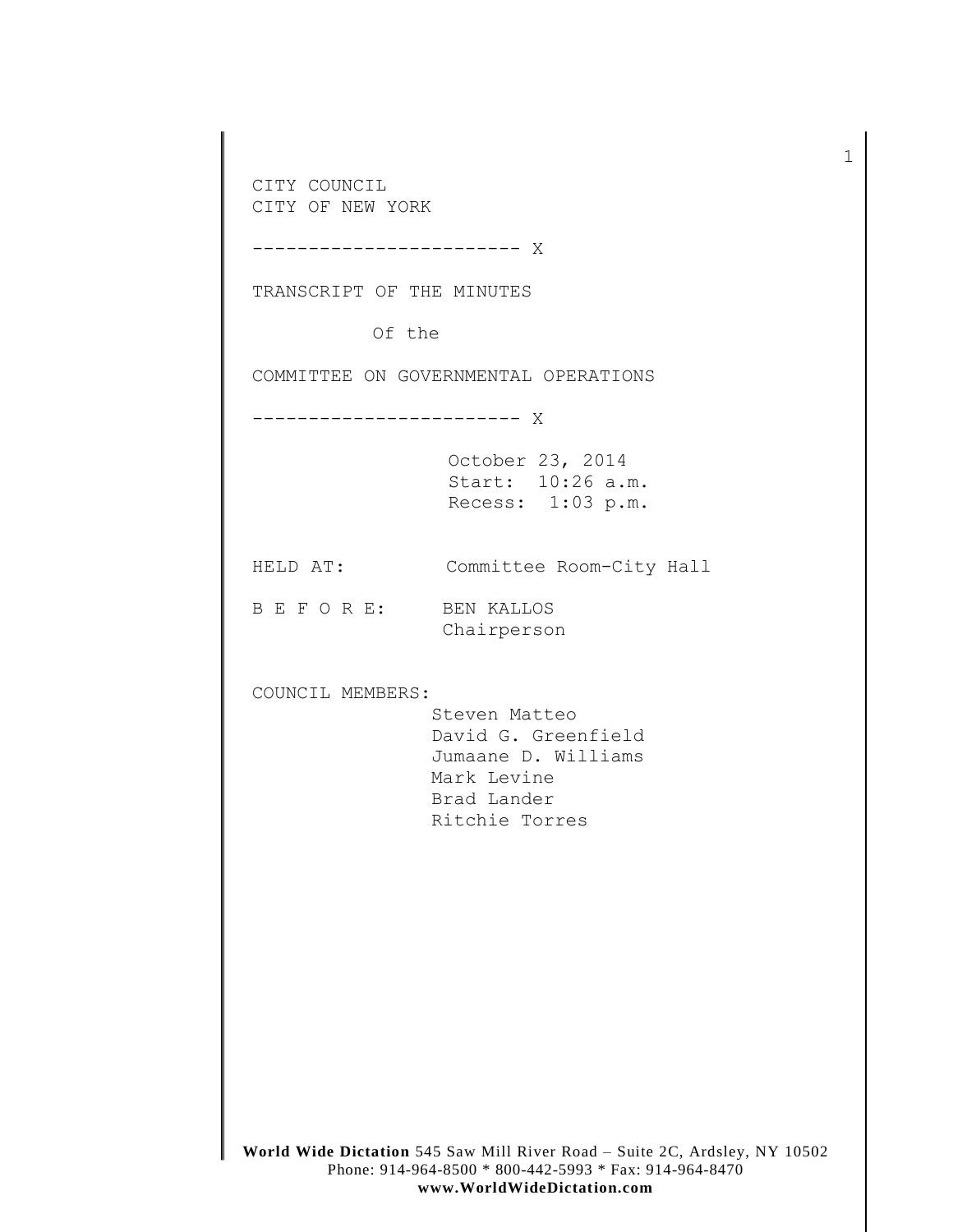## A P P E A R A N C E S (CONTINUED)

Mindy Tarlow Director Mayor's Office of Operations

Henry Berger Special Counsel to the Mayor

Bonda Lee-Cunningham Senior Policy Advisor Mayor's Office of Operations

Michael Ryan Executive Director NYC Board of Elections

Dawn Sandow Deputy Executive Director NYC Board of Elections

Pamela Perkins Administrative Manager NYC Board of Elections

Beth Fossella Coordinator Voter Registration NYC Board of Elections

Steven Ferguson Director of Management Information Systems NYC Board of Elections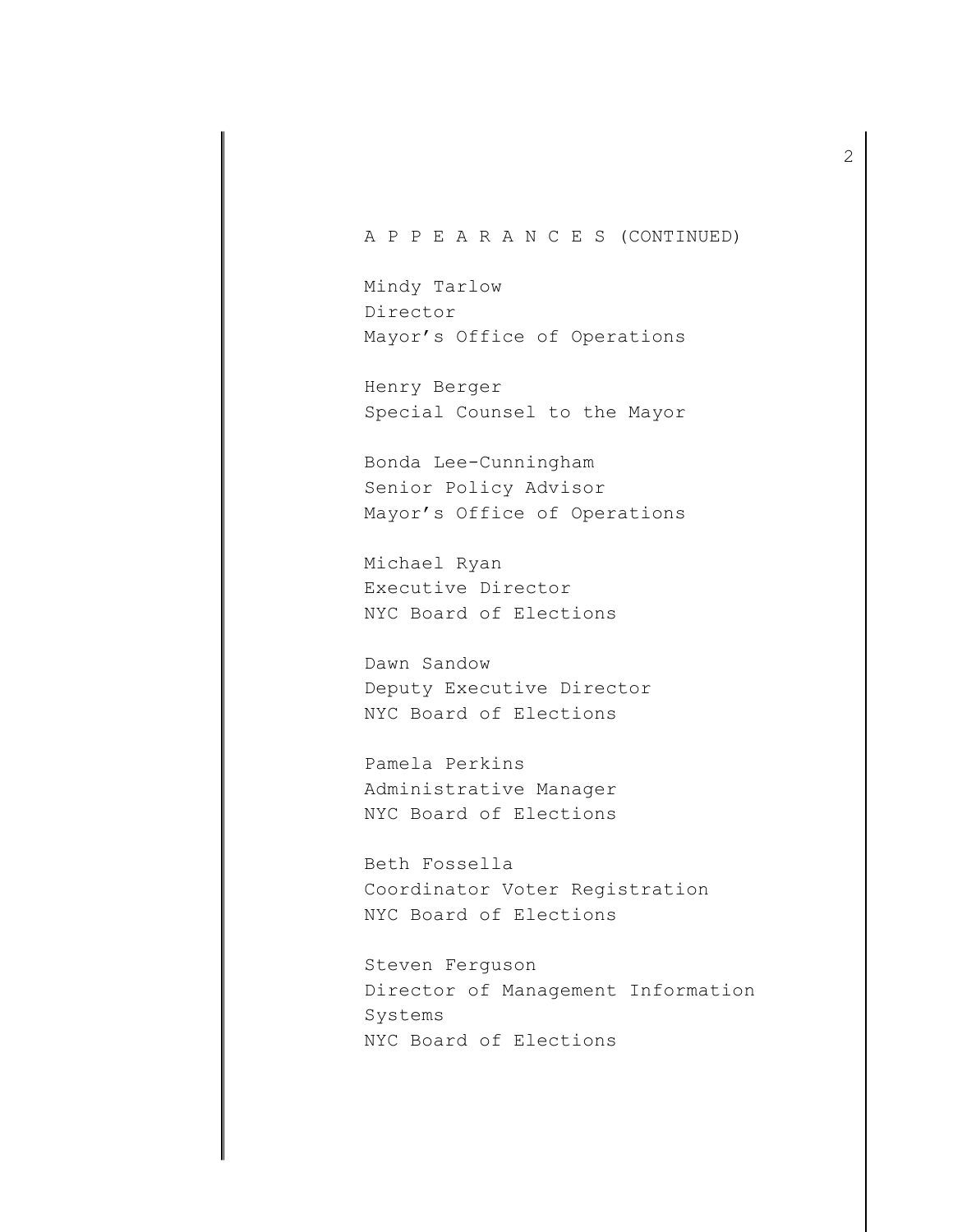Steve Richman General Counsel NYC Board of Elections

Raphael Savino Deputy General Counsel NYC Board of Elections

Amy Loprest Executive Director NYC Campaign Finance Board

Art Chang Board Member/Chair Voter Assistance Advisory Committee NYC Campaign Finance Board

Eric Friedman Executive Director of Public Affairs NYC Campaign Finance Board

Onida Coward Mayers Director of Voter Assistance Unit NYC Campaign Finance Board

Steven Carbo Voting Rights and Democracy Director NYC Center for Popular Democracy

DeNora Getachew Campaign Manager/Legal Counsel Brennan Center for Justice NYU School of Law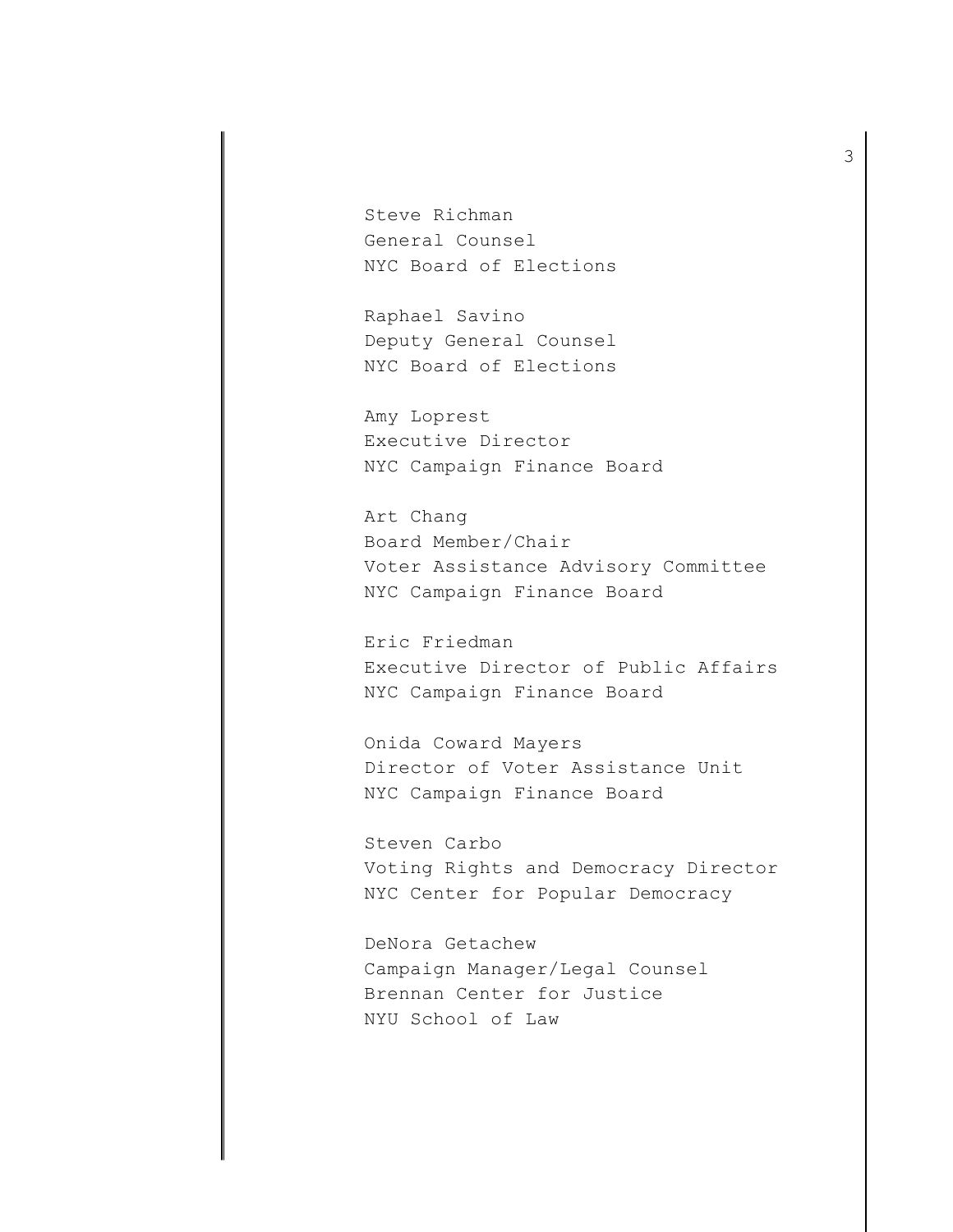Neil Rosenstein Government Reform Coordinator NY Public Interest Group

Kate Doran Election Specialist NYC League of Women Voters

Rachel Fauss Director of Public Policy Citizens Union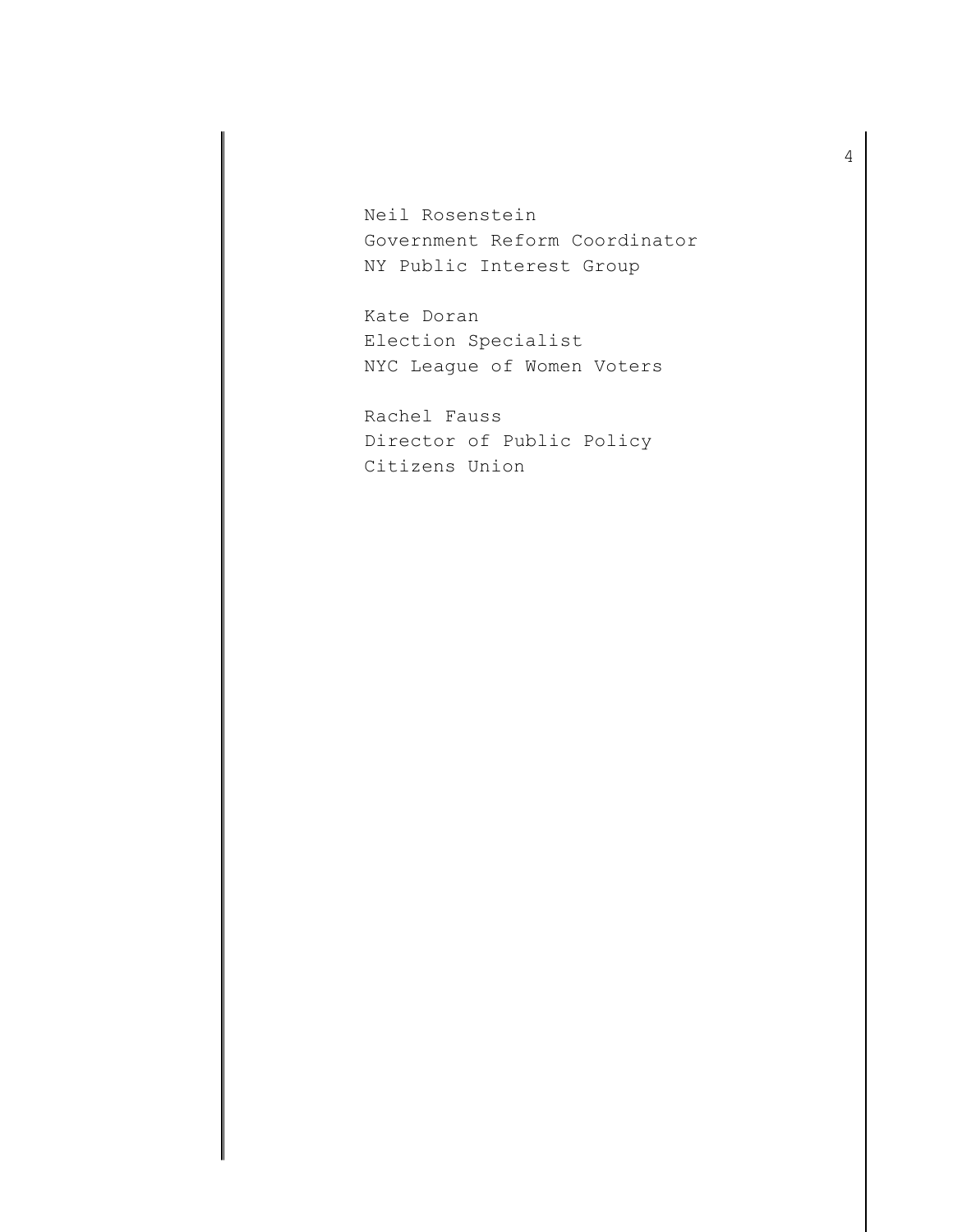1 2 3 4 5 6 7 8 9 COMMITTEE ON GOVERNMENTAL OPERATIONS 5 Governmental Operations. I'd like to start off by CHAIRPERSON KALLOS: [gavel] Good morning and welcome to the hearing of the Committee on recognizing that we are joined by Council Member Steve Matteo, Council Member David Greenfield and Council Member Jumaane Williams, who has a bill before this committee. I am Ben Kallos. You can tweet me @benkallos.

10 11 12 13 14 15 16 17 18 19 We're here today to talk about voter registration. We all know that New York City lags behind in voter turnout and registration is a key part of this problem. For too many New Yorkers, registering to vote is simply too cumbersome. Put simply, the process currently requires three steps: printing out a voter registration form, filling it out and mailing it in. We should be looking at ways to reduce the friction in each of these three steps. The Council took a step towards reducing

20 21 22 23 24 25 the burden of the first step, printing out a form, when it passed Local Law 29 of 2000. This law required 19 city agencies to print and distribute voter registration forms as part of their normal application forms. Although this law is 14 years old, it isn't clear that it has ever been fully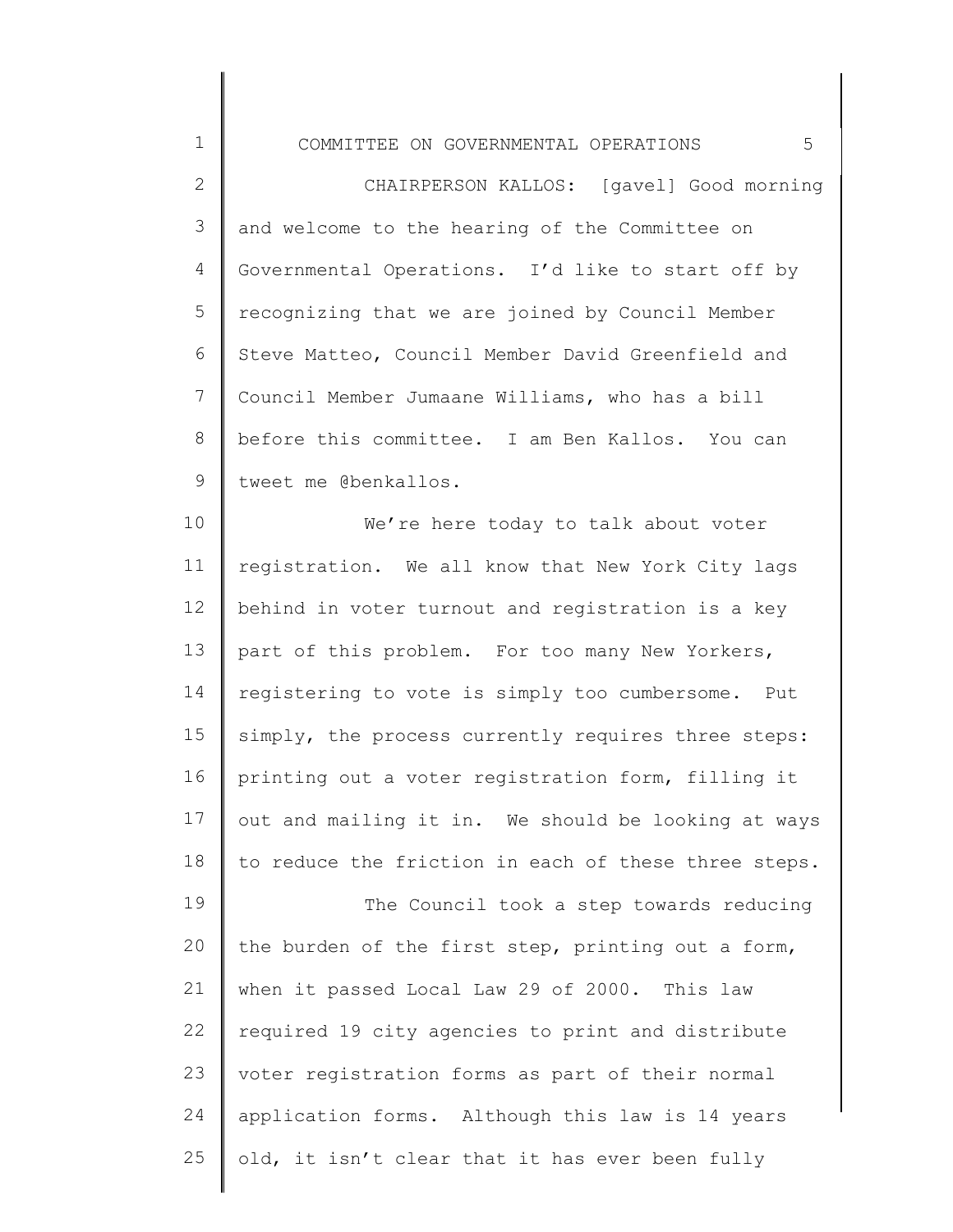| $\mathbf 1$     | 6<br>COMMITTEE ON GOVERNMENTAL OPERATIONS             |
|-----------------|-------------------------------------------------------|
| $\mathbf{2}$    | implemented. So I look forward today to hearing from  |
| 3               | the administration about their plans to ensure that   |
| 4               | agencies are complying with this important mandate,   |
| 5               | but we should do more than simply comply with         |
| 6               | existing law. We should take steps to reduce the      |
| $7\overline{ }$ | burden of the second and third steps as well:         |
| $8\,$           | filling out the form and mailing it in.               |
| 9               | That is why we're considering two pieces              |
| 10              | of legislation today, Introduction 356 by Council     |
| 11              | Member Williams and Introduction 493, which I         |
| 12              | introduced. Together these bills would require        |
| 13              | agencies in this program to help New Yorkers fill out |
| 14              | these forms, then mail it in if requested. These      |
| 15              | bills would also expand the program and improve       |
| 16              | oversight. But even this is not enough. We should     |
| 17              | be moving towards a fully electronic system, in which |
| 18              | city agencies can send voter registration             |
| 19              | information, including a signature to the Board of    |
| 20              | Elections. New Yorkers should also be able to         |
| 21              | register to vote online through the city's website.   |
| 22              | As of last year, New Yorkers with a                   |
| 23              | driver's license or state non-driver ID can register  |
| 24              | online or through a paperless process at the DMV.     |
| 25              | This is a great first step and I commend Governor     |
|                 |                                                       |

║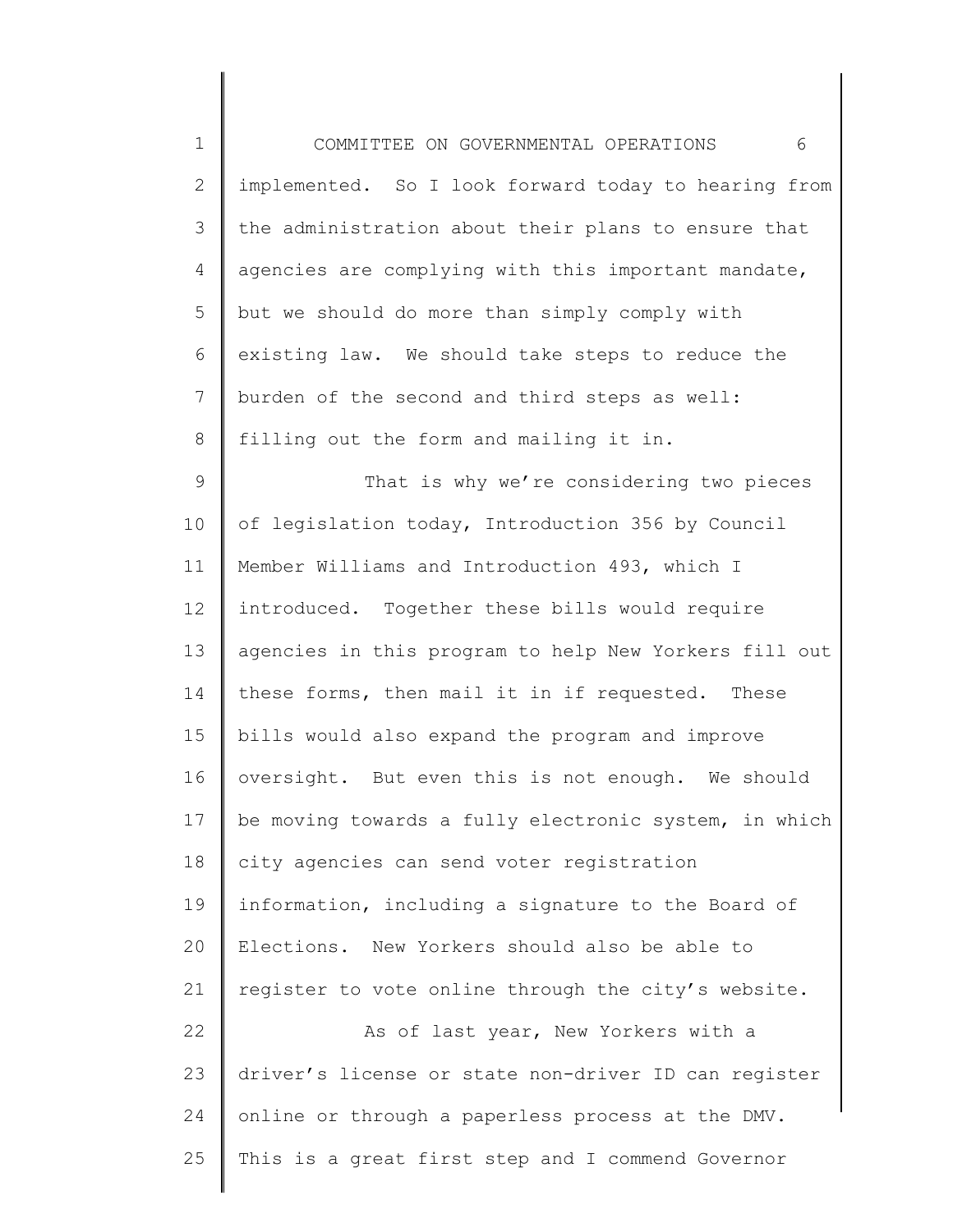1 2 3 4 5 6 7 8 9 10 11 12 13 14 15 16 17 18 19 20 21 22 23 24 25 COMMITTEE ON GOVERNMENTAL OPERATIONS 7 Cuomo for his leadership on this issue. We should expand this program at the city level to include city agencies and city issued documentation for those New Yorkers who don't have a driver's license or a state non-driver ID. I look forward to publically beginning the conversation on these ideas today. I'd like to recognize Council Member Jumaane Williams for an opening statement. COUNCIL MEMBER WILLIAMS: Thank you, Mr. Chair. Good morning. My name is Council Member Jumaane Williams. I can be tweeted @jumaanewilliams, provided you can spell my name properly. I'd first like to thank Chairman Kallos. CHAIRPERSON KALLOS: Can you spell that for us, please? COUNCIL MEMBER WILLIAMS: It is J u m a a n e. Thank you, sir. CHAIRPERSON KALLOS: The two a's always trips us up. Thank you. COUNCIL MEMBER WILLIAMS: I would first like to thank Chairman Kallos for hearing my bill today, along with his on this important topic and thank you all for coming to testify on these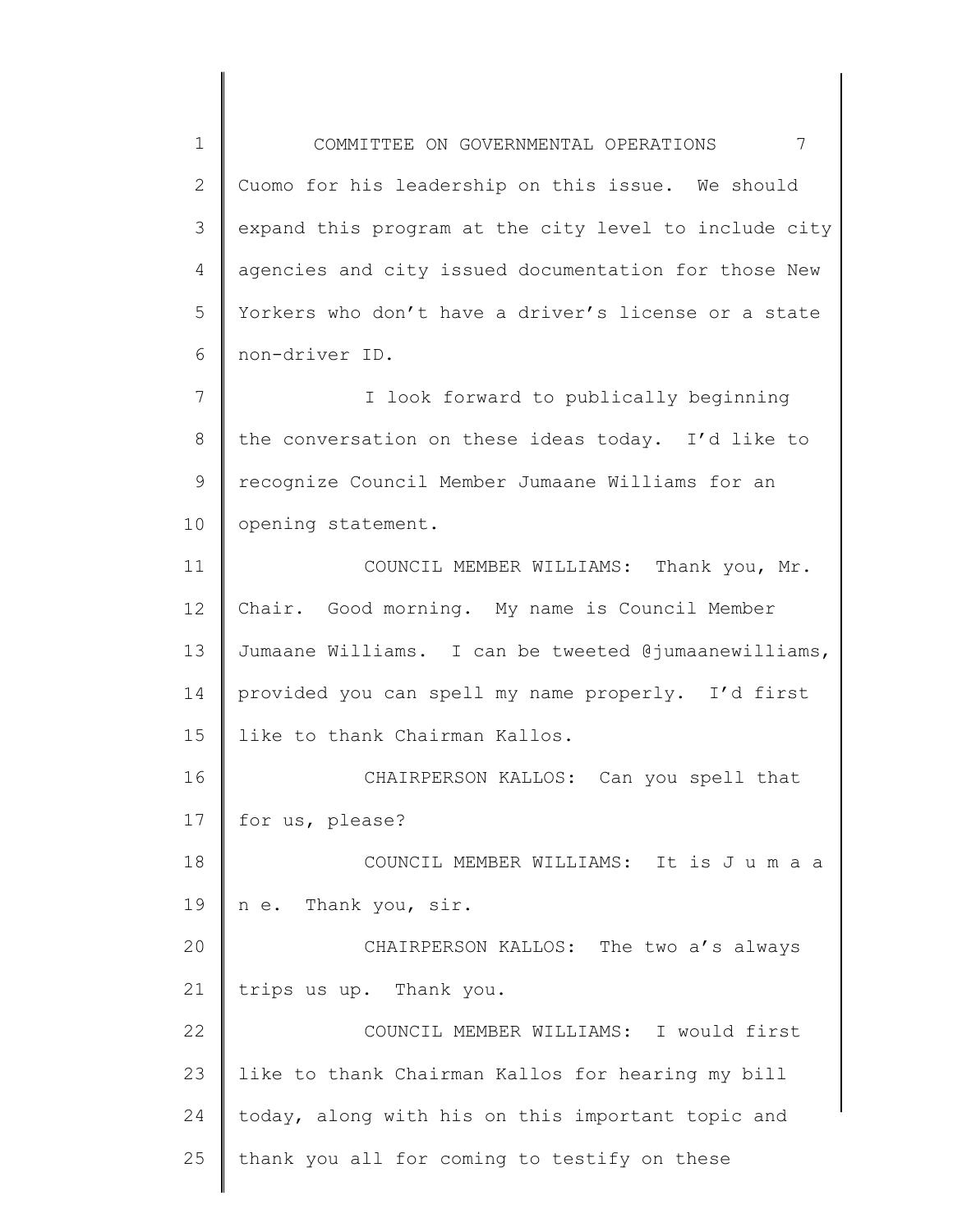1 2 3 4 5 6 COMMITTEE ON GOVERNMENTAL OPERATIONS 8 important bills. I'd also like to thank Citizens Union, the Center for Popular Democracy, who have been instrumental in pushing these bills and other good government groups who have shown support on these bills.

7 8 9 10 11 12 13 14 15 16 17 18 19 20 21 22 23 24 The bill I have today is Intro 356. It's in response to the fact that our city's agencies unfortunately have failed to do their part to make voter registration easier, even though they're required to by law. Some of it, I believe, may be failings in what the law currently says; some of it may be just ways that we help improve and these bills are just a nudge to try to get us in the right direction. This bill would work to improve compliance from city agencies by individually coding each registration form assigned to participating agencies. Each participating agency would be assigned a code that designates such forms as originating from such agencies... such participating agencies. Once these forms are returned to the city, we're going to be able to identify agencies that are not doing their part in making sure voters are being registered with ease and on the flip side, we'll be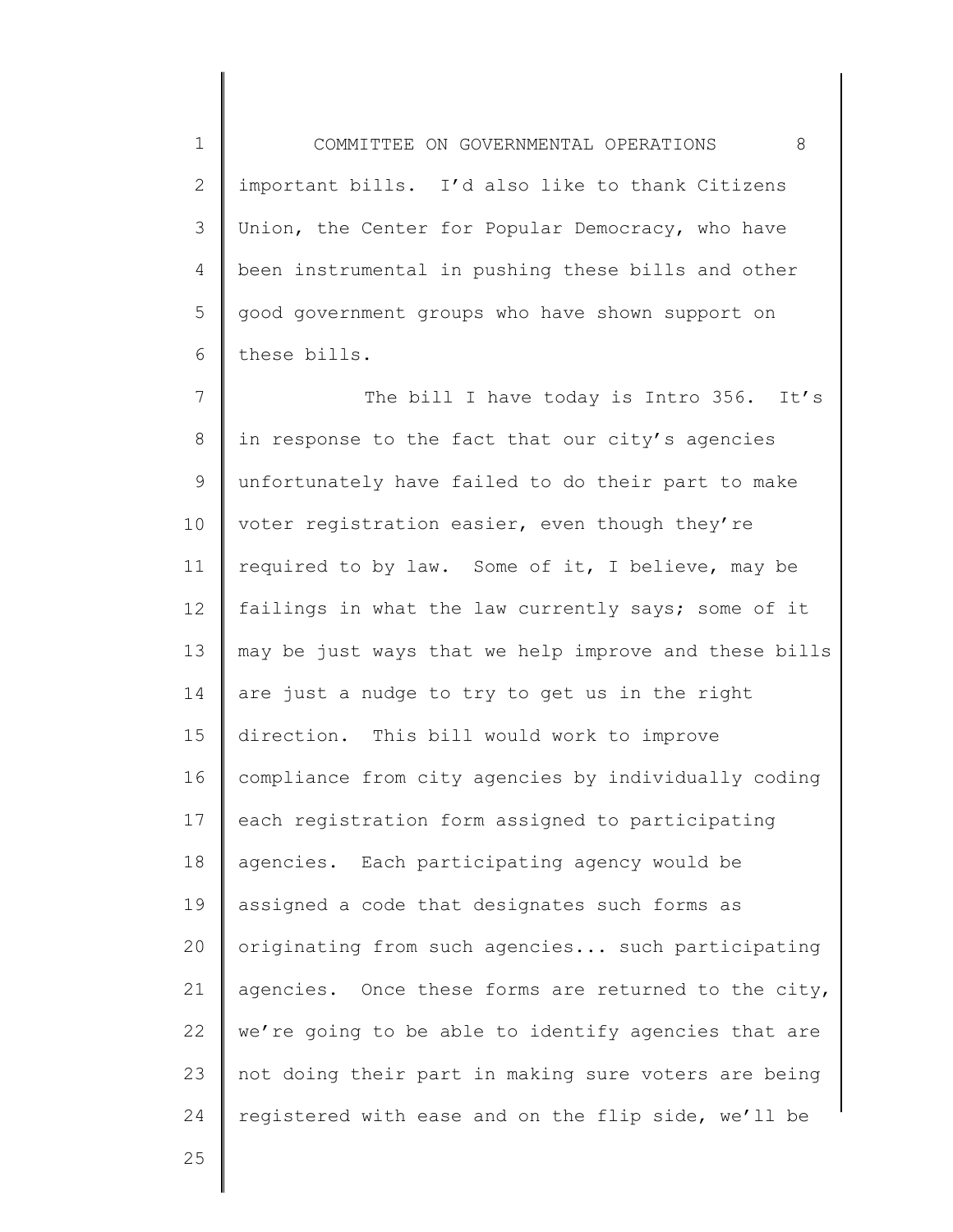1 2 3 COMMITTEE ON GOVERNMENTAL OPERATIONS 9 able to identify agencies who are doing a fantastic job.

4 5 6 7 8 9 10 11 12 Government has the responsibility to try maximize the potential of voters coming out and voters registering, and I think for right now we are definitely not maximizing what we could be doing and it seems like we're doing just the minimum amount of work. New York is 47th in the nation in terms of participation, so we definitely should do more in the administration to try to bump up New York City's part.

13 14 15 16 17 18 19 20 21 22 23 24 In a report by the Center for Popular Democracy released just yesterday, they found that 84 percent of visitors to government agencies were never even offered a chance to register. 60 percent of the agencies didn't even have a voter registration form in their office. Further, 95 percent of the clients were never even asked if they wanted to register to vote. This is clearly a huge problem 'cause all New Yorkers should be able to register to vote with the minimum of ease. This common sense bill would basically let us get a better accounting of which agencies are giving out the forms, which agencies are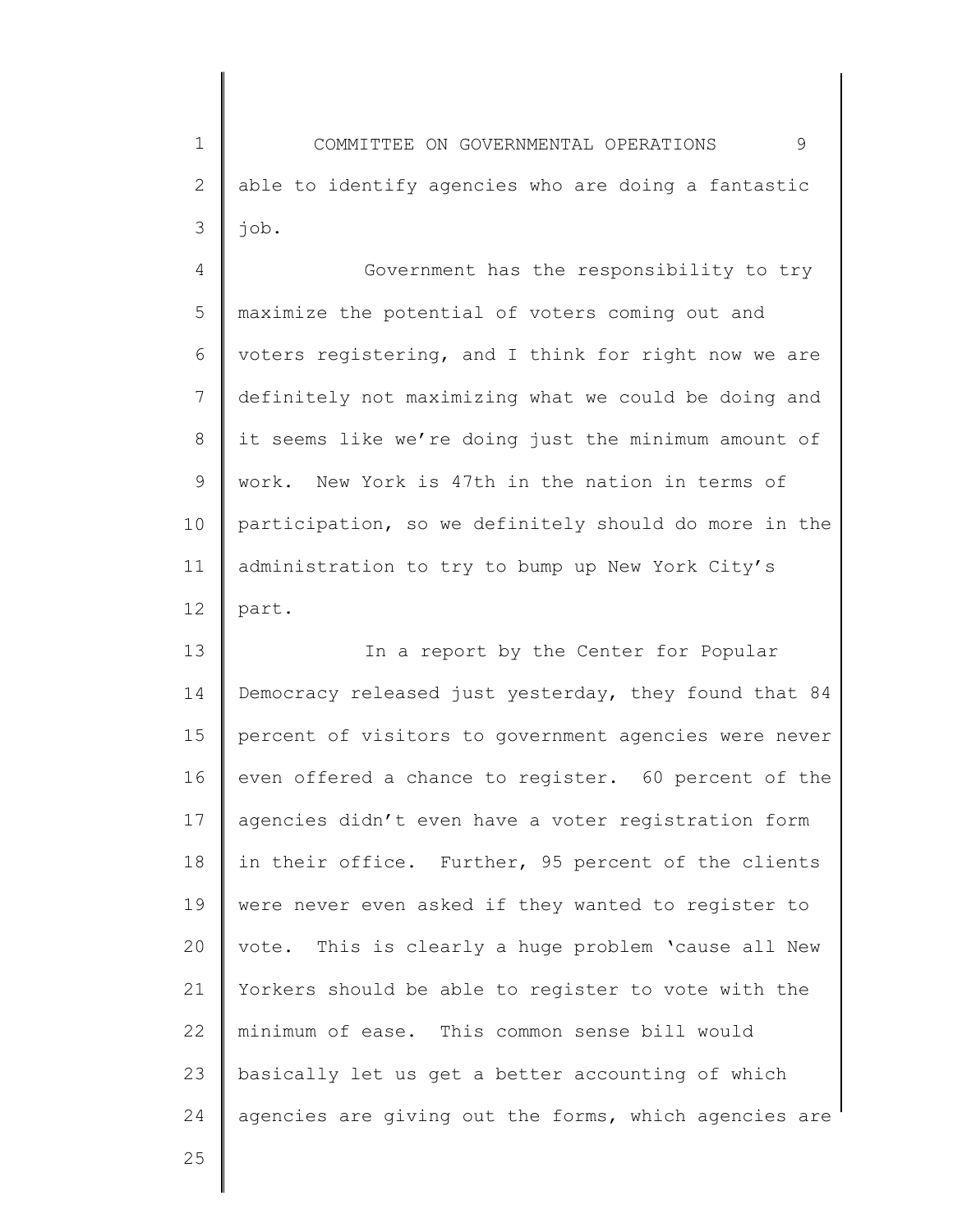| $\mathbf 1$ | 10<br>COMMITTEE ON GOVERNMENTAL OPERATIONS            |
|-------------|-------------------------------------------------------|
| 2           | getting a great amount back so we can increase        |
| 3           | participation. Thank you very much.                   |
| 4           | CHAIRPERSON KALLOS: Thank you. I'd like               |
| 5           | to call for our first panel from the administration.  |
| 6           | Mindy Tarlow, Director of the Mayor's Office of       |
| 7           | Operations; Henry Berger, Special Counsel to the      |
| 8           | Mayor and Bonda Lee-Cunningham, Senior Policy Advisor |
| 9           | in the Mayor's Office of Operations.                  |
| 10          | [Pause]                                               |
| 11          | CHAIRPERSON KALLOS: And before you                    |
| 12          | start, I'll just ask do you affirm to tell the truth, |
| 13          | the whole truth and nothing but the truth in your     |
| 14          | testimony before the committee and to respond         |
| 15          | honestly to the council member questions?             |
| 16          | MINDY TARLOW: I do.                                   |
| 17          | HENRY BERGER: Yes.                                    |
| 18          | BONDA LEE-CUNNINGHAM: Yes.                            |
| 19          | CHAIRPERSON KALLOS: Thank you very much.              |
| 20          | Please begin.                                         |
| 21          | MINDY TARLOW: Thank you. Good morning,                |
| 22          | Chair Kallos and members of the Committee on          |
| 23          | Governmental Operations.                              |
| 24          | CHAIRPERSON KALLOS: Can you check to                  |
| 25          | make sure your mic is on                              |
|             |                                                       |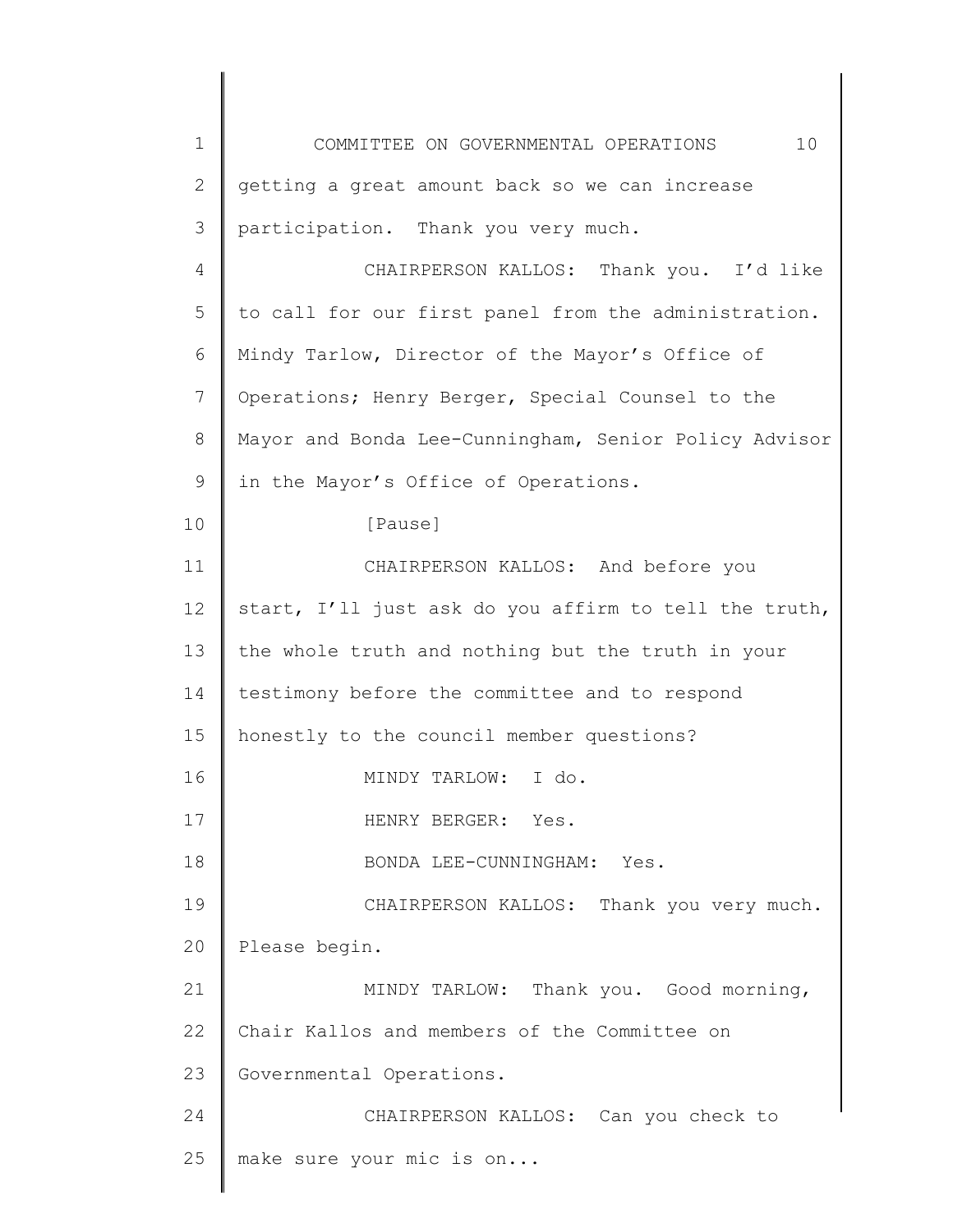1 2 3 4 5 6 7 8 9 10 11 12 13 14 15 16 17 18 19 20 21 22 23 24 25 COMMITTEE ON GOVERNMENTAL OPERATIONS 11 [crosstalk] MINDY TARLOW: Yeah, I just... [crosstalk] CHAIRPERSON KALLOS: And the red light is on? MINDY TARLOW: I have a red light. CHAIRPERSON KALLOS: Perfect. MINDY TARLOW: I'll just bring it closer. I'm very tiny. 'Kay, let's try that again, alright. Good morning. Better? Alright, Chair Kallos and members of the Committee on Governmental Operations, my name is Mindy Tarlow and I am the Director of the Mayor's Office of Operations, so we kind of have the same last name from the same family. I'm joined here by Henry Berger, Special Counsel to the Mayor and Bonda Lee-Cunningham, Senior Policy Advisor in my office at the Mayor's Office of Operations. We really appreciate the opportunity to testify before you this morning on agency-based voter registration. As you said in your opening remarks, Councilman, voting is the foundation of a healthy democracy and yet, we live in a time where fewer and fewer New York City residents are going to the polls. Mayor de Blasio is deeply committed to reducing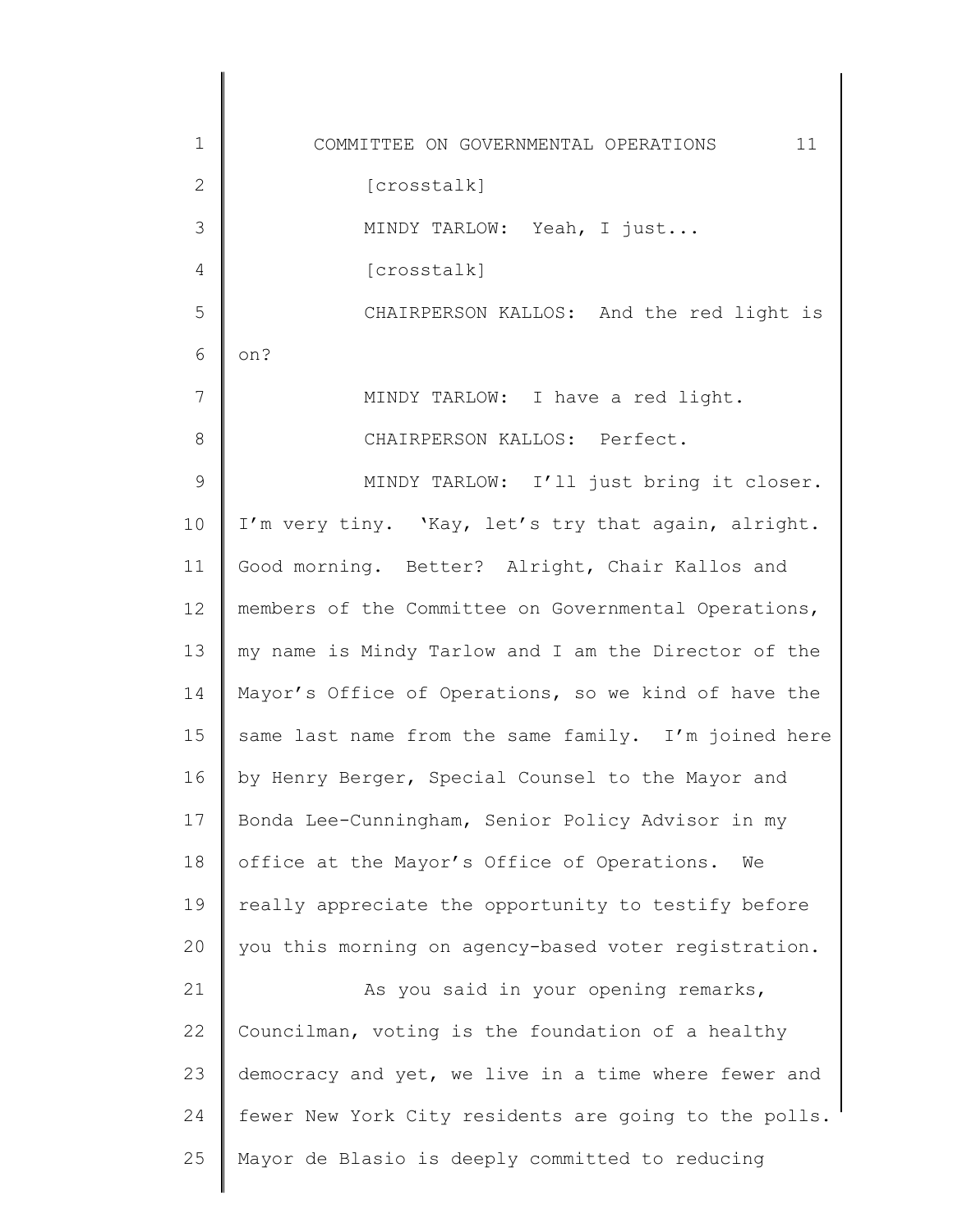1 2 3 4 5 6 7 COMMITTEE ON GOVERNMENTAL OPERATIONS 12 barriers to voter participation and making it simple and easy to register to vote is the first step in realizing this important goal. This administration is in the process of developing a broad election reform agenda and improving agency-based voter registration is the first item on this list.

8 9 10 11 12 13 14 15 16 17 18 19 20 As you know, City Charter 1057-A, which was enacted as Local Law 29 of 200, requires certain city agencies and their contractors to assist and implement a program of distribution of voter registration forms to clients who are applying for, renewing or seeking recertification of services. The agencies are required, among other things, to provide and distribute voter registration forms to clients together with application for services, renewal or recertification for services and changes of address. The agencies may provide assistance in completing the voter registration forms and may transmit the form to the Board of Elections.

21 22 23 24 25 Consistent with Mayor de Blasio's commitment to reducing barriers to voter participation and to increase compliance with existing policies, the Mayor issued Directive 1 to the designated agencies in Local Law 29. Directive 1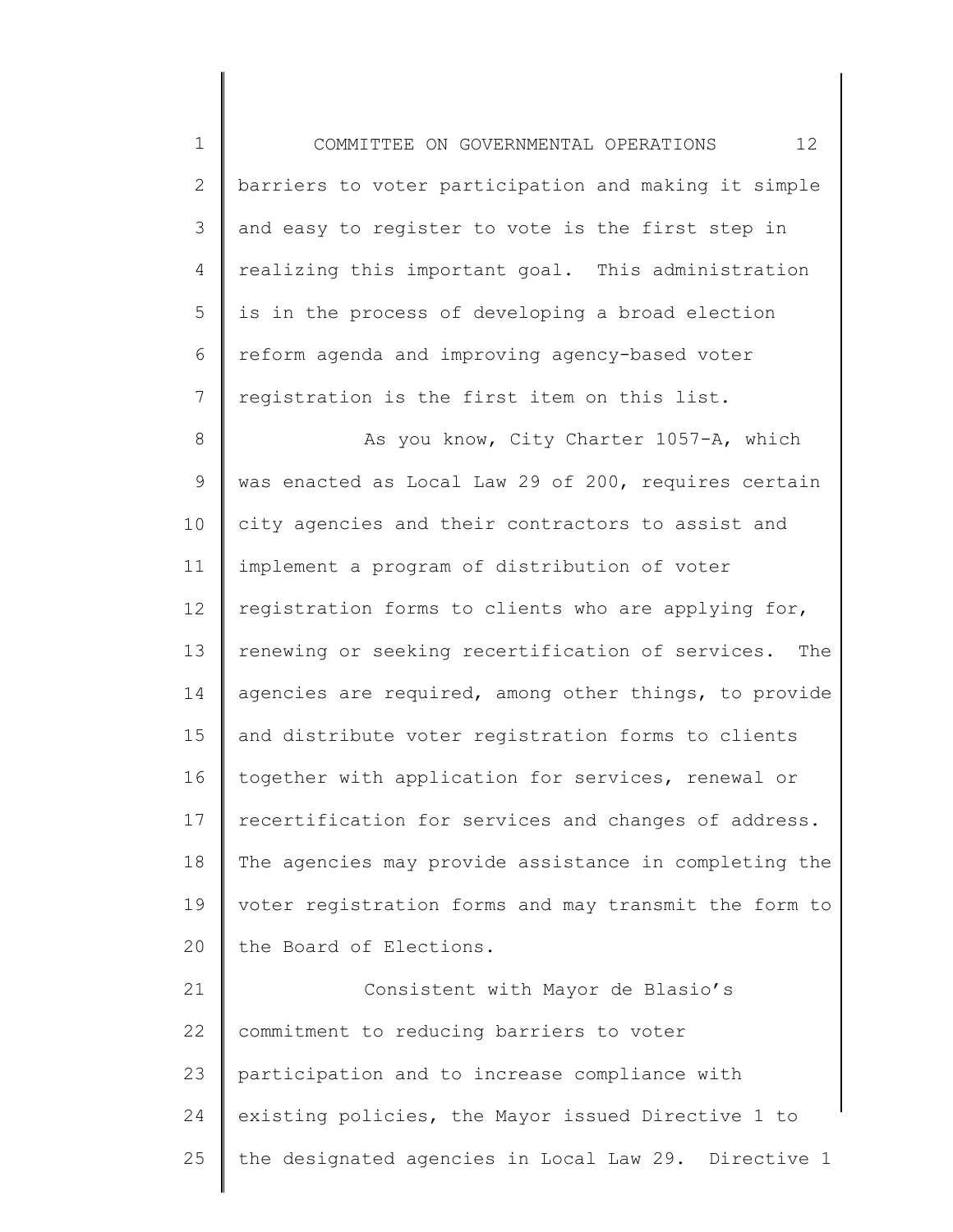1 2 3 4 5 6 7 8 9 10 COMMITTEE ON GOVERNMENTAL OPERATIONS 13 requires the designated agencies to develop a plan to ensure compliance with Local Law 29 and to submit this plan to my office. It also requires the agencies to submit semi-annual reports regarding implementation. This directive was critical to refocus agency attention on this important law, but it is not just a piece of paper sent to agencies. We have committed significant resources to making sure that this works.

11 12 13 14 15 16 17 18 To that end, a working group comprised of representatives from the Mayor's Counsels Office, community Assistance Unit, Legislative Affairs Unit and my office are working together on a number of fronts to ensure and support agency compliance with Local Law 29 and Directive 1. I've assigned a senior member in my office, Bonda Lee-Cunningham, to coordinate this effort.

19 20 21 22 23 24 25 The 17 mayoral agencies covered by the current law have submitted their plans to the Office of Operations for facilitating voter registration for those who seek or renew services, either in person or online. The working group has already convened a meeting with select responding agencies to learn from them about the challenges they've faced and solutions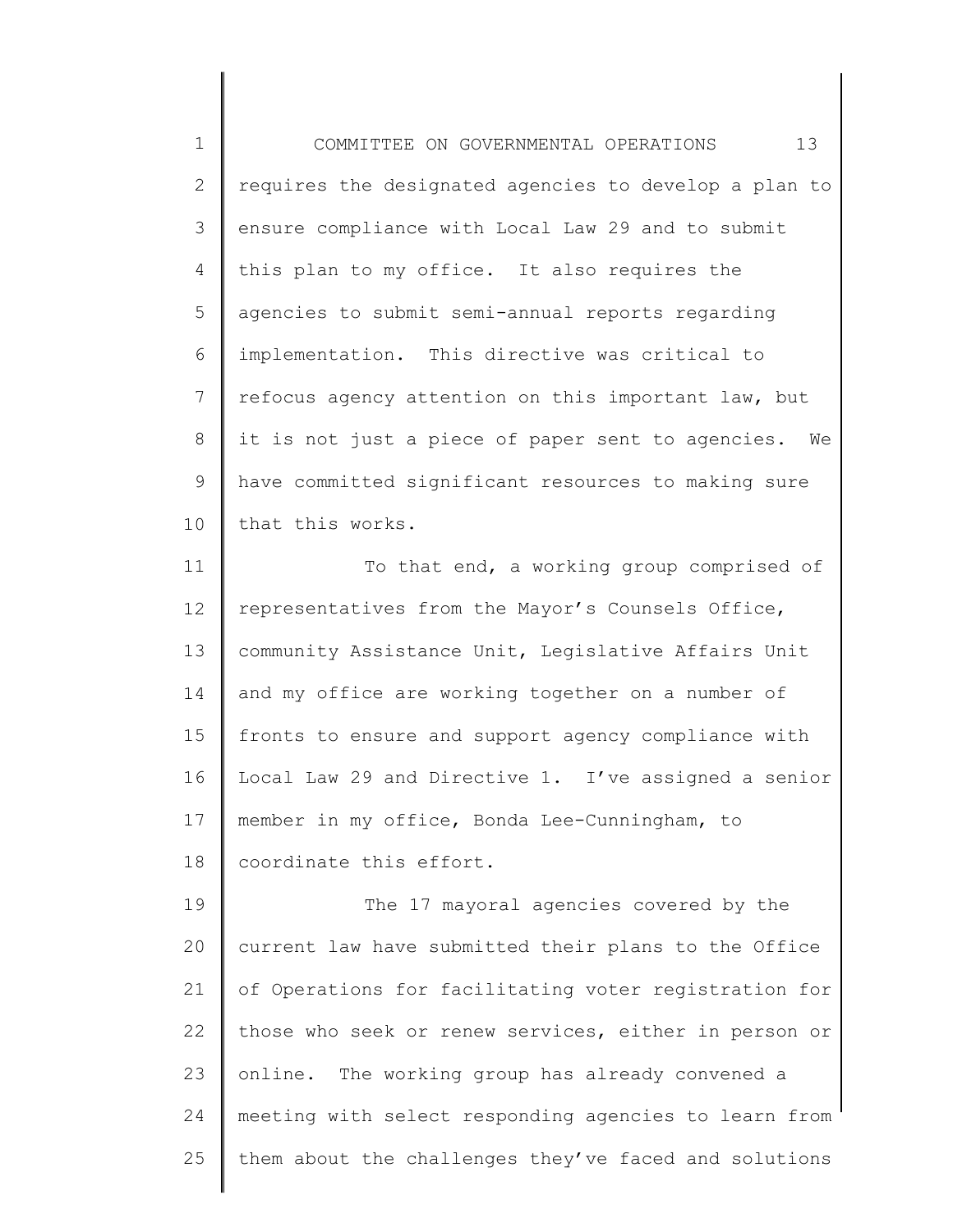1 2 3 4 5 6 7 8 9 10 11 12 13 14 15 16 17 18 19 20 21 22 23 24 25 COMMITTEE ON GOVERNMENTAL OPERATIONS 14 they've developed to become fully compliant. That meeting assisted the working group in identifying some systemic actions that would support the agencies' efforts, particularly with regard to increased use of technology to reach potential voters and facilitate the registration process for them. The plans submitted by the agencies have been reviewed by members of the working group and agencies have received feedback on those plans. Where additions or modifications were called for, we've advised the agencies and the agencies are in the process of submitting revised plans to meet the terms of the directive and its precursors. Further, each agency head has designated a high level coordinator for its voter registration efforts and that person will be the primary contact for the Office of Operations going forward. We see this as an ongoing collaborative process to ensure that each agency plan is sufficient to meet the requirements of Local Law 29. In addition, members of the working group have met with the Voting Rights advocacy community to discuss best practices. The New York City Board of Elections regarding logistics of registration and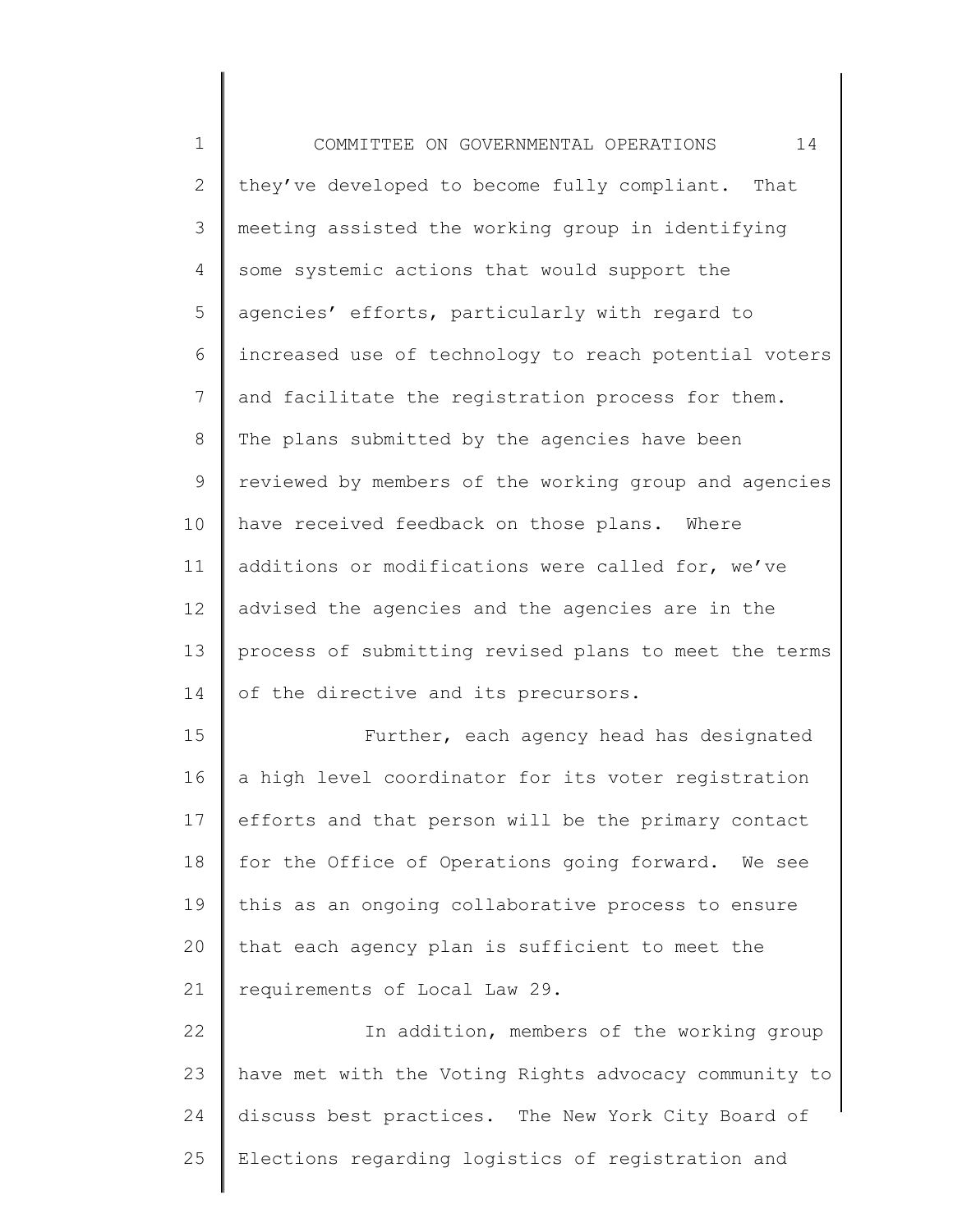1 2 3 4 5 6 7 8 9 10 11 12 COMMITTEE ON GOVERNMENTAL OPERATIONS 15 introduction of electronic interfaces wherever feasible and with the Campaign Finance Board, with regard to its online links to registration and providing training to agency personnel who will be responsible for implementing the initiative. We've also begun discussions with the Mayor's Office of Technology and Innovation to explore how best to leverage technology in this effort for making sure that agency websites have clear links to voter registration materials to the ultimate goal of online voter registration.

13 14 15 16 17 18 19 20 21 22 23 24 25 In the coming months, between approval of agency plans and the submission of the first semiannual reports from agencies, agencies will implement the initiative, communicating with the Office of Operations if there are challenges and the working group will continue to pursue systemic changes in support of Directive 1 and voter registration in the city. In addition, it is our intention to expand the agencies covered by Directive 1. We intend to do so; however, once we have evaluated our efforts to improve compliance among the currently designated agencies and have had an opportunity to evaluate our overall performance. We are hopeful about our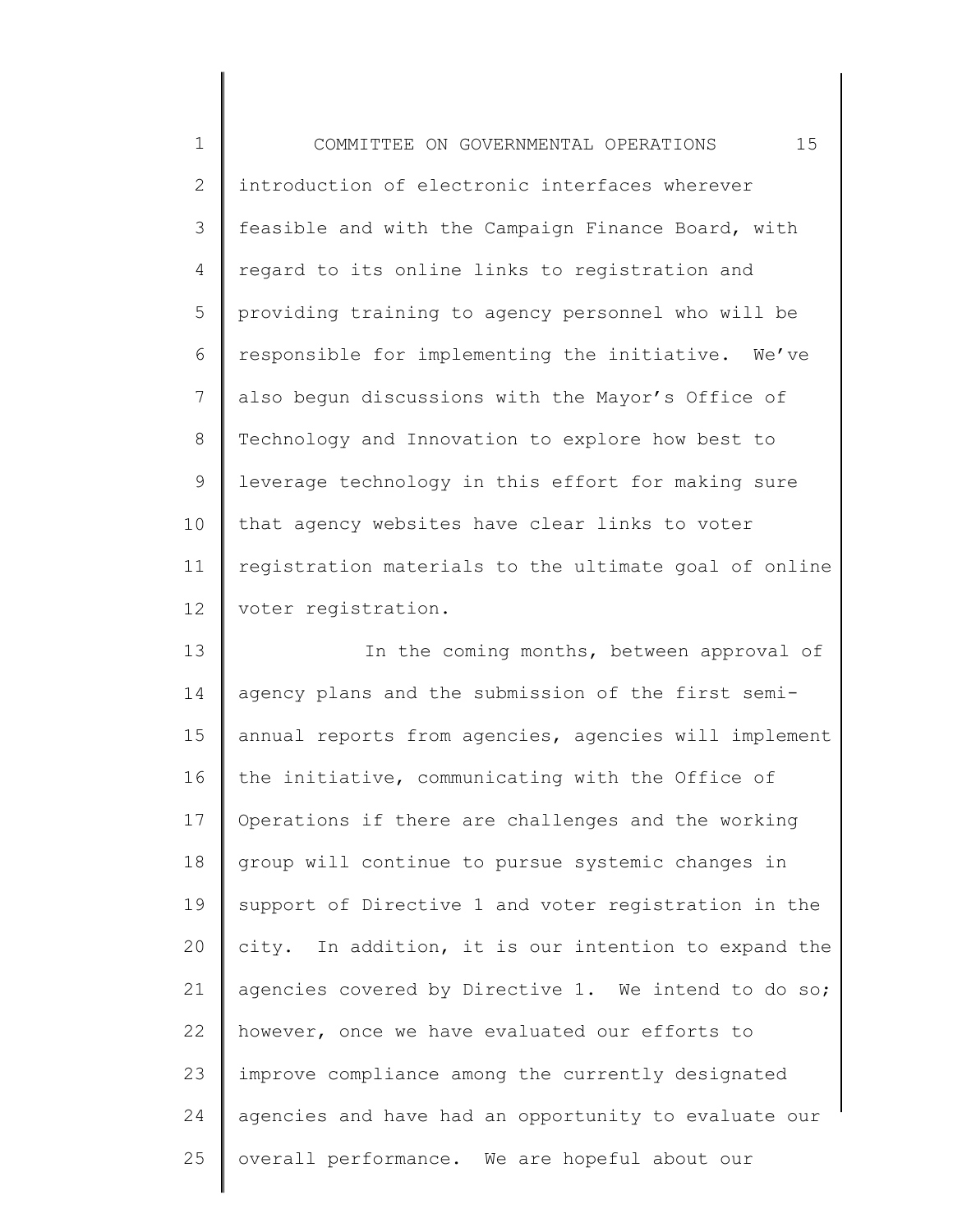1 2 3 4 5 6 7 COMMITTEE ON GOVERNMENTAL OPERATIONS 16 efforts, but I also want to be clear that this a major undertaking that will take time and significant attention. However, this Mayor is committed to this project and we look forward to working with the Council, the advocacy community and our other government partners to get this right.

8 9 10 11 12 13 14 15 16 17 The Council is also hearing two bills today, and while we support their objectives, mainly ensuring greater compliance with Local Law 29 and expanding its scope, we're not ready to fully support these bills and we'd like to share briefly some concerns that we have. Intro 356 would require that the Board of Elections assign codes to the forms used by each designated agency in Local Law 29, as opposed to the general Code 9 Form that is used for all forms distributed by city agencies.

18 19 20 21 22 23 24 25 There's a policy concern we'd like to share about having individual codes for each agency. Although the specific section of law does not directly apply here, the New York State Election Law, in its comparable agency assisted voter registration provisions, has a prohibition on identifying the source of voter registration cards that individuals receive from state agencies. This is to protect the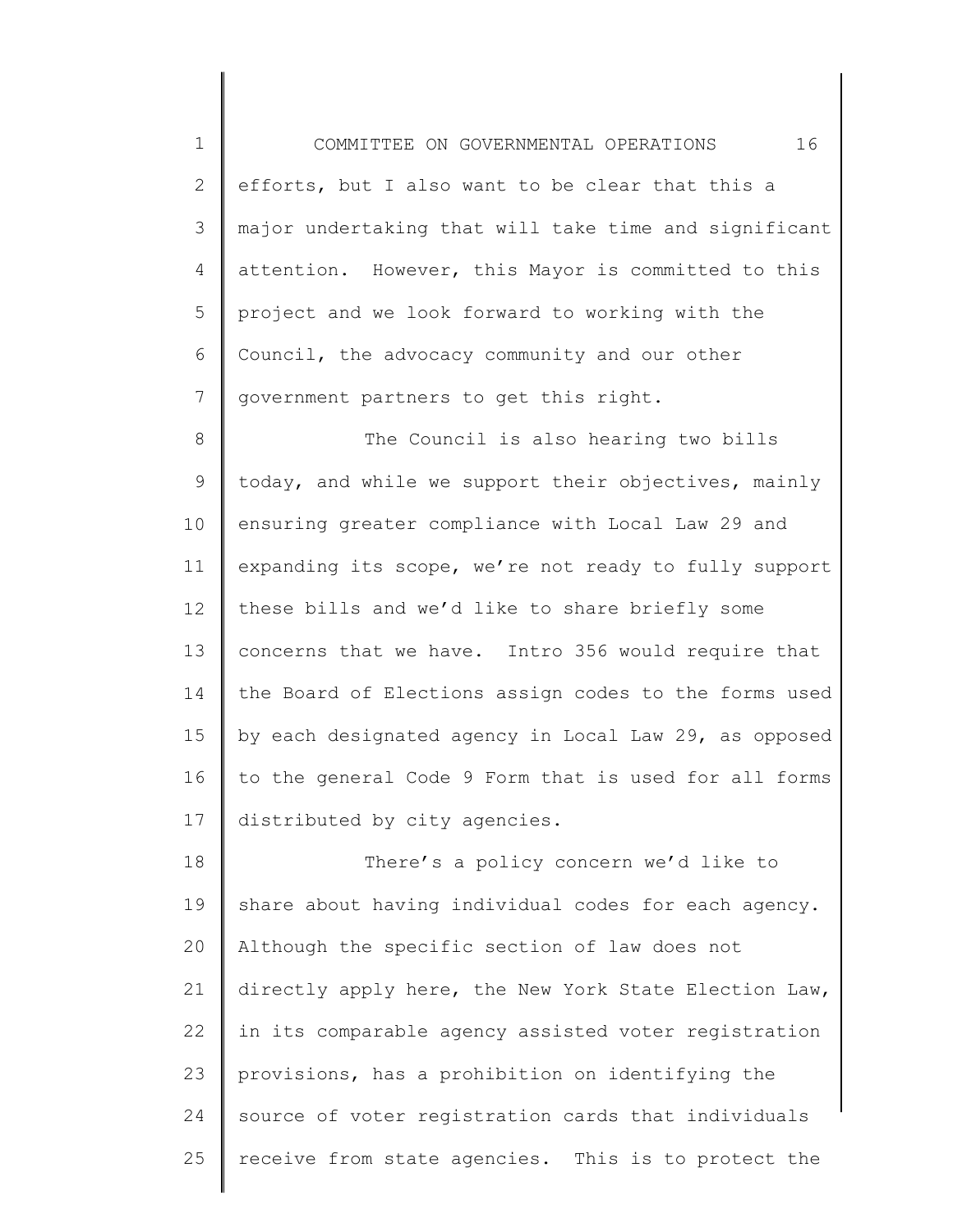1 2 3 4 5 6 7 8 9 COMMITTEE ON GOVERNMENTAL OPERATIONS 17 privacy of individuals who receive services from government that they may not wish to be disclosed. We believe there are similar concerns here about potentially violating the privacy of an individual who registers to vote and we're also concerned that this kind of agency specific designation might have the unintended consequence of deterring voters from registering.

10 11 12 13 14 15 16 17 18 19 20 In addition, we want to make sure that the way we measure success makes sense, which is way Directive 1 has established a reporting mechanism for the agencies that captures both the number of registration cards distributed and collected and also gives us the flexibility to include additional metrics and develop a thoughtful reporting structure. We hope to continue to have conversations with the Council about these metrics and how we measure the success of this program. Finally, Intro 493 adds several more

21 22 23 24 25 agencies to the list of designated agencies subject to Local Law 29, including the Department of Buildings, the Fire and Police Departments, OATH and the Landmarks Preservation Commission. While as I've mentioned, we are supportive of expanding the scope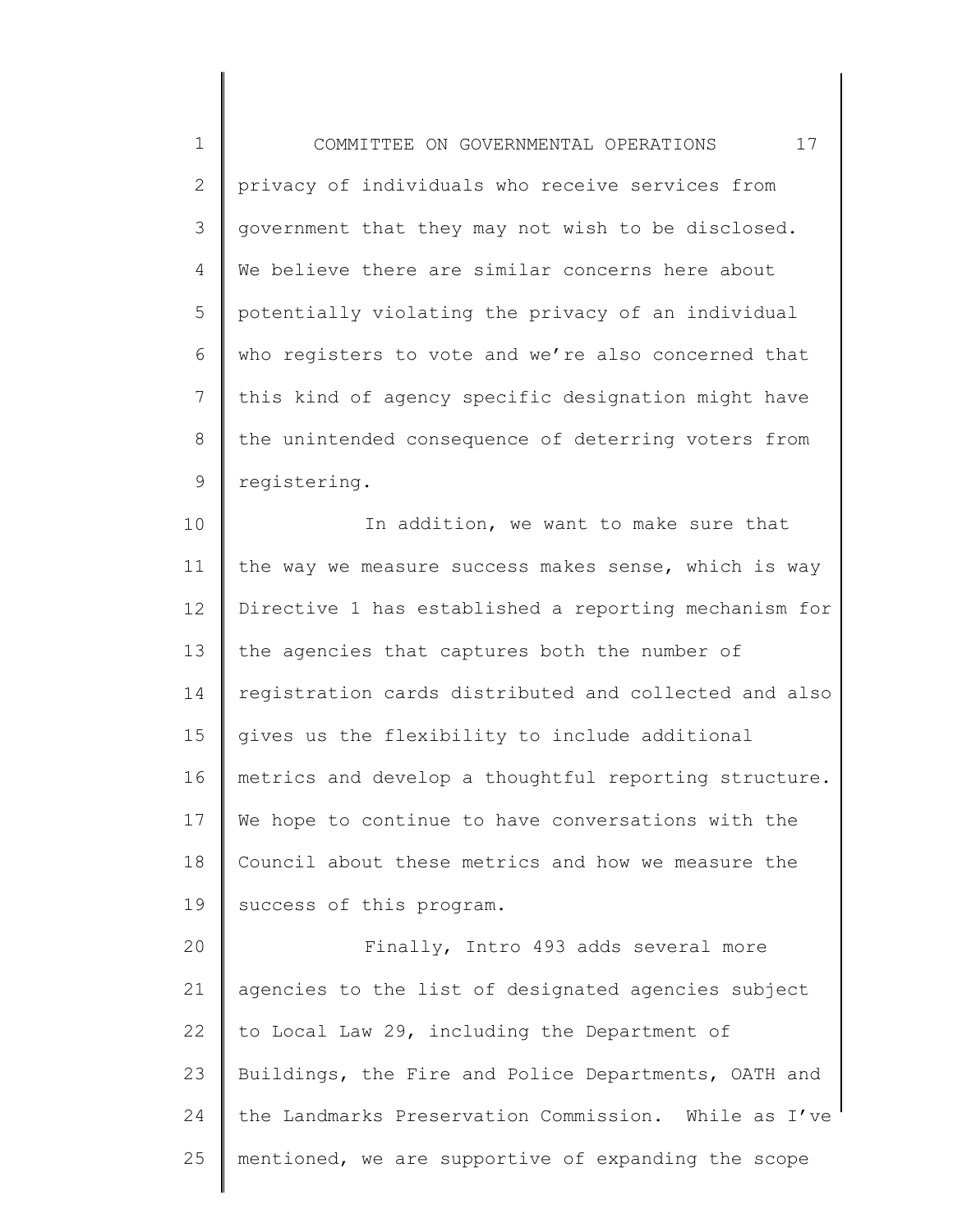1 2 3 4 5 6 7 8 9 10 COMMITTEE ON GOVERNMENTAL OPERATIONS 18 of Local Law 29, we would like to be thoughtful about the timing of expanding the scope and also make sure that any new agencies have the highest potential possible to reach prospective voters and provide the kinds of services that are conducive to coupling with voter registration. We would like time to make sure we get Directive 1 right with the currently designated agencies fully complying before adding a significant number of new agencies.

11 12 13 14 15 16 17 18 19 20 21 22 23 24 Intro 493 also changes some of the permissive language in the law to require that the agencies provide assistance in filling out the form if it is requested and transmit completed forms to the Board of Elections. In Directive 1, we are requiring that agencies provide assistance with the completion of forms if such assistance is requested and if we are requiring that if the forms are completed at the agency, the agency must transmit them to the Board. We would like to be able to evaluate this administrative effort before legislating it and we look forward to discussing with the Council our assessment of how the agencies have fared in coming into compliance.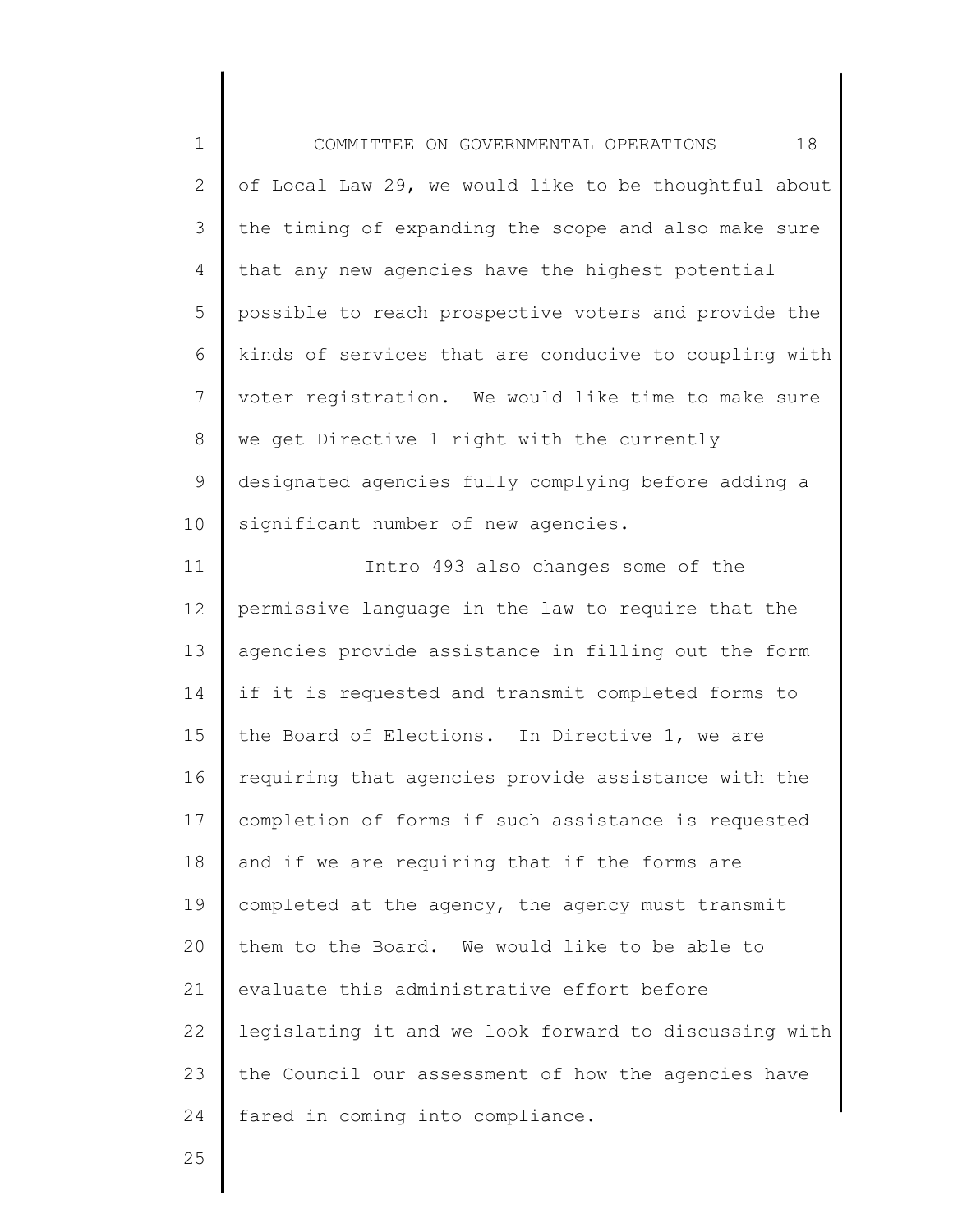1 2 3 4 5 6 7 8 9 10 11 12 13 14 15 16 17 18 19 20 21 22 23 24 25 COMMITTEE ON GOVERNMENTAL OPERATIONS 19 So to conclude, we are deeply committed to getting agency-based voter registration right, but to get it done, we're going to need time and some space to manage the agencies and correct longstanding behavior. We look forward to working with the Council to making full compliance with Local Law 29 a reality. Thank you for your time and we're happy to answer any questions you may have. CHAIRPERSON KALLOS: Thank you very much for your testimony. What a difference a year makes and having a progressive Mayor and a progressive Council where we're actually all just trying to get the same thing done, so it's refreshing, as always, to hear your testimony. I want to recognize that we've been joined by a committee member, Council Member Mark Levine and Council Member Brad Lander. I'm very excited to know that the Mayor had already issued Directive 1 and I was apprehensive and eager to get the results of the study on September 9th. What do you believe the expected timeline? Is it a month, multiple months? How far out do you believe we are? MINDY TARLOW: [off mic] Do you want to take that?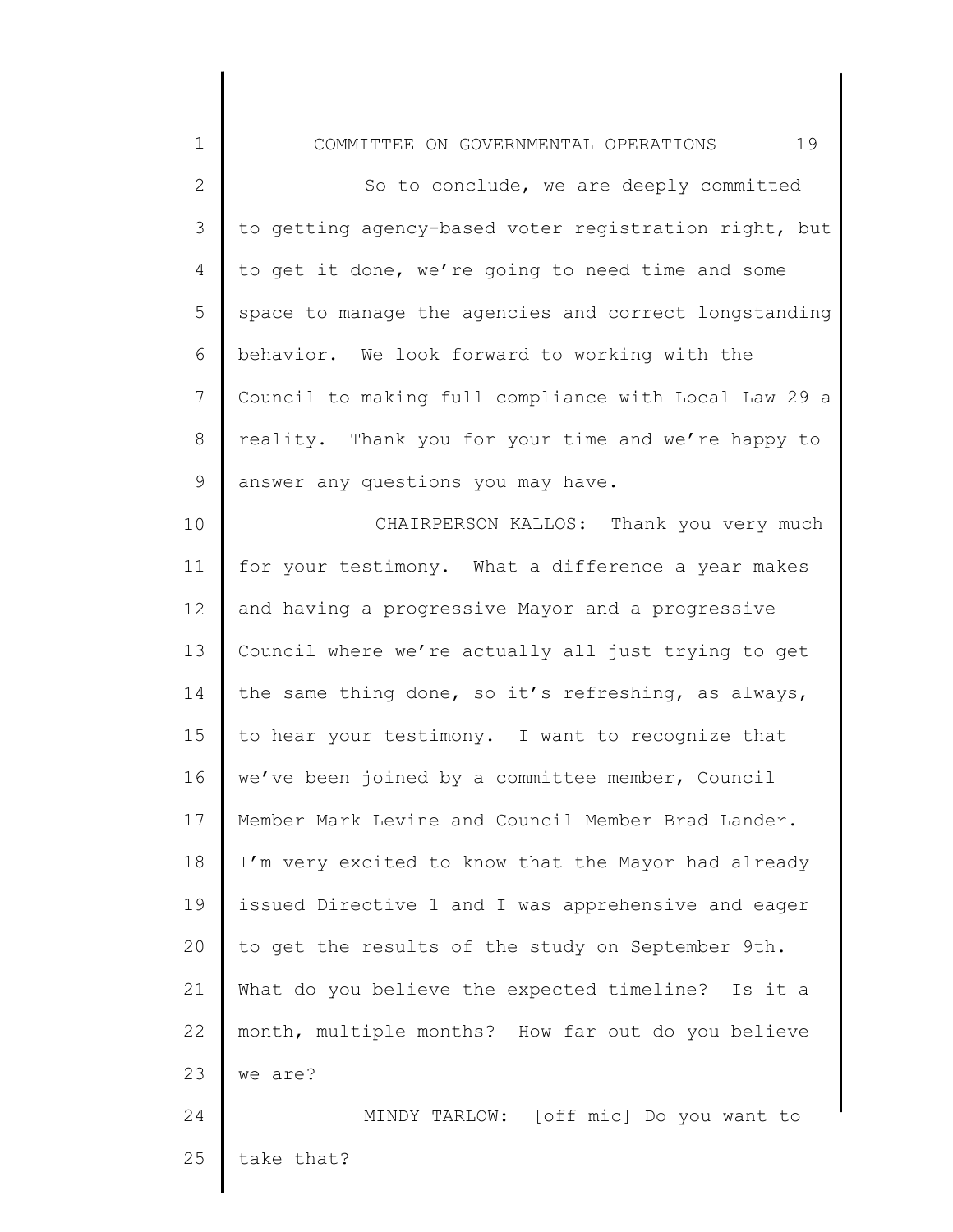1 2 3 4 5 6 7 8 9 10 11 12 13 14 15 16 17 18 19 20 21 22 23 24 25 COMMITTEE ON GOVERNMENTAL OPERATIONS 20 HENRY BERGER: The question is when will we get... MINDY TARLOW: [interposing] Yeah. HENRY BERGER: When will we get the first results? CHAIRPERSON KALLOS: When will you have the report ready... HENRY BERGER: Well... CHAIRPERSON KALLOS: [interposing] From Directive 1? HENRY BERGER: Well, the agencies are required to do semi-annual reports. We will get a report hopefully in a reasonable time after the 1st of the year. It will cover from you know, the last six months of this year and based on that, we will give all the information that we get to you. We see that really as a working document for us because our concern is to make sure that each of the agencies are complying and as we're working with them and working with them to get their plans together, you know, there are some weaknesses. We're working on strengthening them and we're also working with the Board of Elections. One of the things the Board of Elections has promised us within the next few weeks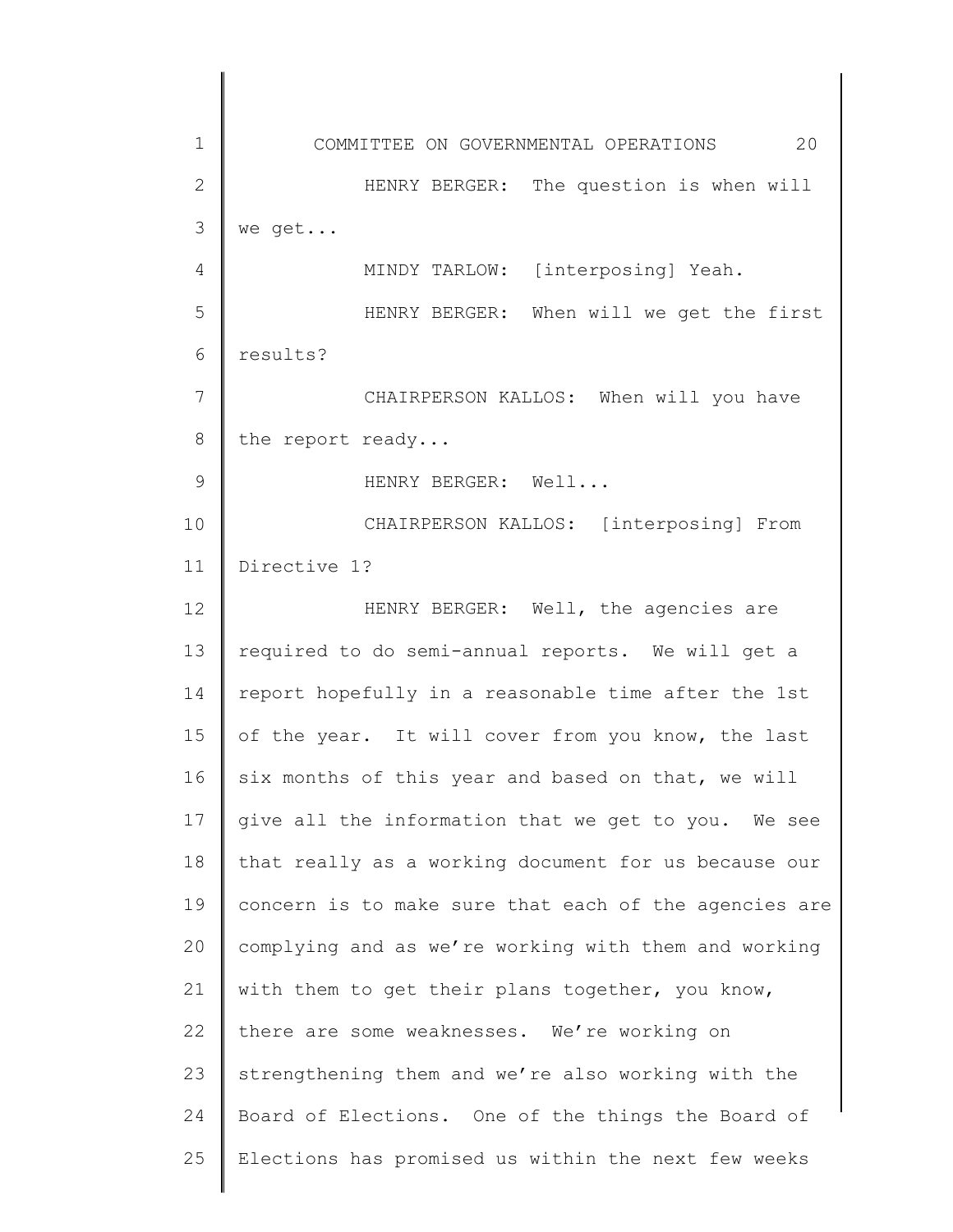| $1\,$          | 21<br>COMMITTEE ON GOVERNMENTAL OPERATIONS            |
|----------------|-------------------------------------------------------|
| $\overline{2}$ | is a fillable PDF Code 9 registration form that will  |
| 3              | be electronically available to each of the agencies   |
| 4              | and we're hoping that that will make life a little    |
| 5              | bit easier. You know, there are a lot of incremental  |
| 6              | steps, but we won't have any hard numbers until right |
| 7              | after the 1st of the year when the agencies start     |
| $8\,$          | returning their reports to us.                        |
| $\mathsf 9$    | MINDY TARLOW: [off mic] Right, mm-hm.                 |
| 10             | CHAIRPERSON KALLOS: That's good to in                 |
| 11             | one request, in terms of the fillable form. If that   |
| 12             | fillable form encoded into the print button, could    |
| 13             | include an electronic submission and when the person  |
| 14             | pressed the button they could actually submit the     |
| 15             | text of the voter registration at the same time as    |
| 16             | they're printing, as long as they're connected        |
| 17             | online, and what that would mean is the New York City |
| 18             | Board of Elections wouldn't actually have to do any   |
| 19             | of the data entry once the voter registration form    |
| 20             | came in. They'd look at it, look at the list of       |
| 21             | folks that had already registered through the form    |
| 22             | and we'd be one step closer to online registration    |
| 23             | and we'd save some money.                             |
| 24             |                                                       |
| 25             |                                                       |
|                |                                                       |

25

∥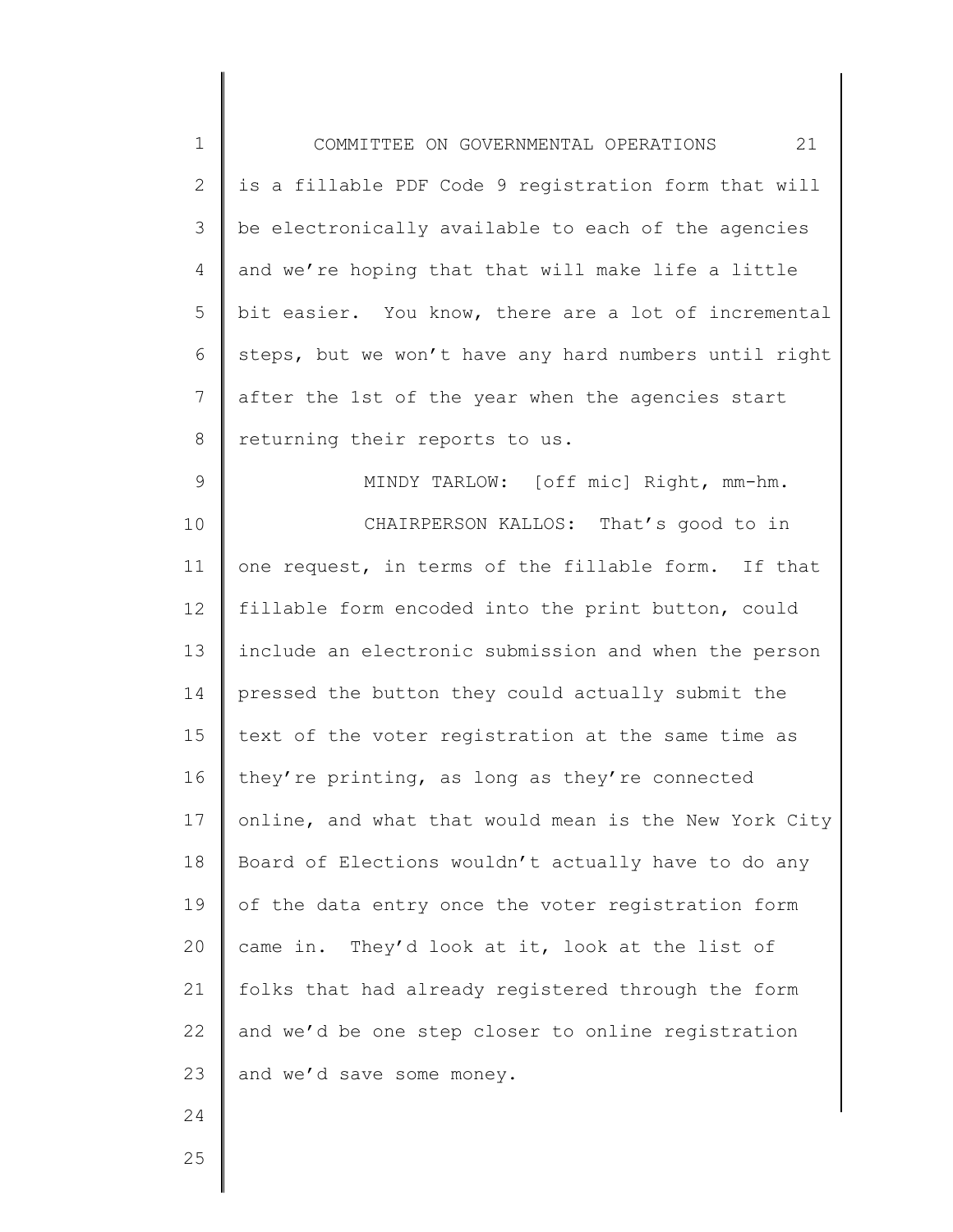1 2 3 4 5 6 7 8 9 10 11 12 13 14 15 16 17 18 19 20 21 22 23 24 COMMITTEE ON GOVERNMENTAL OPERATIONS 22 HENRY BERGER: Well, as you're aware the major issue with that; the legal issue that we're pursuing now is the web signature requirement. CHAIRPERSON KALLOS: Yes. HENRY BERGER: And in a fillable form where you can type in all the information, the signing becomes an issue. We're excited about it and the Board of Elections is excited about it for the reasons you've stated. It takes one step out of their entering the material into their database and also deals people like me, whose handwriting is barely legible. The other problem we have is that we have 40 some odd agencies, each of which has one or more of its own computer systems, some of which are more than 30 years old. Some of the agencies still do most of their intake on paper forms; some are doing it on computers and trying to rationalize that system really becomes very difficult, so we're doing it on an agency-by-agency basis and it's part of a larger problem that, of course, the city is looking at that I think Mindy can talk to better, but you know, the goal is to move it forward and we've met with the Board of Elections already on electronic

interfaces and we're working with our technical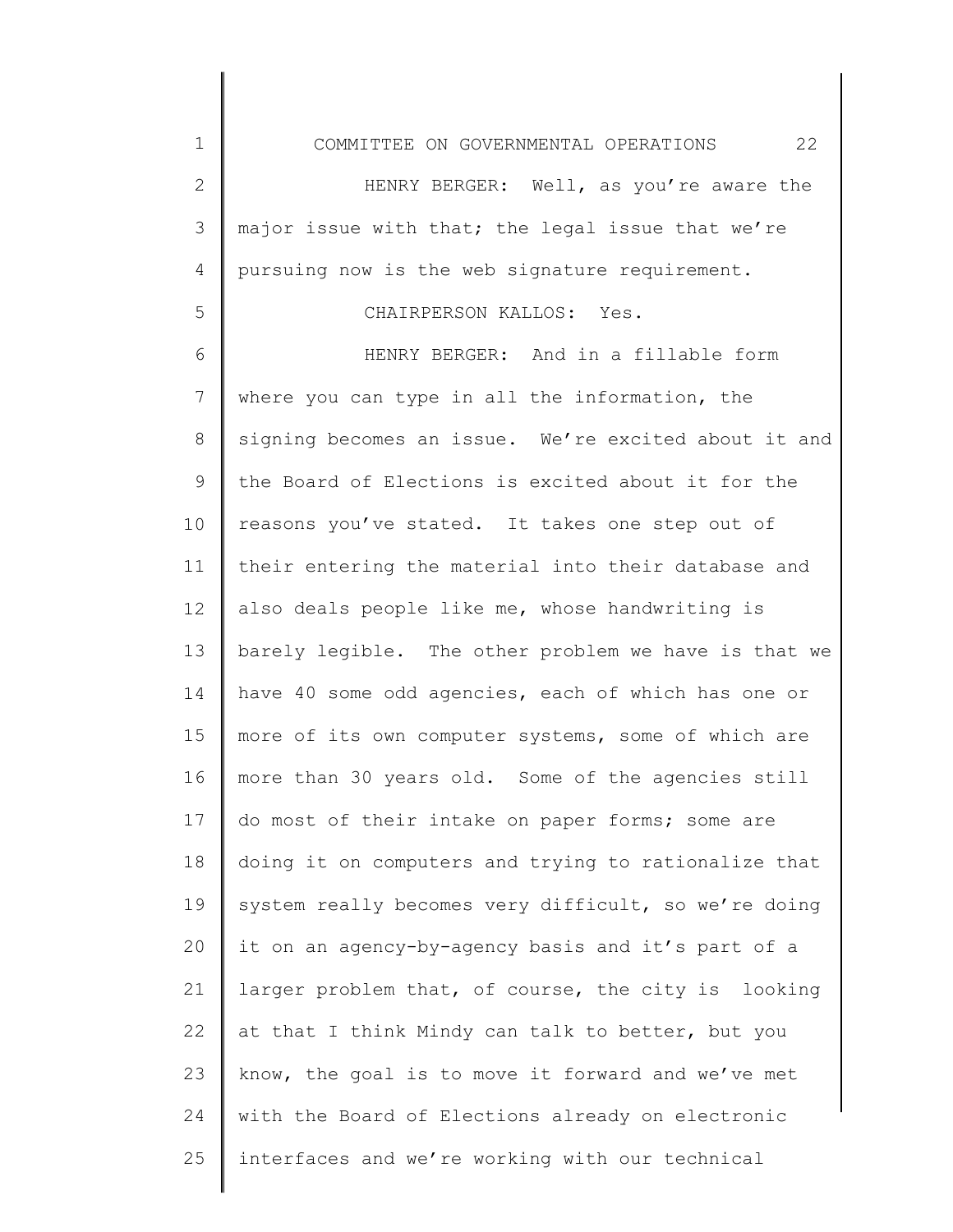1 2 3 4 5 6 7 8 9 10 11 12 13 14 15 16 17 18 19 20 21 22 23 24 25 COMMITTEE ON GOVERNMENTAL OPERATIONS 23 people on the same issue and it's going to move forward. I can't give you a timeline on it. CHAIRPERSON KALLOS: No worries and I think that one additional added benefit is with the print and submit online feature, when the voter registration form doesn't come in signed, the Board of Elections has a list of people they can follow up with and say hey, we know you started the process, but you didn't finish it. It's actually something that rocked the both on the DNC we're doing when they did their online voter registration. With regard to a working document, I applaud that. I'm a huge follower of something called Agile, which is what is used in the private sector versus Waterfall. So Waterfall would be somewhere in January we get a finalized report and either we're happy or we're sad and that there's a hearing or there isn't. In the interest of continuing the working document and the working relationship between the Council and the Mayor's Office, would it be possible to share some of the responses you're getting as you get them so that we can work in partnership with you? MINDY TARLOW: Well, right now in terms of the agency plans themselves, as I said in my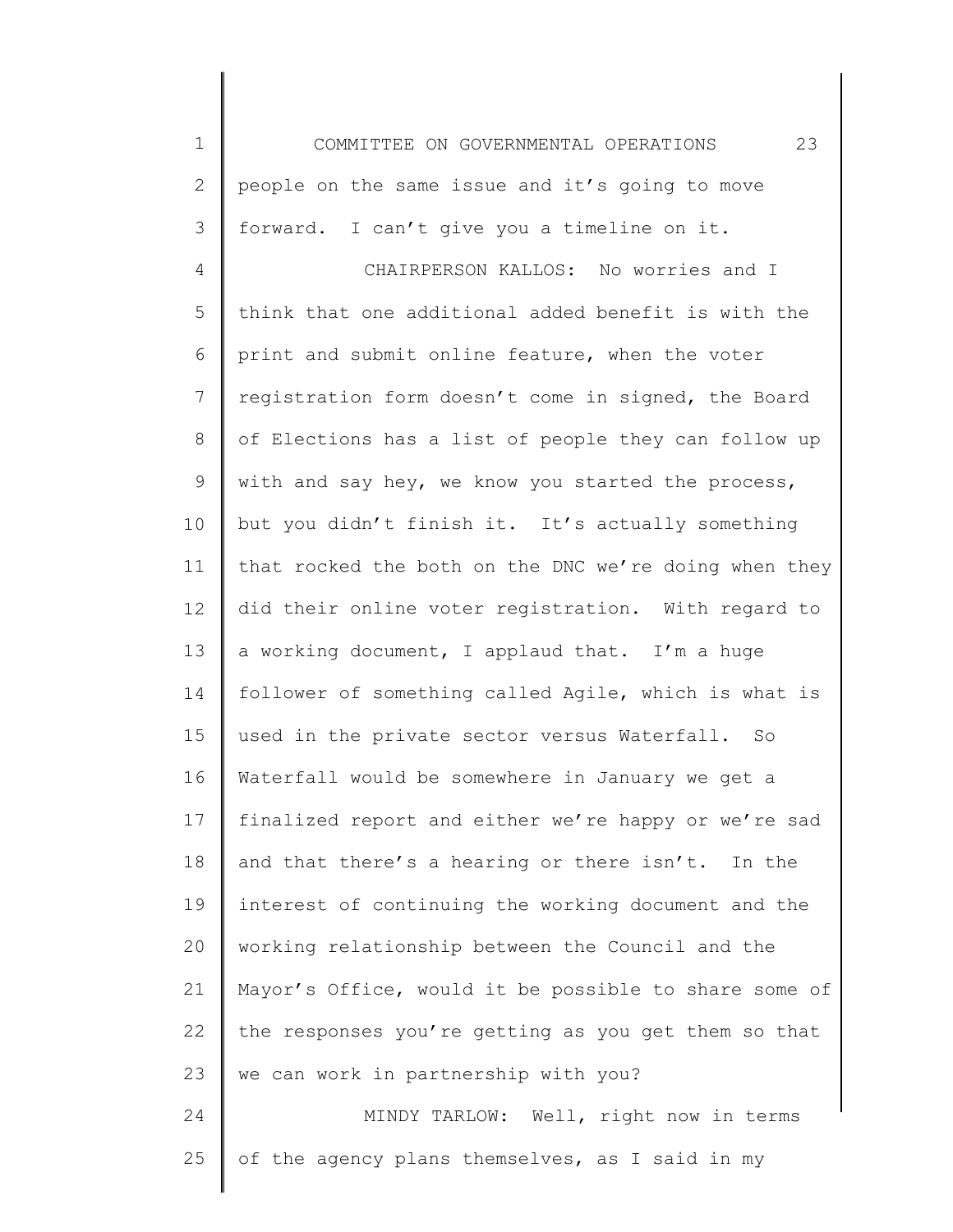| $\mathbf 1$ | 24<br>COMMITTEE ON GOVERNMENTAL OPERATIONS            |
|-------------|-------------------------------------------------------|
| 2           | testimony, we've been going back and forth internally |
| 3           | just about the plans themselves and we expect that to |
| 4           | happen by the end of November; however, we would like |
| 5           | to at least finalize internally our own internal      |
| 6           | agreement on the plans themselves and I think at that |
| 7           | point we could share them with the Council just so we |
| 8           | sort of have a little bit of an internal dialoque     |
| 9           | with the agencies and the working group so that we're |
| 10          | all of one mind about each agency plan. But I take    |
| 11          | your point. It doesn't have to have you know, some    |
| 12          | signed, sealed and delivered. You know, we just want  |
| 13          | to make sure we have our little house in order and    |
| 14          | then we can start coming back around to you.          |
| 15          | CHAIRPERSON KALLOS: With regard to                    |
| 16          | Introduction 493, it is refreshing that nearly all    |
| 17          | the bills we are introducing in the Council are often |
| 18          | supported by the Mayor's Office. Often this isn't     |
| 19          | the first time I've had a hearing on a bill where the |
| 20          | answer is, "We're incredibly supportive. We love it,  |
| 21          | but we aren't sure and we want to make sure we have a |
| 22          | proper implementation timeline." Would it be          |
| 23          | possible to give a ballpark for when the              |
| 24          | administration would be comfortable mandating and     |
| 25          | committing to a timeline with regard to Introduction  |
|             |                                                       |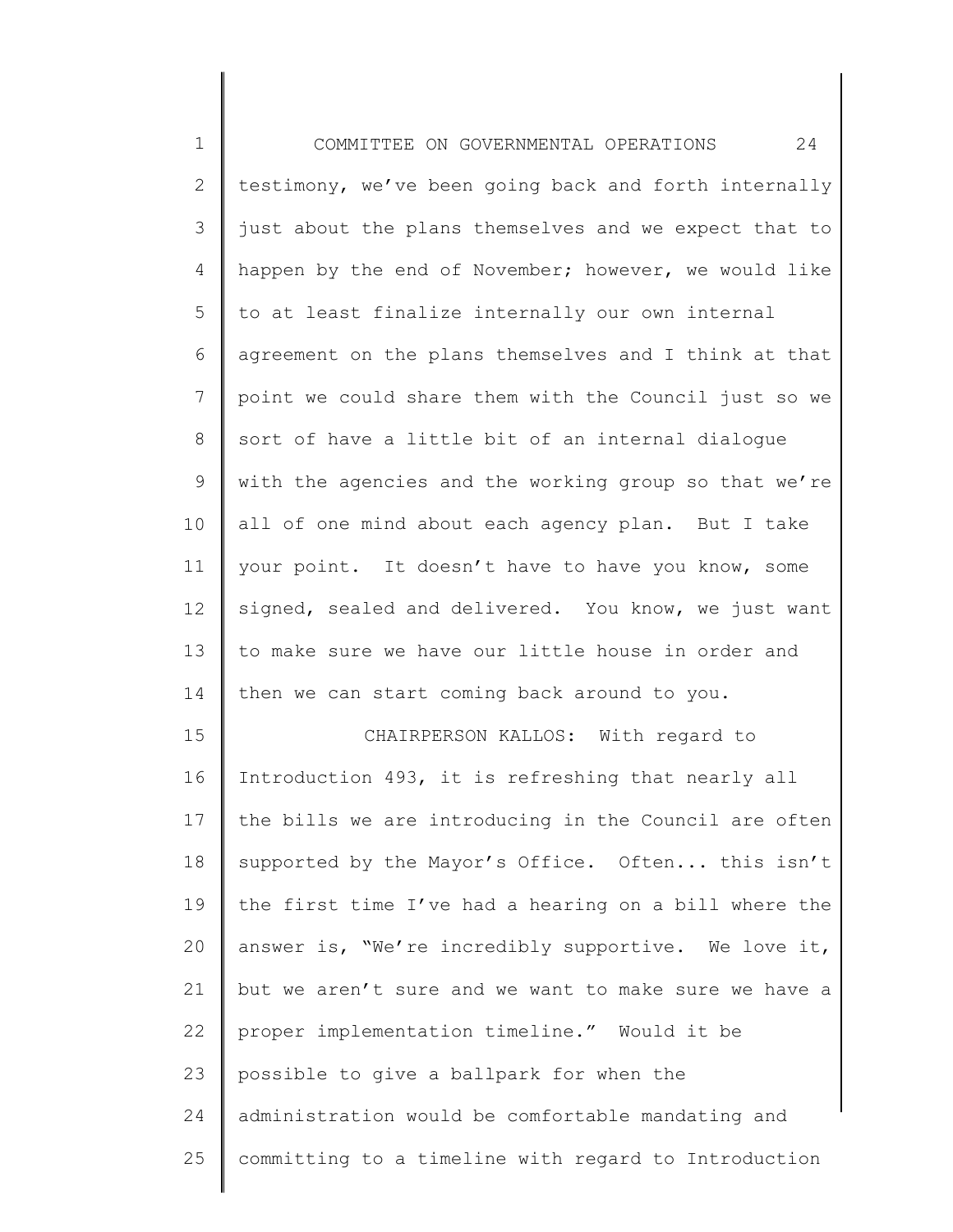1 2 3 COMMITTEE ON GOVERNMENTAL OPERATIONS 25 493 of expanding to other agencies assisting and providing transmittal?

4 5 6 7 8 9 10 11 12 13 14 15 16 17 18 19 20 21 22 23 MINDY TARLOW: Yeah, I think it's difficult, frankly, to put some end date on that. I think, as we've been talking about today, and I think we have a mutual appreciation for this, this is hard and we're trying really diligently to bring a number of agencies along. I think there's been very good faith efforts internally around this. I think we just want a chance to really feel like we've made some real inroads before we can commit to going forward, and as my colleague said, if we're not going to really get the first round of reports until after January, I think it would be at that time that we can start thinking about next steps, but it's very hard to commit to a timeframe without having a sense of how much progress we can make in the next couple of months. CHAIRPERSON KALLOS: Thank you very much. I will reserve my questions and I'd like to recognize Council Member David Greenfield for questions. COUNCIL MEMBER GREENFIELD: Thank you,

24 25 Mr. Chairman and thank you all for your testimony. Just out of curiosity, Directive 1, was that the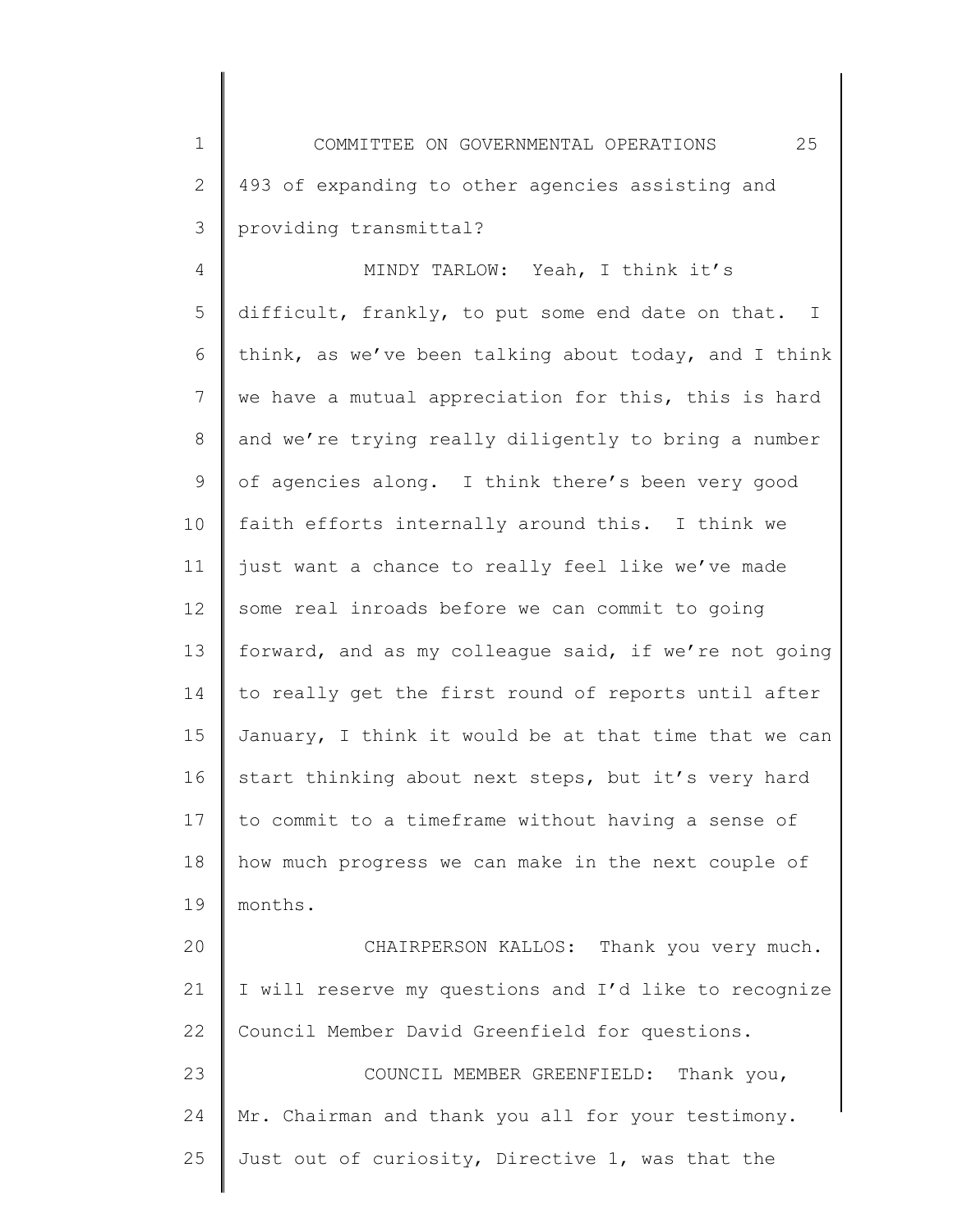| $\mathbf 1$     | 26<br>COMMITTEE ON GOVERNMENTAL OPERATIONS            |
|-----------------|-------------------------------------------------------|
| $\mathbf{2}$    | first directive? Is that why they call it Directive   |
| 3               | 1 or it just happened to be named that way?           |
| 4               | HENRY BERGER: Mayors in the past have                 |
| 5               | issued directives to agencies and they get numbered   |
| 6               | sequentially and this is the first one this Mayor has |
| $7\phantom{.0}$ | issued and this is the first one this Mayor has       |
| 8               | issued and I think that's significant.                |
| 9               | COUNCIL MEMBER GREENFIELD: It's great,                |
| 10              | absolutely and it's certainly welcome news that you   |
| 11              | should get credit for the fact that the first         |
| 12              | directive is a good government directive to increase  |
| 13              | voting in New York City. We're certainly voter        |
| 14              | registration in New York City we're certainly         |
| 15              | grateful for that. I'm just I'm curious about a       |
| 16              | couple of things that you said in your testimony,     |
| 17              | Mindy, and specifically, I just want to focus on the  |
| 18              | issue of you have some concerns about Council Member  |
| 19              | Williams' bill, which deals with the coding, and you  |
| 20              | were concerned about the idea that somehow I guess    |
| 21              | the Board of Election would know where it came from.  |
| 22              | Because I mean when you talk about privacy concerns,  |
| 23              | this information is not going to the public, right, I |
| 24              | mean so all we're saying, just to be clear, right, I  |
| 25              | mean the Board of Elections does disclose basic data  |
|                 |                                                       |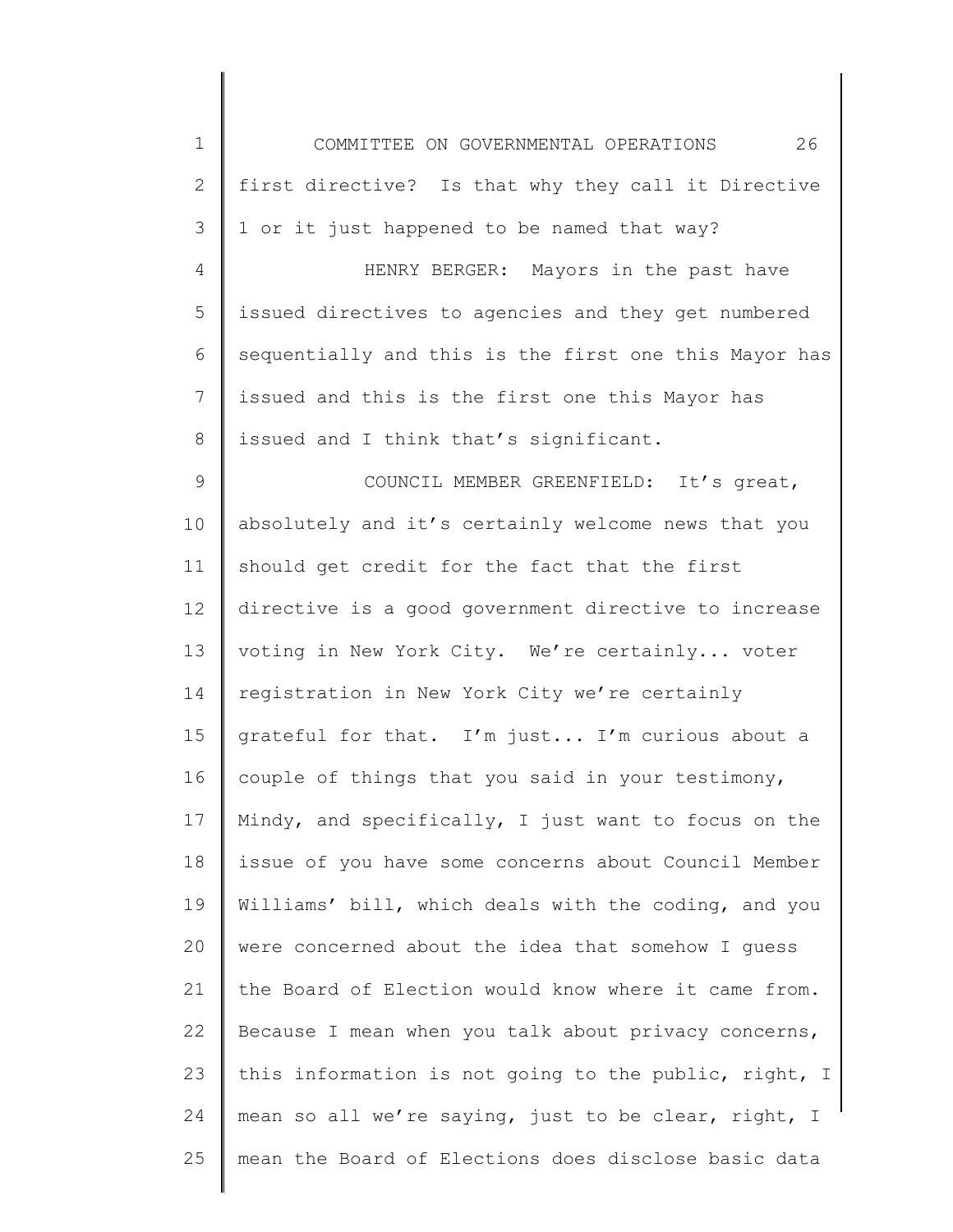1 2 3 4 5 COMMITTEE ON GOVERNMENTAL OPERATIONS 27 that you fill out on your form as upon request, but they certainly, I would imagine, would not disclose where that registration, in fact, came from, so would you agree with that?

6 7 8 9 10 11 12 13 14 15 16 17 18 19 20 21 22 23 24 25 HENRY BERGER: Not entirely. The voter registration forms themselves become significant elements at several stages in the process, including one that I used to be involved with, which was election law litigation, where we frequently pulled out the voter registration forms to check party enrollment signatures and other information. They're maintained by the Board. By law, they have to maintain for at least two years. They're scanned; you know, the information is available and as long as that information I think the policies as expressed in the state law are significant. The other thing is, you know, people know that that information is available and the possible discouraging effect of that we think creates problems. The purpose of the bill is most significantly to be able to know what agencies are cooperating and what agencies are doing their work and that's why we put into Directive 1 the requirement that reports be issued and the Office of Operations is very good at evaluating metrics and we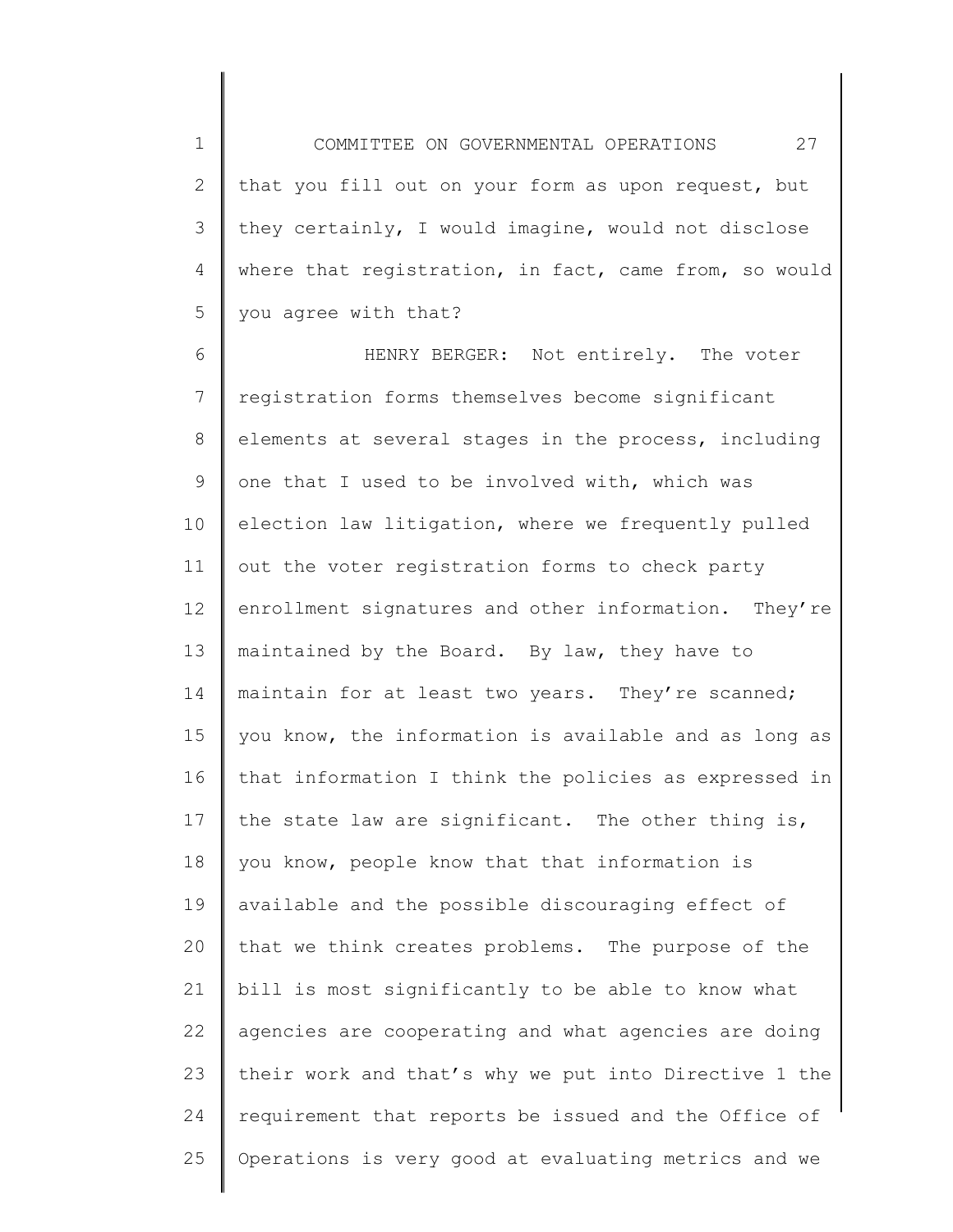1 2 3 4 COMMITTEE ON GOVERNMENTAL OPERATIONS 28 want to be able to collect a broad range of metrics on this, which we think will be even more effective than simply coding the registration forms.

5 6 7 8 9 10 11 12 13 14 15 16 17 MINDY TARLOW: And just to underscore that point, I think the spirit of the bill is exactly right, that you want to have an accountability structure built in so that we know agencies, just as you said, Councilman Williams, who are doing a great job and maybe a less than great job so that we're able to kind of track that back, but I think there are unintended consequences here in the way it's proposed and we would have other ways, as we do with other agencies operations of... you know, have building and accountability structure and reporting mechanisms that would meet the spirit of what you're trying to get to.

18 19 20 21 22 23 24 25 COUNCIL MEMBER GREENFIELD: I want to go down on this issue 'cause obviously, it's the crux of your argument against this particular piece of legislation. So just to be clear, Council Member Williams is introducing a bill because he... by coding it, we are 100 percent sure, right, that these, in fact, are the folks who have registered from these specific agencies. How accurate are your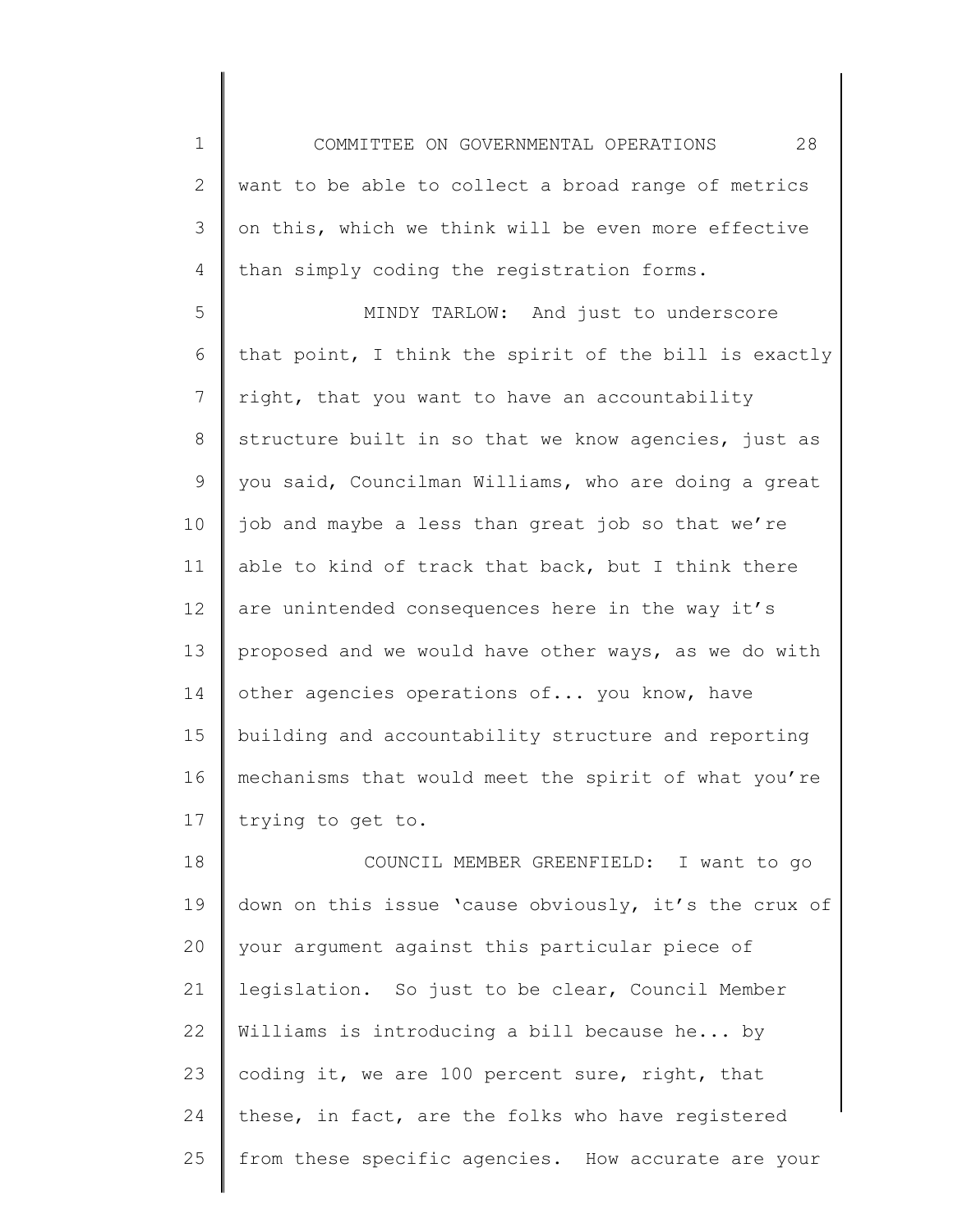1 2 3 4 5 6 7 8 9 10 11 12 13 14 15 16 17 18 19 20 21 22 23 24 25 COMMITTEE ON GOVERNMENTAL OPERATIONS 29 numbers based on Directive 1? How are you going to get that data? Is it self-reporting or not; implying, of course, that God forbid any agency would give you inaccurate information. I'm just trying to understand that how exactly what the metrics look like and how exactly would you know what agency is giving you what and in fact, how would you verify that information because the council member's bill is pretty foolproof, right? I mean you got a code; it comes in; you know exactly where it came from. You can tell down to the day literally and the month. I mean that data actually would be quite helpful, alright, I mean so folks, you could see that at the end of the year, for example, there might be a push; they're trying to hit some sort of number. I mean that information actually would be quite helpful, so when you're saying... and certainly once again, we applaud you for Directive 1 and we're very grateful for it, but when you're saying that you're going to get that data from the agencies, how are you getting it; how do you know it's accurate; how do you know what months they're coming in? I mean how do you really drill down in a way that the Council Member's bill would do that for you?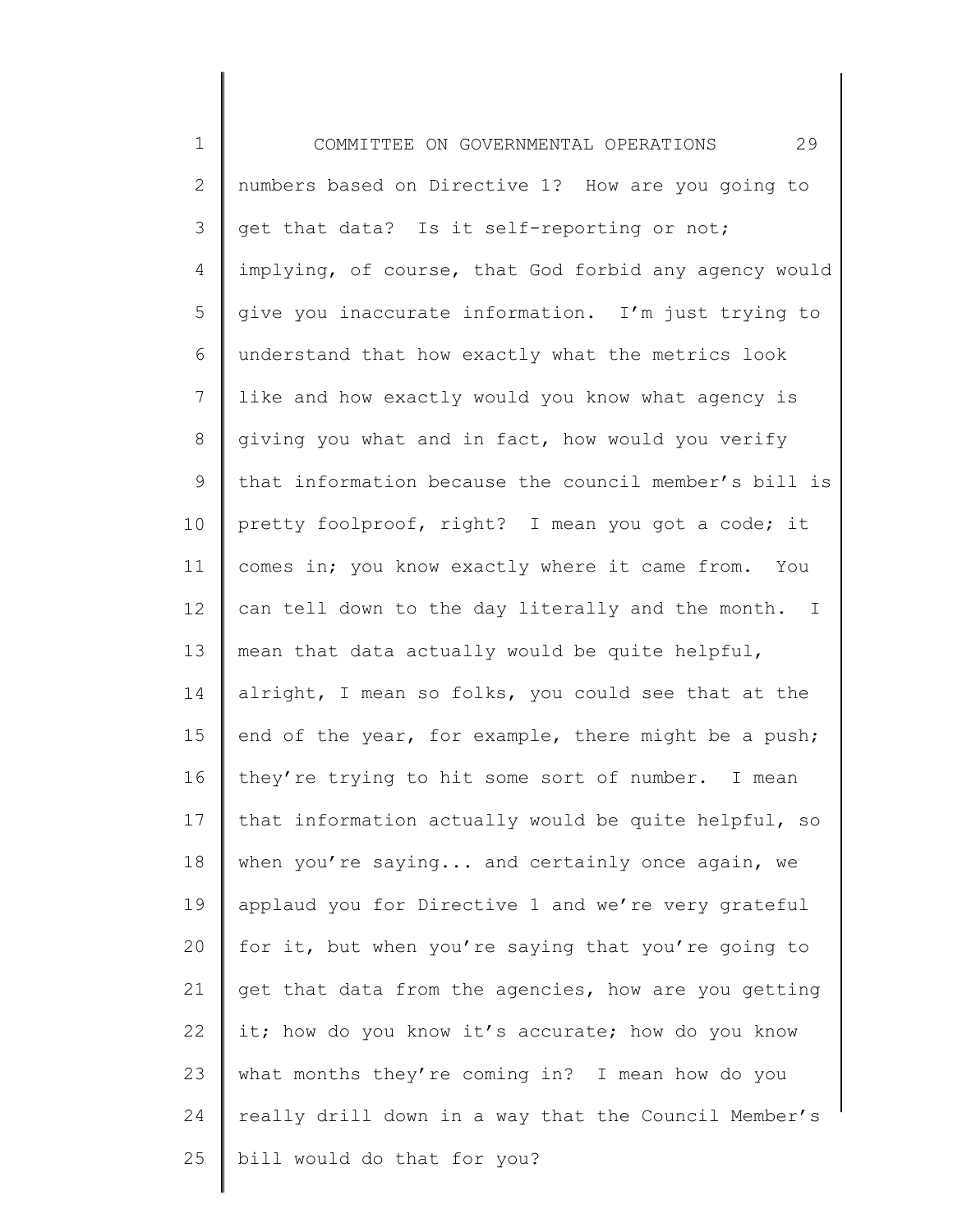1 2 3 4 5 6 7 8 9 10 11 12 13 14 15 16 17 18 19 20 21 22 23 24 25 COMMITTEE ON GOVERNMENTAL OPERATIONS 30 BONDA LEE-CUNNINGHAM: Mm-hm. Well, thus far, the agencies have all stepped up. COUNCIL MEMBER GREENFIELD: [interposing] I'm sorry, who are you? I apologize. BONDA LEE-CUNNINGHAM: I'm Bonda Lee-Cunningham. COUNCIL MEMBER GREENFIELD: Okay. BONDA LEE-CUNNINGHAM: Office of Operations. COUNCIL MEMBER GREENFIELD: Thank you. BONDA LEE-CUNNINGHAM: The agencies have all stepped up in terms of appointing significantly responsible people in their agencies to be responsible to us with regard to this implementation and they have really been thoughtful about putting their plans together. Our reporting, yes, it is self-reporting. There are some cross checks that are in the whole thing in terms of the overall number of Code 9 forms that are filed at the Board of Elections versus the number of forms that are ordered by agencies that they then are responsible for mailing, understanding that the ones that they mail are going to be a subset of the ones that they distribute because some people take them away; some people won't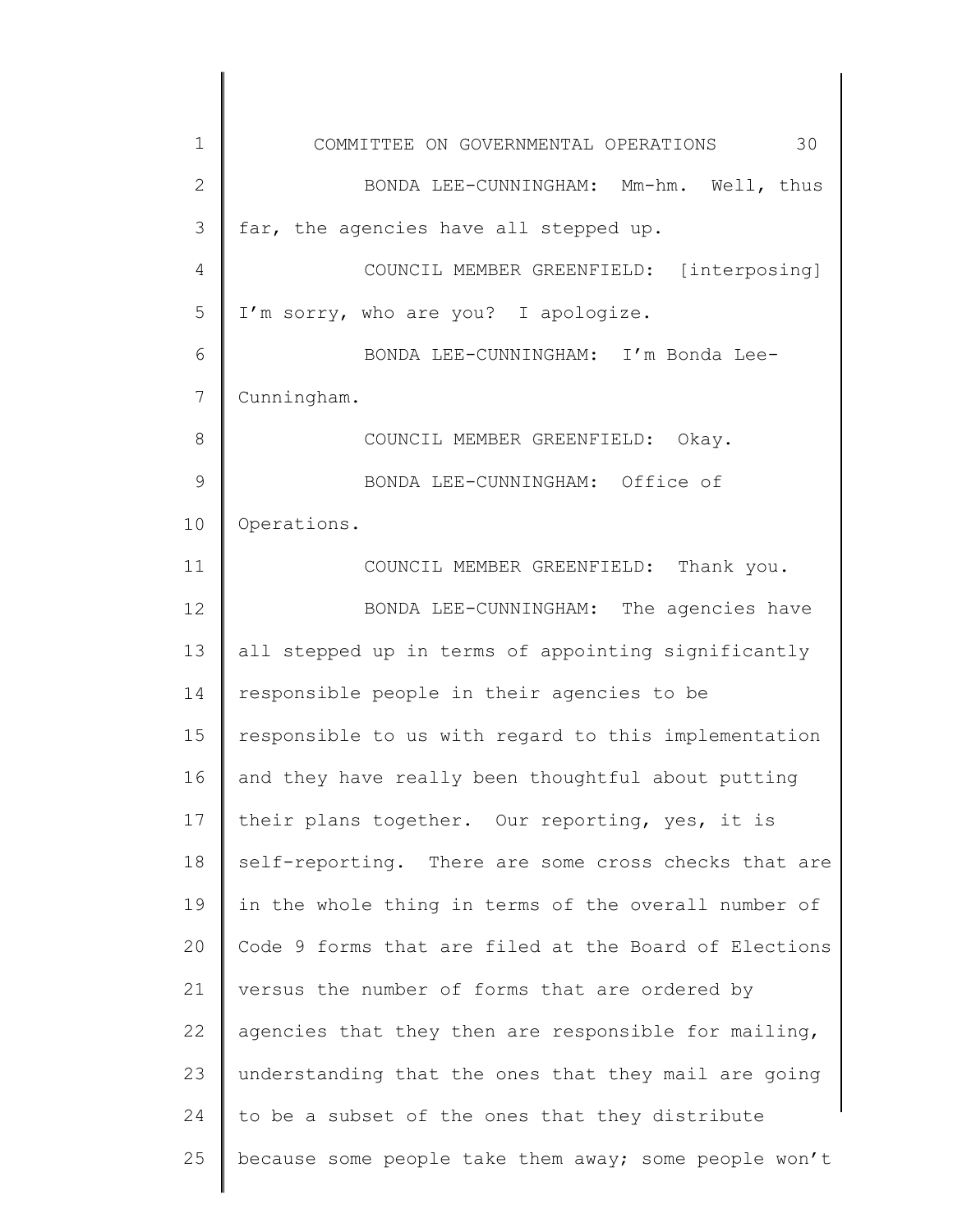| $1\,$          | 31<br>COMMITTEE ON GOVERNMENTAL OPERATIONS            |
|----------------|-------------------------------------------------------|
| $\mathbf{2}$   | complete them even if they've been offered the forms. |
| $\mathcal{S}$  | So yes, you're right. There is some level of trust    |
| 4              | in here, but there has also been expressed real       |
| 5              | commitment. We've seen that in terms of the time and  |
| 6              | the effort the agencies have put into developing      |
| $\overline{7}$ | their plans and structuring a way to report back to   |
| $8\,$          | us, so we'll be doing our own verification and we'll  |
| 9              | be doing our own checking. We'll also be talking      |
| 10             | with them to submit reports to ask them to drill down |
| 11             | into those reports as to you know, the basis for them |
| 12             | SO                                                    |
| 13             | COUNCIL MEMBER GREENFIELD: [interposing]              |
| 14             | I hear you. I'll tell you my concern honestly, and    |
| 15             | that is that I understand that's it a priority now    |
| 16             | and I understand that for this administration it's a  |
| 17             | priority. The reason we make laws, however, and I     |
| 18             | want to take you at your word and trust that all of   |
| 19             | you good folks will do the best of your abilities to  |
| 20             | make sure this is enforced, but the reason we make    |
| 21             | laws is because we try to do things in perpetuity.    |
| 22             | The next administration comes along and, in fact, as  |
| 23             | we've seen for the last 14 years, not a lot has       |
| 24             | happened on this particular issue, so I think I do    |
| 25             | think it's a compelling reason. I do just want to     |
|                |                                                       |

∥ ∥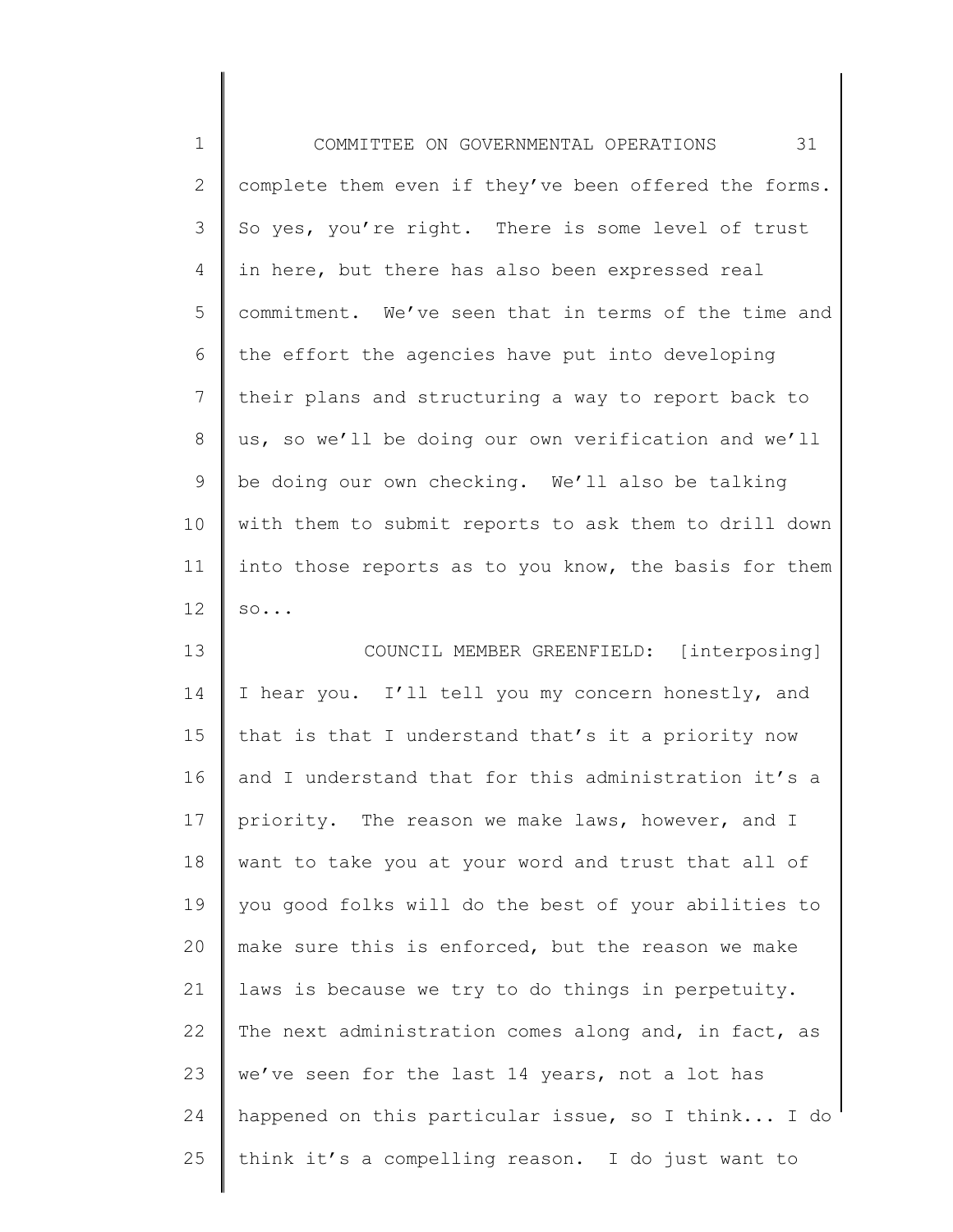1 2 3 4 5 6 7 8 9 10 11 12 13 14 15 16 17 18 19 20 21 22 23 24 25 COMMITTEE ON GOVERNMENTAL OPERATIONS 32 get back to your point, Henry, about the tracking issue and the fact that it would be coded. So your concern I guess is that the coding system would be public somehow; that people would figure out that code 14 means HRA and then when they're reviewing the forms that they would be able to figure out if you registered at HRA and therefore you'd use it to... the political whiz kids would use it for some sort of malicious purpose and see, Henry is nodding his head, so I think that's sort of the concern. So my question for that particular question is and you, in your past life, and still are, although it's not what you practice, one of the foremost election experts and we're happy to have you here to ask you these questions at less than \$1,000 an hour, so we're pleased about that, but [laughter] you're not doing this for this, are you, Henry? Oh, yeah, I'm just making sure. HENRY BERGER: Are you offering me a... COUNCIL MEMBER GREENFIELD: No, No. [laughter] I think we already pay his salary in the city as taxpayers, but I'm teasing you and we appreciate the service that you provide to the city, but seriously speaking, in your expertise, is there a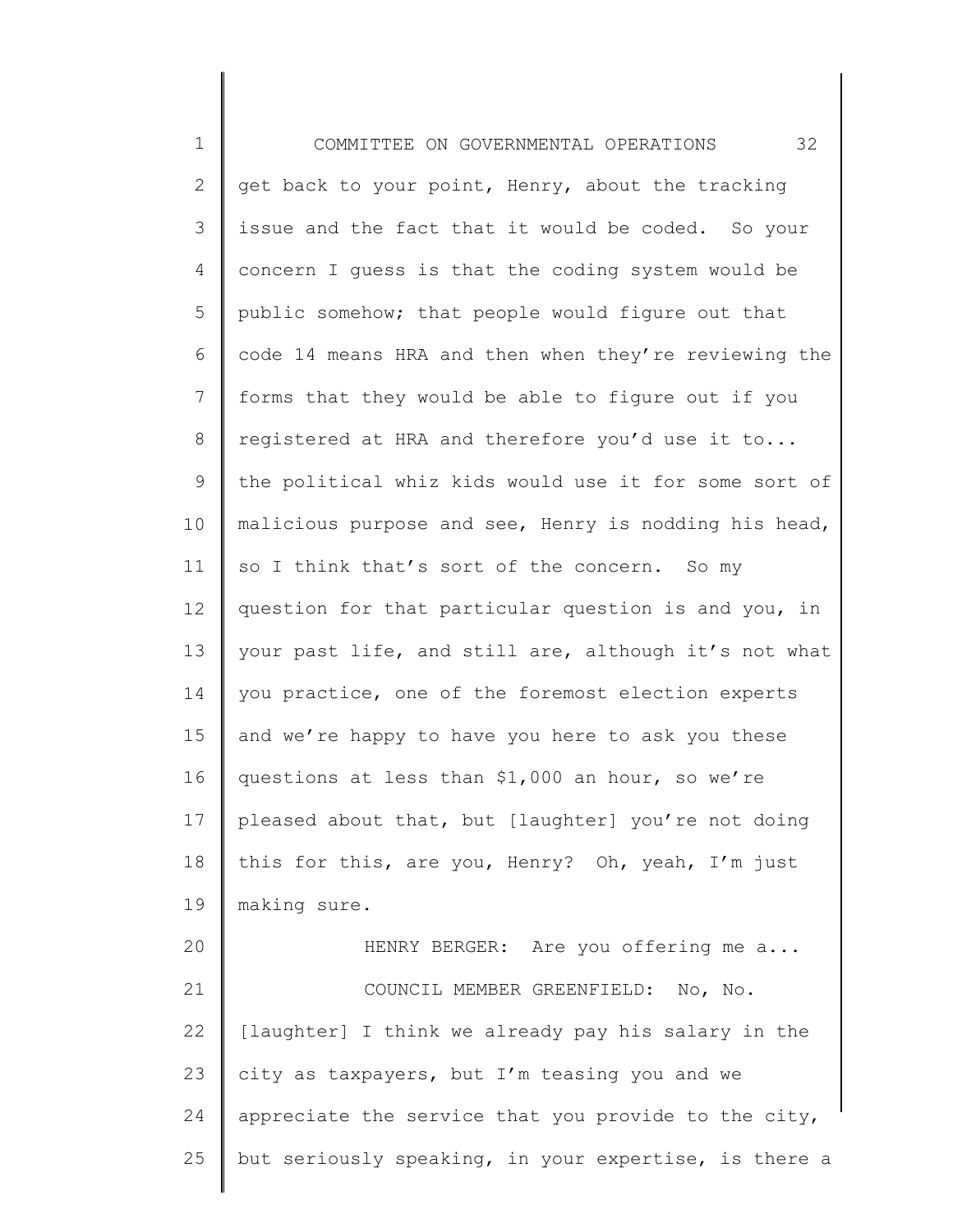| $1\,$        | 33<br>COMMITTEE ON GOVERNMENTAL OPERATIONS            |
|--------------|-------------------------------------------------------|
| $\mathbf{2}$ | way to block out that particular piece of the code,   |
| 3            | right? I mean could you sort of you know, put a       |
| 4            | marker over it, so that it comes in and then before   |
| 5            | it's scanned, because I think that's the common       |
| 6            | practice today; that they scan them, so before it     |
| 7            | gets scanned, you slap a marker over the entire code, |
| 8            | so then it gets scanned and it's an additional step,  |
| 9            | but and then it gets scanned and therefore, we're     |
| 10           | sort of able to have the best of both worlds.         |
| 11           | HENRY BERGER: I think that's really a                 |
| 12           | question for the Board of Elections, so then you      |
| 13           | know, it sounds logical, but                          |
| 14           | CHAIRPERSON GREENFIELD: Well, I guess my              |
| 15           | question for you is would there be any legal          |
| 16           | impediment to do that in terms of is there any        |
| 17           | requirement that says that you have to keep the voter |
| 18           | registration form intact, so that would prevent you   |
| 19           | from crossing it out?                                 |
| 20           | HENRY BERGER: Not that I'm aware of, no.              |
| 21           | COUNCIL MEMBER GREENFIELD: Okay.                      |
| 22           | HENRY BERGER: But let me take the                     |
| 23           | process one step forward. As Chairman Kallos          |
| 24           | discussed, the goal is really to computerize the      |
| 25           | system and one of the wonders of computers is that as |
|              |                                                       |

 $\begin{array}{c} \hline \end{array}$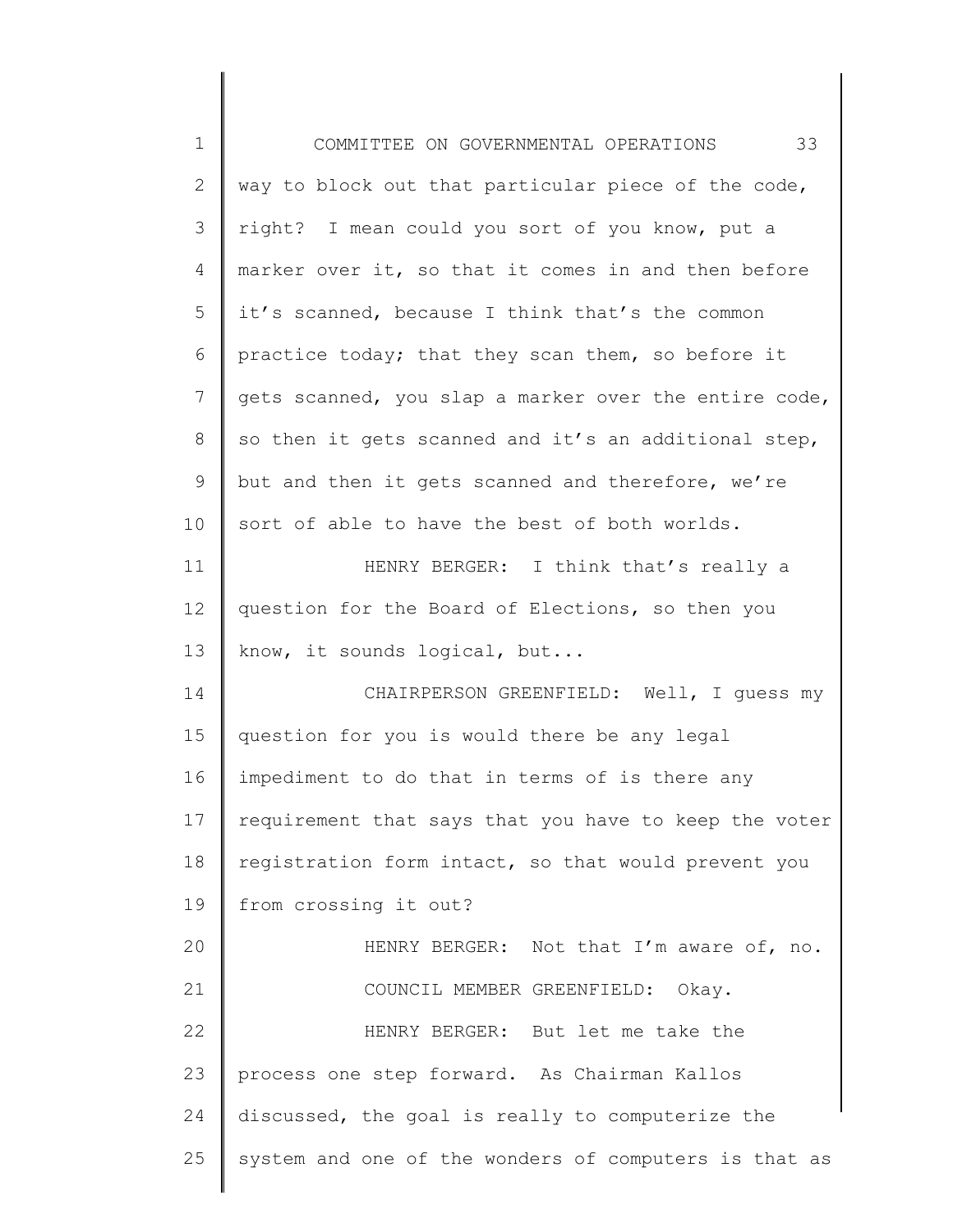1 2 3 4 5 6 7 8 9 10 11 12 13 14 15 16 17 18 19 20 21 22 23 24 25 COMMITTEE ON GOVERNMENTAL OPERATIONS 34 more and more of this is done either online or on computers, the tracking becomes that much more easy. With forms online, we not only know how many are downloaded, we know how many times they're clicked on; how many people look at them. We'll know how many are downloaded; we'll know how many are filled out and as we move more and more towards computerization, the gathering of metrics for us is going to become easier and easier and more comprehensive, even beyond I think what this bill is proposing, so you know, we're moving there. A lot of is technical, but we're moving in that direction because the metrics are as important to us I think as they are to you. COUNCIL MEMBER GREENFIELD: Got it. The Chair has informed me he doesn't want me asking you anymore election questions, even though it's exciting to have your expertise, so I'm going to pass back my questions to the Chair and thank you for your indulgence. CHAIRPERSON KALLOS: I'd like to recognize the bill sponsor, Jumaane Williams, and apologize for not having given him the first bite of the apple on his bill.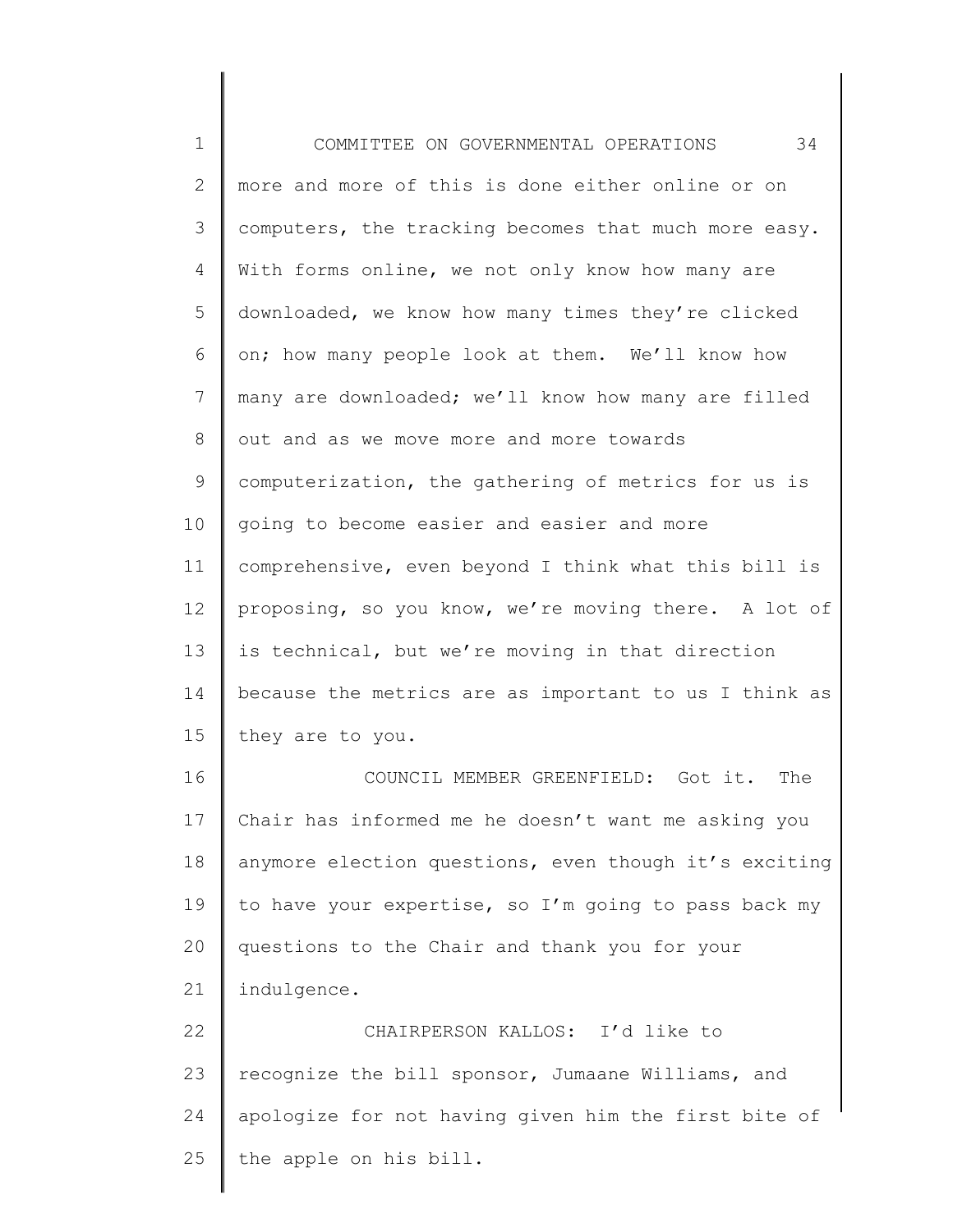1 2 3 4 5 6 7 8 9 10 11 12 13 14 15 16 17 18 19 20 21 22 23 24 25 COMMITTEE ON GOVERNMENTAL OPERATIONS 35 COUNCIL MEMBER WILLIAMS: That's alright. Thank you, Chair. Thank you, Council Member Greenfield, for actually a lot of the line of questioning that I had. I want to back into it a little bit. One, I'm also appreciative that we have a new administration, one that shares a lot of the ideas that we have. We do run into a little bit of a problem, because one, as a Council, we still have oversight to do and two, a lot of the requests, understandably, from the administration side to just give us time basically to fix some of the things we should have, so those two things sometimes aren't going to work together 'cause I think we still have a job that we kind of need to do. So first, I want to know when Directive 1 was put into place. MINDY TARLOW: I think it was July 11th. COUNCIL MEMBER WILLIAMS: July... okay and second, I think your testimony said... we are not ready to fully support this bill, so I wanted to back into it by finding out which parts of the bill you are willing to support. MINDY TARLOW: Well, just speaking generally, I think we support the overall notion that we want to expand the scope and we want to expand the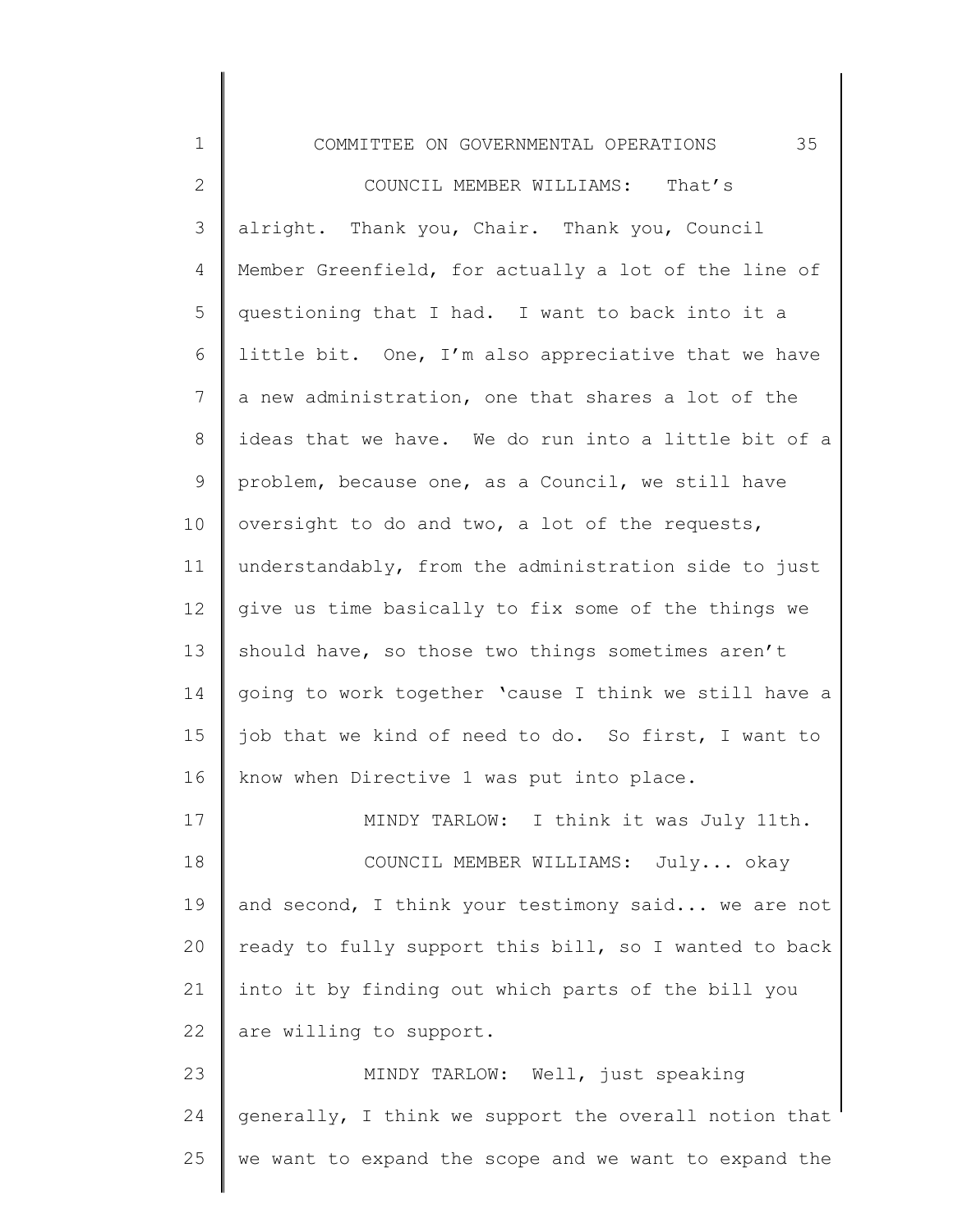| $\mathbf 1$ | 36<br>COMMITTEE ON GOVERNMENTAL OPERATIONS            |
|-------------|-------------------------------------------------------|
| 2           | spirit of this law, so things that and we are also    |
| 3           | deeply committed to reporting. I mean that's you      |
| 4           | know, that's what we do at the Office of Operations.  |
| 5           | It's our charter mandate, so certainly agreeing with  |
| 6           | the accountability structure that you're seeking and  |
| 7           | with the expansion of the law itself, but if you want |
| 8           | to speak                                              |
| 9           | COUNCIL MEMBER WILLIAMS: So it sounds                 |
| 10          | like the spirit you're willing to support, if not     |
| 11          | what's actually in the bills. Let's talk about the    |
| 12          | reporting up to the single 'cause with Directive 1    |
| 13          | there's a lot of reporting. So would you be willing   |
| 14          | to support a bill that codified the reporting that    |
| 15          | you were already planning to do?                      |
| 16          | MINDY TARLOW: I think that's a very                   |
| 17          | helpful line of discussion and one of the things that |
| 18          | I think is really helpful about Directive 1 is that   |
| 19          | it does add this reporting component and that         |
| 20          | operations, as I think we all know, we put out the    |
| 21          | Mayor's Management Report; we have the Citywide       |
| 22          | Performance Reporting System. We do a whole lot of    |
| 23          | public facing reports to the city about what's        |
| 24          | happening in the city, so we are a very good place    |
| 25          | for this to sit. We have a lot of experience and      |
|             |                                                       |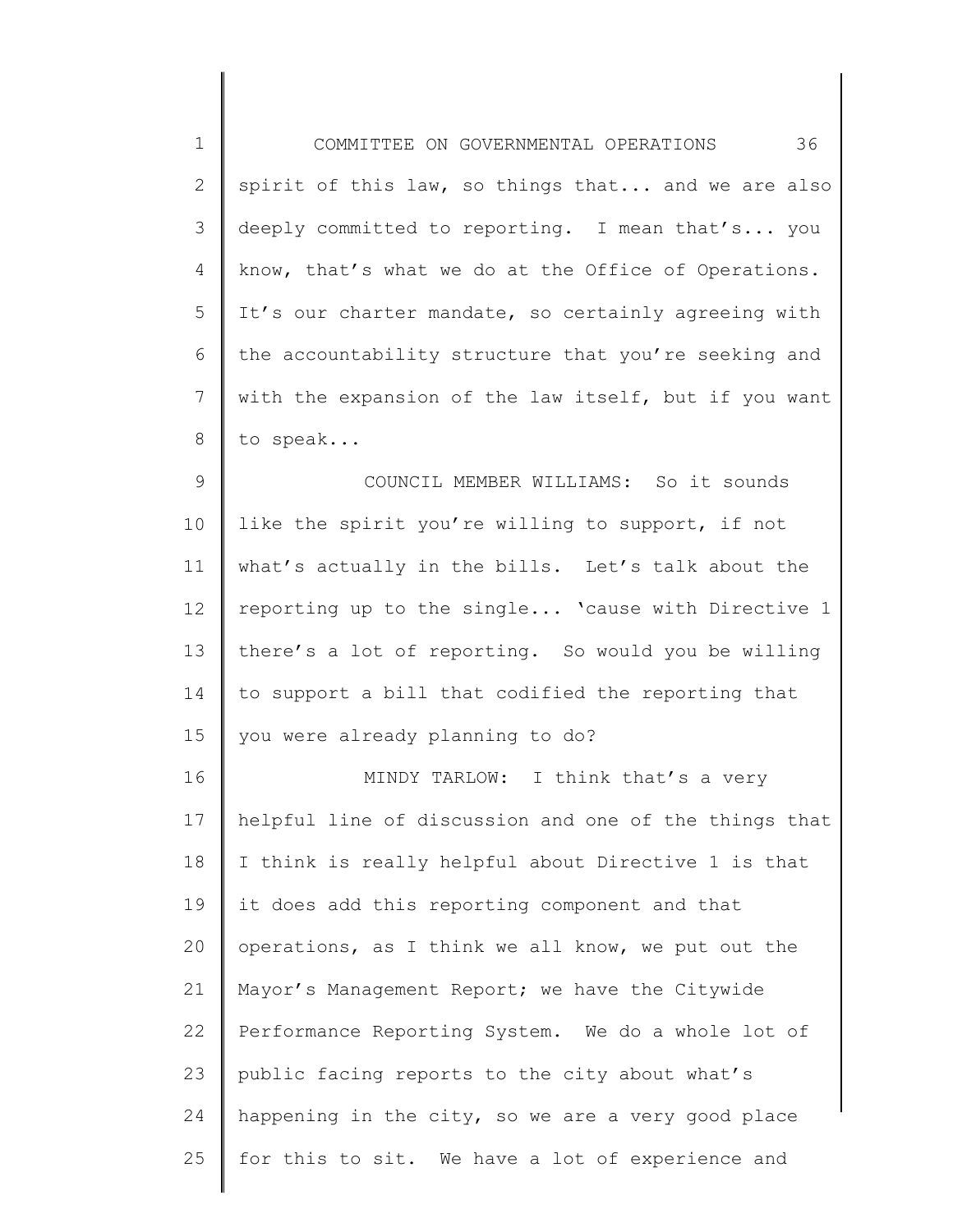| $\mathbf 1$    | 37<br>COMMITTEE ON GOVERNMENTAL OPERATIONS            |
|----------------|-------------------------------------------------------|
| $\mathbf{2}$   | expertise within the agency about thinking about      |
| 3              | reporting and thinking about getting at some of the   |
| 4              | things that you're looking for and I think that we    |
| 5              | want to work collaboratively with you about thinking  |
| 6              | what that could look like. That's what we do and      |
| $\overline{7}$ | that's you know, in a lot of ways, what we're in this |
| $8\,$          | for, is to really make sure that we're effectively    |
| $\mathsf 9$    | monitoring what we do; that we have a good            |
| 10             | accountability structure in place for this, as well   |
| 11             | as for many, many, many other things in the city, so  |
| 12             | we are anxious to work with you and think through     |
| 13             | what that could look like.                            |
| 14             | HENRY BERGER: And let me just add, as                 |
| 15             | the reports come in, we're creating metrics. We're    |
| 16             | going to learn from the reports where we need more    |
| 17             | information and where some of the information we are  |
| 18             | getting just isn't helpful information, so you know,  |
| 19             | the reporting is very, very important, but I think we |
| 20             | need the flexibility                                  |
| 21             | [crosstalk]                                           |
| 22             | COUNCIL MEMBER WILLIAMS: Mm-hm.                       |
| 23             | [crosstalk]                                           |
| 24             |                                                       |
| 25             |                                                       |
|                |                                                       |

║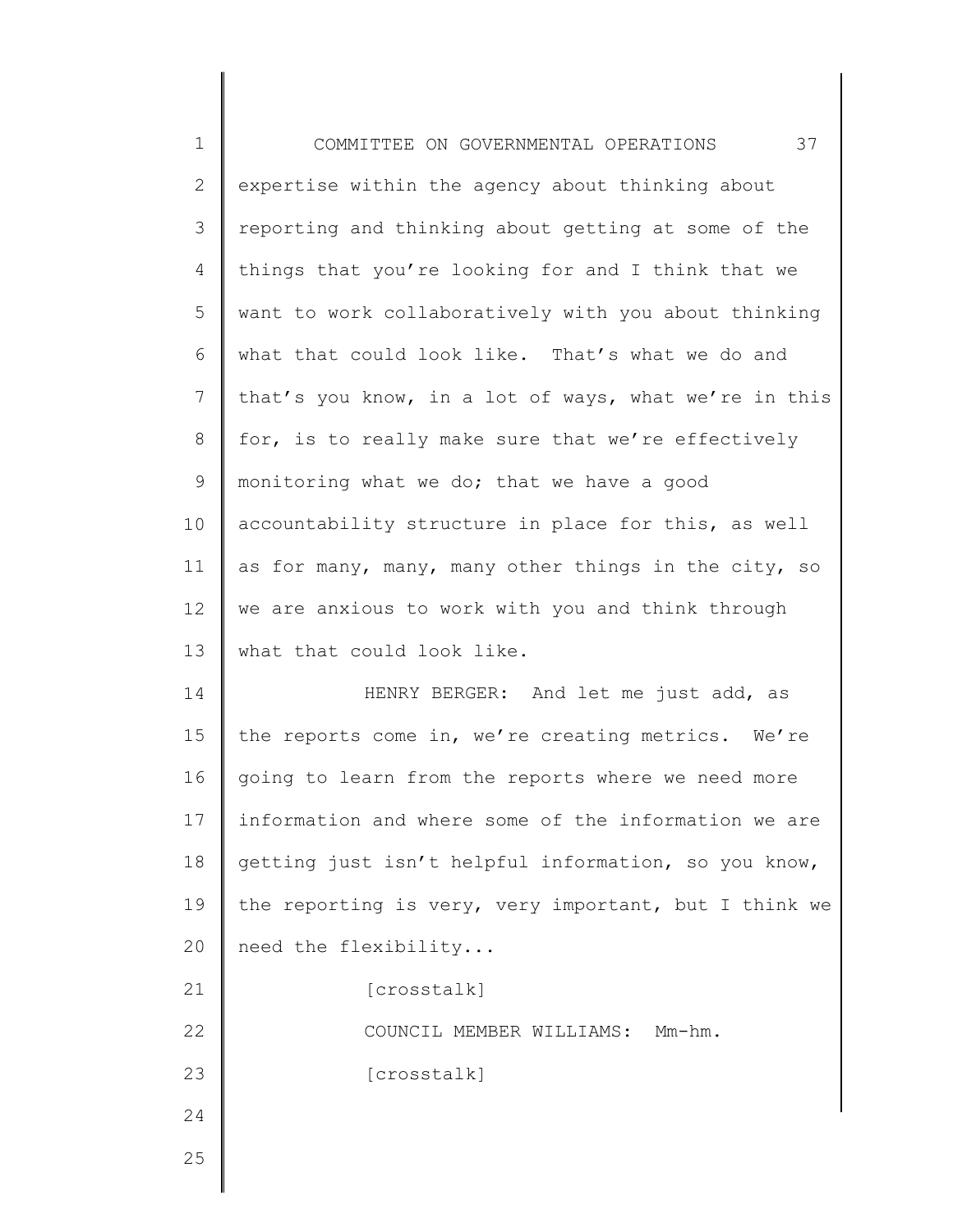| 1             | 38<br>COMMITTEE ON GOVERNMENTAL OPERATIONS            |
|---------------|-------------------------------------------------------|
| $\mathbf{2}$  | HENRY BERGER: To watch it develop over                |
| 3             | time because this is a great source of information    |
| 4             | for us.                                               |
| 5             | COUNCIL MEMBER WILLIAMS: But so if I was              |
| 6             | to just kind of sum up the actual answer to the       |
| 7             | question, it would be no; that you would not today    |
| 8             | want to support codifying some of the reporting that  |
| $\mathcal{G}$ | you're either doing or is being asked for in the      |
| 10            | bill.                                                 |
| 11            | HENRY BERGER: No, I think we would                    |
| 12            | support codifying as long as there is the flexibility |
| 13            | to make sure that the metrics we're collecting        |
| 14            | [crosstalk]                                           |
| 15            | COUNCIL MEMBER WILLIAMS: I see.                       |
| 16            | [crosstalk]                                           |
| 17            | HENRY BERGER: And the information is the              |
| 18            | right information and is useful information.          |
| 19            | COUNCIL MEMBER WILLIAMS: I see, and then              |
| 20            | just to get back to some of the privacy concerns,     |
| 21            | because this is completely different and we had a     |
| 22            | hearing last year two years ago, so it's              |
| 23            | completely different than the pushback we got from    |
| 24            | the other administration. So the privacy concerns,    |
| 25            |                                                       |
|               |                                                       |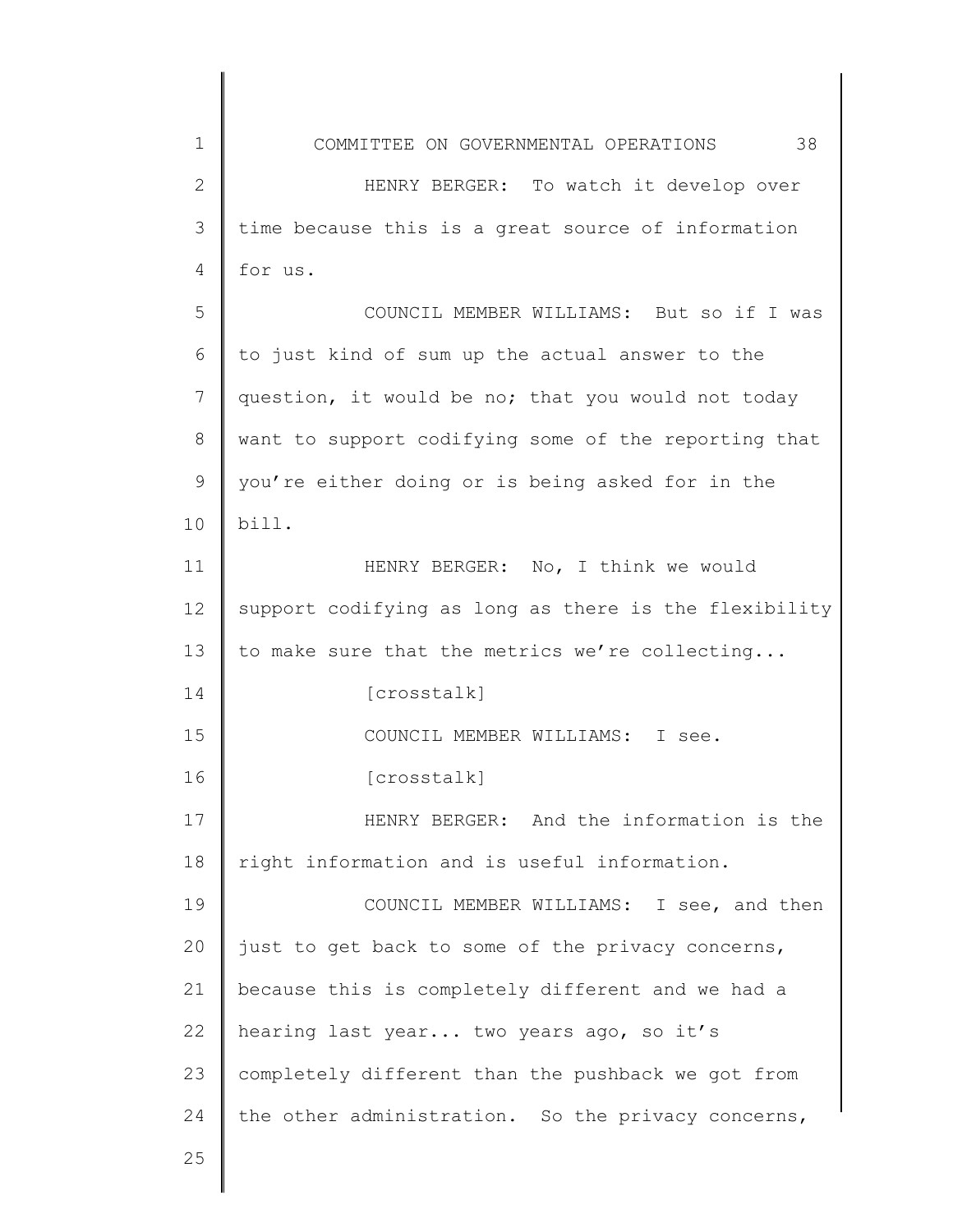1 2 3 4 5 6 7 8 9 10 11 12 13 14 15 16 17 18 19 20 21 22 23 24 25 COMMITTEE ON GOVERNMENTAL OPERATIONS 39 so I'm clear, are that you want to be able to tell if people came and got city services. Is that correct? HENRY BERGER: Yes, the concern is that whether a person registers through Homeless Services or ACS or Social Services or any other agency, that source, for some people, is information they just may not want revealed. COUNCIL MEMBER WILLIAMS: So a few questions, because it's a general code 9 is used for all forms distributed by city agencies, so we don't... we're not concerned about people asking for city services in general; that's no privacy issue because the code already says that you got it from the city agencies. HENRY BERGER: That's correct. COUNCIL MEMBER WILLIAMS: So we're only concerned with specific type of services that we are worried about; people not wanting to provide it publically. HENRY BERGER: I think that's what raises the policy issue, yes, Councilman. COUNCIL MEMBER WILLIAMS: So I'm not sure that I agree that the state law prohibits this, but I'm going to ask this question and assuming that I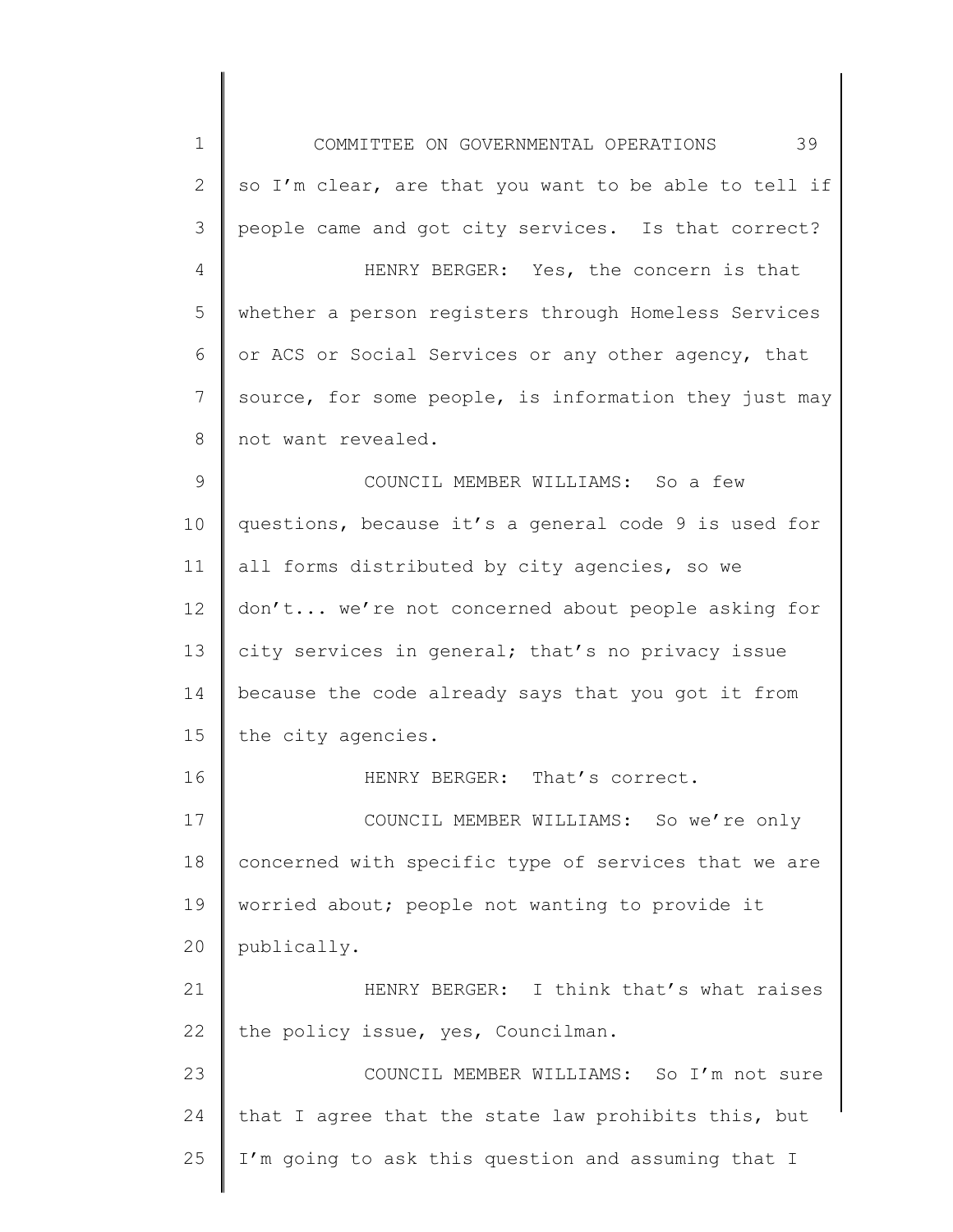1 2 3 4 5 COMMITTEE ON GOVERNMENTAL OPERATIONS 40 agree. So would there be some services that you would want that would be helpful that is not a part of this as opposed to not doing it in all of the city agencies?

6 7 8 9 HENRY BERGER: Well, I think there are some that are you know, more generic and would create less problems. I think working through that list becomes a bit of a problem, but...

10 11 12 13 14 15 16 17 18 COUNCIL MEMBER WILLIAMS: Well, so I mean I have trouble with that because if we're not worried about them publically saying they got city services, then we shouldn't be worried about necessarily all of the services that they asked for. I can see some of the services maybe, but the fact that we already have a form; that it already says that you've gotten city services to me kind of negates some of the privacy concerns that you're talking about.

19 20 21 22 23 HENRY BERGER: But the 17 agencies that are covered now run from ACS, Correction, Parks; you know, there are a variety of services and people go to these agencies for different reasons and some of them are to enjoy the benefits of the city...

24 25 COUNCIL MEMBER WILLIAMS: [interposing] Mm-hm.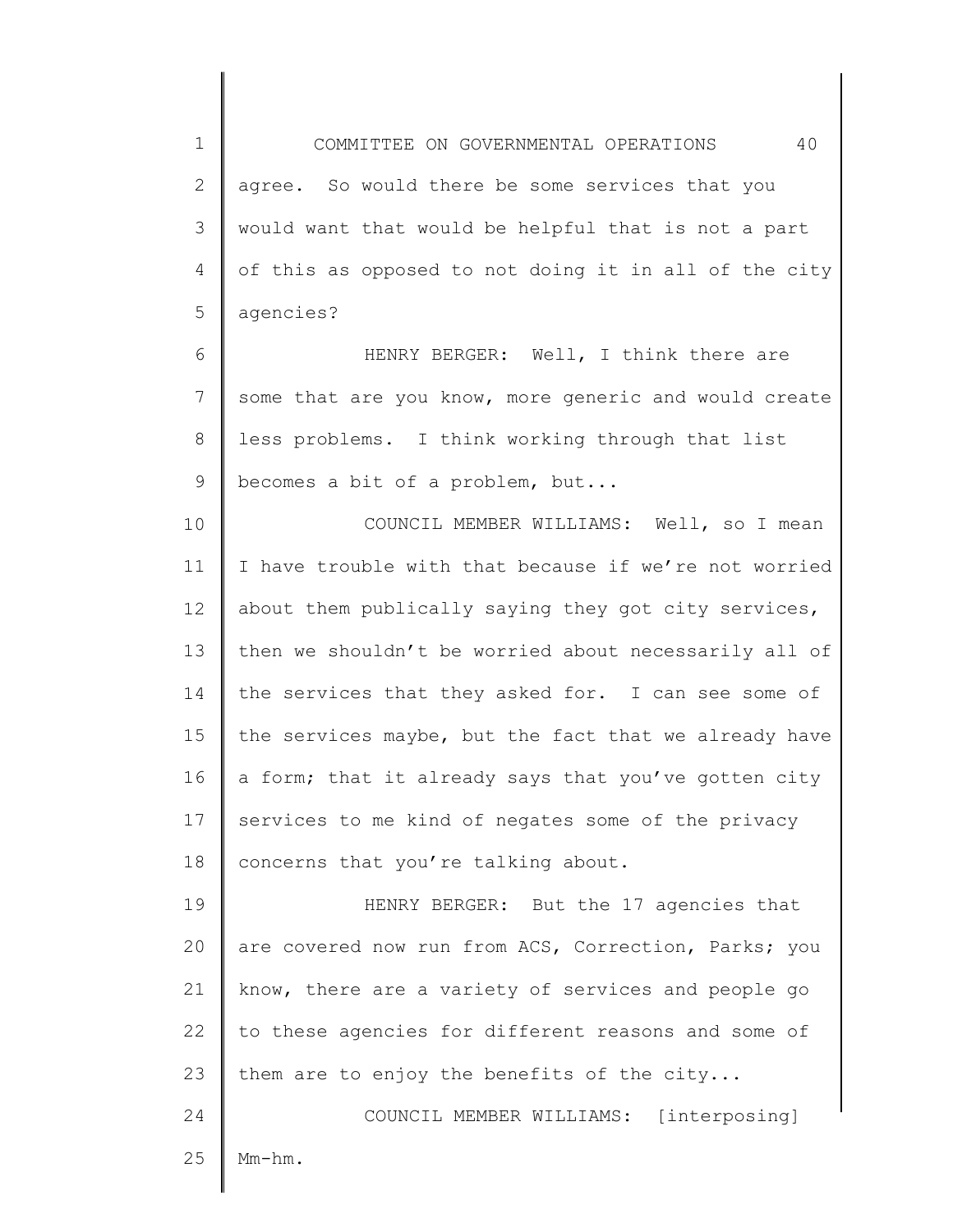| 1            | 41<br>COMMITTEE ON GOVERNMENTAL OPERATIONS            |
|--------------|-------------------------------------------------------|
| $\mathbf{2}$ | HENRY BERGER: And some are because they               |
| 3            | require assistance that you know, for some people is  |
| 4            | very, very private and                                |
| 5            | COUNCIL MEMBER WILLIAMS: [interposing]                |
| 6            | So                                                    |
| 7            | HENRY BERGER: I think we have to respect              |
| 8            | that.                                                 |
| 9            | COUNCIL MEMBER WILLIAMS: But to my                    |
| 10           | question went to that exactly. Assuming that I        |
| 11           | agree, we can maybe separate out some of the ones     |
| 12           | that we felt people were would be a little more       |
| 13           | shy about providing publically, but the response      |
| 14           | wasn't yes, we can try to do that.                    |
| 15           | HENRY BERGER: Well, I think we ought to               |
| 16           | have discussions about it because you know, I think   |
| 17           | once you start dividing out, you end up saying yes,   |
| 18           | well, there are some private services. Why are they   |
| 19           | private? There are some that aren't private. I mean   |
| 20           | you're already beginning to make those kinds of       |
| 21           | distinctions once you start doing that, but you know, |
| 22           | let's have some further discussions on it and see     |
| 23           | where we go and let's take a look at the metrics      |
| 24           | we're collecting and see if it actually satisfies you |
| 25           | know, the existing problem that we have.              |
|              |                                                       |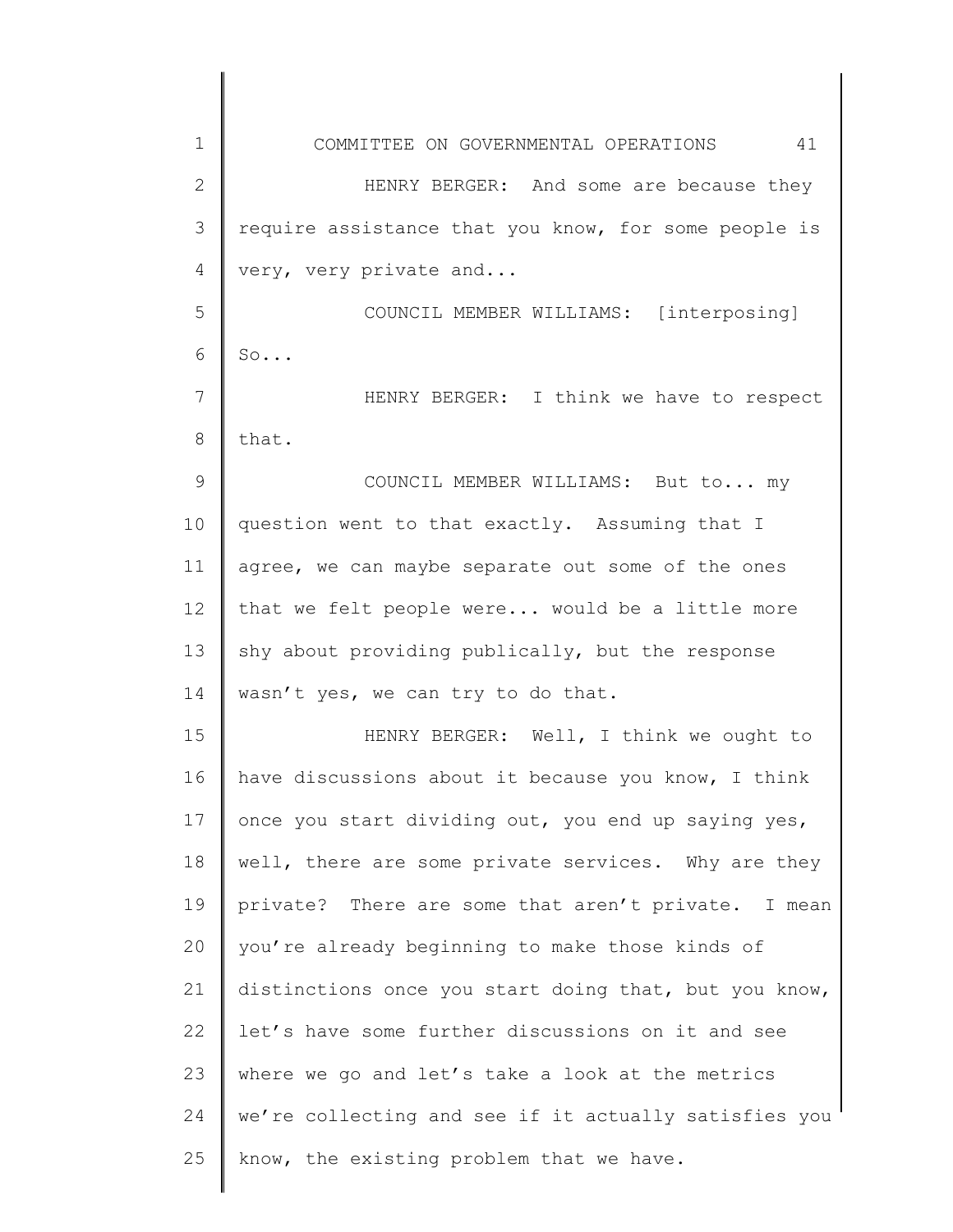1 2 3 4 5 6 7 8 9 10 11 12 13 14 15 16 17 18 19 20 21 22 23 24 COMMITTEE ON GOVERNMENTAL OPERATIONS 42 COUNCIL MEMBER WILLIAMS: Alright and I... by the larger figure of what you're saying, if someone is applying for Homeless Services, then we would... by this law, it would be people would not want to register because they didn't want to reveal that they were getting the services, which means we may get less people. My guess, without looking at the data, is that we don't have a lot of people applying to register to vote at Homeless Services to begin with, so it would be hard for me to believe that we would have even less if we did this push. I think we can only go up from here, especially if we have only five percent even being asked by city agencies. HENRY BERGER: Except that we're going to be so effective that we're going to be talking about a larger and larger universe, Councilman. COUNCIL MEMBER WILLIAMS: And too, some questions that my colleague was also asking. Well, I think he just asked it, but kind of seeing if we can just use the information for tallying, but not providing the BOE with the information of where it came from, so we can just get a kind of blanket tally

25 without any information being forwarded to BOE to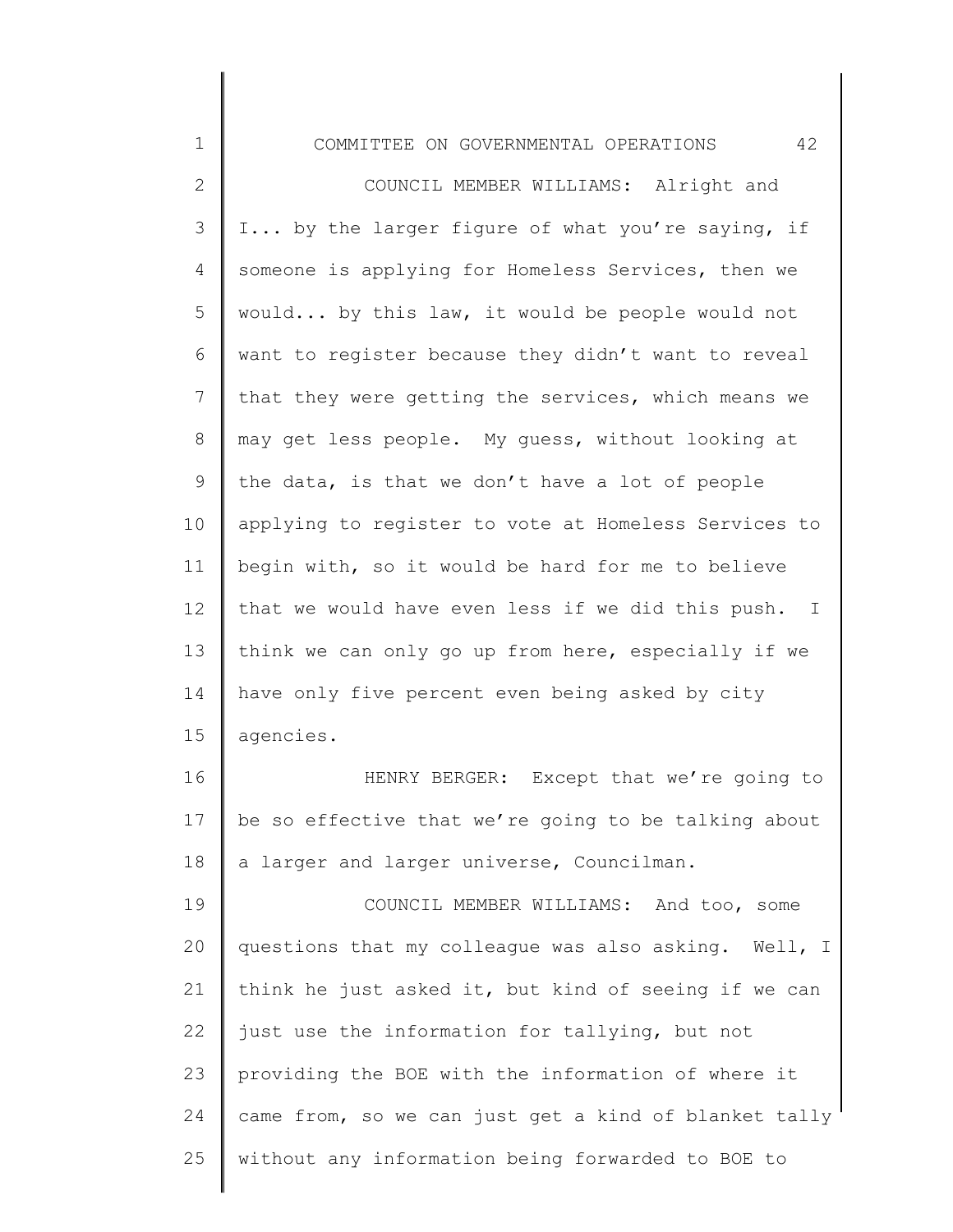1 2 3 4 5 6 7 8 9 10 11 12 13 14 15 16 17 18 19 20 21 22 23 24 25 COMMITTEE ON GOVERNMENTAL OPERATIONS 43 where it came from. Is that something that you would be supportive of if it is legally allowed? HENRY BERGER: I'm just not sure how you'd do it. I mean, you know, if we can resolve the policy issue and the potential unintended consequences of discouraging people, the answer is yes, but I'm not sure how we actually can get there and do what you're trying to do. COUNCIL MEMBER WILLIAMS: And the Chair has pointed out, I think, a very good issue here. The voter registration has a phone number, the email, the DMV number in full and the last four digits of the social security that are not shared in a public way or in a way that we have worries about privacy concerns while we have this worry about the code. HENRY BERGER: I think those are different issues. Yeah, I don't think the last four digits of your social security number reveal very much, nor does your DMV... COUNCIL MEMBER WILLIAMS: [interposing] I have known some people who would love to have a combination of the last four digits of your social security, your DMV number, your email and your phone number and your address. There are wonders that can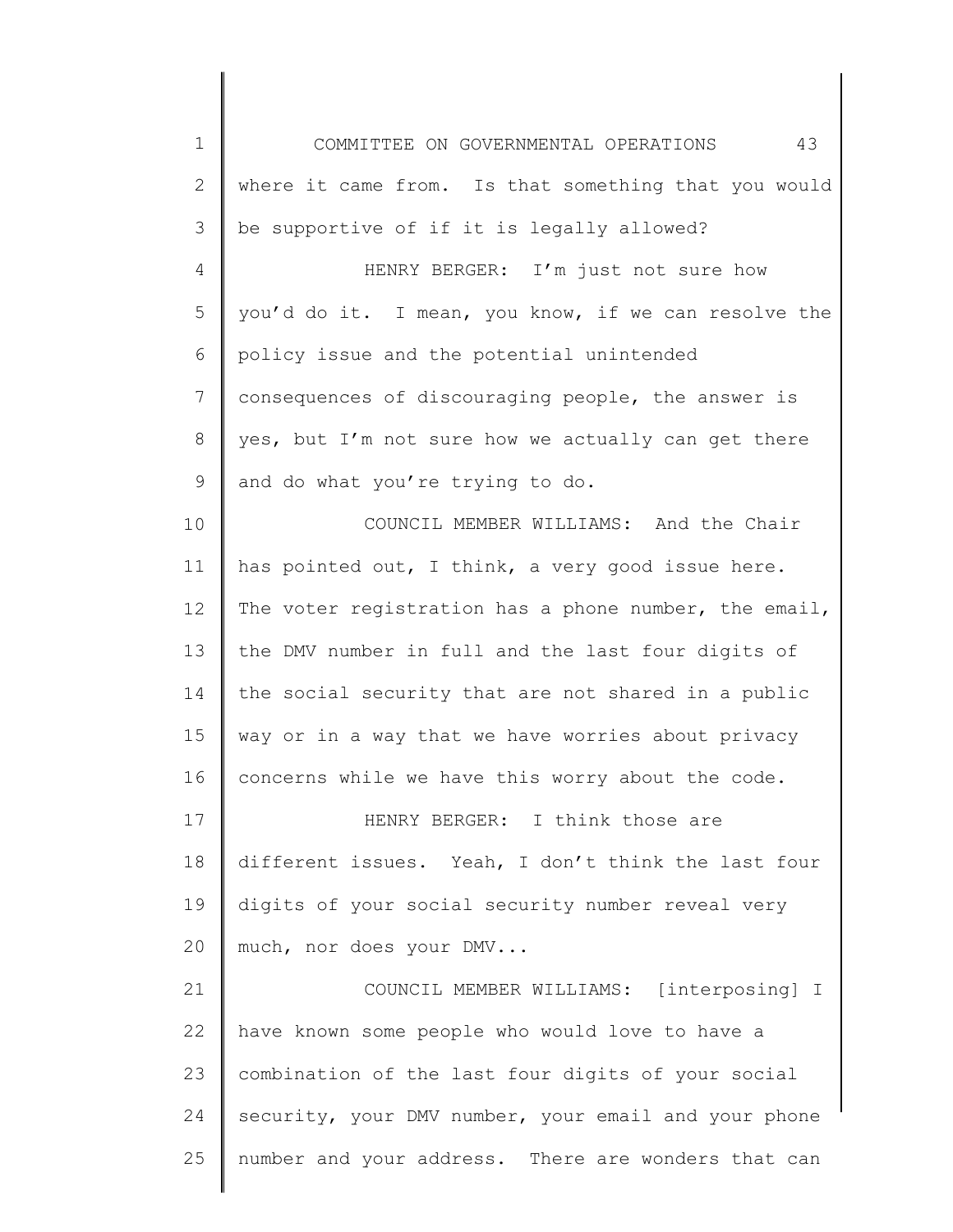1 2 3 4 5 6 7 8 9 10 11 12 13 14 15 16 17 18 19 20 21 22 23 24 25 COMMITTEE ON GOVERNMENTAL OPERATIONS 44 be done with those pieces of information collectively on one sheet with your name, your suffix, your middle initial and any address that you may have had beforehand. HENRY BERGER: I really think that's a different issue, you know. COUNCIL MEMBER WILLIAMS: Well, help me understand, please. HENRY BERGER: Well, you know, there is so much public information available even currently that can lead to a lot of fraud problems that we're dealing with. I think the issue about this coding raised an entirely different set of issues. Now and we want to make sure... well, our bottom line is how do we register the most people... COUNCIL MEMBER WILLIAMS: [interposing] Mm-hm. HENRY BERGER: To vote? And we don't want to do anything that interferes with that or discourages people from registering to vote. COUNCIL MEMBER WILLIAMS: Well, we had an... HENRY BERGER: [interposing] So that's really a different issue.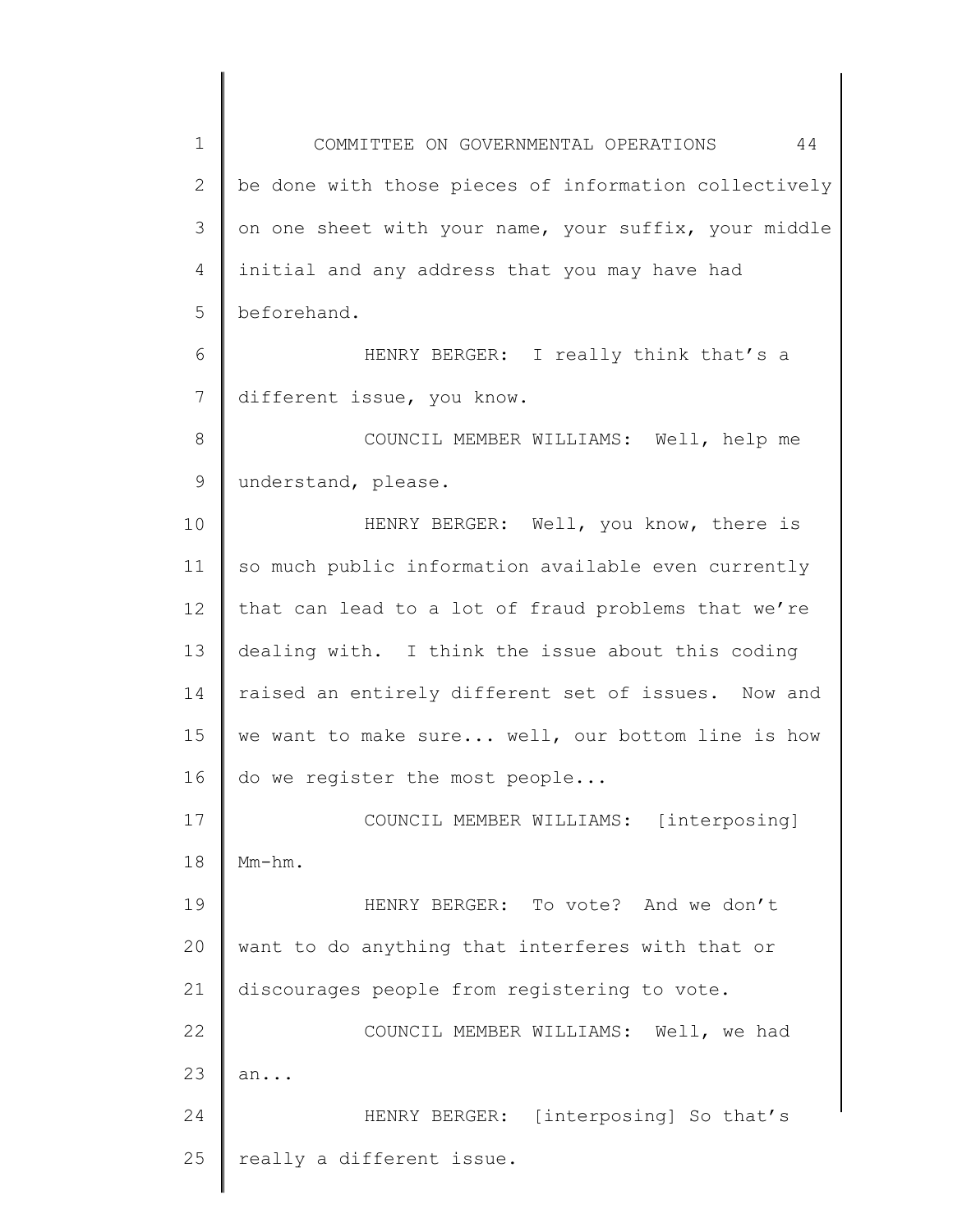| 1            | 45<br>COMMITTEE ON GOVERNMENTAL OPERATIONS            |
|--------------|-------------------------------------------------------|
| $\mathbf{2}$ | COUNCIL MEMBER WILLIAMS: We had an                    |
| 3            | additional bottom line, if you can have two bottom    |
| 4            | lines; I don't know. Well, one was to increase        |
| 5            | well, I should say two results we want to see;        |
| 6            | obviously, increase voter participation and the other |
| 7            | one was to hold agencies accountable, so that code    |
| 8            | was toward the second one. I'm just still not clear,  |
| 9            | particularly based on this; thank you, Chair, for     |
| 10           | bringing it up, how the code privacy issue is not     |
| 11           | dissimilar to the information that you know we're     |
| 12           | filling out on the ballot on the registration form    |
| 13           | itself in terms of getting that information           |
| 14           | transmitted and possibly providing privacy problems.  |
| 15           | MINDY TARLOW: So just speaking to the                 |
| 16           | accountability issue, which we share, we agree that   |
| 17           | we want to have ways of you know, making sure that we |
| 18           | get underneath self-reporting and make sure that we   |
| 19           | have some ways of double checking; ways of making     |
| 20           | sure that we have some sort of fact-based independent |
| 21           | way of verifying what agencies are doing. We're       |
| 22           | working on that. We do that on a lot of other issues  |
| 23           | throughout the city and appreciate the opportunity to |
| 24           | think through that because we think that it's very    |
| 25           | important full-stop. With respect to the privacy      |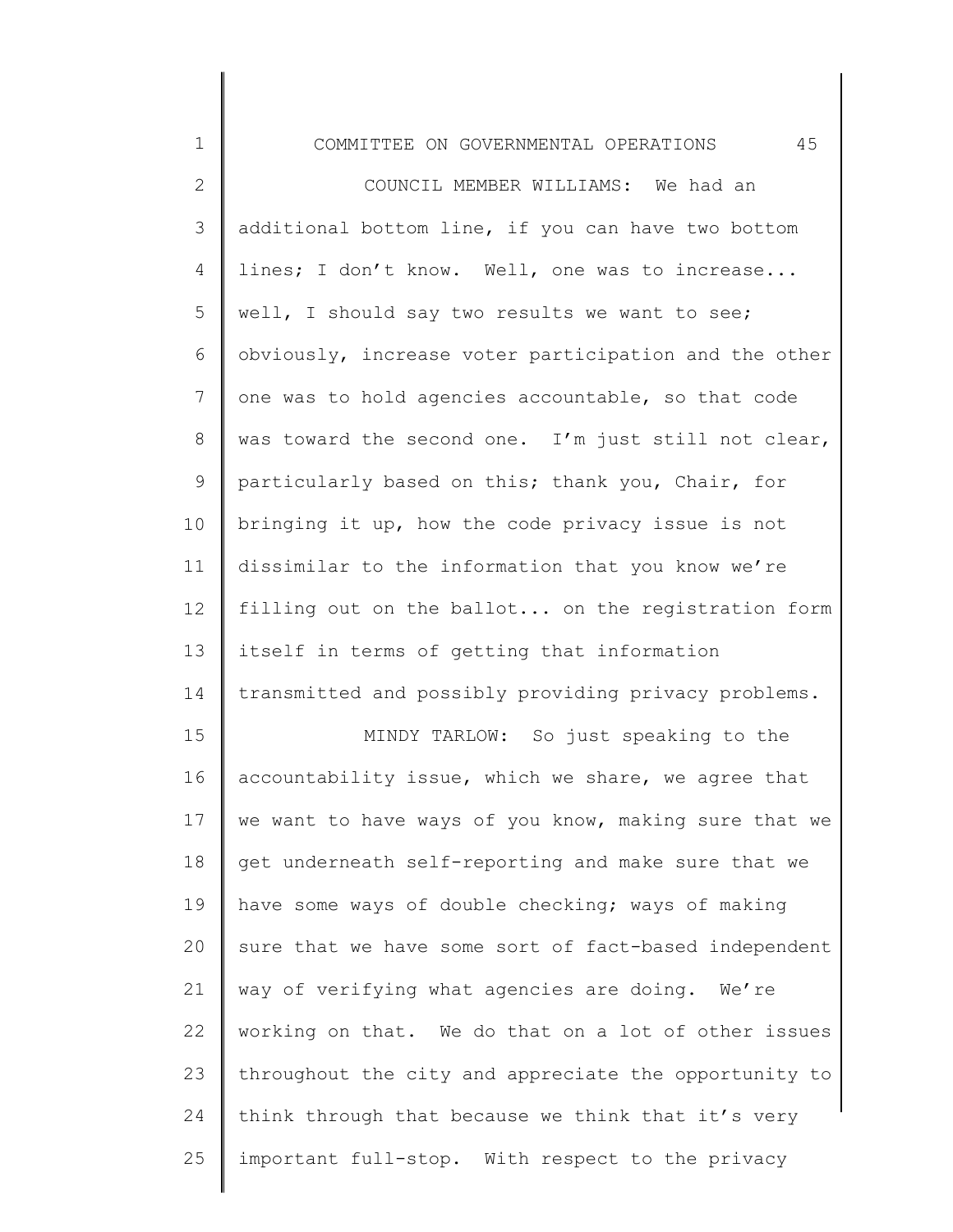1 2 3 4 5 6 7 8 9 10 11 12 13 14 15 16 17 18 19 20 21 22 23 24 25 COMMITTEE ON GOVERNMENTAL OPERATIONS 46 issue that you're raising, I mean the fact that there is a lot of identifying information about a person is sort of a widely understood and held issue throughout all kinds of things that we do in our lives. This does create a separate distinction though about rather than saying who I am: I'm Mindy Tarlow, this is where I live, et cetera, it also says the services that I seek, which I may or may not want to be disclosed, and that really is a separate issue. It's not just about who I am. It goes a step further and starts to reveal things about myself personally that I may not want to reveal and again, if the whole purpose of this is to... two things, as you say, double bottom line, to both increase voter registration and not create any unintended barriers to people wanting to register with an accountability structure so that we really know what's actually happening and have we moved the needle and the other kinds of ways that we want to hold ourselves accountable. I think we can meet those two goals. COUNCIL MEMBER WILLIAMS: So I'm going to start wrapping up. I did want to ask if you have the text of the part of the election law that you're referring to.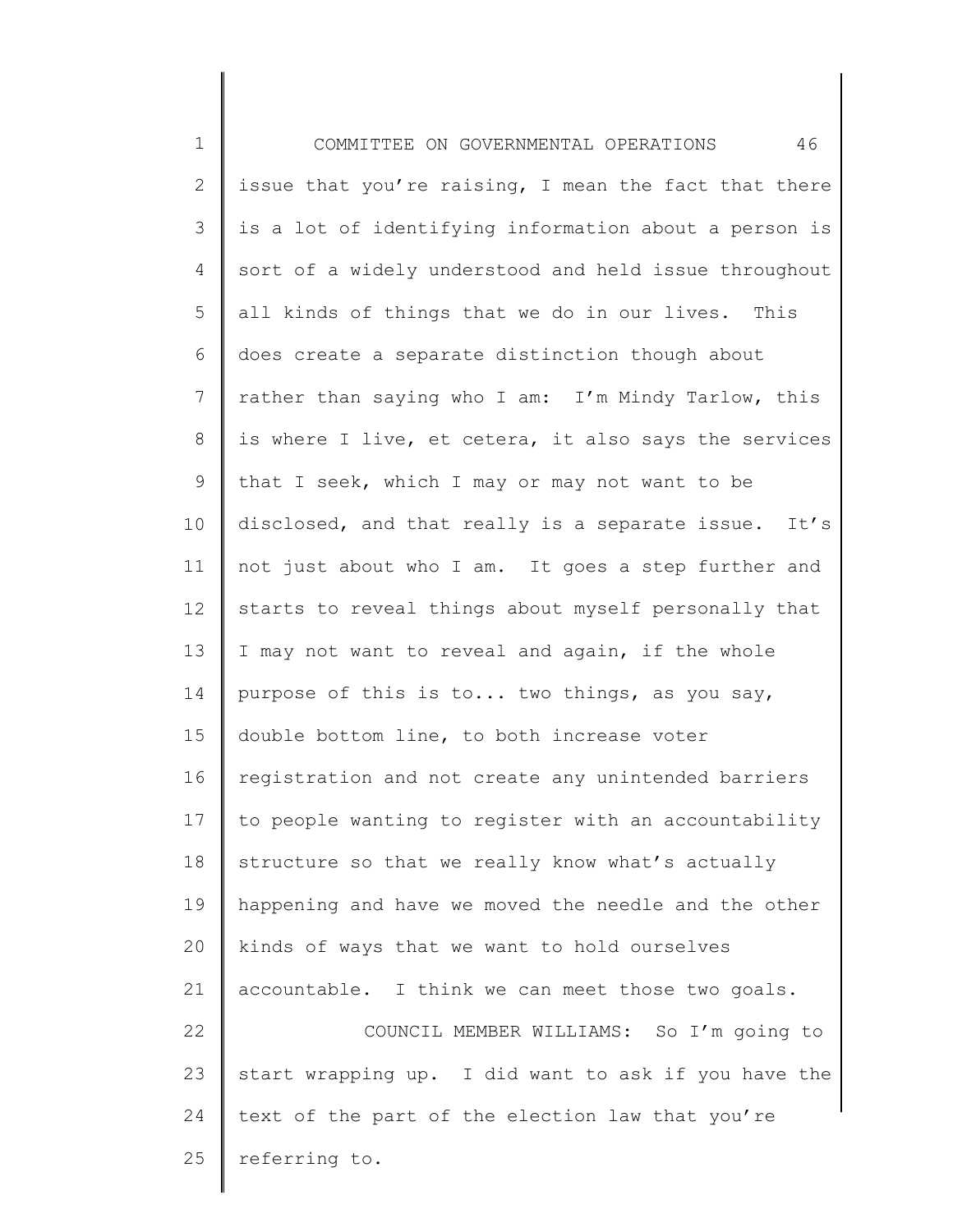1 2 3 4 5 6 7 8 9 10 11 12 13 14 15 16 17 18 19 20 21 22 23 24 25 COMMITTEE ON GOVERNMENTAL OPERATIONS 47 HENRY BERGER: I don't have the text, but it's Section 2-511 Subsection 8. COUNCIL MEMBER WILLIAMS: Sorry, Section 2... I'm sorry... [crosstalk] HENRY BERGER: 5-211... 5-211... COUNCIL MEMBER WILLIAMS: 5-211... HENRY BERGER: Of Subsection 8. COUNCIL MEMBER WILLIAMS: Subsection 8. Thank you very much. HENRY BERGER: You can see how I've wasted my youth. [laughter] COUNCIL MEMBER WILLIAMS: But... MINDY TARLOW: [interposing] We've held Henry accountable so... COUNCIL MEMBER WILLIAMS: It explains some of the numbers that Council Member Greenfield discussed earlier actually. But I don't know that I've been persuaded that we're asking for putting additional privacy concerns. I don't know if I've been persuaded that people who are going to be asking for services and are probably not registered to vote and are not part of our civic lives will then not register to vote because there's a code that someone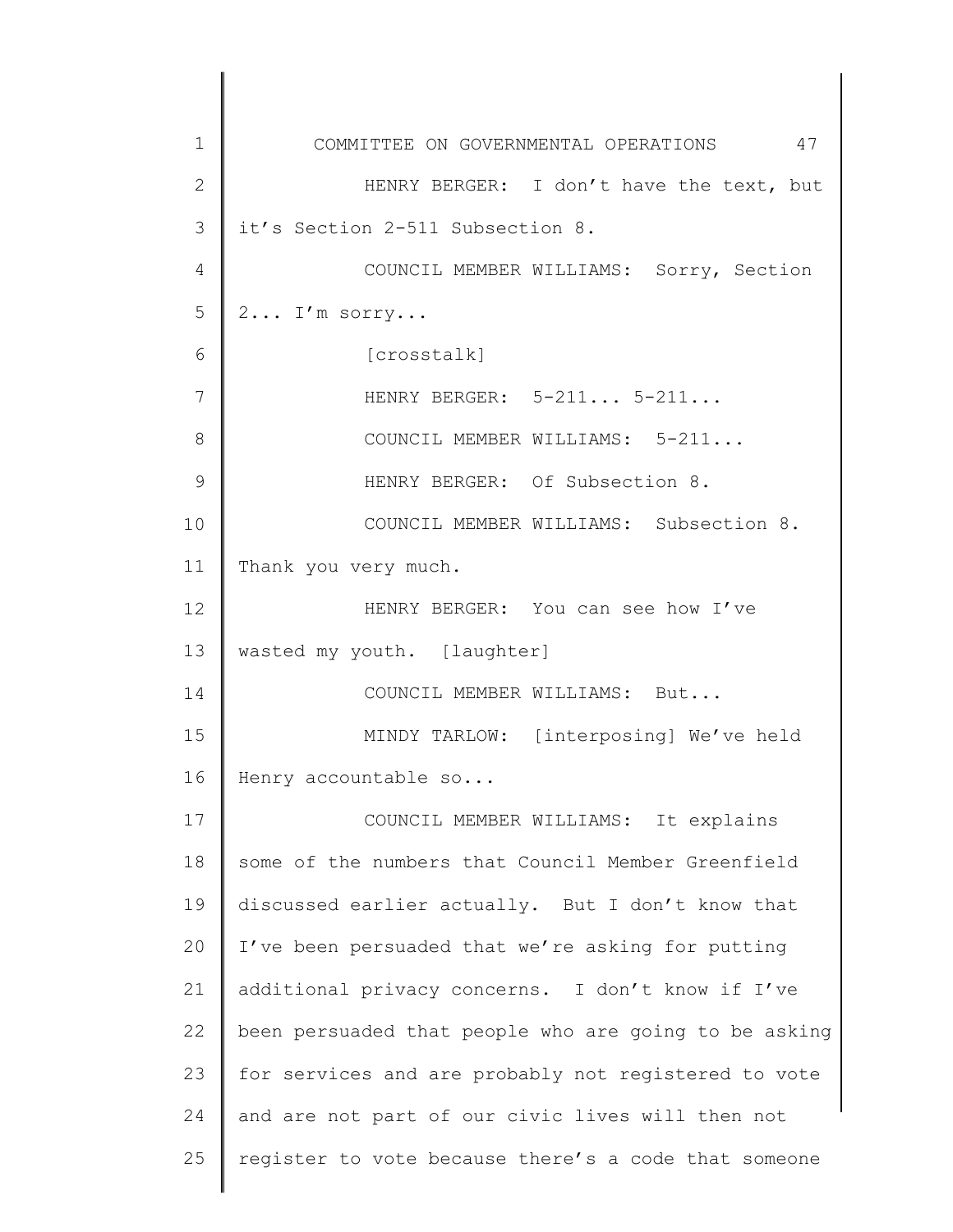1 2 3 4 5 COMMITTEE ON GOVERNMENTAL OPERATIONS 48 might say this particular ballot came from this particular agency, but I thank you for the testimony and I look forward to continuing the discussion and thank you, Chair, for allowing me the time.

6 7 8 9 10 11 12 13 CHAIPERSON KALLOS: Thank you, Council Member Williams, for introducing this amazing legislation that I hope we can pass as soon as possible once we deal with the concerns that have been raised by the administration. I'd like to recognize that we've been joined by Council Member Ritchie Torres. Now I'd like to recognize Council Member Brad Lander.

14 15 16 17 18 19 20 21 22 23 24 25 COUNCIL MEMBER LANDER: Thank you very much, Mr. Chairman, for convening the hearing and Council Member Williams for the bill and it's wonderful to have you guys here. I think I'm going to start in sort of a similar way to where Council Member Williams started out. It's wonderful that the de Blasio administration has made such a priority of stepping up here and that Directive 1 was issued and that you moved forward on this. I think part of the challenge is there's also... we want to recognize the magnitude of how far we have to go and your language, understandably, is about the good steps you've taken,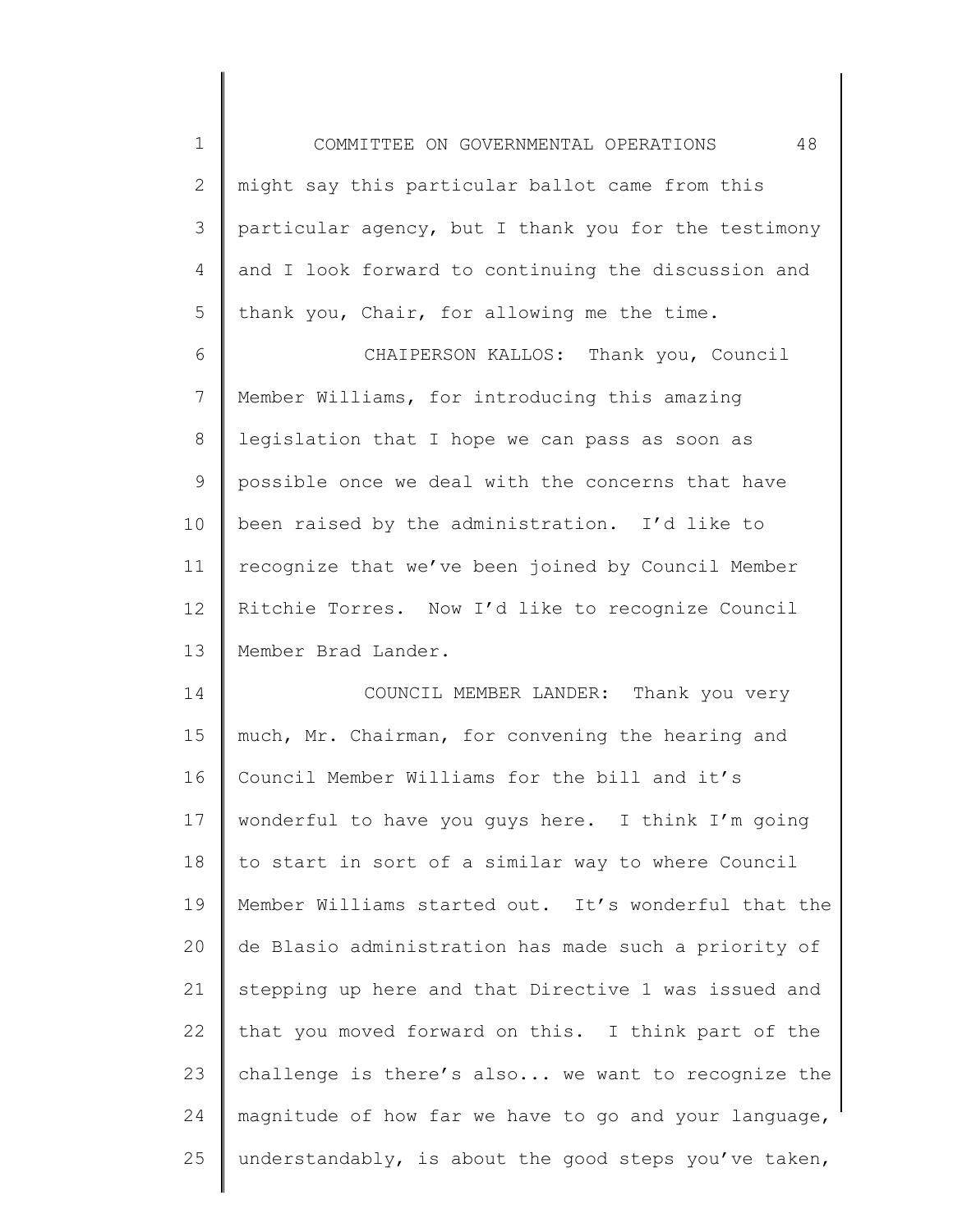1 2 3 4 5 6 7 8 9 10 11 12 13 14 15 16 17 18 19 20 21 22 23 24 25 COMMITTEE ON GOVERNMENTAL OPERATIONS 49 but I wonder if you would just kind of join us in acknowledging the steps you know, and I think you know, Council Member Williams in his opening statement cited some of the data from the recent report by the Center for Popular Democracy and others that in their interviews 84 percent of the individuals didn't receive the voter registration; that about two-thirds of the agencies didn't even have the forms available according to their own staff and the stat from the work that the Council staff put together was even in some ways more staggering to me. They looked at the sort of 2010 to 2013 period and found that in the time that DMV had submitted 464,000 applications to BOE that the city... BOE had given the city 527,000 forms for its agency distribution, but fewer than 25,000 of them; fewer than five percent came back; were returned and completed. So I just want to start there. I mean were you joined... do you share our assessment that in recent years agency compliance with the local law here has been woeful and needs dramatic improvement? MINDY TARLOW: Yes, we do. I mean... [crosstalk] COUNCIL MEMBER LANDER: Great.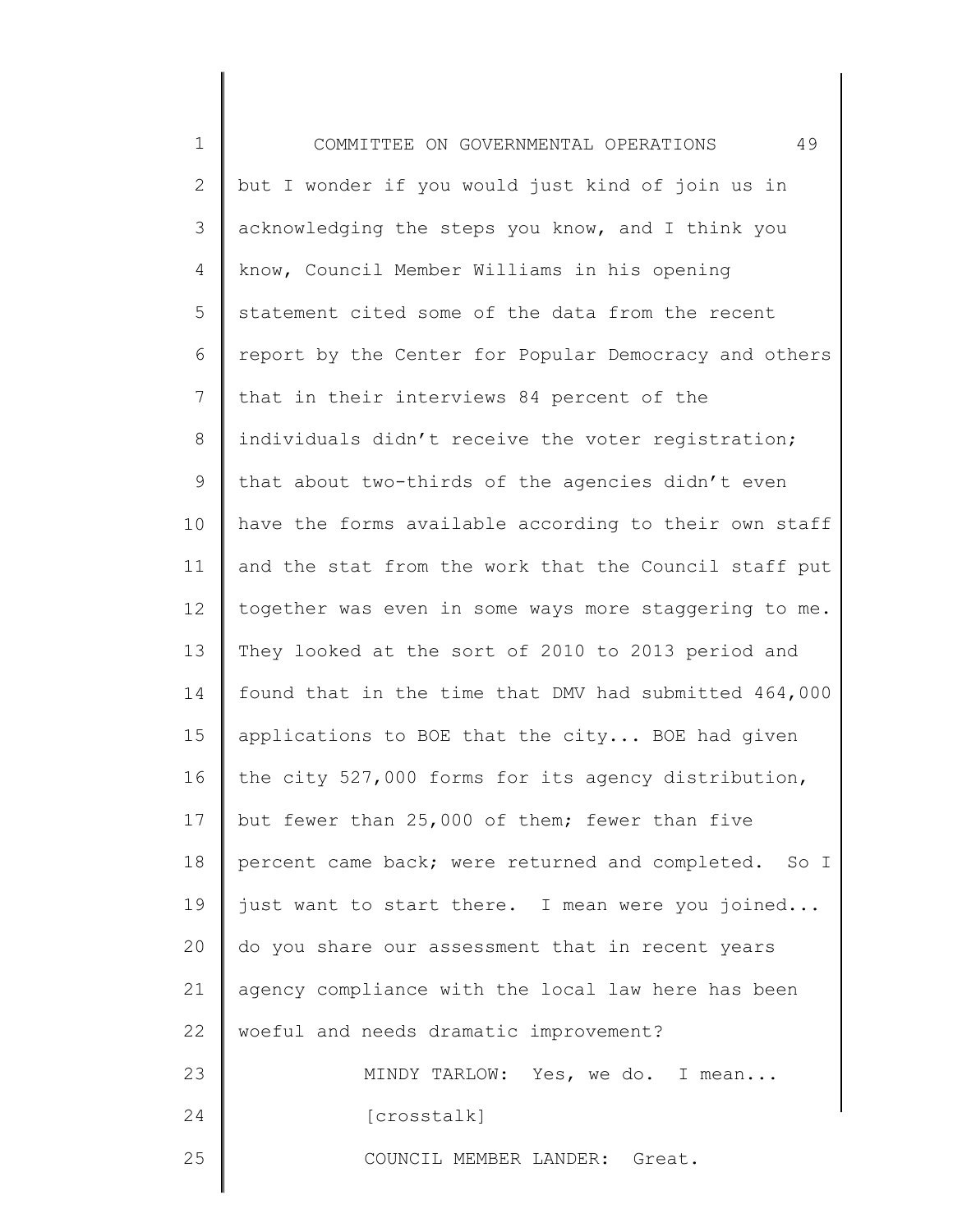COMMITTEE ON GOVERNMENTAL OPERATIONS 50

1

24

| $\overline{2}$ | [crosstalk]                                           |
|----------------|-------------------------------------------------------|
| 3              | MINDY TARLOW: And we I think so much                  |
| $\overline{4}$ | of what's happening speaks for itself: the directive  |
| 5              | itself, the effort that we're putting into it and you |
| 6              | know, we're aware of the concern raised by the        |
| $7\phantom{.}$ | advocates and by your body. We're sort of following   |
| 8              | that lead and the Mayor has had a deep and            |
| 9              | longstanding commitment to this issue and I think it  |
| 10             | is you know, reflected in what we're doing here.      |
| 11             | COUNCIL MEMBER LANDER: So I agree with                |
| 12             | that and I think it is reflected. I just think it     |
| 13             | isn't something that goes without saying and I think  |
| 14             | part of the tone here is that you guys rightly come   |
| 15             | in with well, yeah, we're working on it; we're doing  |
| 16             | all these good things; give us some time and I think  |
| 17             | a good starting place a slightly better starting      |
| 18             | place is we have a big problem to solve. Agency-      |
| 19             | based voter registration has not lived up to the      |
| 20             | promise of the local law. We have significant work    |
| 21             | to do to get there and now it is very good that       |
| 22             | you're taking a set of agency-based steps and that we |

23 want to work together at the legislative level to

figure out what we need to do to make that

25 significant improvement and I do think it's implicit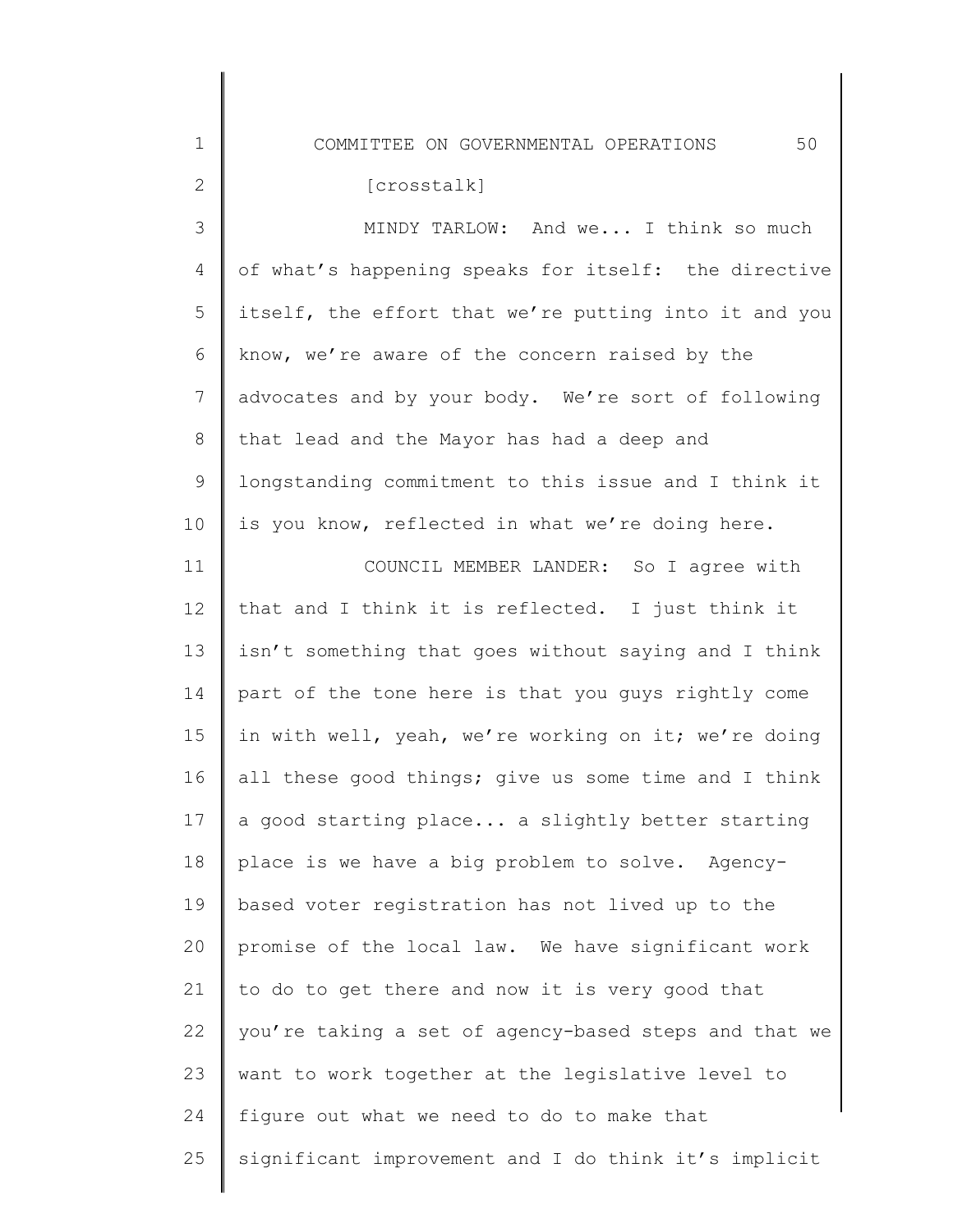1 2 3 4 5 6 7 8 9 10 11 12 13 14 15 16 17 18 19 20 21 22 23 24 25 COMMITTEE ON GOVERNMENTAL OPERATIONS 51 in the work you've already done and I appreciate your willingness to make it explicit. I wonder if you could take one step back and also give me your analysis thus far on why agency-based compliance has been so poor or you know, what accounts for the difference between the relative success DMV has had in registering people and the relative failure that city agencies have had in registering people. MINDY TARLOW: We are... I'm going to turn it over to Bonda, who has been directly involved with all of the agencies, but in general, we are, you know, asking people about the challenges that they face; then you know, some of the systemic issues and I think they fall into a couple of buckets that are not going to be a surprise. One is just about training; you know, having the commitment to train staff to do the things that they need to do. Agencies have very different issues. You know, some are just one free-standing place. Others have you know, branches all over the city and coordinating that kind of effort can be difficult. I know you know the multiple languages that are required with Local Law 29 and with the... you know, all of the voter registration issues. Language access is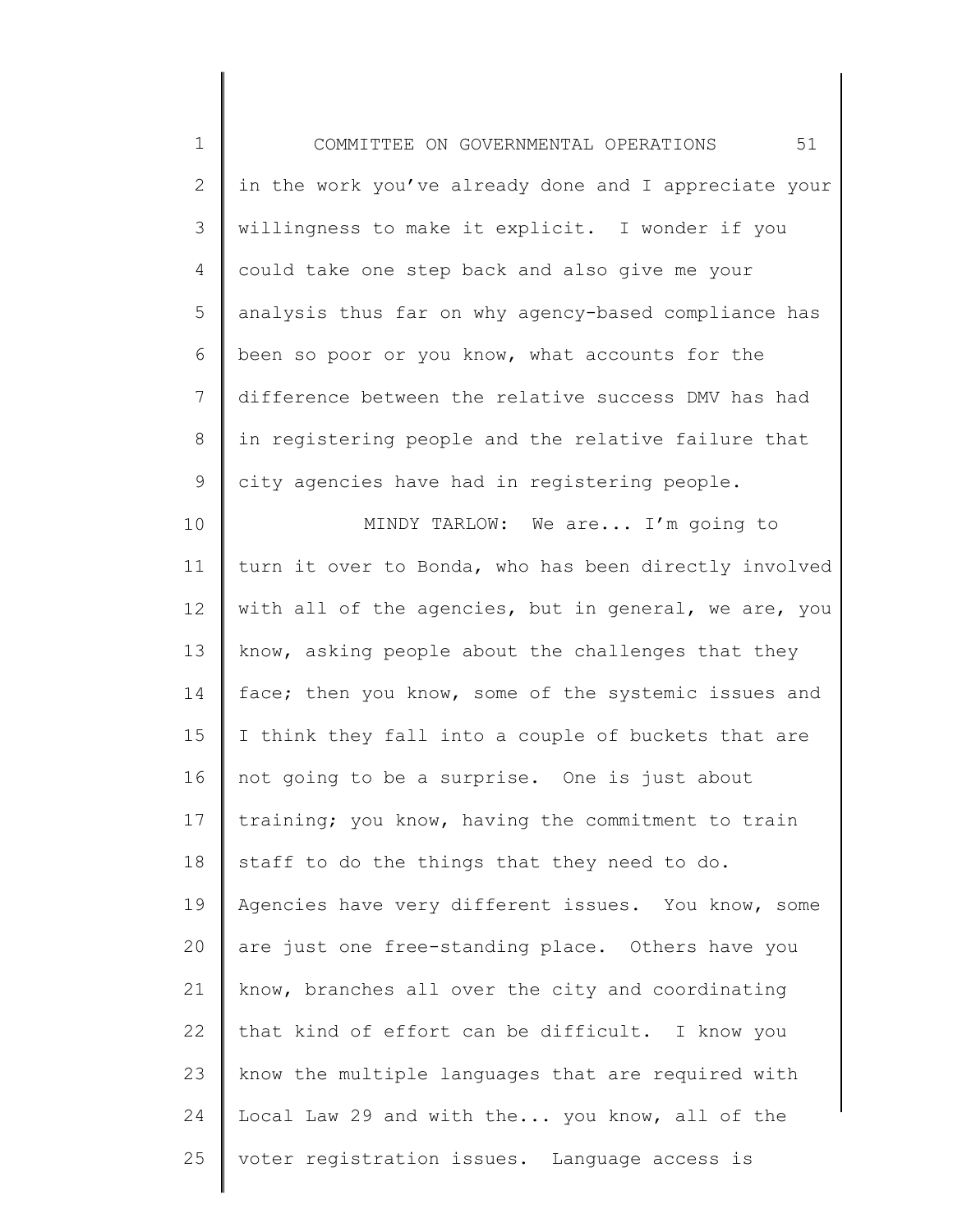1 2 3 4 5 6 7 8 9 10 COMMITTEE ON GOVERNMENTAL OPERATIONS 52 something that we are also deeply committed to in this administration, also a complex issue, hard to manage, especially in situations where there are many, many, many branches of a given office and many different people coming in to be served, so I would say those are probably the things: training and technology, difference among agencies, language access overall, but I'll turn it to Bonda for any more particulars.

11 12 13 14 15 16 17 18 19 20 21 22 23 24 25 BONDA LEE-CUNNINGHAM: Yeah, well, I just wanted to add that one of the things that we're really focusing on is really working with the agency, where it is and how it operates. I think lots of times regulations are promulgated strict across the board that don't really take into consideration that each agency has different functions; operates in different ways. Just for an example, in terms of asking for the plans for agencies we did not. Some asked do you have a template; we said no, you need to hit all of these points in terms of what the directive calls for, but provide us with the way that your agency can best do this because the frontline is where the rubber hits the road and if the frontline staff are not prepared and properly oriented and if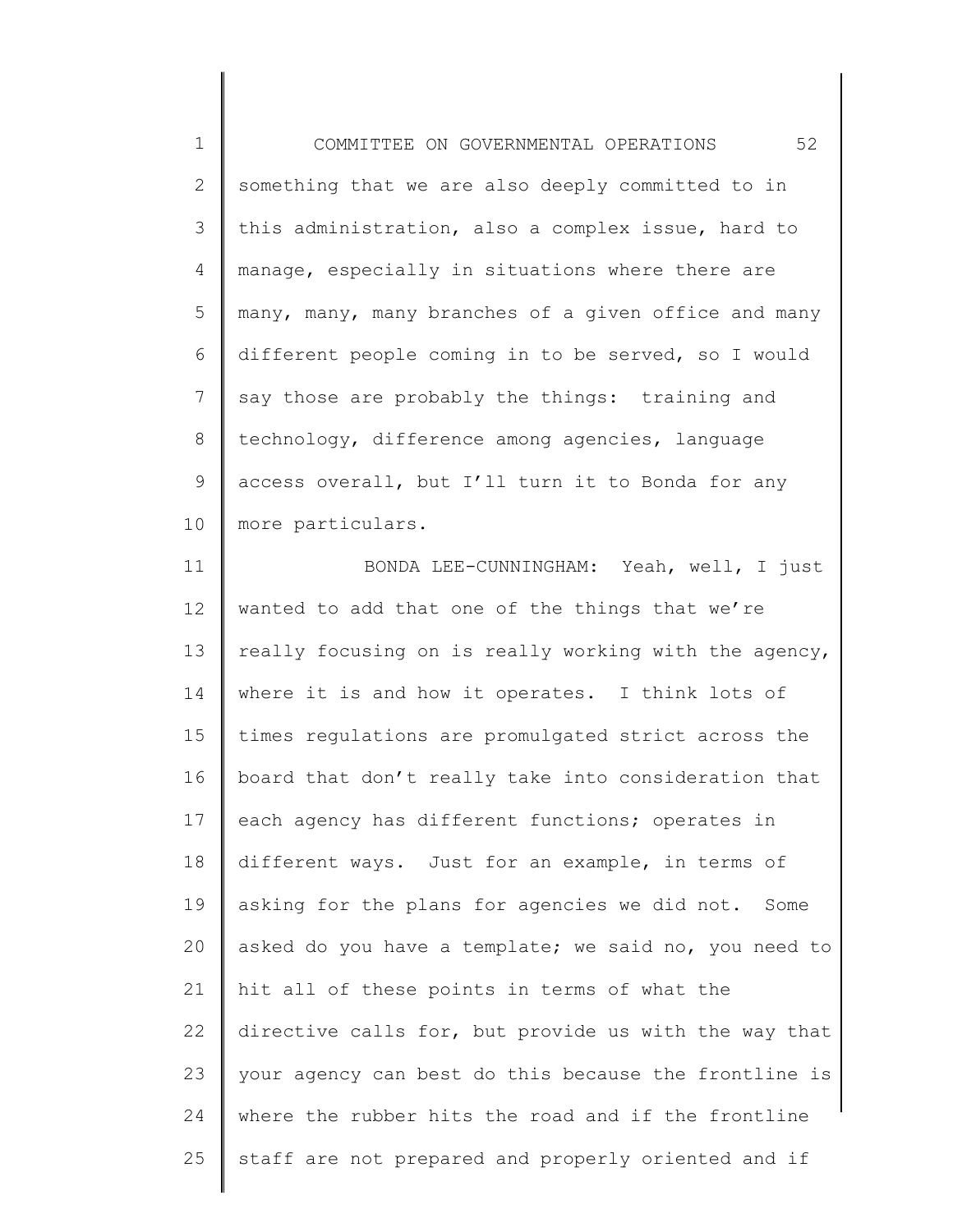1 2 3 4 5 6 7 8 9 10 11 12 13 14 15 16 17 18 19 20 21 22 23 24 25 COMMITTEE ON GOVERNMENTAL OPERATIONS 53 there's not a structure for getting forms out to remote location; getting them back; calculating all of this in terms of how an agency operates, I think you're doomed to have you know, less than you know, stellar results, so we're trying to work with agencies in ways that are best... are most likely to result in their being able to do this in a way that is not disruptive to their operations. We're trying to give them that courtesy and that respect. COUNCIL MEMBER LANDER: So let me follow up a little bit on that and I guess I'm curious as you get the reports back some of the issues that you're talking about are really... it makes a lot of sense to me that it's about working individually with an agency. Some of the issues that you're talking to me sound more citywide, so... BONDA LEE-CUNNINGHAM: [interposing] Some of them are. COUNCIL MEMBER LANDER: Staff training, certain protocols. Yeah, making sure that in the standard intake application there is a... so are you planning to promulgate kind of comprehensive protocols or do training out of the Mayor's Office of Operations? You know, what are the things that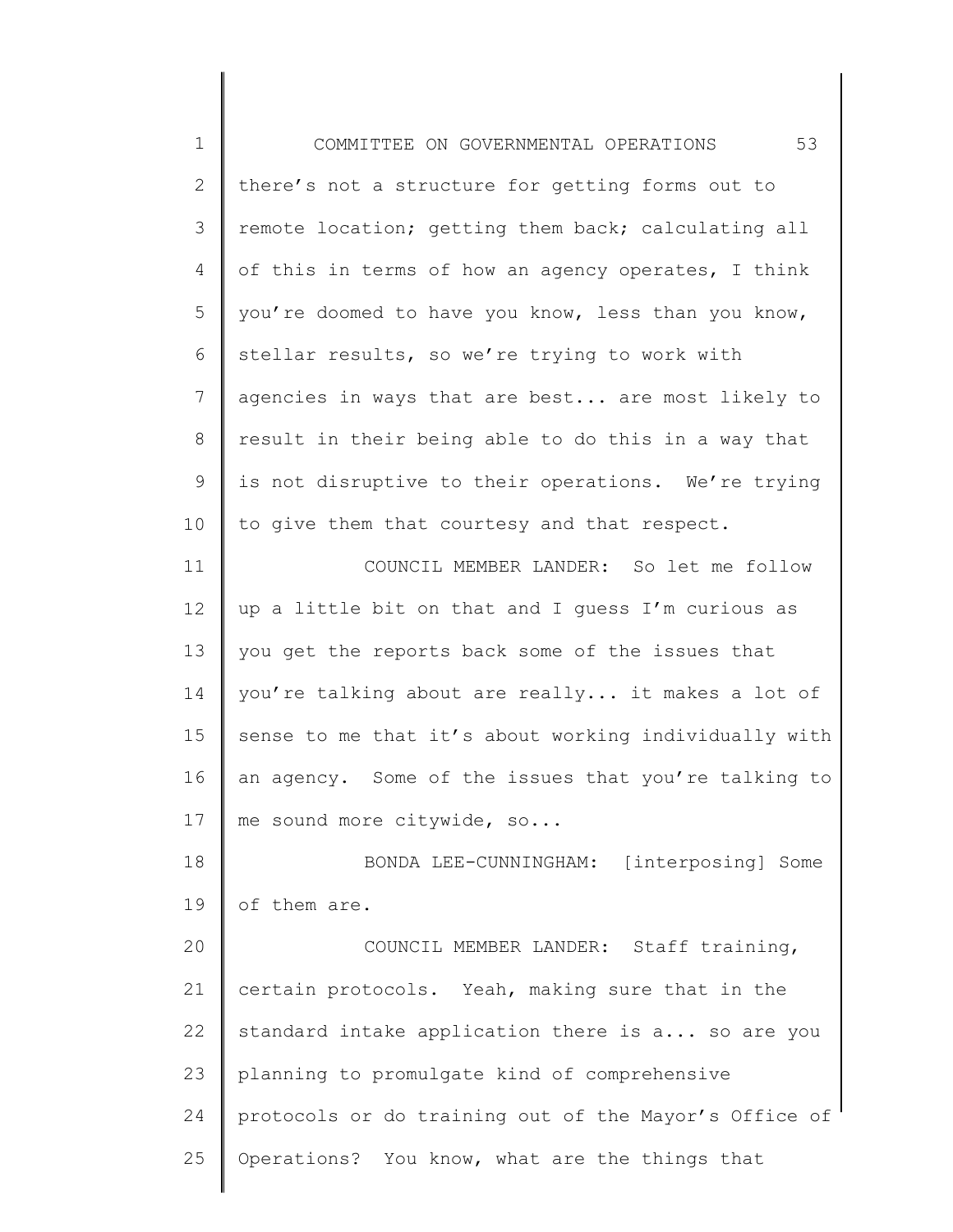1 2 3 4 COMMITTEE ON GOVERNMENTAL OPERATIONS 54 you're imagining you will centralize in addition to this ongoing work with agencies to help them each one by one?

5 6 7 8 9 10 11 12 13 14 15 16 17 18 19 20 21 22 23 24 25 BONDA LEE-CUNNINGHAM: Well, for instance, in terms of training, one of the things we intend to do is say to agencies you must provide training for your staff. The Campaign Finance Board offers training in a number of different formats. We're not going to say to agencies you must do inperson training or you must do online training. We're saying that you must train your staff; you must show us that you have trained your staff; when, who, how many. COUNCIL MEMBER LANDER: And that'll be part of their semi-annual report... [crosstalk] BONDA LEE-CUNNINGHAM: That'll be part of their report. [crosstalk] COUNCIL MEMBER LANDER: To disclose to you when, who, how many... BONDA LEE-CUNNINGHAM: [interposing] Exactly.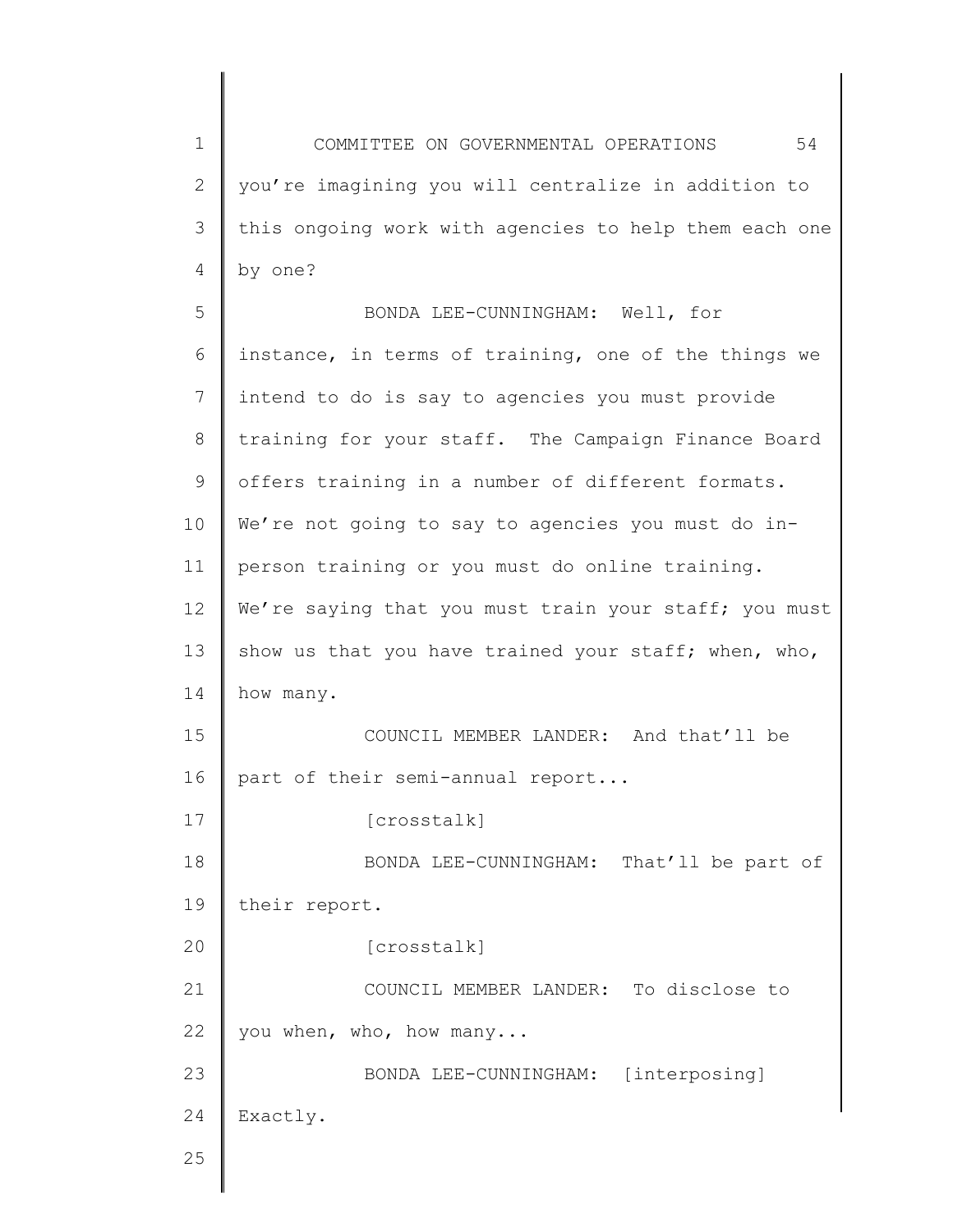1 2 3 4 5 6 7 8 9 10 11 12 13 14 15 16 17 18 19 20 21 22 23 24 25 COMMITTEE ON GOVERNMENTAL OPERATIONS 55 COUNCIL MEMBER LANDER: What the nature of the substance of the training was; who did it, those basic... BONDA LEE-CUNNINGHAM: [interposing] Right, exactly. COUNCIL MEMBER LANDER: 'Kay. BONDA LEE-CUNNINGHAM: So that in addition to the metrics that are already in the directive, you know, we see our role as adding any others that we think will ensure success. Training is one of those. COUNCIL MEMBER LANDER: And so on this question of sort of other protocols, I assume... I mean I know this only came out a few days ago, so you probably haven't had time to exhaustively look at the broken promises report, but it calls for the establishment of additional protocols beyond what's included in the directive and I'm curious whether you agree that those are necessary, whether that's something that you're working on whether you disagree with that recommendation of the report. MINDY TARLOW: I think it's very interesting and you made an excellent point about how some of what we're talking about is systemic, and I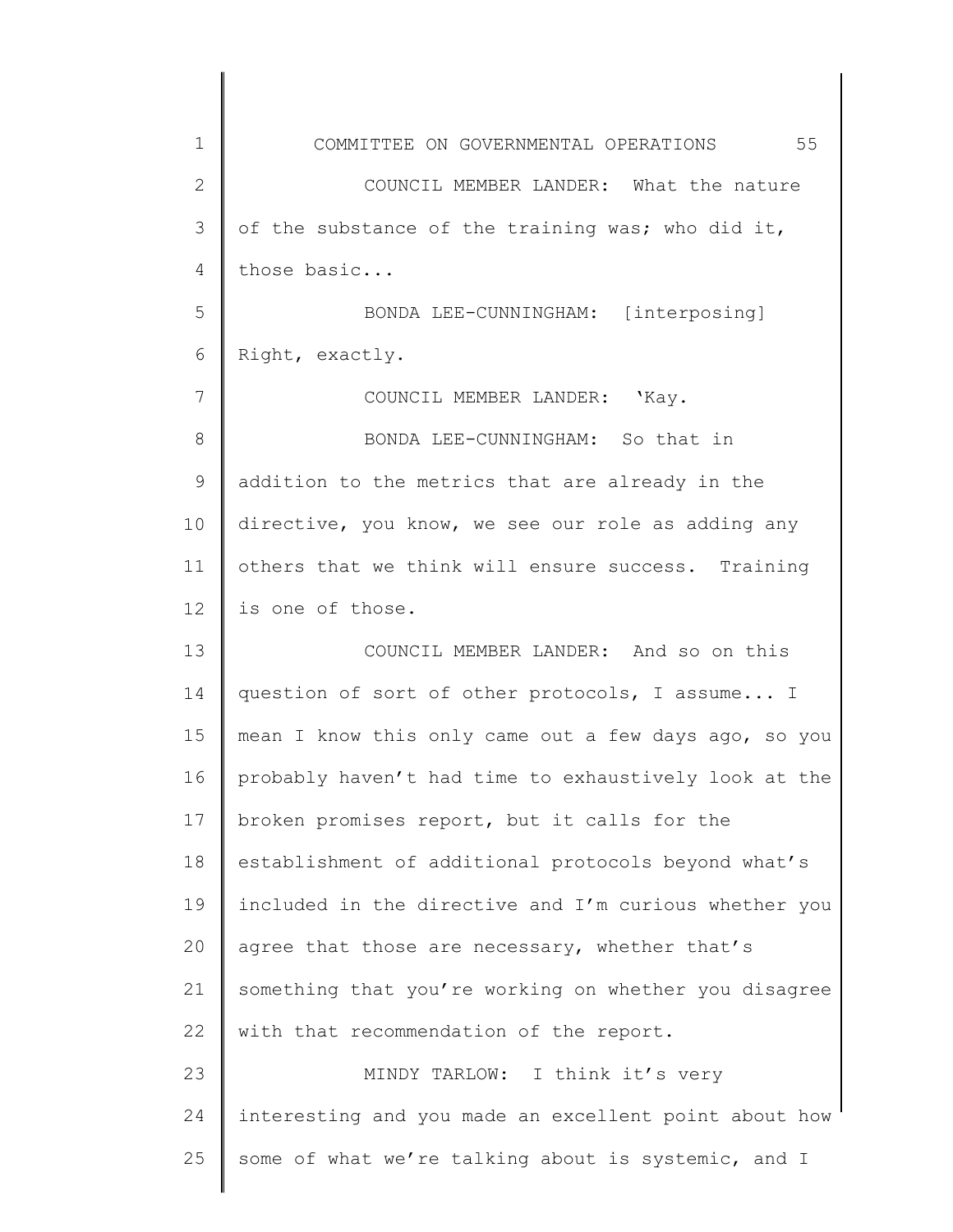1 2 3 4 5 6 7 8 9 10 11 12 13 14 15 16 17 18 19 20 21 22 23 24 COMMITTEE ON GOVERNMENTAL OPERATIONS 56 think I said several times... I think I used that word several times in the testimony about that we're looking for things that cut across all of the agencies, while recognizing that it isn't like we're talking about 17 DMVs, right? We're talking about 17 agencies that do very different things in very different ways. So by allowing them to develop their own plans based on their own agency circumstances and yet setting up a working group that's working collaboratively with them, getting all the information back, hearing about the challenges, thinking them through, looking for systemic issues that cut across, we will certainly be seeking ways of creating best practices once we get all the information back and once we realize where there are common things that we can do that will support this entire effort; what all folks have in common. Whether we're going to promulgate some specific rules associated with that, we haven't quite thought all the way through to that end game, but we are deeply committed to making sure that we work together as a group, together with the agencies to help build a system of best practices around this issue.

25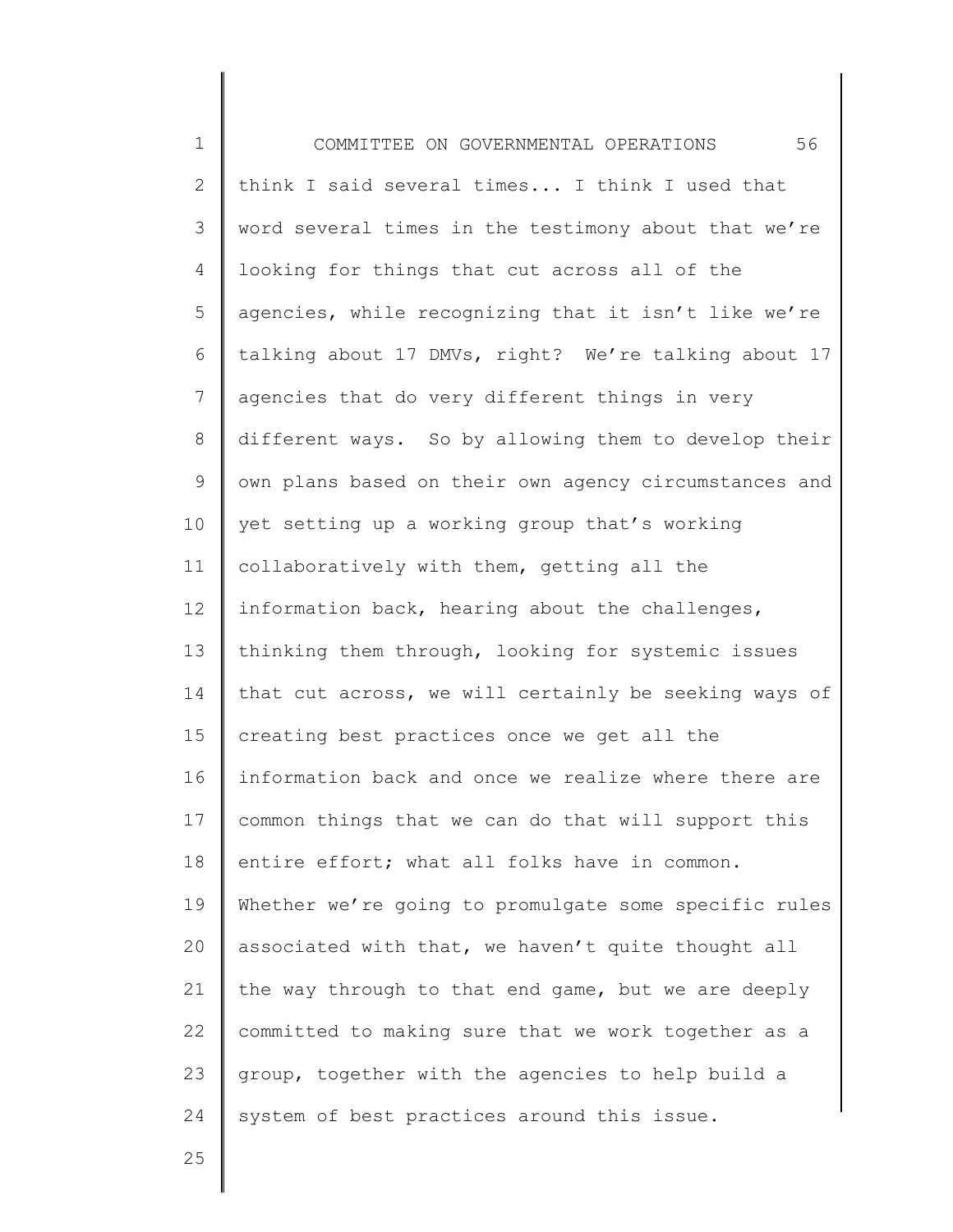1 2 3 4 5 6 7 8 9 10 11 12 13 14 15 16 17 18 19 20 21 22 23 24 25 COMMITTEE ON GOVERNMENTAL OPERATIONS 57 COUNCIL MEMBER LANDER: 'Kay, that's helpful. I'm sure when you know, the folks who did that report testify they'll go into this a little more and I can see it being valuable to have the agency reports. I guess it makes some intuitive sense to me, given what we've heard, that there are some things that aren't in the directive; that aren't in the law; that aren't in the directive that are a little more than best practices and that we are probably going to want to tell every agency that they need to do and what the form in which you do that is and that it comes once you've got the plans done I think makes sense, but I just would like to urge you to keep that on the table. Let's see, a couple other things that are just from the report. I guess the biggest thing in the report to me is its discussion of two agencies that would be some dispute. Well, in one case, I'm sure we wouldn't and in one case there'd be some debate around whether we had the ability to do it by local law, but obviously the New York City Department of Education and the New York City Housing Authority are enormous institutions with... you know, I think you know, with many, many, many unregistered New Yorkers and to me one of the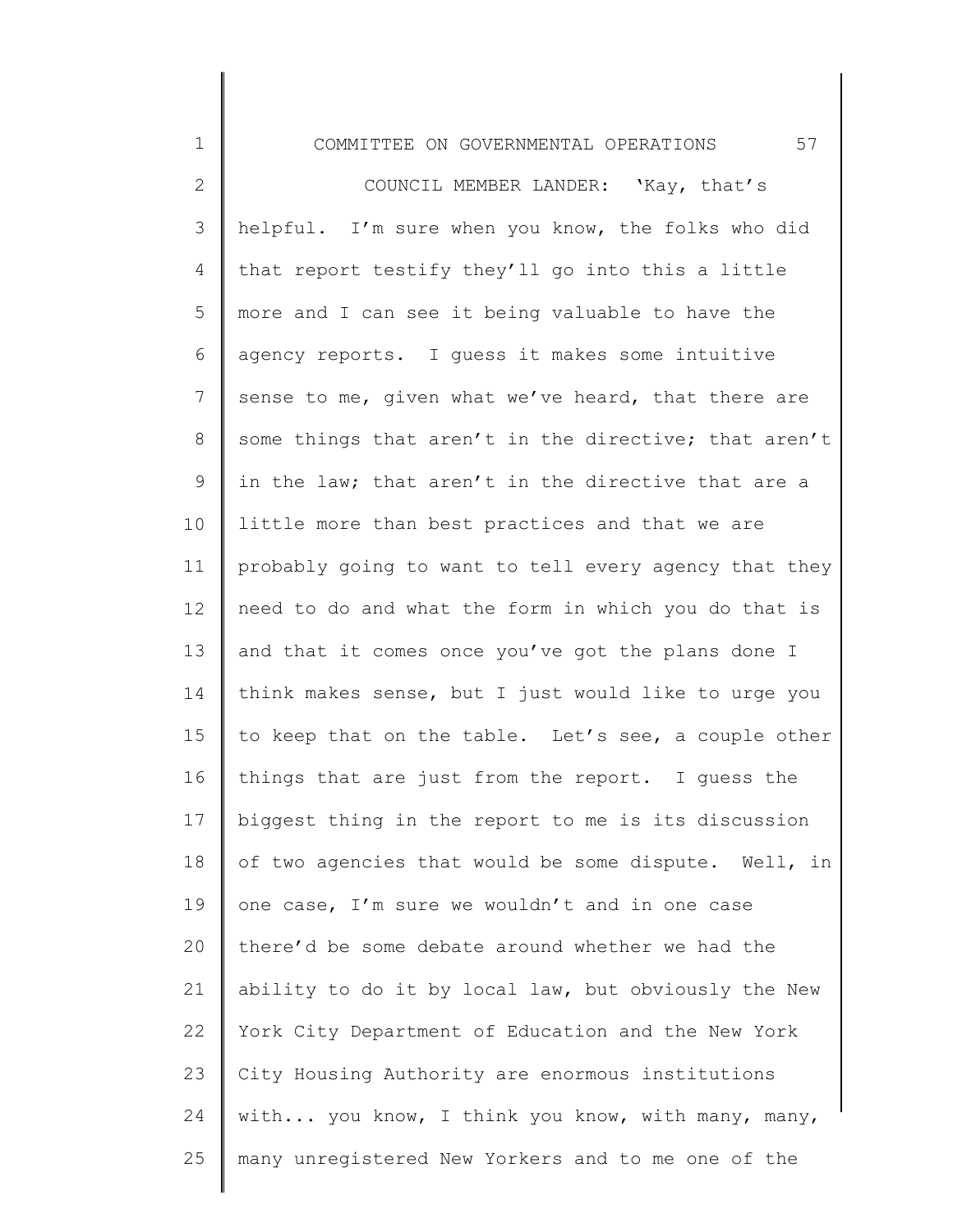1 2 3 4 5 6 7 8 9 10 11 12 13 14 15 16 17 18 19 20 COMMITTEE ON GOVERNMENTAL OPERATIONS 58 biggest things that we could do is start moving forward to have both those agencies doing registration and on the one hand, I hear you that you want to learn... you know, make sure it's working at the agencies you've got. On the other hand, those are two places it's going to take a while to make it work, make it comprehensive and I would hope we could just get started. We know we need to; we know we want to, so you know, can we move forward together to get agency-based registration happening in those places, whether by directive or by law, and with some understanding you want to learn from what you're doing, but without saying what the timetable is by when it should be in place saying that the timetable to get started should be today. MINDY TARLOW: Well, we certainly agree that DOE and NYCHA are very high potential agencies to achieve our goal of increasing voter registration by the sheer number alone, but also because they are

21 22 23 24 places where many, many, many people go to be served. You pointed out the differences in relationship structurally between the Mayor's Office and those agencies, right, so that's one issue.

25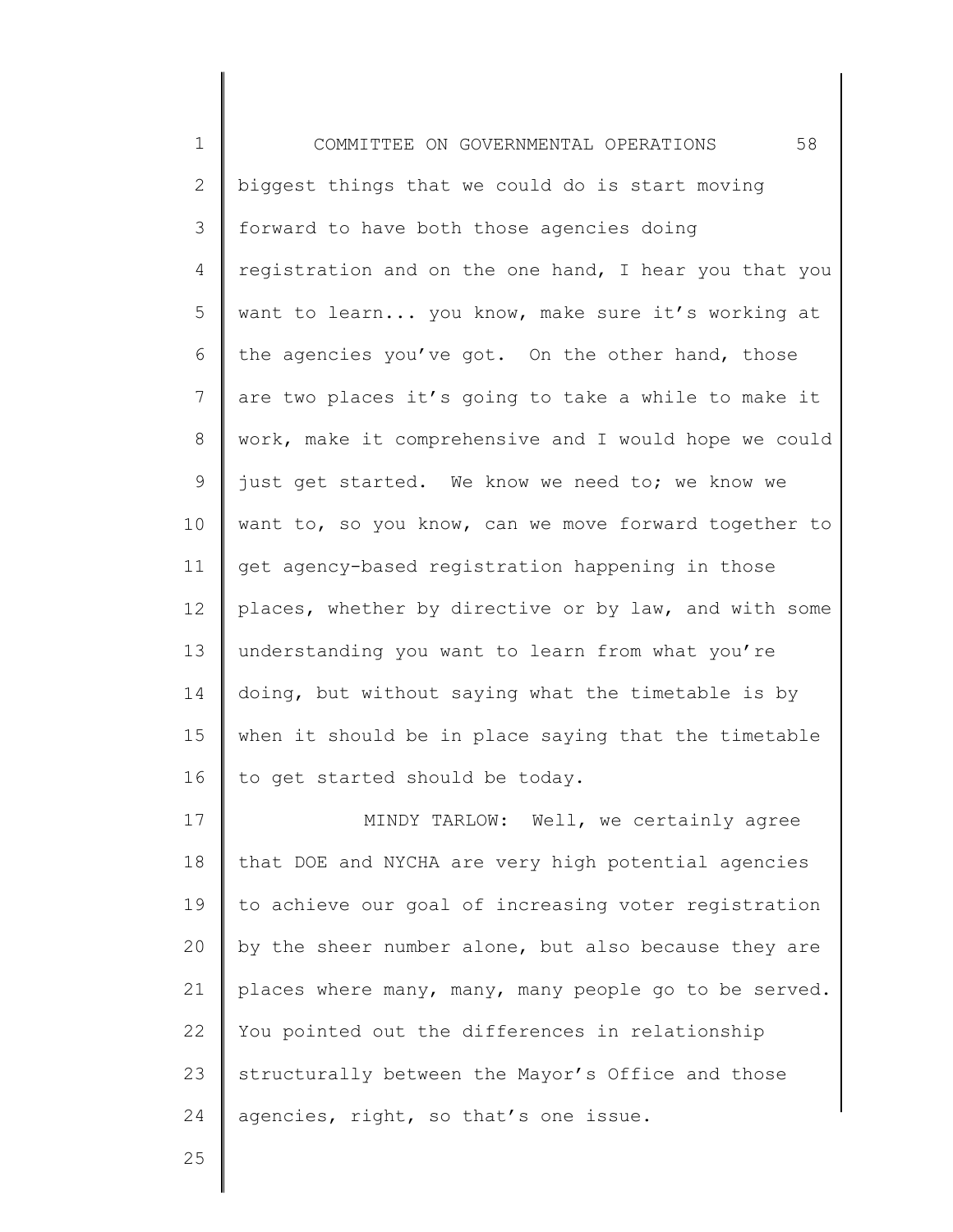1 2 3 4 5 6 7 8 9 10 11 12 13 14 15 16 17 18 19 20 21 22 23 24 25 COMMITTEE ON GOVERNMENTAL OPERATIONS 59 COUNCIL MEMBER LANDER: I was pointing out the Council's different relationship. The Mayor could make it... [crosstalk] MINDY TARLOW: No, No, I'm saying... [crosstalk] COUNCIL MEMBER LANDER: Happen in both of those agencies. MINDY TARLOW: No, no, no, no, no, I'm talking about just within the directive itself about you know, when it's a specific mayoral agency. There are different kind of categories is my only point, but I... we are supportive of thinking that through. We understand the potential that's there. I would simply go back to what I said earlier, which you underscored, about the distance that we have to travel with what we're doing with the agencies that are under the law currently. COUNCIL MEMBER LANDER: Alright, I'm going to... I will push back a little further on that. I don't think it makes sense to have... you know, it makes sense to do sort of iterative learning with what's going in those agencies. It does not make sense to start planning for agency-based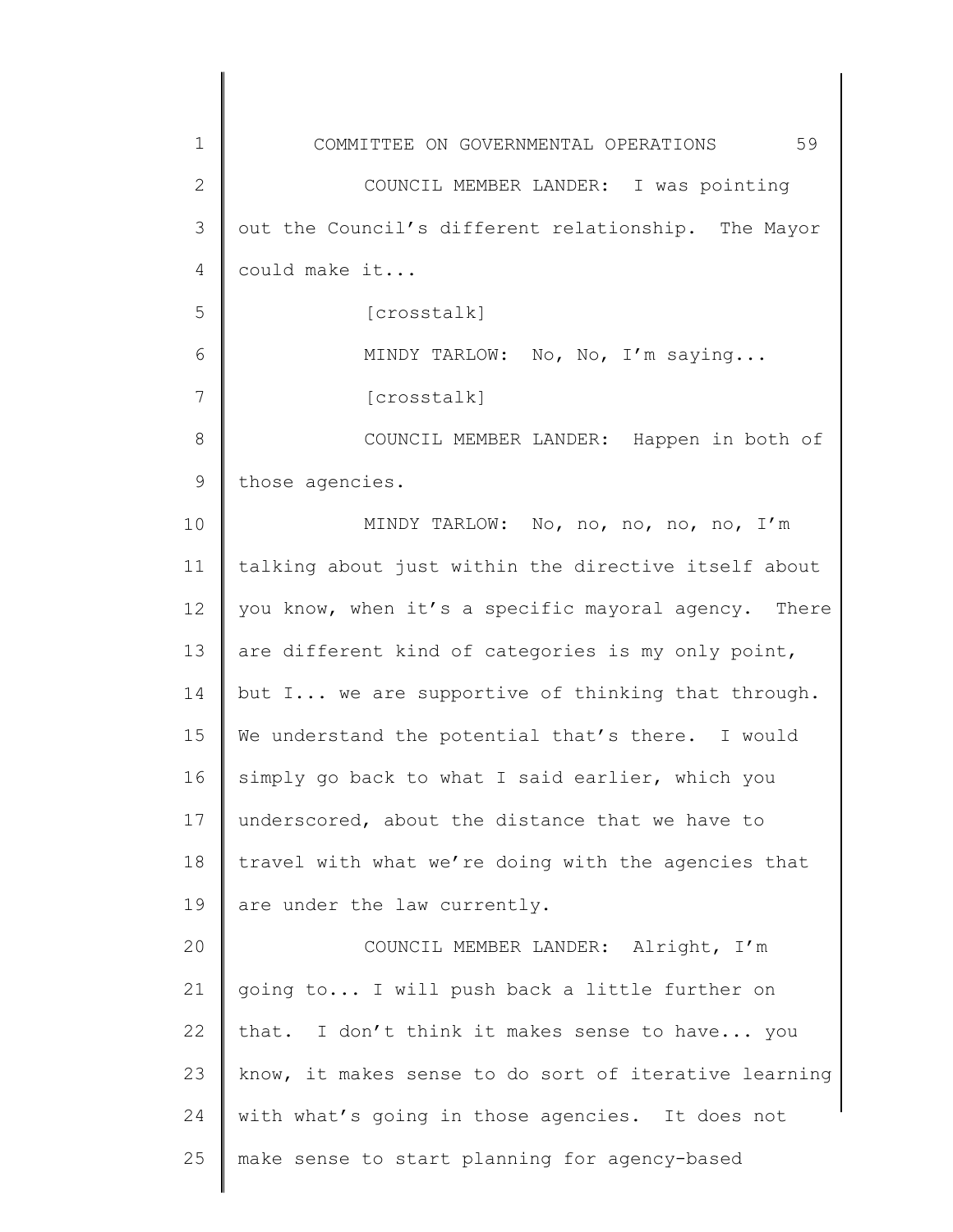| $1\,$        | 60<br>COMMITTEE ON GOVERNMENTAL OPERATIONS              |
|--------------|---------------------------------------------------------|
| $\mathbf{2}$ | registration in NYCHA and DOE until we get some         |
| 3            | number of semiannual reports from other agencies.<br>It |
| 4            | makes senses to commit to doing it and start the        |
| 5            | planning process in both those agencies and have that   |
| 6            | planning process informed by what we're learning from   |
| 7            | the others I would think. I know this is a topic        |
| $8\,$        | that's near and dear to the Chair, so I will let him    |
| $\mathsf 9$  | follow up on it unless Henry has something              |
| 10           | good, alright. Well, I have a couple other              |
| 11           | questions, but I've asked quite a few, so I'll defer    |
| 12           | to the Chair to ask them.                               |
| 13           | CHAIRPERSON KALLOS: We're now on round                  |
| 14           | two and I'll be batting cleanup, so I'll recognize      |
| 15           | David Greenfield and thank him for having ended his     |
| 16           | line of questioning earlier a little early as a         |
| 17           | courtesy.                                               |
| 18           | COUNCIL MEMBER GREENFIELD: I don't mess                 |
| 19           | with the chairs, Mr. Kallos. The chair tells me to      |
| 20           | do something, believe me, I listen. I just have a       |
| 21           | quick follow-up question for you. I'm just trying to    |
| 22           | understand the exact process. For example, in my        |
| 23           | office, you come into the office. On the front desk     |
| 24           | we have voter registration forms. We encourage          |
| 25           | people. You know, when they come in we ask them,        |
|              |                                                         |

║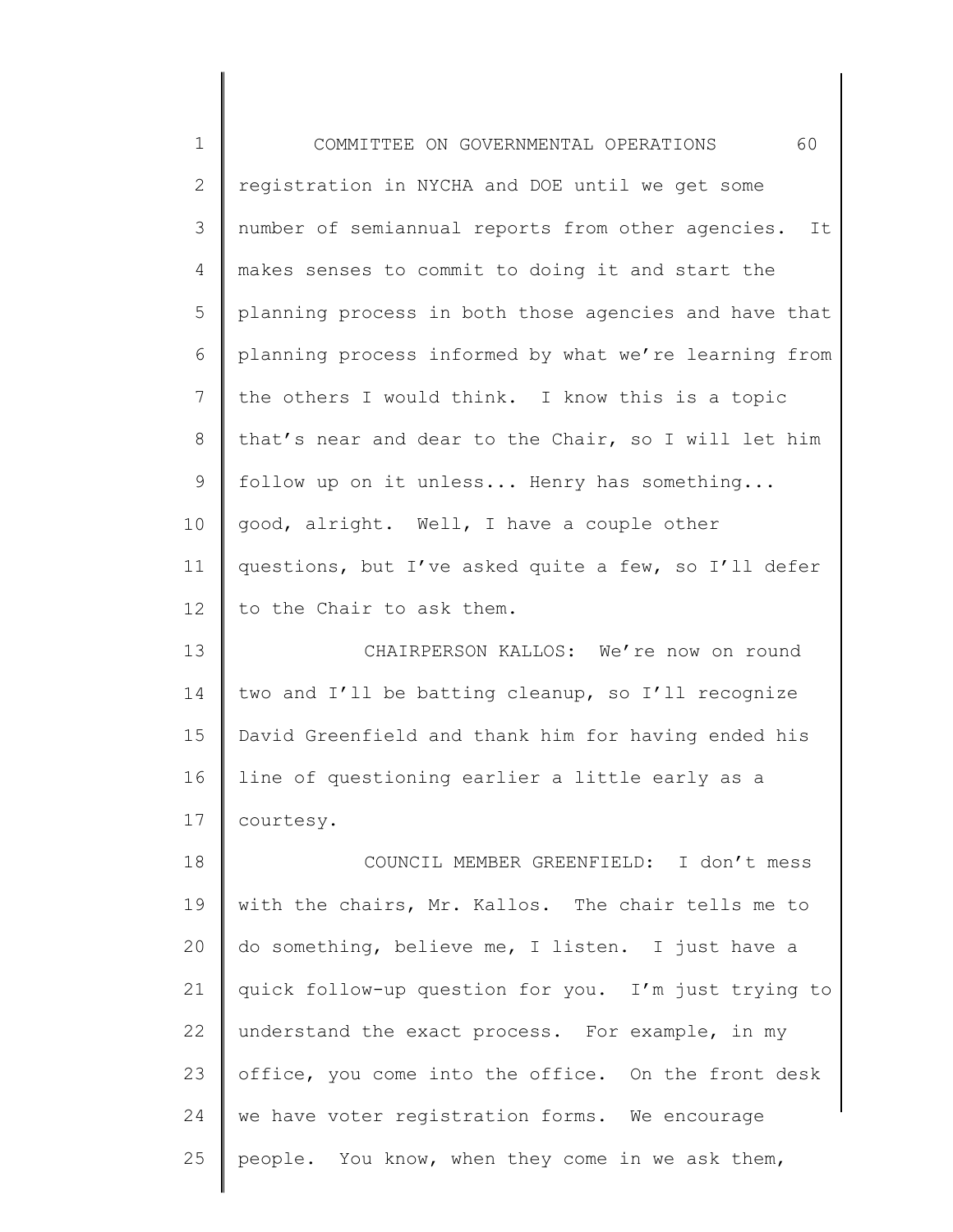| $\mathbf 1$     | 61<br>COMMITTEE ON GOVERNMENTAL OPERATIONS            |
|-----------------|-------------------------------------------------------|
| $\mathbf{2}$    | "Did you register to vote?" We try to sort of push    |
| 3               | it along. Is there a similar formal process when      |
| 4               | dealing with the agencies? Are they required to have  |
| 5               | it at a certain location? After they provide the      |
| 6               | service are they supposed to say, "Thank you for      |
| $7\phantom{.}$  | coming into HRA. By the way, are you registered to    |
| $8\,$           | vote?" I mean or is it sort of just more informal     |
| $\mathsf 9$     | "loosey goosey?" I'm trying to sort of understand if  |
| 10 <sub>o</sub> | it was an actual in that directive does it            |
| 11              | actually say here's what we have to do and here's how |
| 12 <sup>°</sup> | you do it and here's how we get it done?              |
| 13              | HENRY BERGER: Well, under both the law                |
| 14              | and the directive the voter registration form has to  |
| 15              | be part of the certification/recertification package  |
| 16              | when people come in for services. Now, one of the     |
| 17              | questions that we have been discussing is in some     |
| 18              | cases it should be a printed part of the package,     |
| 19              | which is what the law requires. In other cases, it    |
| 20              | might be more effective to have it as a self-mail.    |
| 21              | The problem is if it's printed within the package,    |
| 22              | first of all, it's only going to be in one language   |
| 23              | or at most two and we're talking about language       |
| 24              | accessibility, which expands that, and the other      |
| 25              | issue is for people who may not fill it out in the    |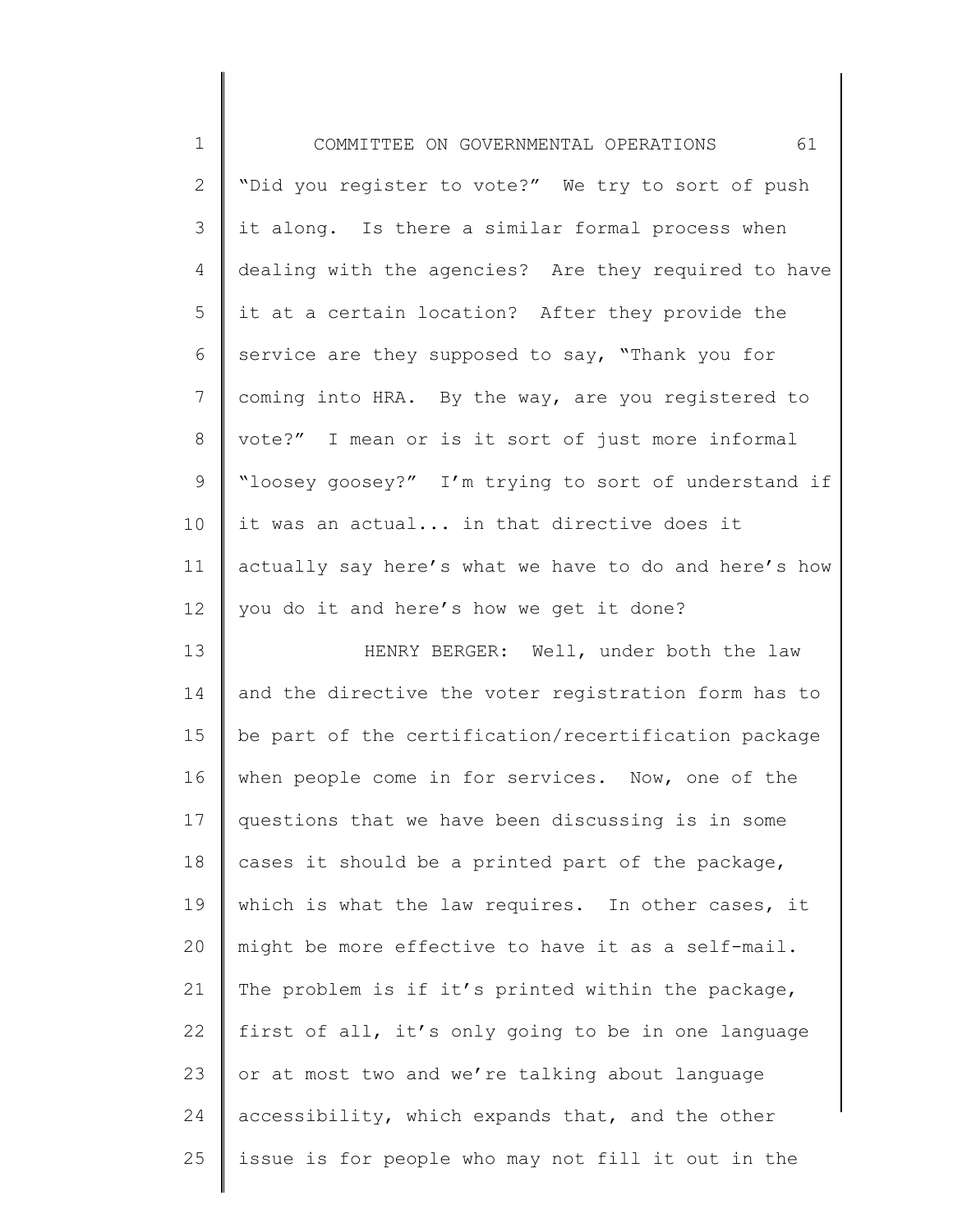1 2 3 4 5 6 COMMITTEE ON GOVERNMENTAL OPERATIONS 62 office, but who take it home with them, a self-mailer is much more effective than taking a page out of a package of applications. But it has to be part of; whether it's attached to or printed within; it has to be part of the application package.

7 8 9 10 11 12 13 14 15 16 COUNCIL MEMBER GREENFIELD: Sure and that's great. I'm just curious about the... many times people reach out to city agencies and they're not necessarily certifying something, right? They're just interacting or they have a question and they're coming in. Is there any directive or direction for that or is it really just limited to when you are recertifying; specifically recertifying as opposed to simply interacting with an agency when you are not necessarily recertifying a particular program?

17 18 19 20 21 22 23 24 25 HENRY BERGER: That's interesting. The law and directive speak to applications for certifications, recertification or change of address. You know, I think you're talking about people who drop in and ask a question. You know, it's an interesting issue that I hadn't even gotten to yet, but I think it's worth pursuing. The other thing is since a lot of this sort of just inquiry stuff may be happening online we're working on beefing up the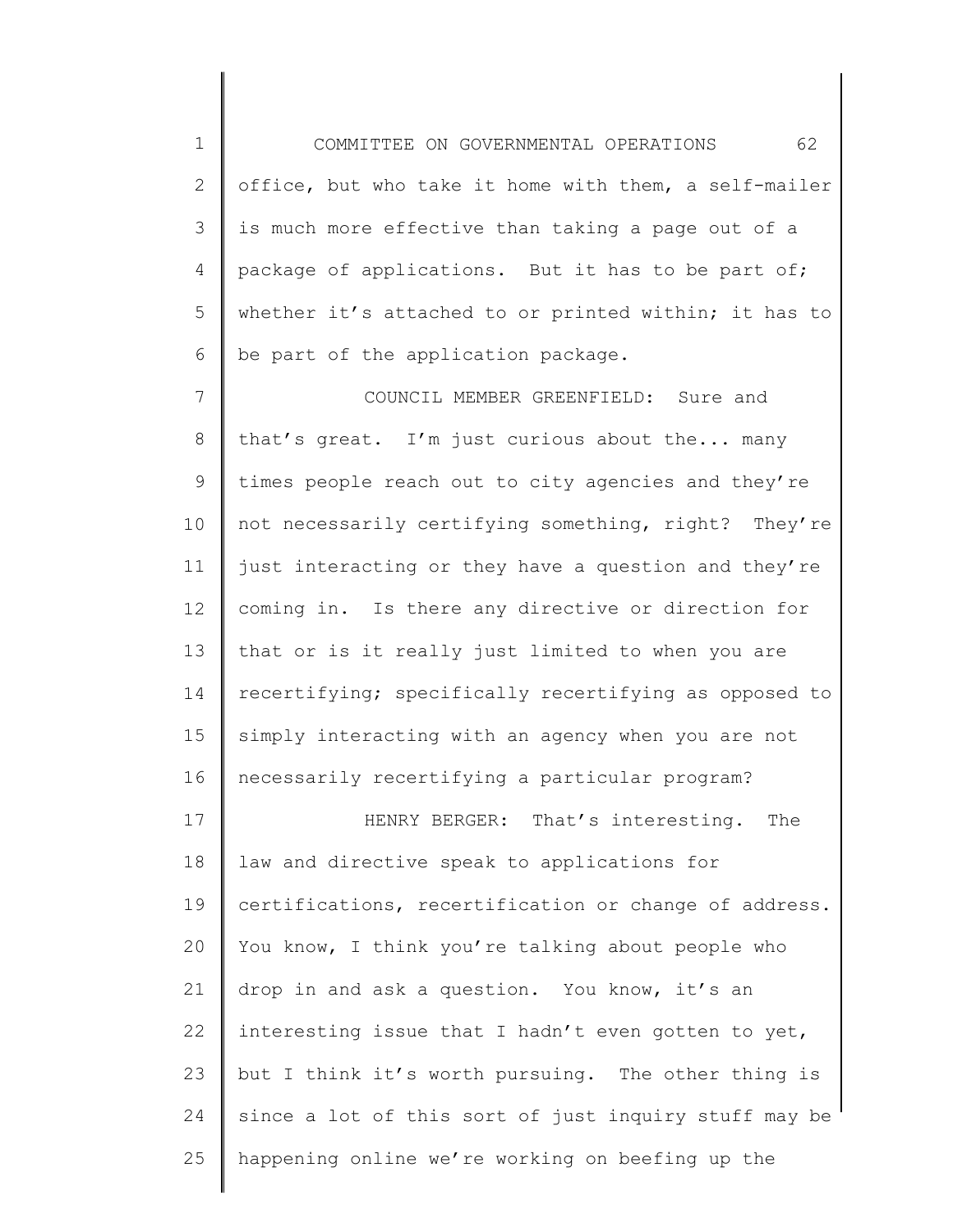1 2 3 4 5 6 7 8 9 10 11 COMMITTEE ON GOVERNMENTAL OPERATIONS 63 online availability, including having agencies putting links and access to voter registration forms right on the front page of their websites and having it available with all of their information on the website, which will have it there. Once again, that would either link them directly to a voter registration form or have a form itself; since we're going to get these fillable PDFs; have them immediately available on the websites. COUNCIL MEMBER GREENFIELD: Okay, great.

12 13 14 15 16 17 18 19 20 21 22 23 24 I would love it if you would internally consider that question of folks who are not necessarily going in to complete something like a complete recertification and they may have a question or an issue or simply a more minor task that doesn't get to that level and whether there is the possibility of you know, having the forms be present or even you know, at the end of the conversation, "By the way, are you registered to vote?" Or something to that effect. I think it might actually increase it even more than simply just slipping it into the package, which we're doing now, and obviously we're trying to improve, but thank you very much.

25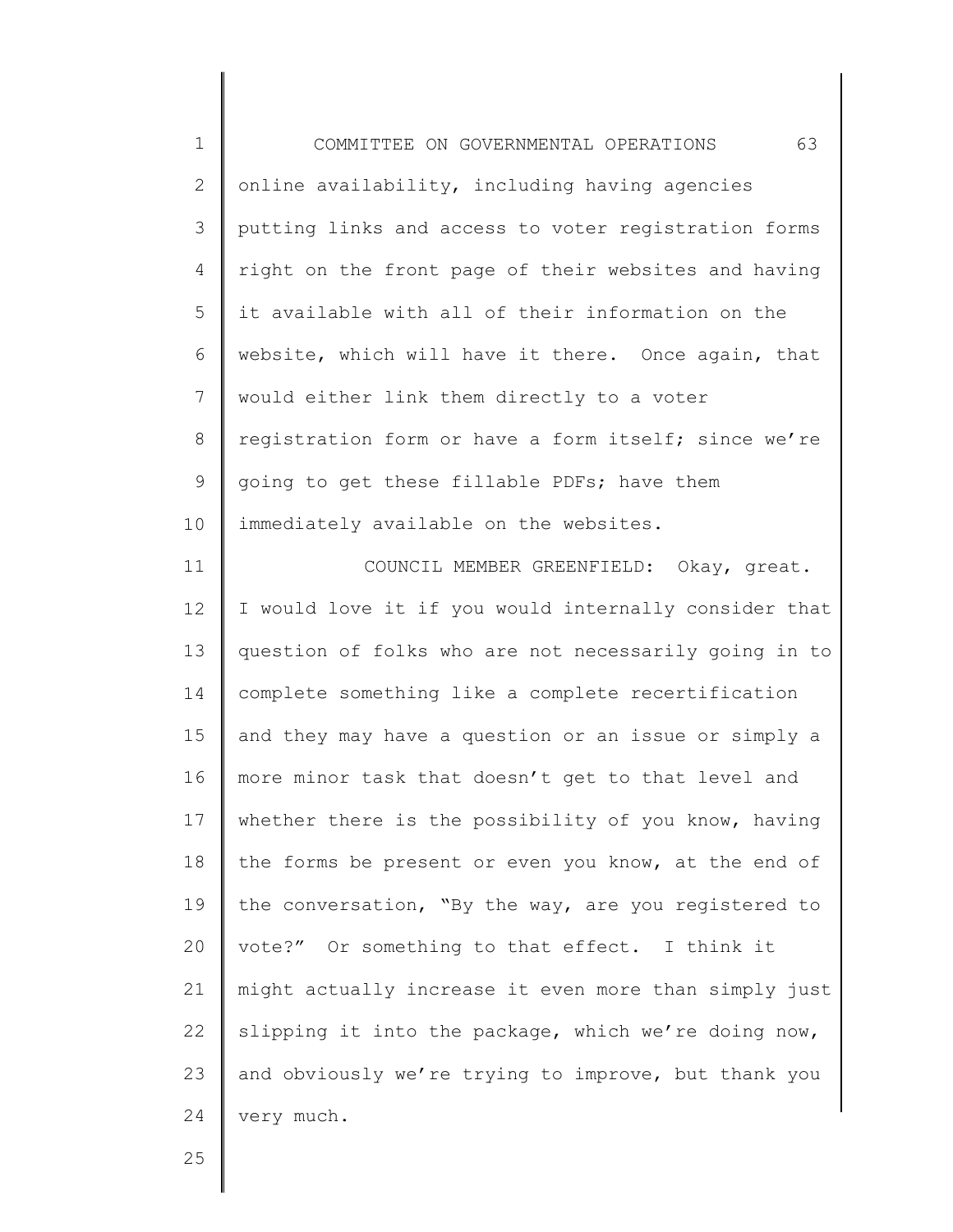1 2 3 4 5 6 7 8 9 10 11 12 13 14 15 16 17 18 19 20 21 22 23 24 COMMITTEE ON GOVERNMENTAL OPERATIONS 64 CHAIRPERSON KALLOS: Great point. I'd like to recognize Council Member Brad Lander for his second round of... sorry. COUNCIL MEMBER LANDER: I just have one. One of things that the report looks at is the decision to use subcontractors and I wonder whether you've looked at that issue. Obviously, quite a lot of government work at this point is obviously done through subcontractors and making sure that they are on board as well. Have you looked at that and how are you planning to address it? BONDA LEE-CUNNINGHAM: Alright, sure. Because these are the requirement, to provide assistance and access to voter registration in the contracts, they are... this is an auditable and a reportable process in that contractual relationship. So just as an agency that contracts with a subcontractor can ask about the primary performance metrics, they're also expected to inquire about this particular contractual obligation as well. So it is a reporting back to the contracting; original contracting agency. COUNCIL MEMBER LANDER: And if I may, I

25

got to actually look at some contractual language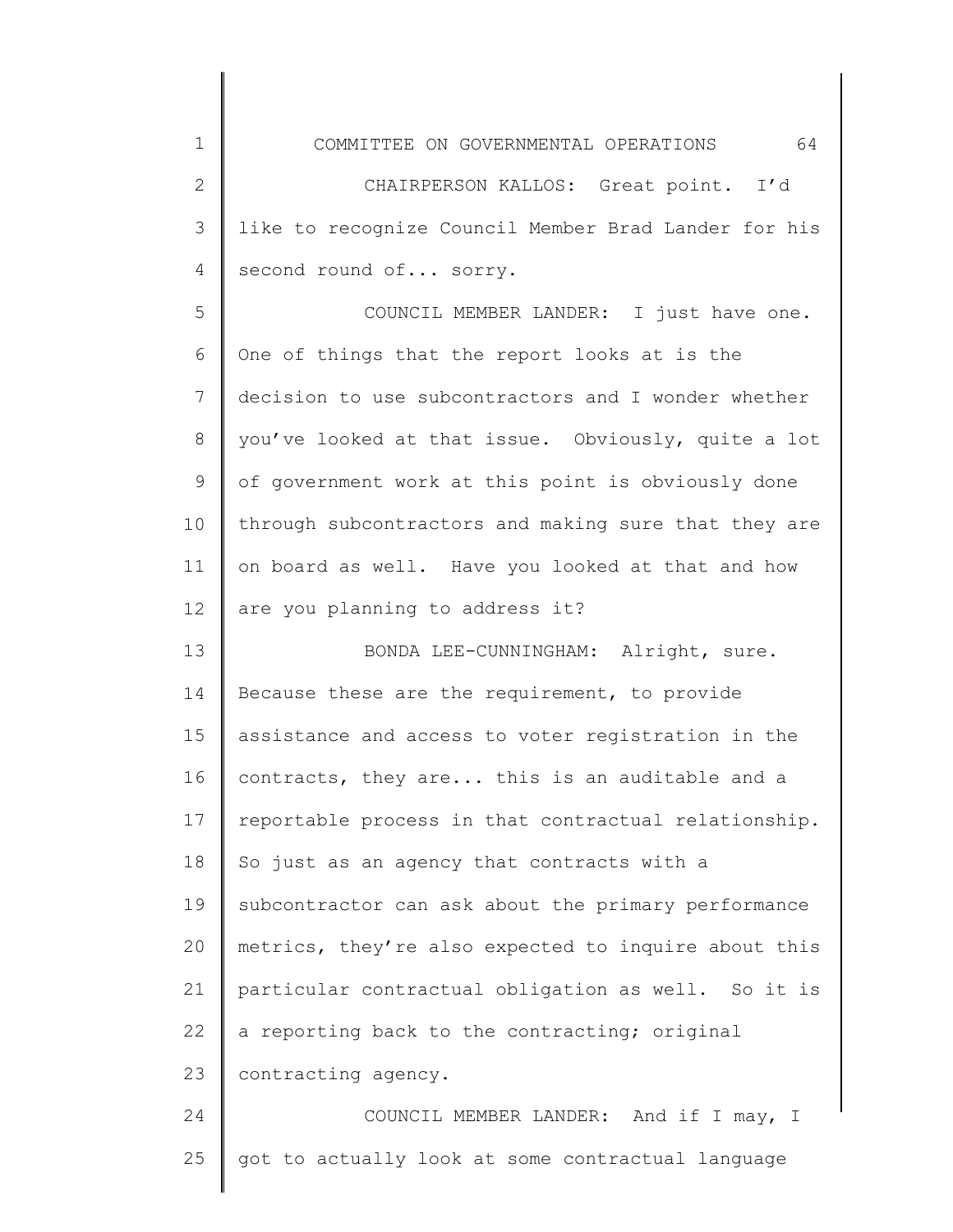1 2 3 4 5 6 7 8 9 10 11 12 13 14 15 16 17 18 19 20 21 22 23 24 25 COMMITTEE ON GOVERNMENTAL OPERATIONS 65 yesterday on the specific issue and one, it was extensive, but two, the most important thing was at the very end it says, "This is a material part of the contract," so that it's not an add-on; you got to do it. It's... you know, it's a material part. It's subject to performance audit like anything else. It's got to be and for a lot of those agencies that do direct services on behalf of the agencies. So and how will that relate to the report? I mean it's great that it is auditable. Obviously, the agencies were already supposed to be doing it, but they weren't reporting on it, so you now have the agencies reporting and they presumably will be giving you metrics of volumes and numbers, but do the contracts contain a reporting obligation? You know, how will we achieve information; the metrics on the subcontractors? BONDA LEE-CUNNINGHAM: One of the things that we're going to have to look, and I have to say we haven't done that yet, is look at the clauses in all of the standard contracts that our agencies have. Some of them have provided us with that language and we can see what the reporting requirement is. In some, it may not be as robust as we'd like it to be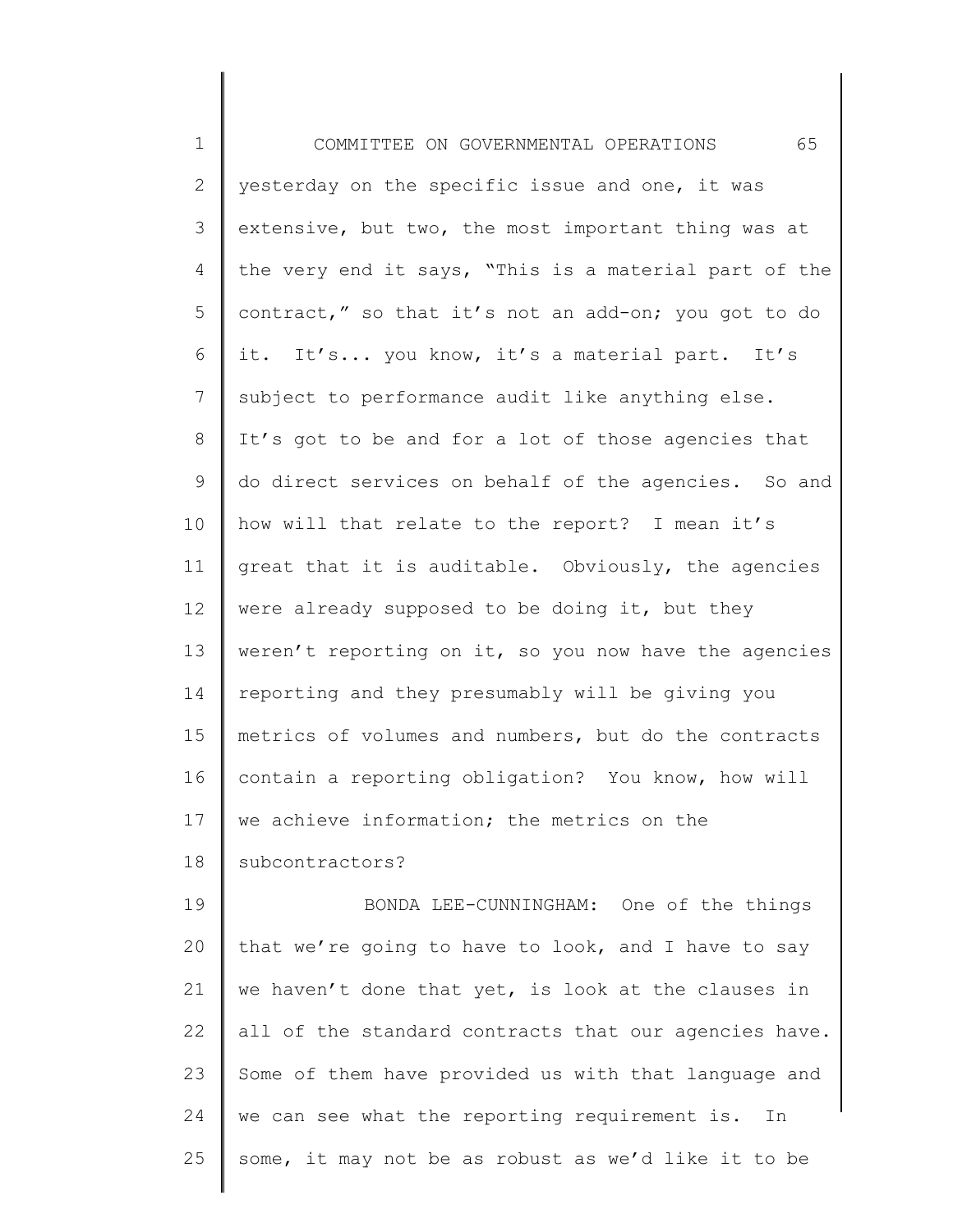1 2 3 4 5 6 7 8 9 10 11 12 13 14 15 16 17 18 19 20 21 22 23 24 COMMITTEE ON GOVERNMENTAL OPERATIONS 66 and we will ask that it be upgraded if that's necessary. So that's something we'll be looking into and then the contract; the city contracting agency will then be responsible to report back to us because of course, there are certain instances where agencies contract substantial amounts of their mandated responsibilities, so this is really a key part of their responsibility under this directive. COUNCIL MEMER LANDER: So the idea is that the contractors will be obligated to report the information that the agencies need to be reporting to you and that if the contracts don't currently provide for that, that they'll be amended upon renewal to do so, so that the agencies get that information and then you get that information. Okay and one last question is about whether you plan to set targets and goals. The Mayor's Management Report is a document which involves reporting, but it then involves goals as well. We want it to be that 100 percent of the agencies have the reports available; that we anticipate 70... well, you can imagine the... do you plan to have goals and targets as part of the agency reporting process so that what's being reported is

25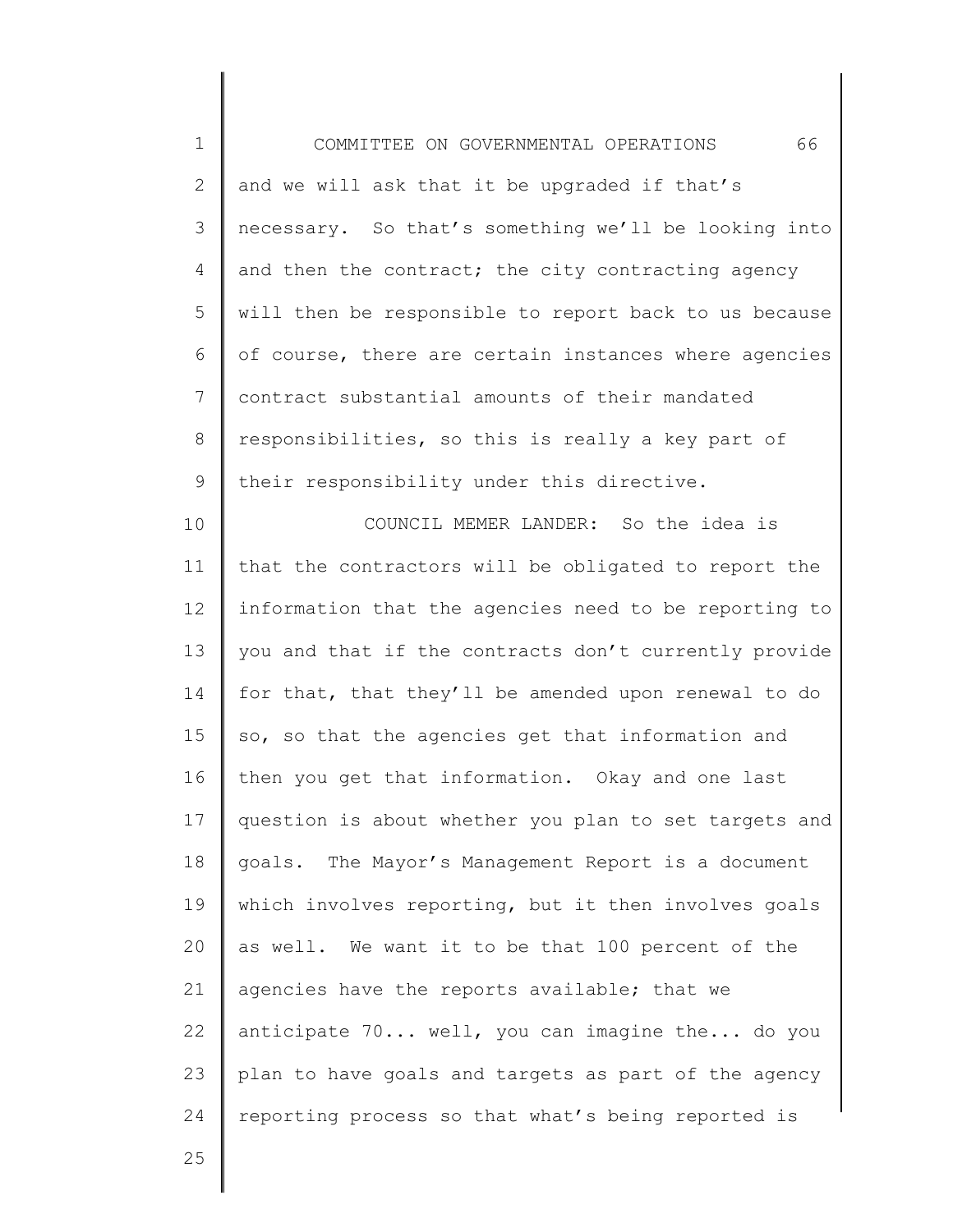1 2 3 4 5 6 7 8 9 10 11 12 13 14 15 16 17 18 19 20 21 22 23 24 25 COMMITTEE ON GOVERNMENTAL OPERATIONS 67 against you know, goals that we can measure progress toward? BONDA LEE-CUNNINGHAM: Yes, however, I think that experience will tell us how to structure them. COUNCIL MEMBER LANDER: Of course. BONDA LEE-CUNNINGHAM: One of the things that it should be based on is some sense of the volume of traffic that an agency... you know, the broad universe that they're operating in, the potential candidates for voter registration. So what we'll be looking for certainly is 100 percent offering of the opportunity to register to everyone who comes in for the categories of services that are covered by the directive. In terms of completion rates and that kind of thing, that can play any number of ways and certainly depending on the circumstances; depending on what someone is coming to the agency for; depending on how much time they have, closing that loop in terms of whether we actually capture the forms and send them in ourselves and can physically count those forms, we will have to depend to a great degree on the Board of Elections capturing the final outcome of the number of forms that are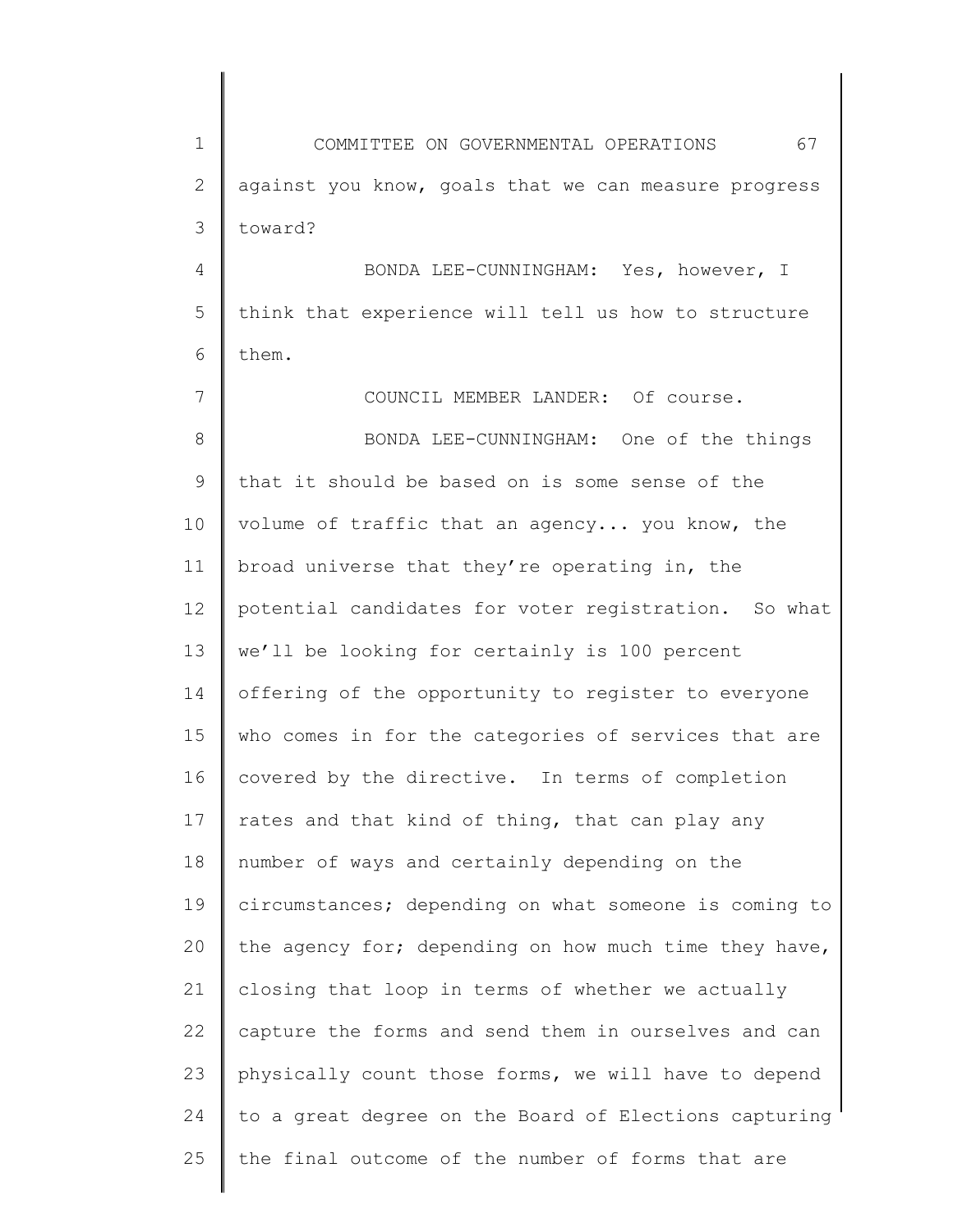1 2 3 4 5 6 7 8 9 10 11 12 13 14 15 16 17 COMMITTEE ON GOVERNMENTAL OPERATIONS 68 completed of those that are distributed because some will be done there; some will be taken away and done at a person's leisure, so. COUNCIL MEMBER LANDER: So I'm compelled to point out that certainly speaks to having some way of their knowing which agency forms they're reporting back to us on, but that's good. I understand that you might want to get some baseline data before you set the targets so that you couldn't have them on the very first report, but I do hope that you'll then have established goals that people have to work to move forward and improve on the baselines that we currently have, so thank you. CHAIRPERSON KALLOS: Council Member Williams. COUNCIL MEMBER WILLIAMS: Thank you, Mr.

18 19 20 Chair. Just a couple follow up questions. I just want to know if you're aware of any agency forms that have similar tracking codes on it.

21 22 23 24 HENRY BERGER: The only one I'm aware of is that the City University has its own separate tracking code.

25 COUNCIL MEMBER WILLIAMS: Okay, that's... [crosstalk]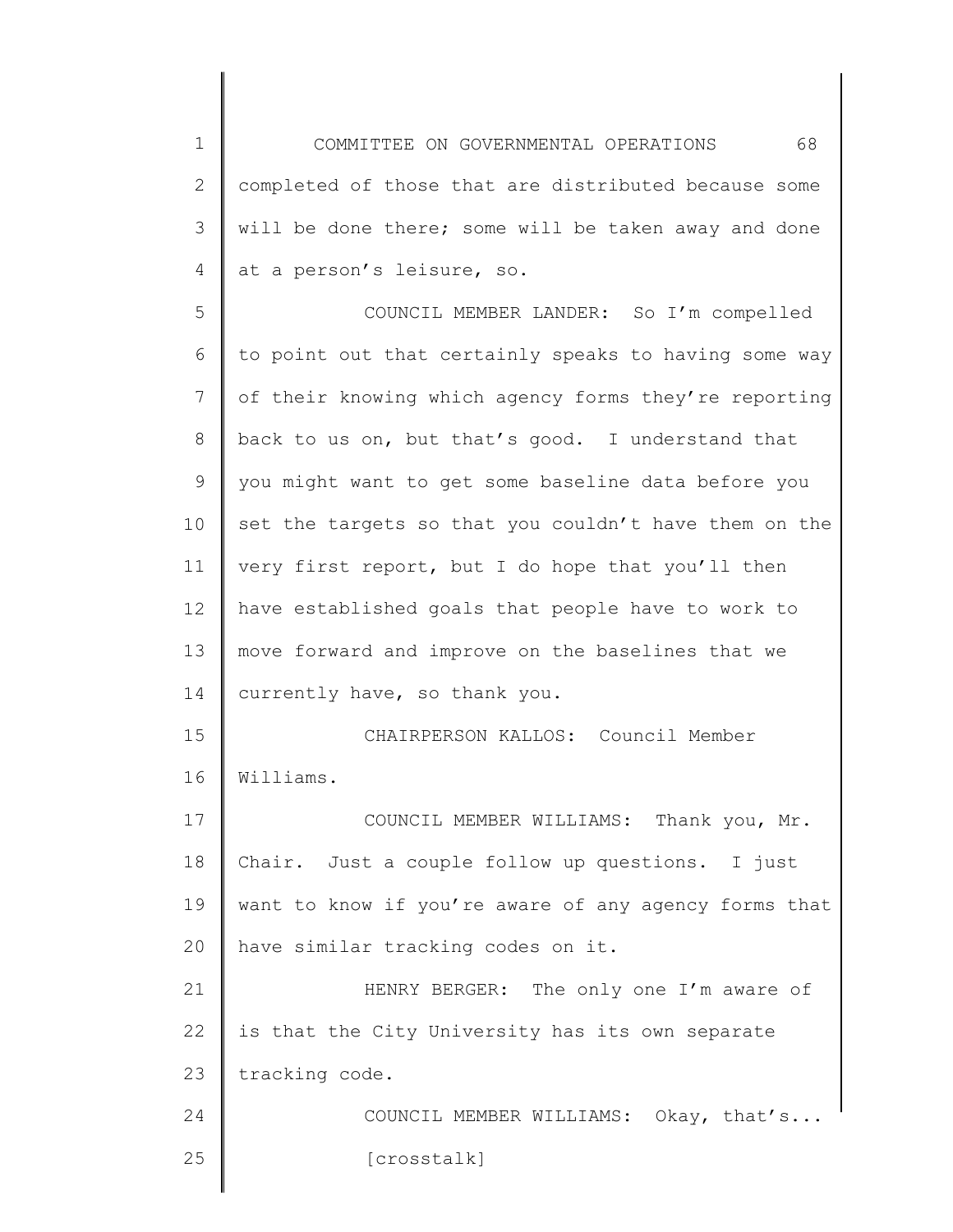COMMITTEE ON GOVERNMENTAL OPERATIONS 69

1

2 3 HENRY BERGER: But the Board of Elections may have more information on that.

4 5 6 7 8 9 10 11 COUNCIL MEMBER WILLIAMS: And I also just wanted to make clear, the privacy concerns aside, I'm not sure I fully agree, but to the parts that I do I think it is something that we can work through so that they are not a concern, so assuming we can do that, the public accountability of knowing how many forms go to an agency and how many come back, is that something you are supportive of?

12 13 14 15 16 HENRY BERGER: Yes, we do get information from the Board of Elections now as to how many forms they distribute to each agency and we get that and I can follow that in terms of what's coming back. That's what our metrics are going to have to look at.

17 18 19 20 21 22 23 24 25 CONCIL MEMBER WILLIAMS: Thank you and then just following on one thing that Council Member Lander had said. Why would it be beneficial to wait for an agency like NYCHA? I mean there were very compelling statements made that I think make a lot of sense and I see why you'd want to kind of get some empirical data I guess, but something like NYCHA, which is going to be massive and actually probably has one of the biggest needs and kind of a captive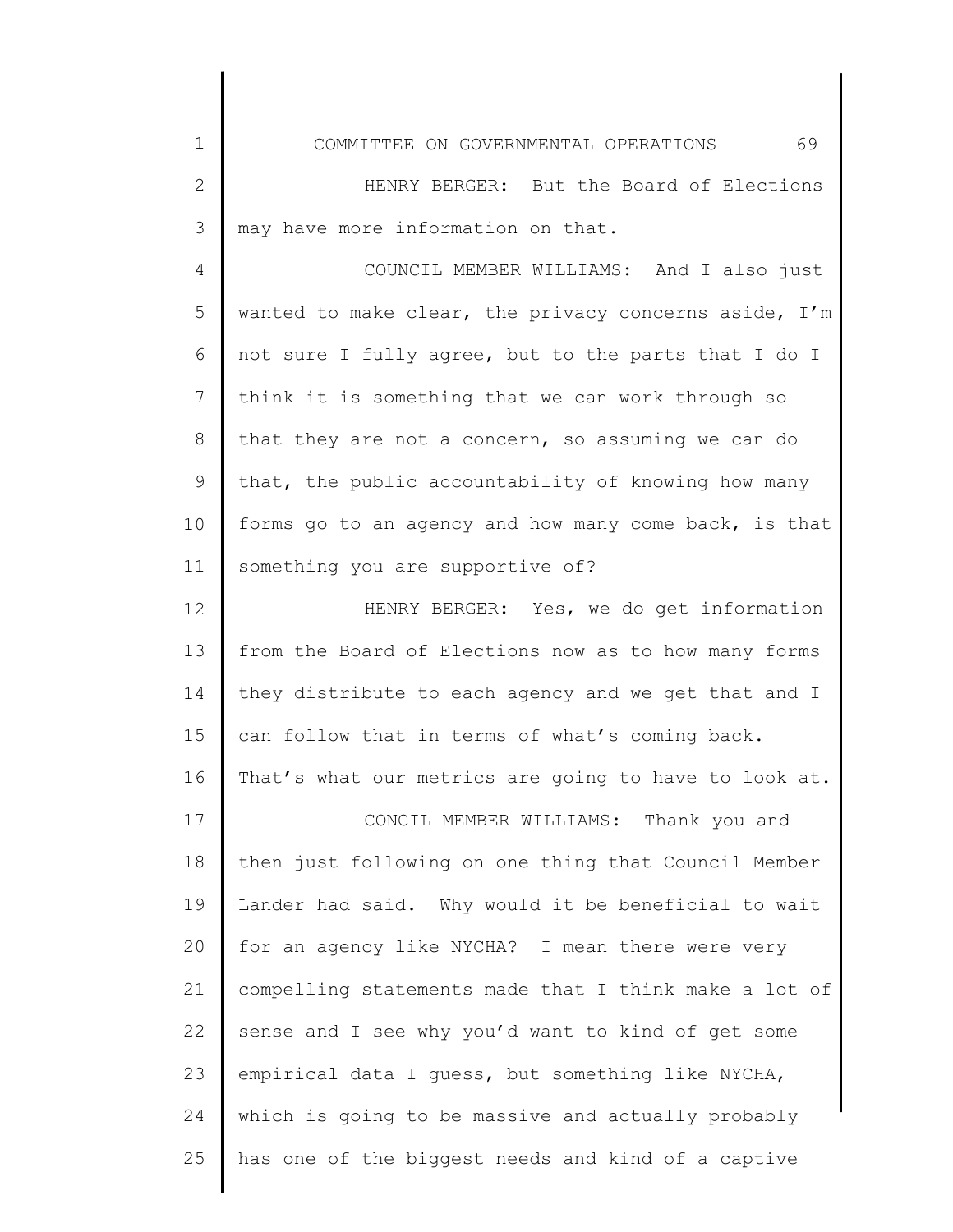1 2 3 COMMITTEE ON GOVERNMENTAL OPERATIONS 70 audience there, why would that want to be an agency that you wait to move on?

4 5 6 7 8 9 10 11 12 13 14 15 16 17 HENRY BERGER: Well, I think with both NYCHA and the Department of Education, the issue wasn't whether we can do it. The issue is how we're going to do it. I mean I see the Department of Education as 1,700 registration sites, but the problem is it's 1,700 registration sites similar kinds of problems, so you know the issues we have to work through and you know, we're not thinking about this for the first time hearing it from you today. We have been thinking about this and you know, and having discussions as to how are we able to implement it in an agency such as the Department of Education and in NYCHA and it's complex, but... it's a complex problem, but we are going to work it through.

18 19 20 21 COUNCIL MEMBER WILLIAMS: So I see the bill that would include NYCHA more as a nudge to help thinking through that as opposed to making it more prohibitive to actually accomplish it.

22 23 24 HENRY BERGER: I will leave it to your attorneys as to what your authority is to tell NYCHA what to do or not do something. I mean it...

25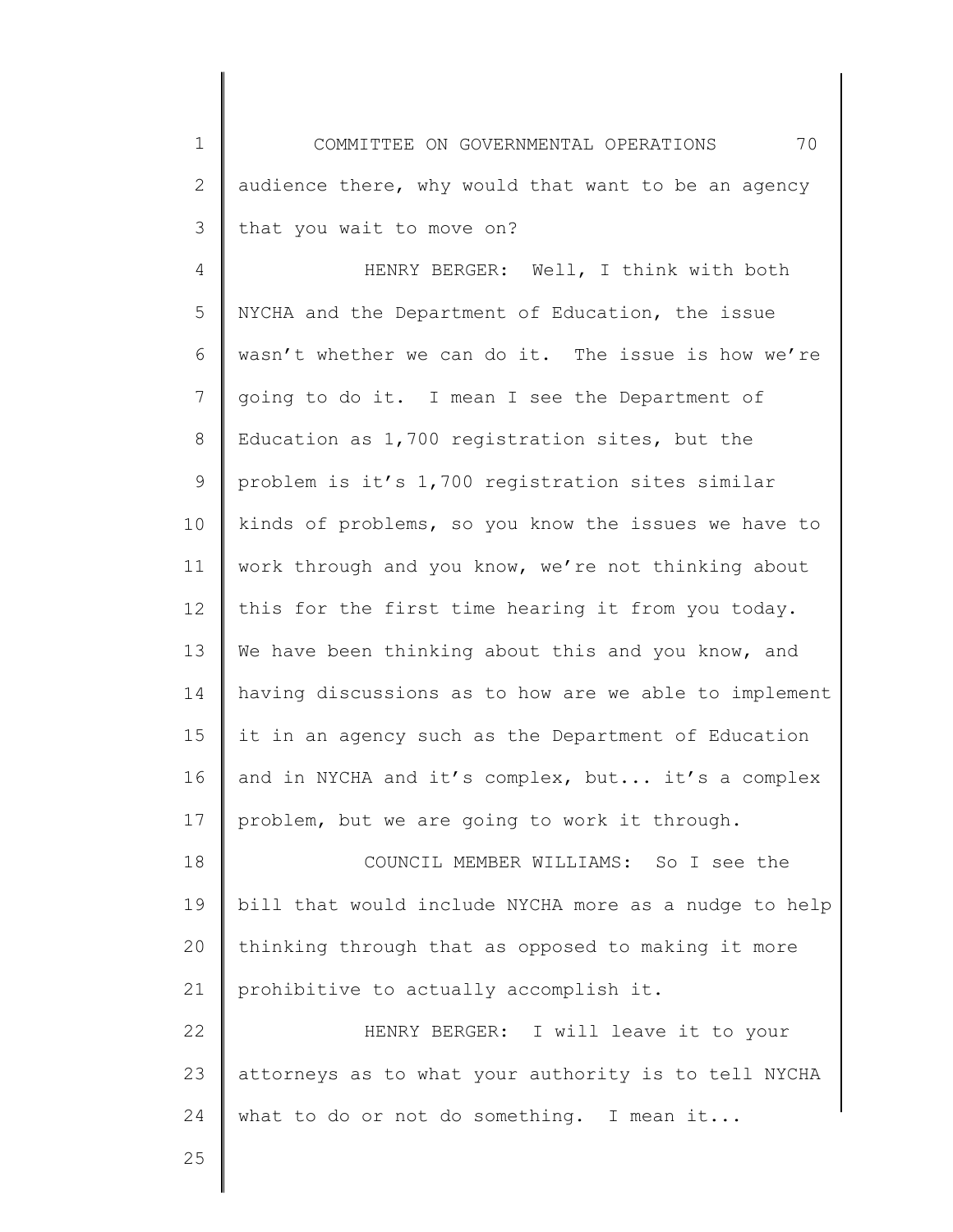1 2 3 4 5 6 7 8 9 10 11 12 13 14 15 16 17 18 19 20 21 22 23 24 25 COMMITTEE ON GOVERNMENTAL OPERATIONS 71 COUNCIL MEMBER WILLIAMS: [interposing] Okay. HENRY BERGER: That... it's a very complex legal issue. Operationally for us, you know, that issue is easier for us. COUNCIL MEMBER WILLIAMS: Okay. HENRY BERGER: But the issue is the implementation, which is much tougher. COUNCIL MEMBER WILLIAMS: Thank you very much. Thank you, Mr. Chair. CHAIRPERSON KALLOS: Batting cleanup. On July 11th Directive 1 was issued. On September 9th on or about, 17 of the mayoral agencies submitted their plans. Would it be possible to get copies of those plans even if they were among those that required revision? MINDY TARLOW: Well, as I said earlier, we're still working with the agencies even to get the... you know, some of the revisions done that we expect back in November. Our preference would be to, again, coordinate that amongst ourselves and then share the plans with the Council at that time. CHAIRPERSON KALLOS: To the extent that there are plans that are not... do not require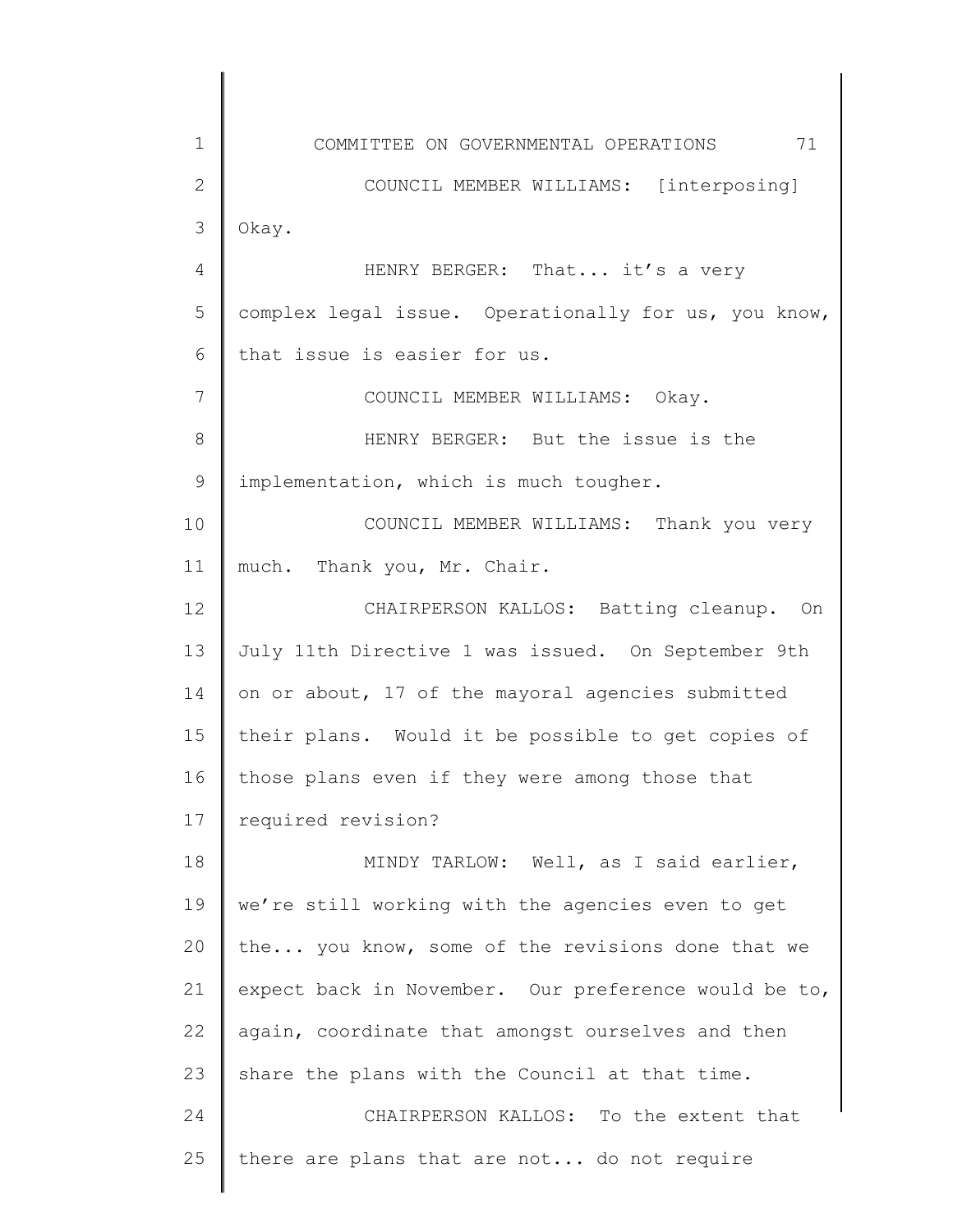1 2 3 4 COMMITTEE ON GOVERNMENTAL OPERATIONS 72 revision out of the 17 could we have copies of those plans? MINDY TARLOW: By the end of November

5 6 7 8 9 10 11 12 13 14 we're going to have a lot more information. I think that would be... even if they're not final then, I think it would be a better time for us to sift through them, if that's appropriate. It's kind of around the corner. CHAIRPERSON KALLOS: Great, so could I have the plans to read through over my Thanksgiving holiday in between bites of... [crosstalk] MINDY TARLOW: Uh-huh.

15 [crosstalk]

16 17 18 19 20 21 CHAIRPERSON KALLOS: Turkey? MINDY TARLOW: To your point, if at the end of November when we have things back yeah, if there's some of those plans that were really wellbaked at that time, I think we can share them with you then.

22 23 CHAIRPERSON KALLOS: Thank you. with regard...

24 25 MINDY TARLOW: [interposing] Happy Thanksgiving. [laughter] I hope to have a happy one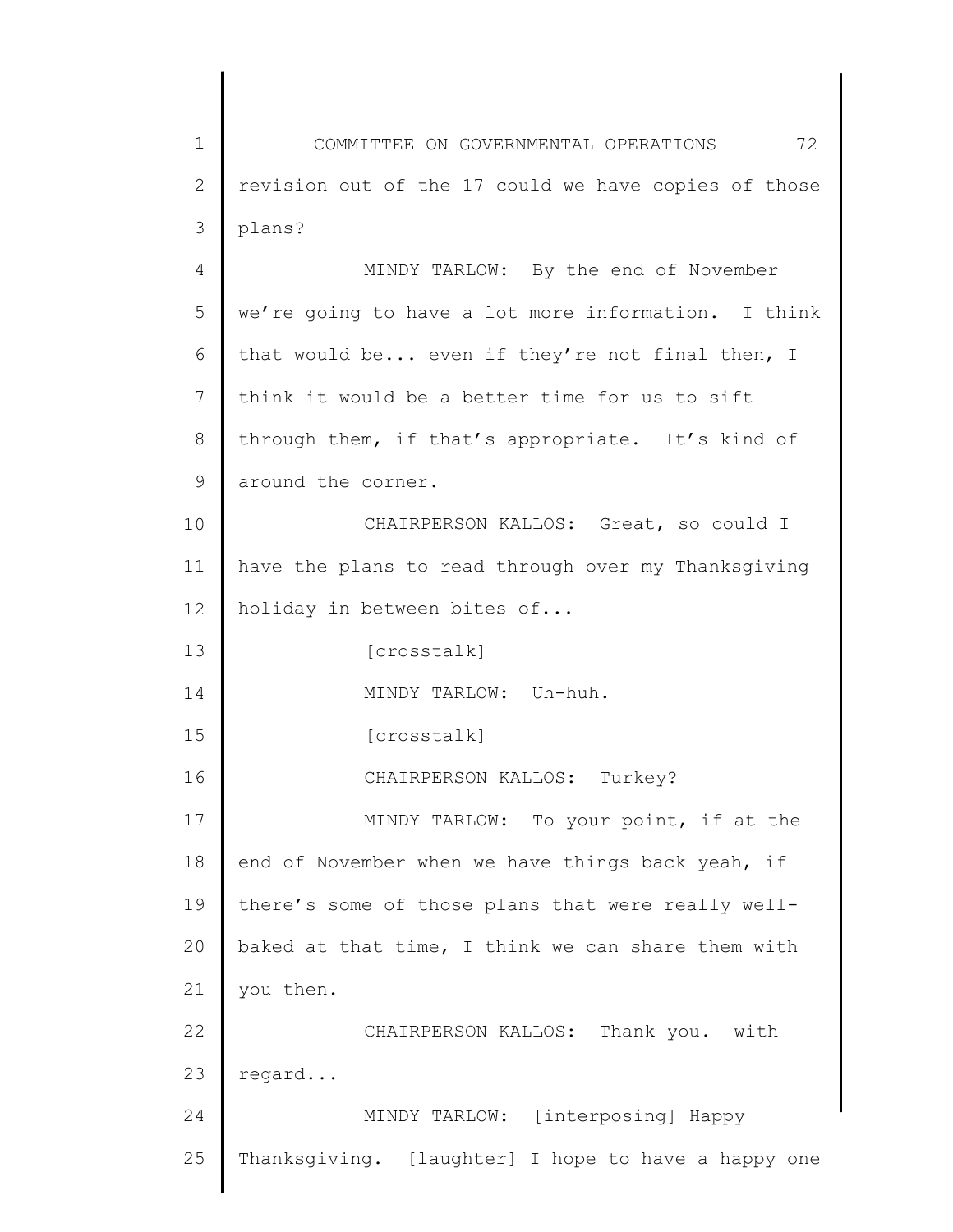1 2 3 4 5 6 7 8 9 10 11 12 13 14 15 16 17 18 19 20 21 22 23 24 25 COMMITTEE ON GOVERNMENTAL OPERATIONS 73 and to feed as many New Yorkers as possible while I am enjoying as well. Since the requirement was instituted 14 years ago, as opposed to simply attaching the form, but it was actually supposed to integrated voter registration and was supposed to be integrated into the form, not just you got a 50-page form for benefits and then at the end of it you have stapled to the back a voter registration form that you kind of just tear off and then hand in your application. How many of these 17 agencies actually did more than just... did anything, whether it was just staple it on the back or do more? MINDY TARLOW: I don't think we know the answer to that question. CHAIRPERSON KALLOS: Okay, in terms of for Directive 1 is there a goal to... is it just the stapled form on the back of the applications and documents or is it to actually get the true integration we were seeking 14 years ago? HENRY BERGER: The problem with simply printing the form as part of the application is one, the language accessibility issue and two, the issue of are people with that particular agency actually filling them out as part of the application form or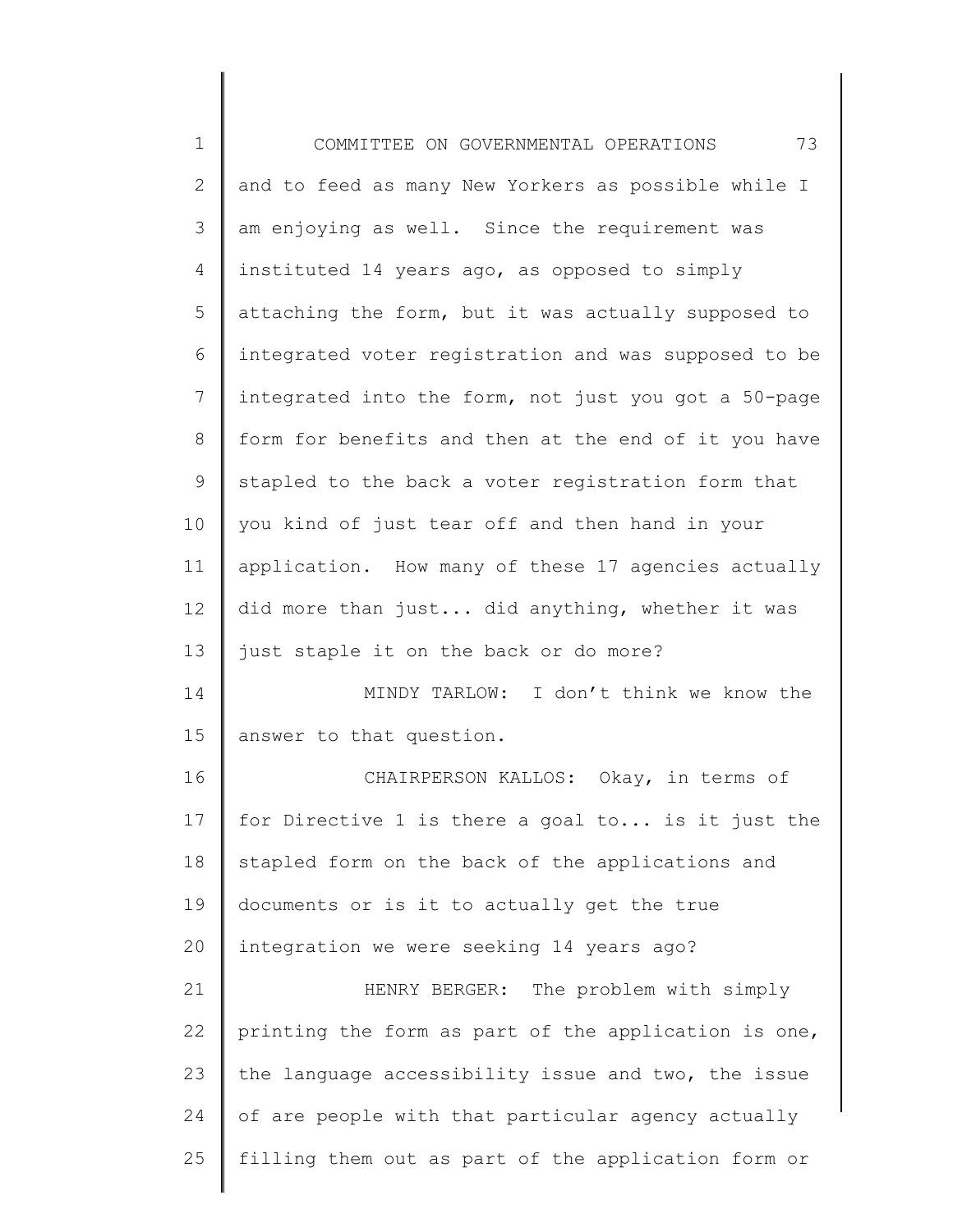| $\mathbf 1$     | 74<br>COMMITTEE ON GOVERNMENTAL OPERATIONS            |
|-----------------|-------------------------------------------------------|
| $\mathbf{2}$    | is it a take-home where a self-mailer is more         |
| 3               | effective? I think we've got to work that through     |
| 4               | with each agency and with those agencies that have it |
| 5               | computerized I think it's going to be a lot easier    |
| 6               | because we're going to get the fillable PDFs from the |
| $7\phantom{.0}$ | Board of Elections and that could be part of          |
| 8               | that's easy to do as part of the package because      |
| 9               | those come in multiple languages. So you know, it's   |
| 10              | not a simple answer to a simple question.             |
| 11              | CHAIRPERSON KALLOS: Okay, I quess it's                |
| 12              | been a long time since I've renewed or applied for a  |
| 13              | driver's license. It took me 'til I was 21, but       |
| 14              | still it's I look young, but it seems like with       |
| 15              | the motor voter, I just fill out my driver's license  |
| 16              | application and there's a check box like would you    |
| 17              | like to register to vote and then pick a party and    |
| 18              | you're done. Is that possible for as many of the      |
| 19              | agencies as possible? Is that part of the Directive   |
| 20              | 1 rollout?                                            |
| 21              | HENRY BERGER: Well, one, it's not quite               |
| 22              | that simple on the DMV form, but it's it ends up      |
| 23              | you know, if you say yes, it finally kicks you down   |
| 24              | at the end to a separate form, which then has to be   |
| 25              | filled out and also signed. The DMV has an advantage  |

 $\mathsf{l}$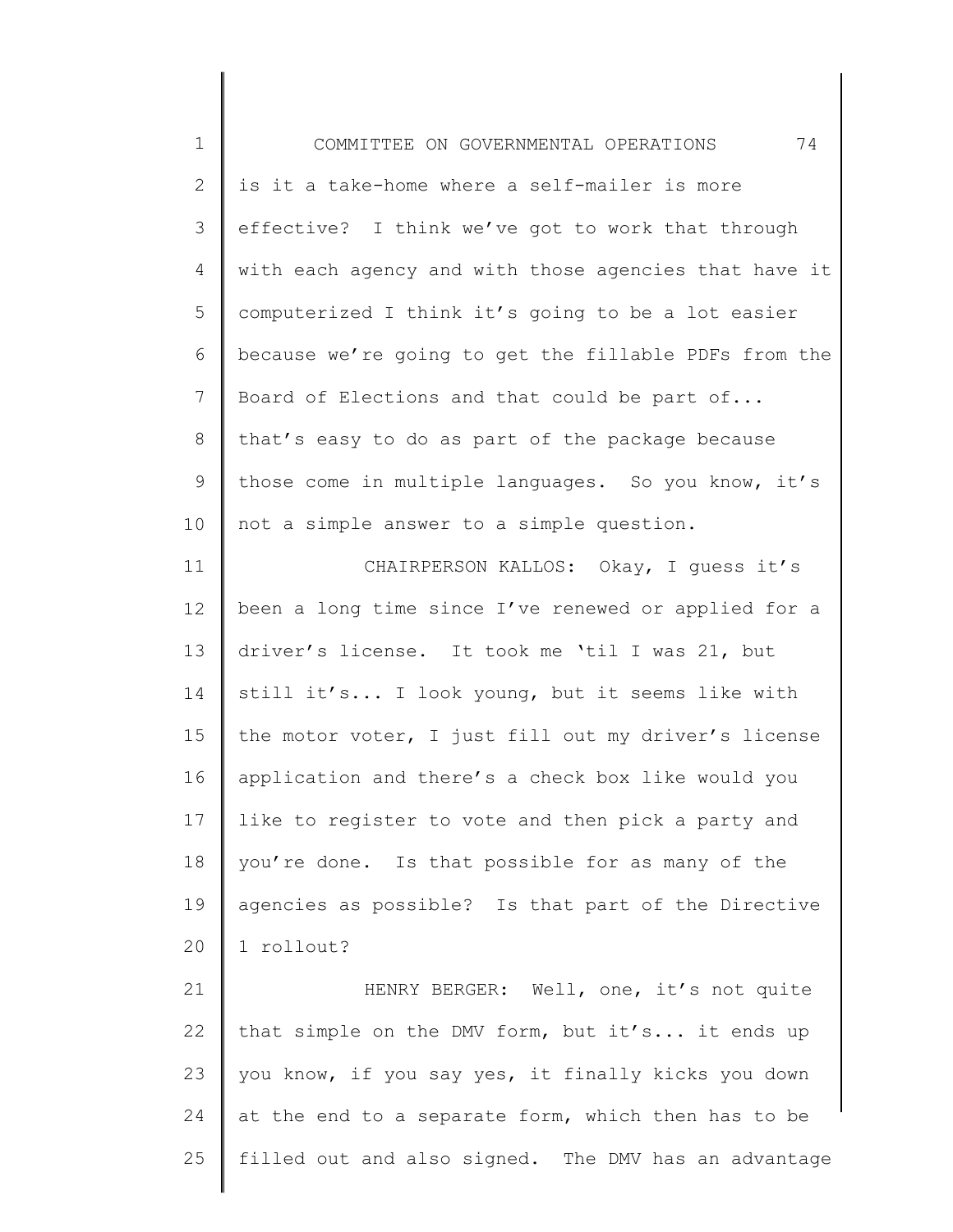1 2 3 4 5 6 7 8 9 10 11 12 13 14 15 16 17 18 19 20 21 22 23 24 25 COMMITTEE ON GOVERNMENTAL OPERATIONS 75 over us. One, they're all computerized and one, they have a single computer system, so operationally... it's a goal, but operationally it's also a challenge. CHAIRPERSON KALLOS: With regard to Introduction 493, you indicate we'd like to be thoughtful about timing of expanding the scope, which was already asked and then making sure any new agencies so on and so forth conducive to coupling with voter registration. Can you comment at this time if they are any agencies that we're seeking to add that are agencies that you're concerned about adding? MINDY TARLOW: [off mic] Or me? You want to take it? HENRY BERGER: I think the better way to look at it is there are several agencies that we're looking at, which have specific problems that we're going to work through that we will add. So, for example, there is an agency that provides services, including legal services. The legal services are funded by the federal government. There's a restriction on that agency using non-attorneys for doing voter registration. It's an issue that has to be worked through. Several of the agencies are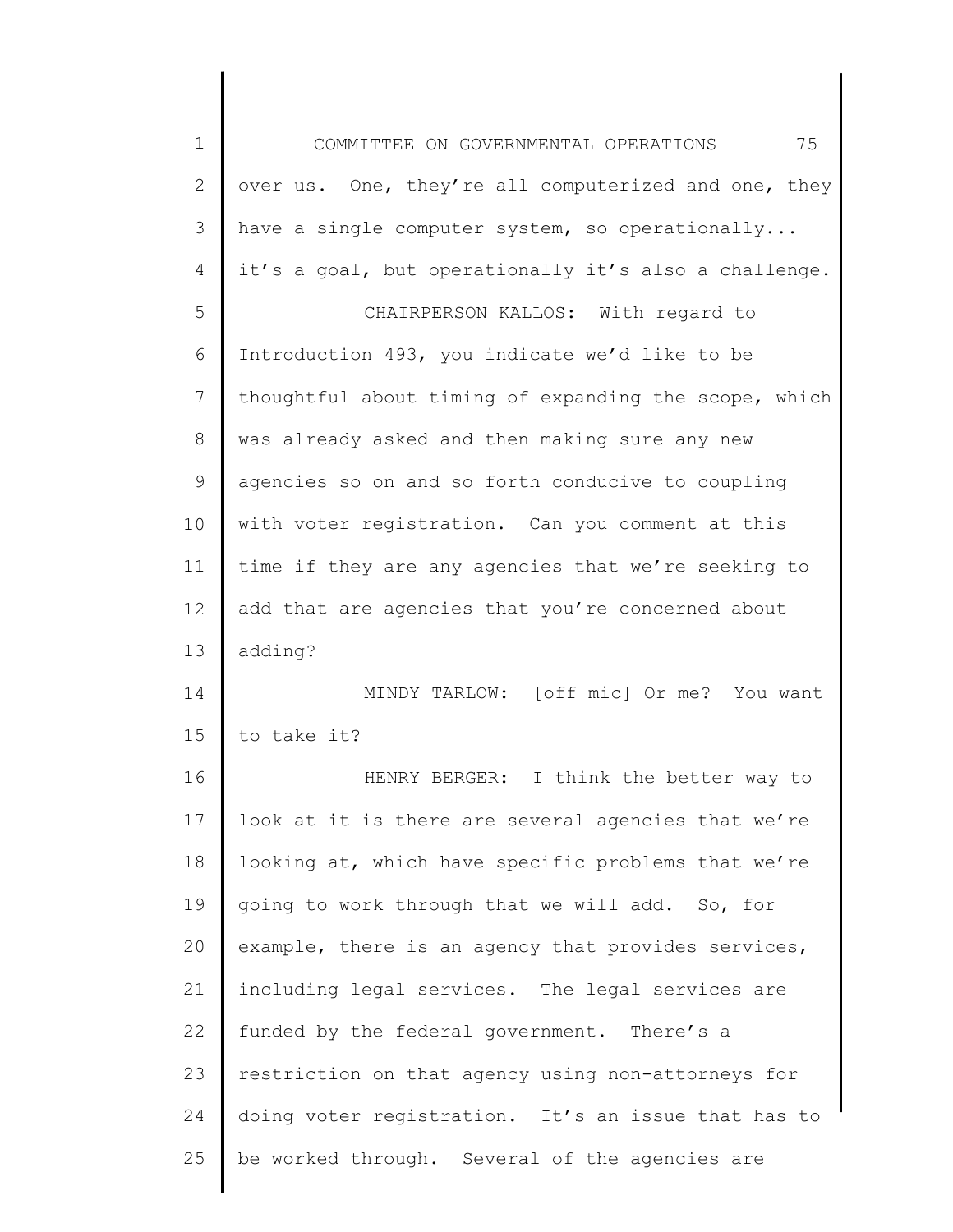1 2 3 4 5 6 7 8 9 10 11 12 13 14 15 16 17 18 19 20 21 22 23 COMMITTEE ON GOVERNMENTAL OPERATIONS 76 currently covered by the National Voter Registration Act. They have their own requirements and their own reporting requirements. We have to work with them how we integrate those so that there's not duplication, so that there's a single set of standards that applies across the board. So some of the agencies we think are agencies that don't deal directly with the public and adding them really doesn't add any you know, significant opportunity to register more voters, but we're going to work through them you know, and it's not just the ones you know, you've recognized. There are 44 city agencies, something like that and there are only 17 that are covered by Local Law 29. We really have to look at all of the others and see which ones are appropriate to add here and we're going to do that. MINDY TARLOW: Right and if I could just underscore that was kind of the conversation Councilman Lander and I were having before, right, when there are agencies that have really high potential with tremendous numbers of people seeking services and others where they'll have fewer people

25 that out and get the most high potential that we can.

seeking services you know, we're trying to balance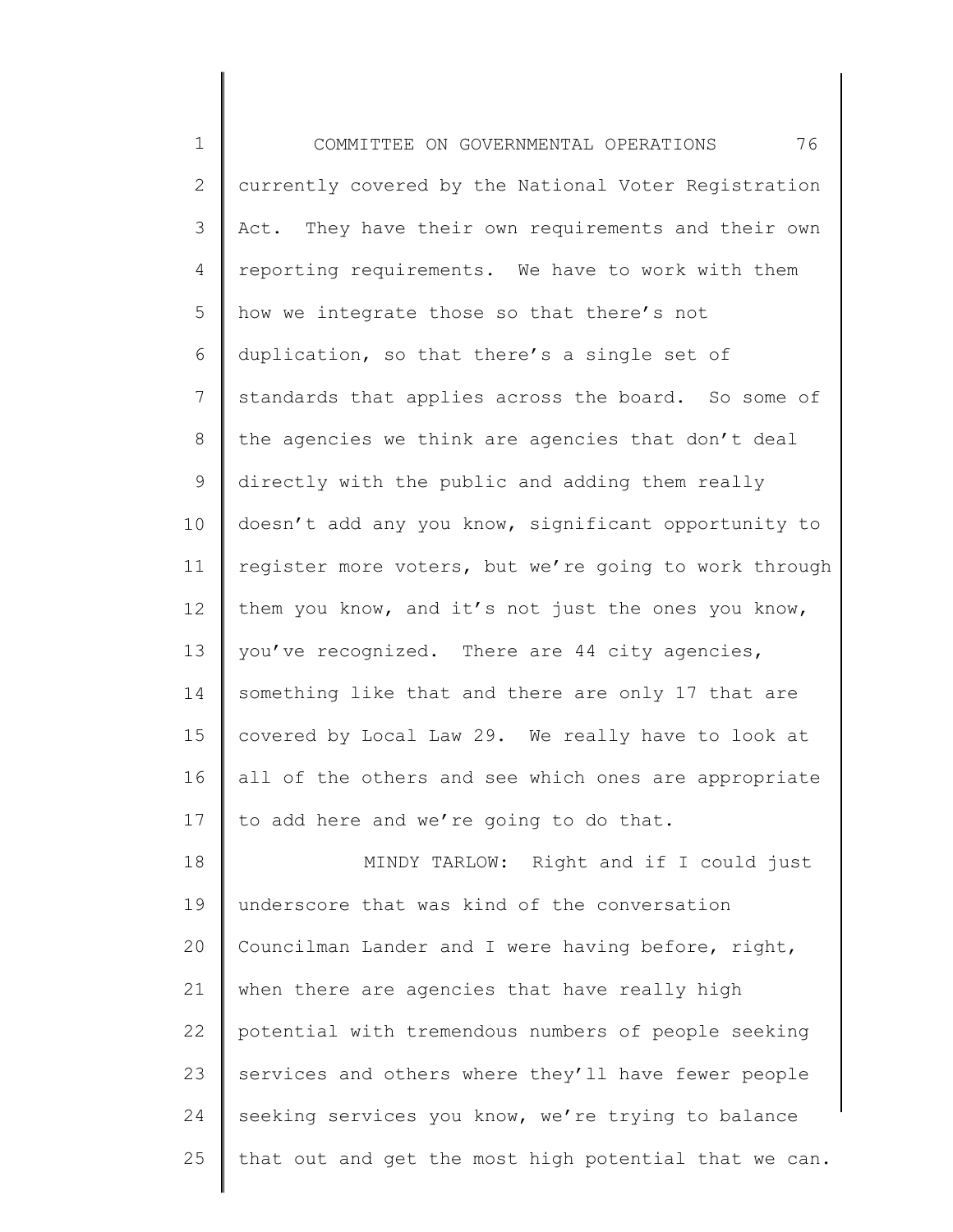| $\mathbf 1$    | 77<br>COMMITTEE ON GOVERNMENTAL OPERATIONS            |
|----------------|-------------------------------------------------------|
| $\mathbf{2}$   | CHAIRPERSON KALLOS: As a kid in a candy               |
| 3              | store, I think that we started with 19 in the statute |
| 4              | and we're adding 15, getting us to 34. Hearing the    |
| 5              | number of 44 is just if you could forward us the      |
| 6              | next 10 we'd love to include them in the next version |
| $\overline{7}$ | so that we codify it so that whoever the next Mayor   |
| $8\,$          | might be after all of us are long since gone, it's    |
| 9              | still something that's mandated. So is that           |
| 10             | something that could be shared?                       |
| 11             | HENRY BERGER: In principle yes, but                   |
| 12             | you've got to remember several of these agencies      |
| 13             | don't provide services directly to the public. They   |
| 14             | don't interact with the public on a regular basis.    |
| 15             | There are other agencies that are specifically        |
| 16             | excluded under Local Law 29 under the public safety   |
| 17             | exception. There's a reason for that and we've got    |
| 18             | to work through that with each of the agencies that   |
| 19             | we deal with.                                         |
| 20             | CHAIRPERSON KALLOS: As                                |
| 21             | [crosstalk]                                           |
| 22             | COUNCIL MEMBER LANDER: I                              |
| 23             | CHAIRPERSON KALLOS: Yeah.                             |
| 24             | COUNCIL MEMBER LANDER: I was just going               |
| 25             | to say I really like the idea of the NYPD offering    |
|                |                                                       |

 $\mathsf I$ ∥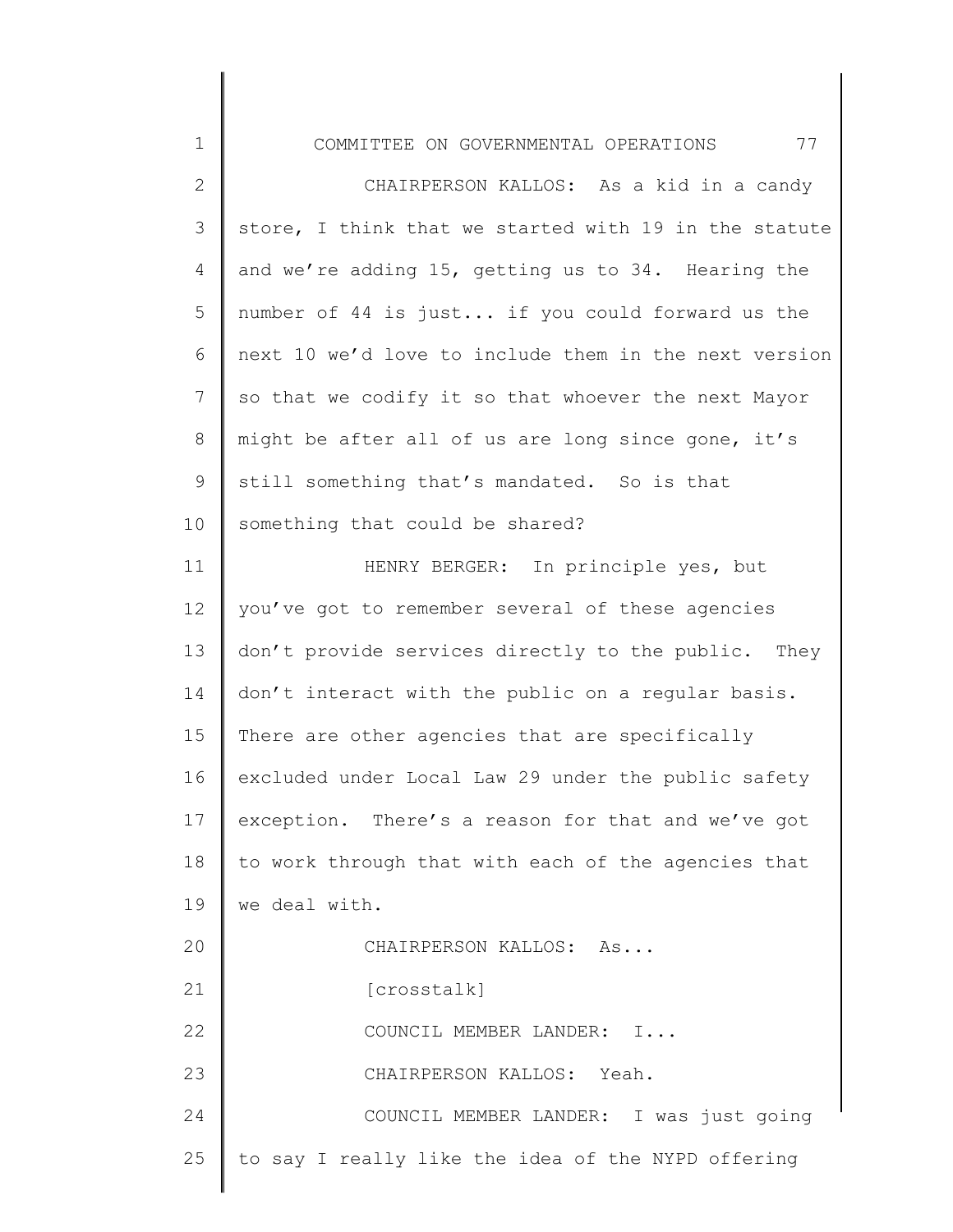1 2 3 4 COMMITTEE ON GOVERNMENTAL OPERATIONS 78 voter registrations in all its interactions with the public. I think that would go a long way to solving many problems all at once.

5 6 7 8 9 10 11 12 13 14 15 16 17 18 19 20 CHAIRPERSON KALLOS: Thank you, Council Member Lander. It would go a long way towards building a stronger relationship as we move towards community policing. Going towards the... Council Member Williams' bill and the voter registration forms, I am dying to get the phone numbers and emails off those voter registration forms, but I can't get them because those are protected by privacy. DMV number, social security number also protected by privacy and so my understanding is that those pieces of information are available, but the Board of Election keeps the voter registration on file, but just members of the public if we want to see it, we don't really get to see it an unredacted [sic] version unless I guess in litigation. Is that correct?

21 22 23 24 25 HENRY BERGER: You know, i... you know, from my own experience I know that they have been accessible when they have been needed. As to what those accessibility requirements are I think the Board of Elections can answer it better, but I know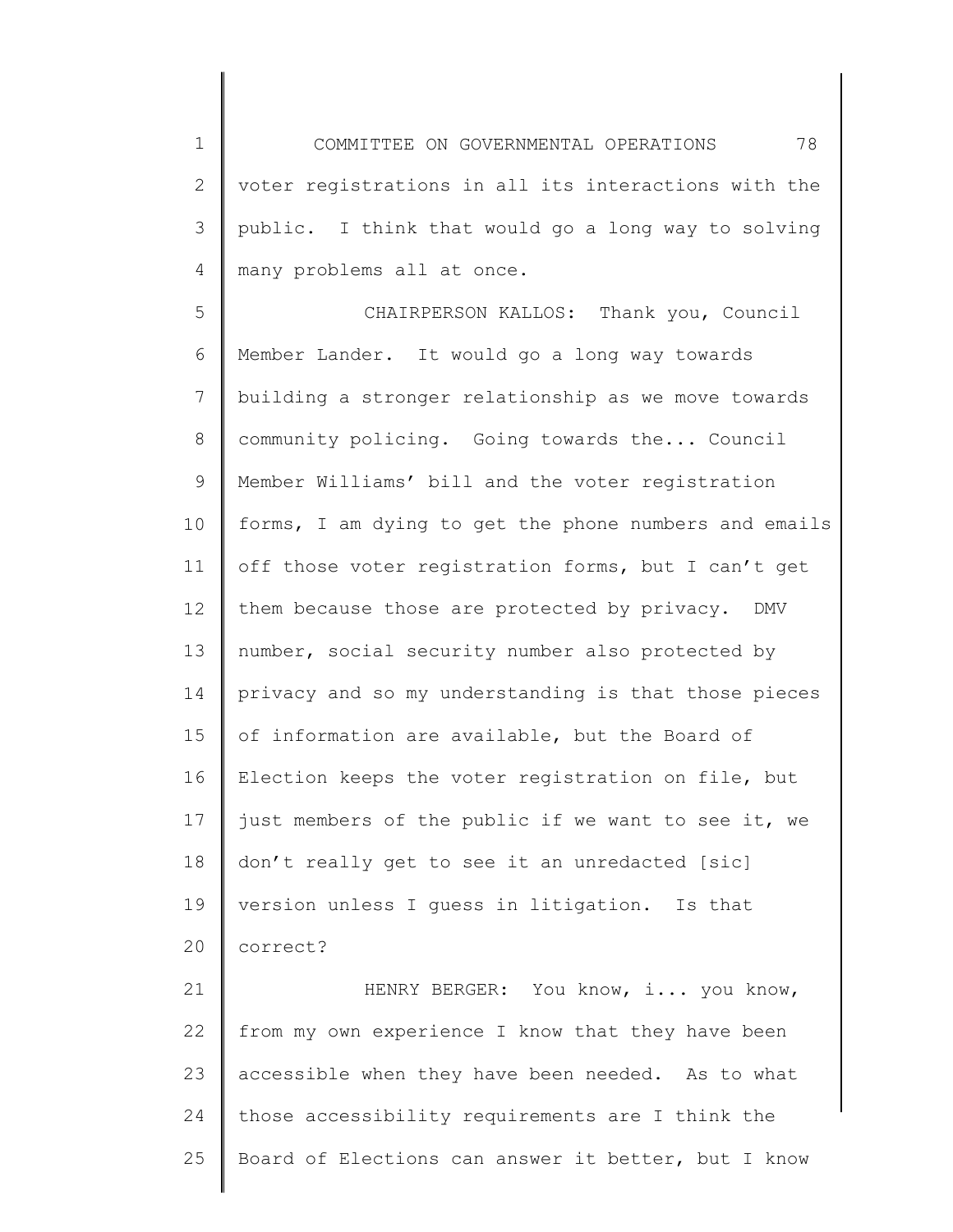1 2 3 4 5 6 7 8 9 10 11 12 13 14 15 16 17 18 19 20 21 22 COMMITTEE ON GOVERNMENTAL OPERATIONS 79 that when I've been involved in matters and we need access to the voter registration forms, the form is there and it is entirely accessible. CHAIRPERSON KALLOS: With regard to the tracking number, is the concern the privacy of the registrant from the general public or from the Board of Elections employees themselves? HENRY BERGER: Well, even though they're Board of Election employees, they're members of the public. I mean you know, I think it's a broad issue, but you know, I also think you know, we've mentioned it before that one of the unintended consequences of this is that it will discourage some people from registering to vote at some agencies and that's not what we want to do. The goal is to register everybody who's eligible to vote. CHAIRPERSON KALLOS: If a person who is homeless were to register they would register at their homeless shelter. That's legally allowed, so would the address of their homeless shelter... is that public record?

23 24 HENRY BERGER: Yes, but it's a street address.

CHAIRPERSON KALLOS: And so...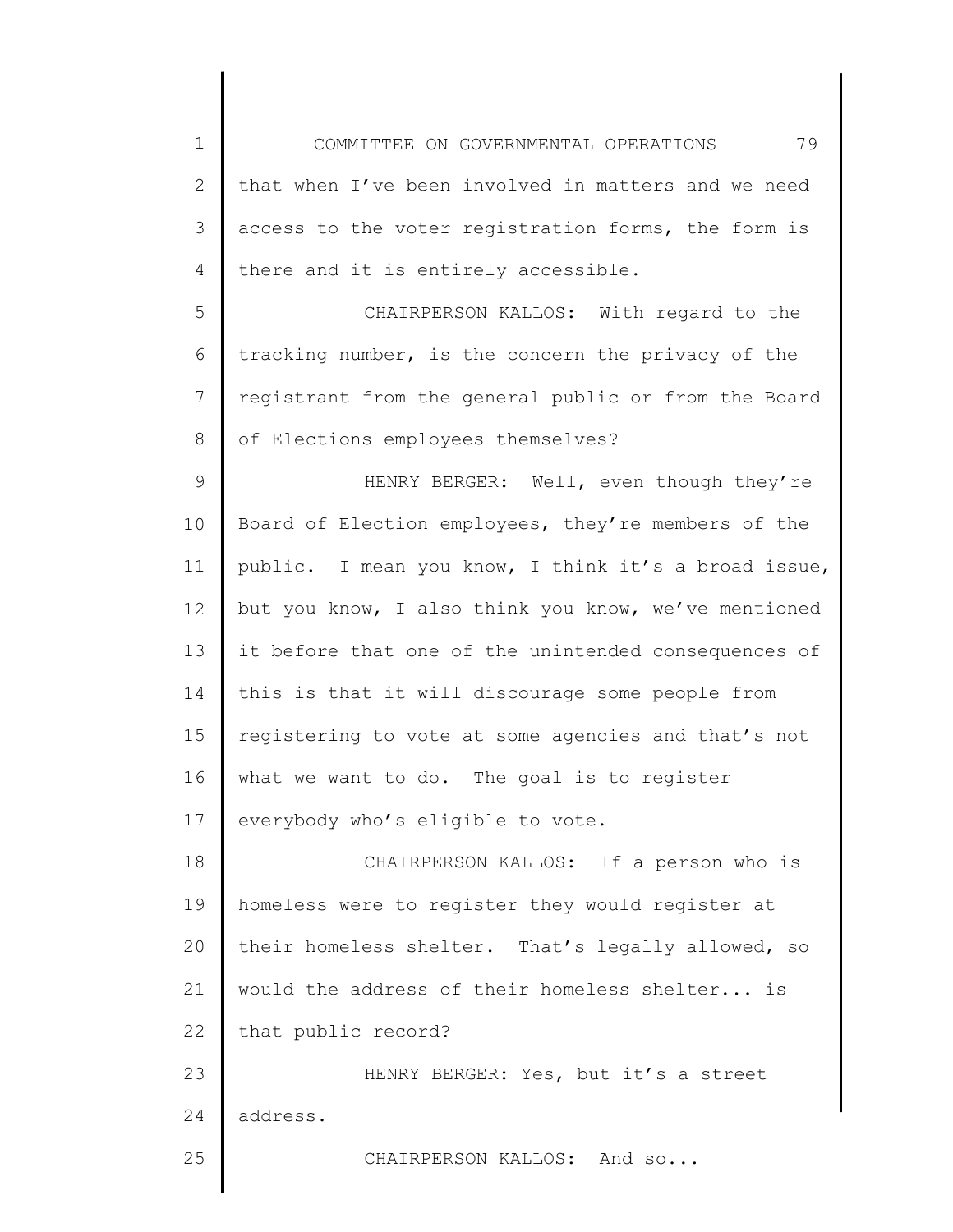| $\mathbf 1$   | 80<br>COMMITTEE ON GOVERNMENTAL OPERATIONS            |
|---------------|-------------------------------------------------------|
| 2             | [crosstalk]                                           |
| 3             | HENRY BERGER: It's just a street                      |
| 4             | address.                                              |
| 5             | CHAIRPERSON KALLOS: Anyone who's looking              |
| 6             | at a voter registration form or voter registration    |
| 7             | data right now knows who is receiving services from   |
| 8             | NYCHA, Homeless Services and various other places     |
| $\mathcal{G}$ | where the services are residency-based. Is that       |
| 10            | correct?                                              |
| 11            | HENRY BERGER: In some cases yes; in some              |
| 12            | cases no.                                             |
| 13            | CHAIRPERSON KALLOS: Oh, okay, I think                 |
| 14            | oh, one last piece. I almost forgot this. Back in     |
| 15            | 2008, we did a DNC site where we actually did this    |
| 16            | tracking on voter registration where the voter        |
| 17            | registration forms were embedded and on the website,  |
| 18            | so we did it on the state party website and elsewhere |
| 19            | and it was great because when you did it one of the   |
| 20            | first things it asked you for was an immediate email  |
| 21            | capture and once you did that, if you didn't fill out |
| 22            | the form it emailed you and said hey, did you fill    |
| 23            | out your form? Do you need help filling out the       |
| 24            | form? Can somebody call you and help you fill out     |
| 25            | the form? Once you filled out the form they'd send    |
|               |                                                       |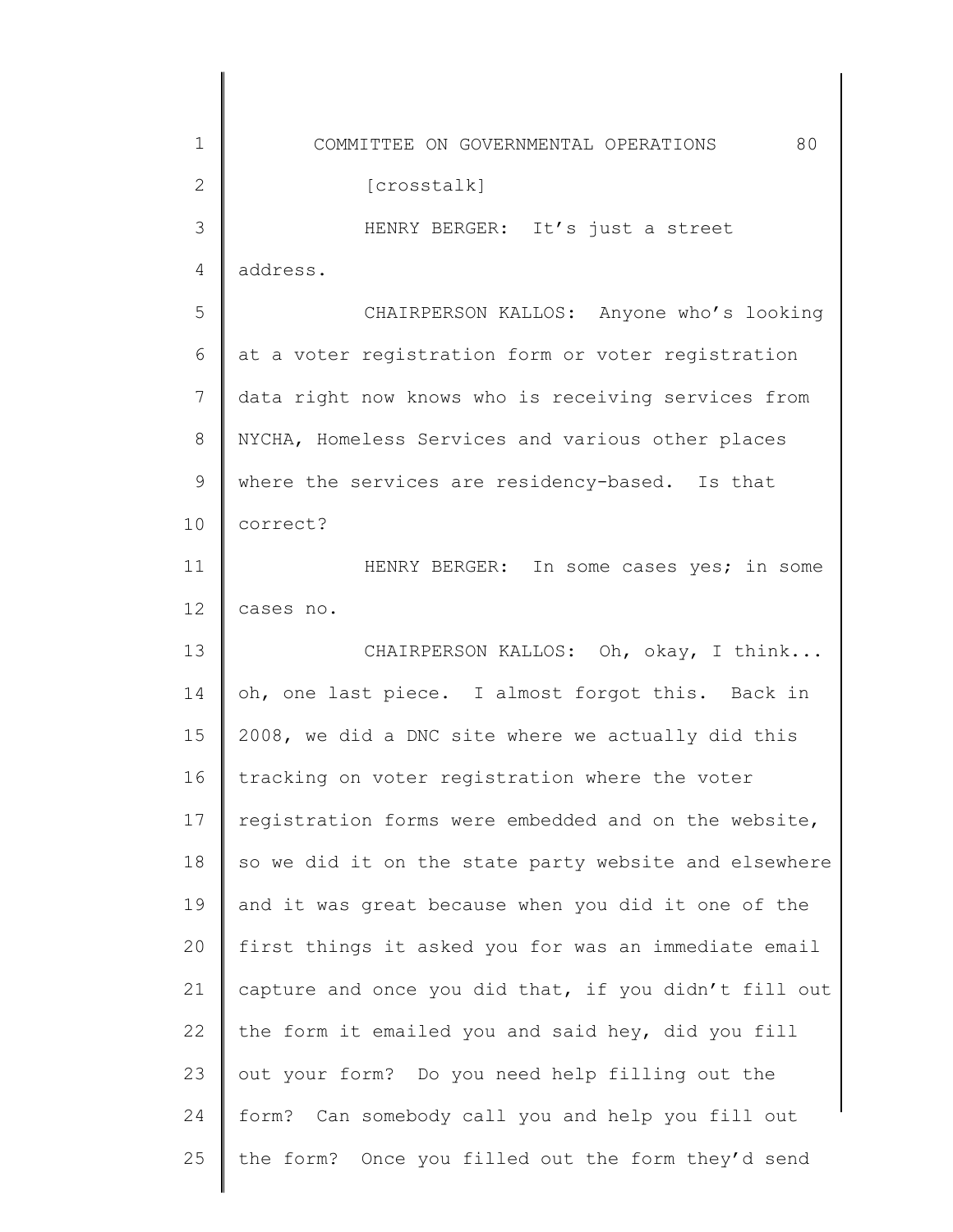| $\mathbf 1$    | 81<br>COMMITTEE ON GOVERNMENTAL OPERATIONS            |
|----------------|-------------------------------------------------------|
| $\mathbf{2}$   | you an email saying hey, did you remember to print    |
| 3              | the form? Did you remember to mail the form? And      |
| $\overline{4}$ | then when if it didn't get received by the Board      |
| 5              | of Elections and updated in the voter registration    |
| 6              | system they would then follow up with hey, your form  |
| $\overline{7}$ | wasn't received. Can you do something about it? So    |
| 8              | that software already exists; it's already been done. |
| $\mathsf 9$    | It's six years old at this point and I'm happy to     |
| 10             | make it available. Barring any further questions, I   |
| 11             | want to thank you for taking questions for an hour    |
| 12             | and a half.                                           |
| 13             | MINDY TARLOW: Okay, thank you very much.              |
| 14             | CHAIRPERSON KALLOS: Thank you. I'd like               |
| 15             | to call up the next panel. We have Mike Ryan and      |
| 16             | Dawn Sandow from the New York City board of Elections |
| 17             | and Amy Loprest and Art Chang from the New York City  |
| 18             | Campaign Finance Board.                               |
| 19             | [Pause]                                               |
| 20             | CHAIRPERSON KALLOS: While we wait for                 |
| 21             | our next panel to be seated, I did want to take a     |
| 22             | moment to thank and publicly acknowledge one of the   |
| 23             | Commissioners for the New York City Board of          |
| 24             | Elections for being the audience today. It is not     |
| 25             | something that we're quite used to, but we hope that  |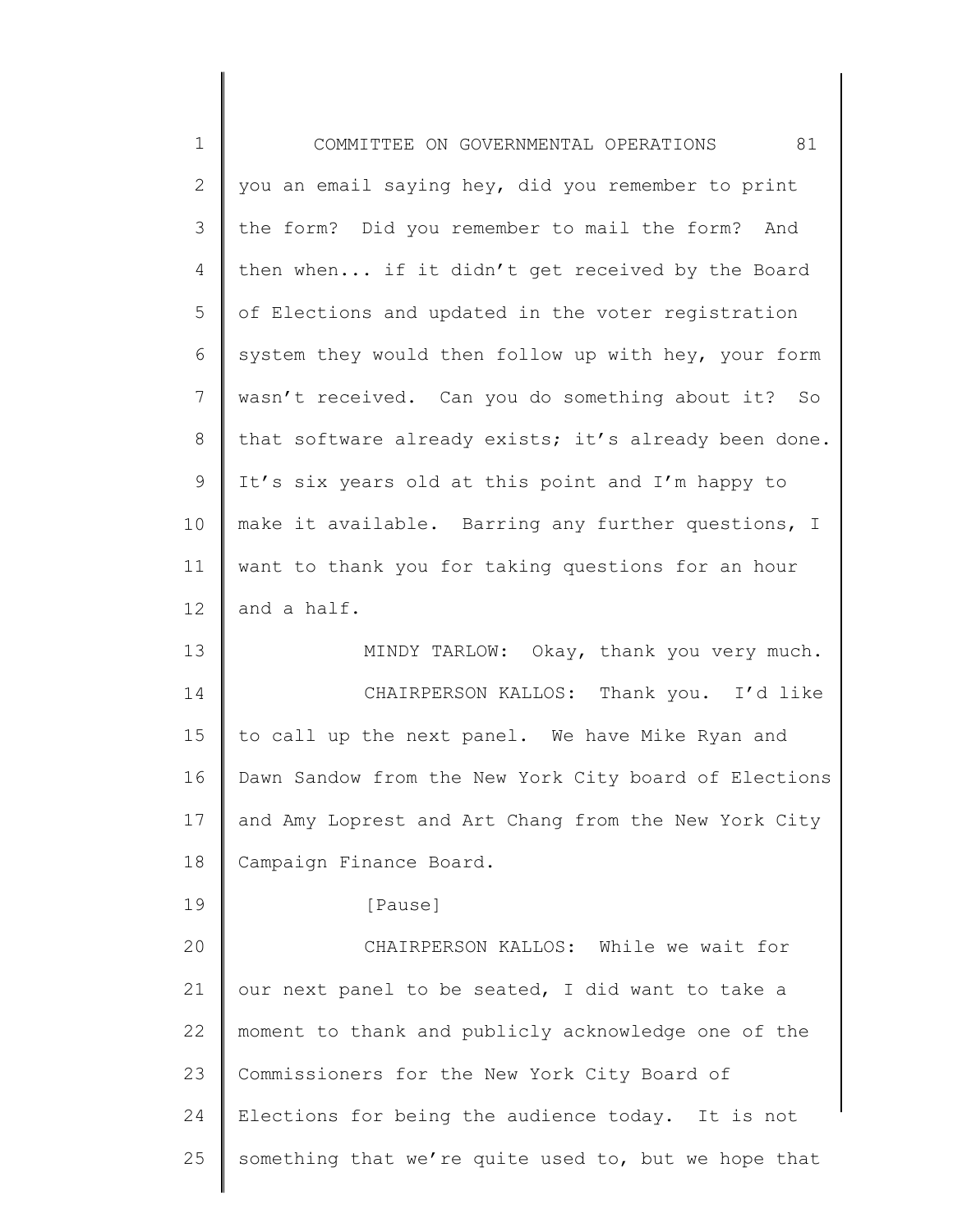| $\mathbf 1$  | 82<br>COMMITTEE ON GOVERNMENTAL OPERATIONS            |
|--------------|-------------------------------------------------------|
| $\mathbf{2}$ | it is behavior that continues and we encourage other  |
| 3            | Commissioners to join us when the Board of Elections  |
| 4            | is testifying, so I just want to thank Al Schulkin    |
| 5            | for being here and for putting elections as a top     |
| 6            | priority for him as a Commissioner. And if I may,     |
| 7            | before you give your testimony, do you affirm to tell |
| $8\,$        | the truth, the whole truth and nothing but the truth  |
| $\mathsf 9$  | in your testimony before this committee and to        |
| 10           | respond honestly to council members' questions?       |
| 11           | ALL: I do.                                            |
| 12           | CHAIRPERSON KALLOS: Thank you very much.              |
| 13           | Mr. Ryan, if you could begin.                         |
| 14           | MICHAEL RYAN: Good morning, everyone.                 |
| 15           | Chair Kallos, Council Member Williams and members of  |
| 16           | the Council's Committee on Governmental Operations.   |
| 17           | I'd like to thank the committee for giving us the     |
| 18           | opportunity to appear before you on behalf of the     |
| 19           | Board of Elections. My name is Michael Ryan and I am  |
| 20           | the Executive Director of the Board. Joining me here  |
| 21           | at the table is for the Board of Elections is         |
| 22           | Deputy Executive Director Dawn Sandow. We also have   |
| 23           | several of our staff members present here today as    |
| 24           | well, Administrative Manager Pamela Perkins;          |
| 25           | Coordinator of Voter Registration Beth Fossella; MIS  |
|              |                                                       |

║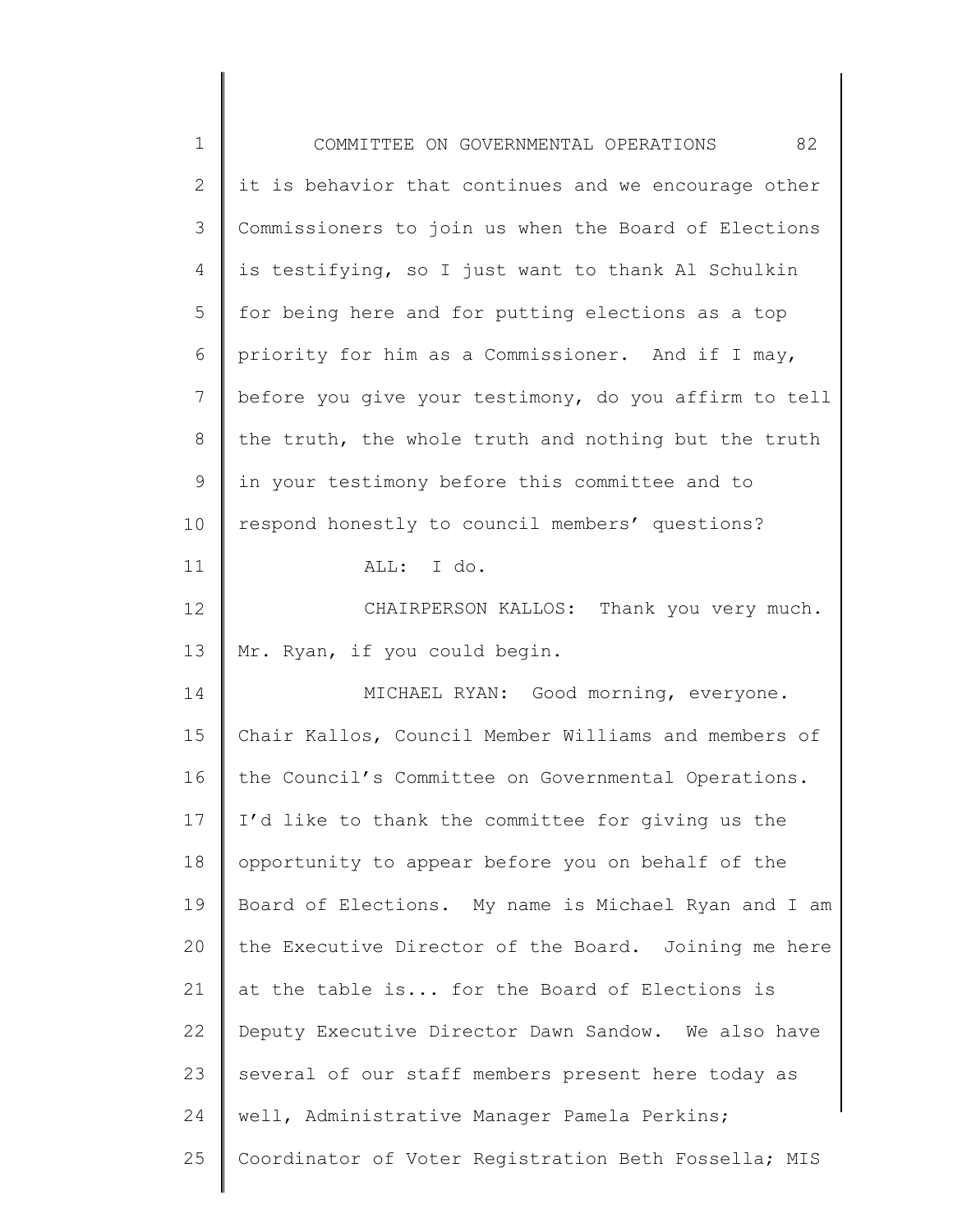1 2 3 4 COMMITTEE ON GOVERNMENTAL OPERATIONS 83 Director Steven Ferguson, as well as General Counsel and Deputy General Counsel Steve Richman and Raphael Savino, respectively.

5 6 7 8 9 10 11 12 13 14 15 16 17 Before I start my testimony proper, I would like to point out that this matter was discussed with the Commissioners of the Board of Elections in the City of New York and while there was no consensus amongst the Commissioners whether to support or not to support either piece of legislation, I think that's in keeping with the tradition of the Board of Elections and its exercise of its ministerial duties. Nonetheless, we're here today to offer some testimony with respect to the two proposals and hopefully give some guidance to the City Council as it makes its decisions moving forward.

18 19 20 21 22 23 24 25 As has been stated previously, Local Law 29 went into effect on August 23rd, 2000. The identified agencies were required to distribute voter registration materials to person utilizing their respective services. A version of the New York state voter registration form was created bearing the legend "Code 9." These forms are identical to the standard registration forms issued by the New York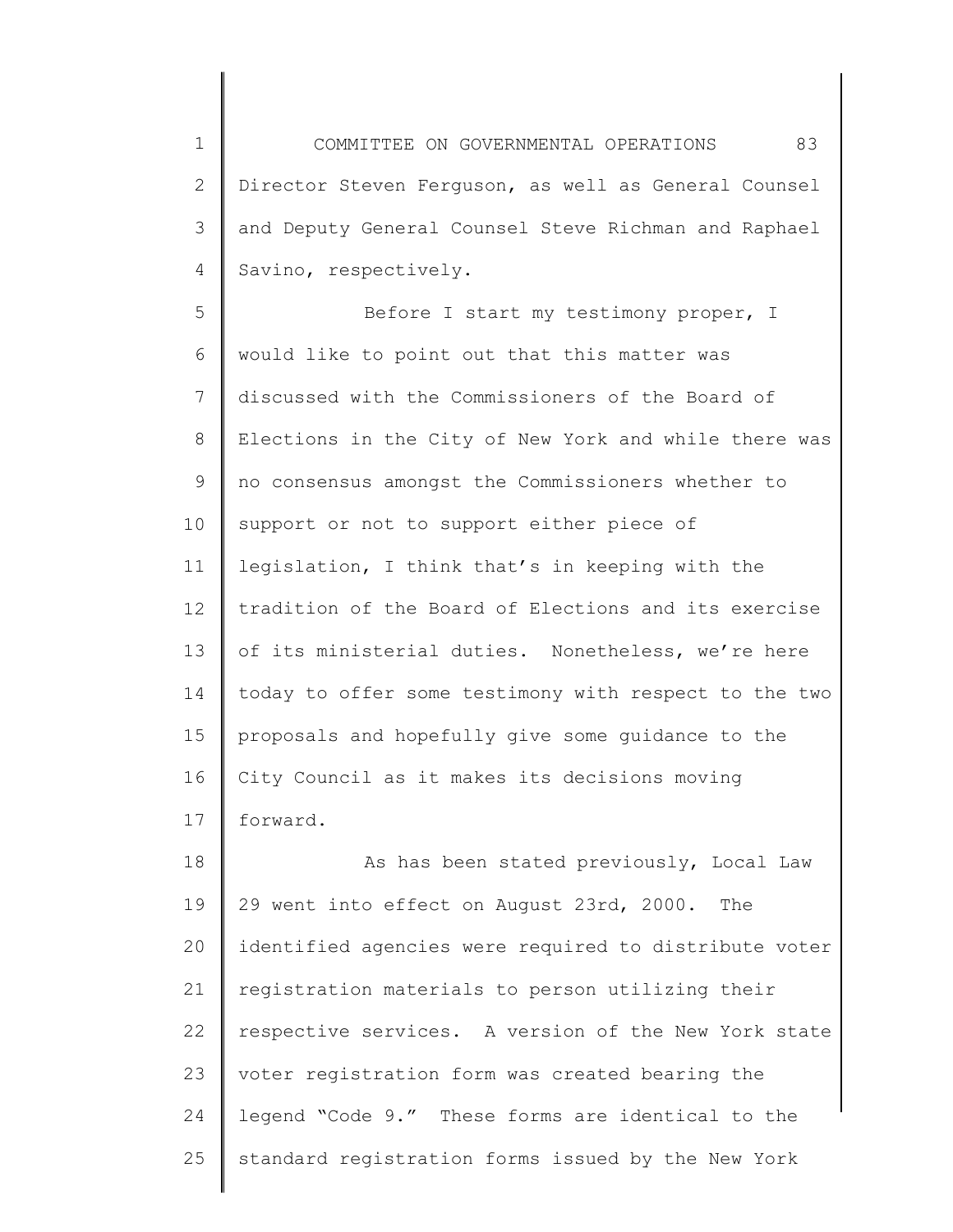1 2 3 4 5 6 7 COMMITTEE ON GOVERNMENTAL OPERATIONS 84 State board of Election in all other respects. Agencies make these coded forms available along with any of their own documents to service users. To clarify, the purpose of the Code 9 legend is to allow for the tracking of both distribution and receipt of these forms.

8 9 10 11 12 13 14 15 16 The two Intros, 356 and 493, pertain mainly to enforcing and increasing the number of city agencies who solicit and promote voter registration by including these coded voter registration forms along with other distributed documents. If any agency or service user completes the form and returns same to an employee of one of the 22 required agencies or by mail, said voter registration application is forwarded to the Board.

17 18 19 20 21 22 23 24 Addressing Intro Number 493, I stated previously the Board takes no position as to the additional agencies proposed to be included in the requirement to distribute voter registration forms or materials. Should this Intro become law, the Board will work closely with these agencies and the Office of the Mayor to ensure compliance and as was previously testified earlier, we have been doing so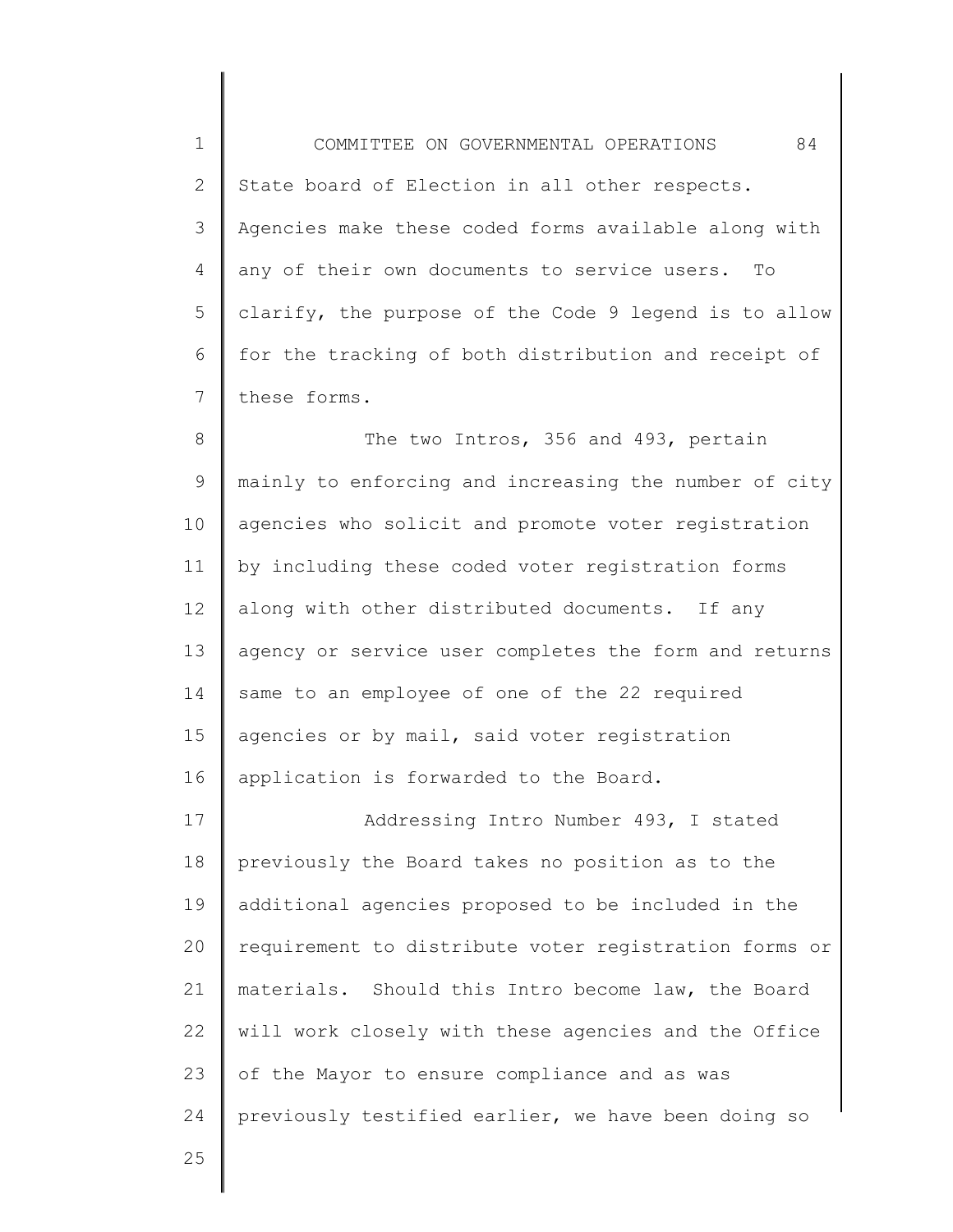1 2 3 COMMITTEE ON GOVERNMENTAL OPERATIONS 85 already with respect to the currently covered agencies.

4 5 6 7 8 9 10 11 12 13 14 15 16 17 18 19 As stated, presently there is one code for the mandated agencies. Election Law Section 5- 211, subdivision 8 states in pertinent part "such voter registration application shall be designed so as to ensure the confidentiality of the source of the application." It is the considered opinion of the Board that the current use of the general "Code 9" for all mandated agencies complies with the New York State Election Law. The proposed distinguishing of individual agencies set forth in Intro Number 356 requires a comprehensive analysis of the effects thereof to determine whether such proposal adheres to the requirements of Election Law Section 2011, subdivision 8 whether in spirit or in actuality. In any event, the Board will comply with any legally mandated requirements.

20 21 22 23 24 25 I recognize that our testimony is brief. We are available for questions and answers. Given the timing of this hearing, we have an election... a General Election to put on in a week and a half, so I will admit that we did not dive into this particular issue as deeply as we might have under other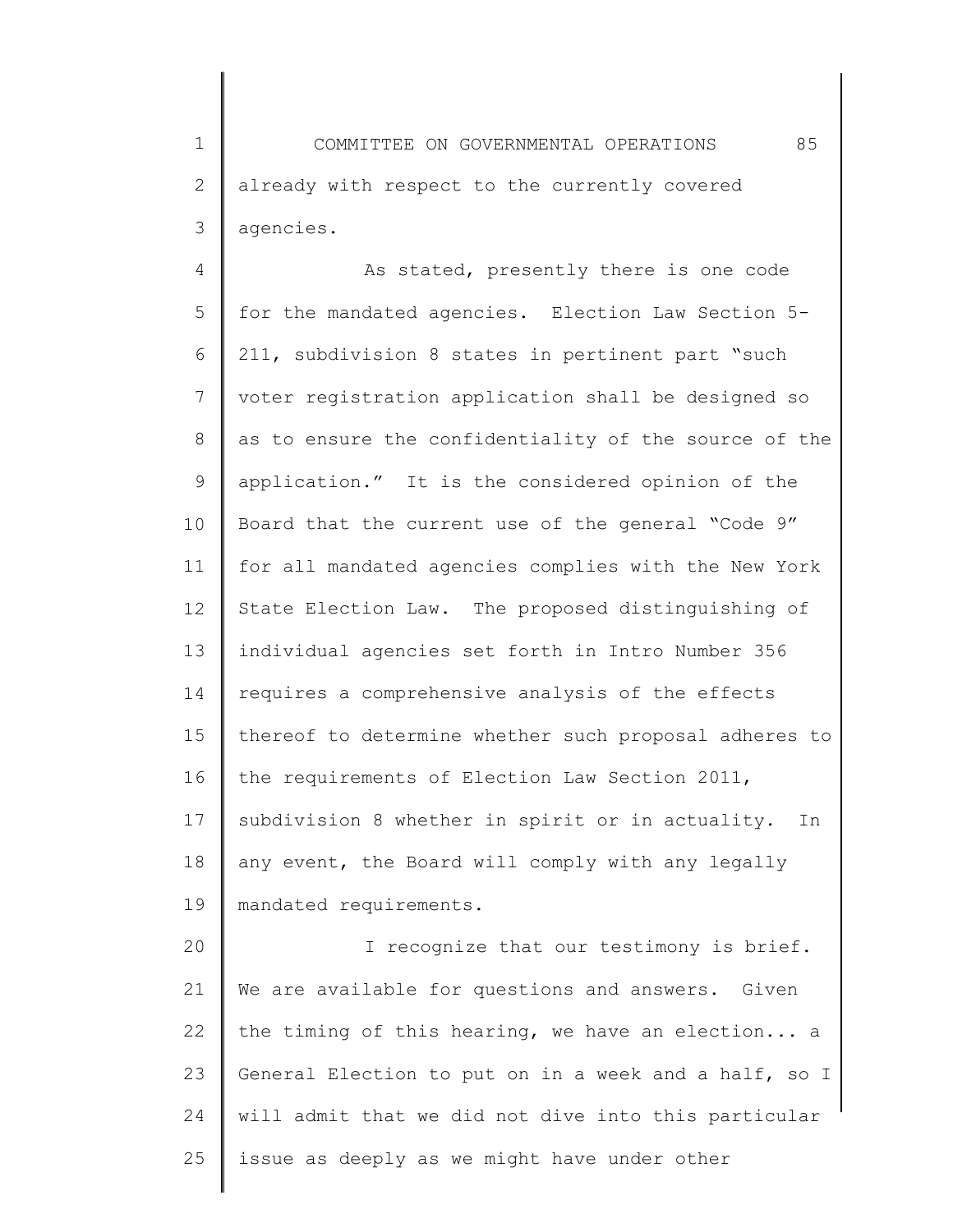1 2 3 4 COMMITTEE ON GOVERNMENTAL OPERATIONS 86 circumstances, but I'm certainly you know, willing to answer any questions and hopefully provide additional guidance.

5 6 CHAIRPERSON KALLOS: Campaign Finance Board.

7 8 9 10 11 12 13 14 15 16 17 AMY LOPREST: Good morning, Chair Kallos and members of the committee. My name is Amy Loprest. I'm the Executive Director of the New York City Campaign Finance Board. I'm joined today with a member of our board, Art Chang, who is also the Chair of our Voter Assistance Advisory Committee. I, too, have a number of staff members here who might be able to answer questions if needed: Eric Friedman, our Executive Director of Public Affairs; Onida Coward Mayers, who's the Director of our Voter Assistance Unit.

18 19 20 21 22 23 24 25 I thank you for the opportunity to testify here today. With an important election less than two weeks away, there should be renewed focus on improving New York's low voter participation rates. New Yorkers who demand better performance from their government can start with their own behavior. The starting point is voting. By simply casting a ballot, citizens can ensure government is accountable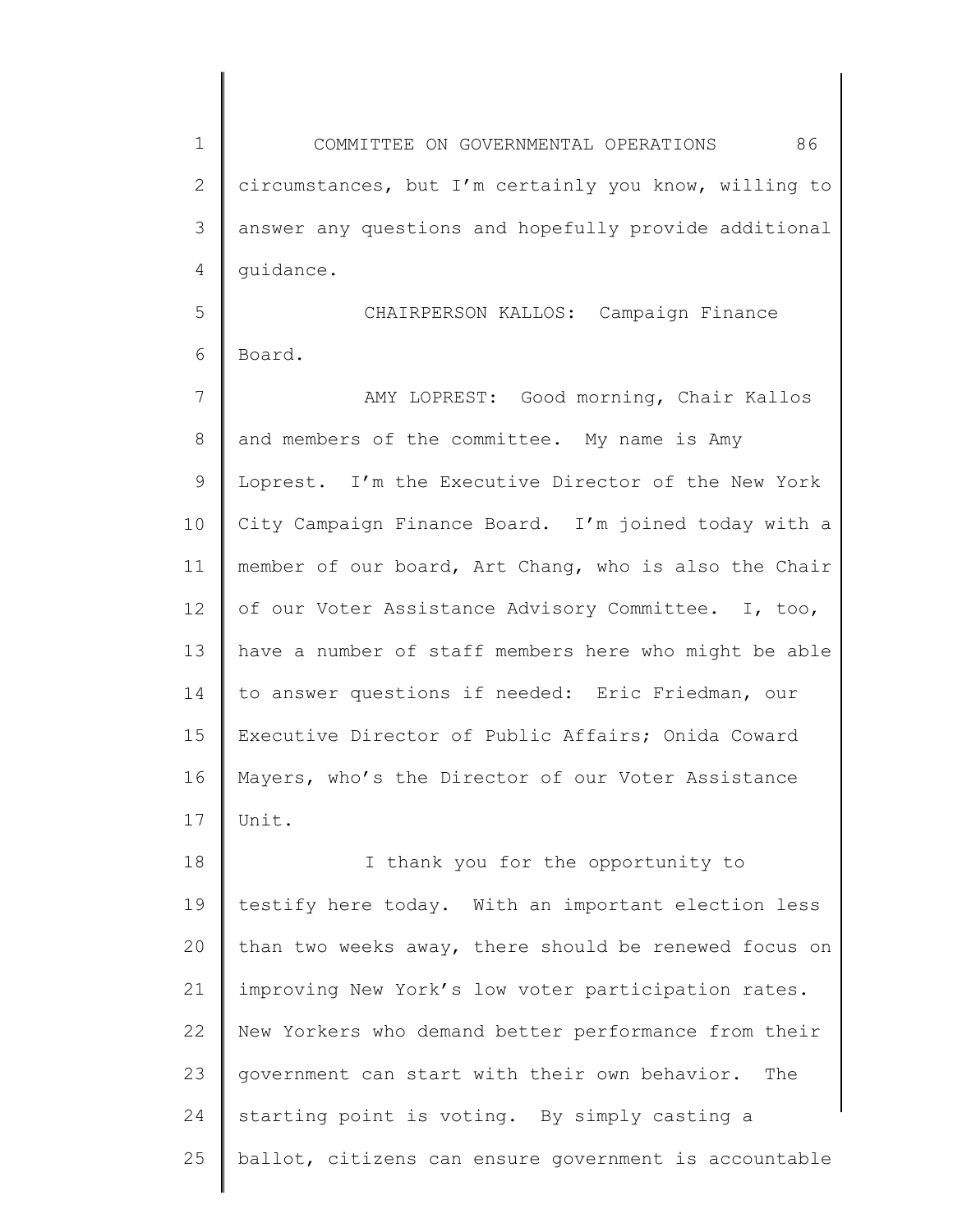1 2 3 4 5 6 7 8 9 10 11 12 13 COMMITTEE ON GOVERNMENTAL OPERATIONS 87 to their needs, but government needs to do its part as well. Healthy democratic governments encourage civic participation by enabling the broadest possible access to the electoral process. While the voter registration deadline is past for this year's General Election on November 4th, the effort to involve more New Yorkers in our democracy will continue. For that reason I am pleased the Council is holding this hearing and considering the two bills we are discussing today. Increasing voter registration is a core mission for the CFB. Through the work of our Voter Assistance Advisory Committee and our NYC Votes

14 15 16 17 18 19 20 21 22 23 24 25 Campaign, we reach thousands of New Yorkers at events around New York City each year to help them register to vote. A central element of this work is helping our partners, both public and private organizations, build their own programs to educate and engage their constituents in the electoral process. Our popular "Train the Trainer" sessions provide these organizations with the tools to build a voter engagement program that is consistent with their own culture. These efforts have been very successful. In collaboration with more than 100 community and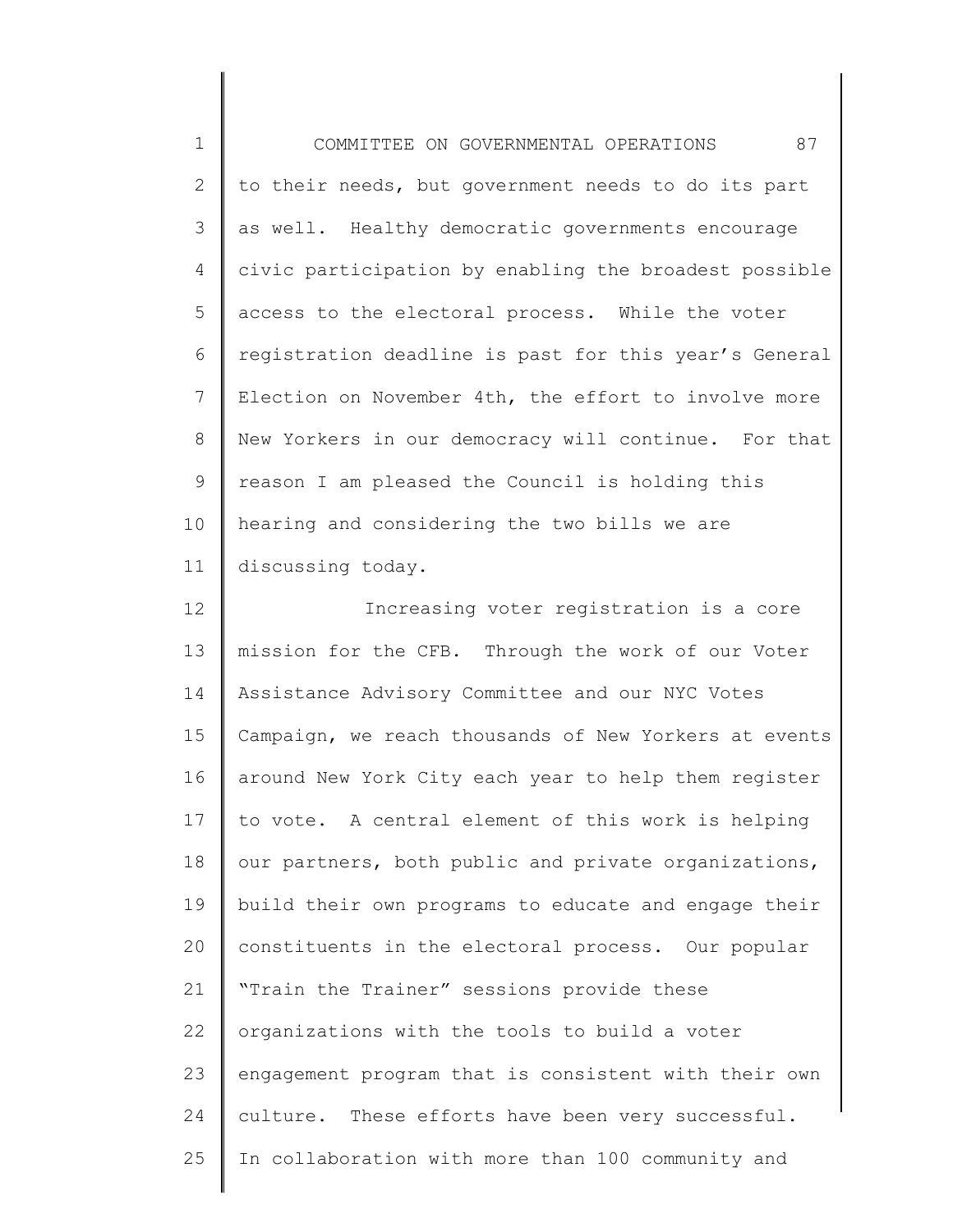1 2 3 COMMITTEE ON GOVERNMENTAL OPERATIONS 88 corporate partners, we collected more than 15,000 voter registration forms in 2013.

4 5 6 7 8 9 10 11 12 13 14 15 16 17 18 19 20 21 22 23 24 25 The City Charter requires the CFB to coordinate the activities of the 18 city agencies and 59 community boards that are required to help register voters under Local Law 29 of 2000. We have taken an active role in helping these agencies meet the goals of the law. Our Voter Assistance Staff works directly with each agency to develop and implement a voter action plan. Earlier this year, we held the training sessions at our offices attended by representatives of 14 of the 18 covered agencies and 13 of the community boards. We train agency staff to conduct on site voter registration drives. We provide graphics spotlighting upcoming elections and deadlines for agencies to post on their websites, on social media and in emails to their clients. These trainings and VAAC regular public meetings, provide a forum for these agencies these agencies to discuss their voter assistance efforts and compare notes on best practices. Our next VAAC meeting will be held next Tuesday evening at our offices at 100 Church Street and I invite everyone here and who's watching this hearing to attend.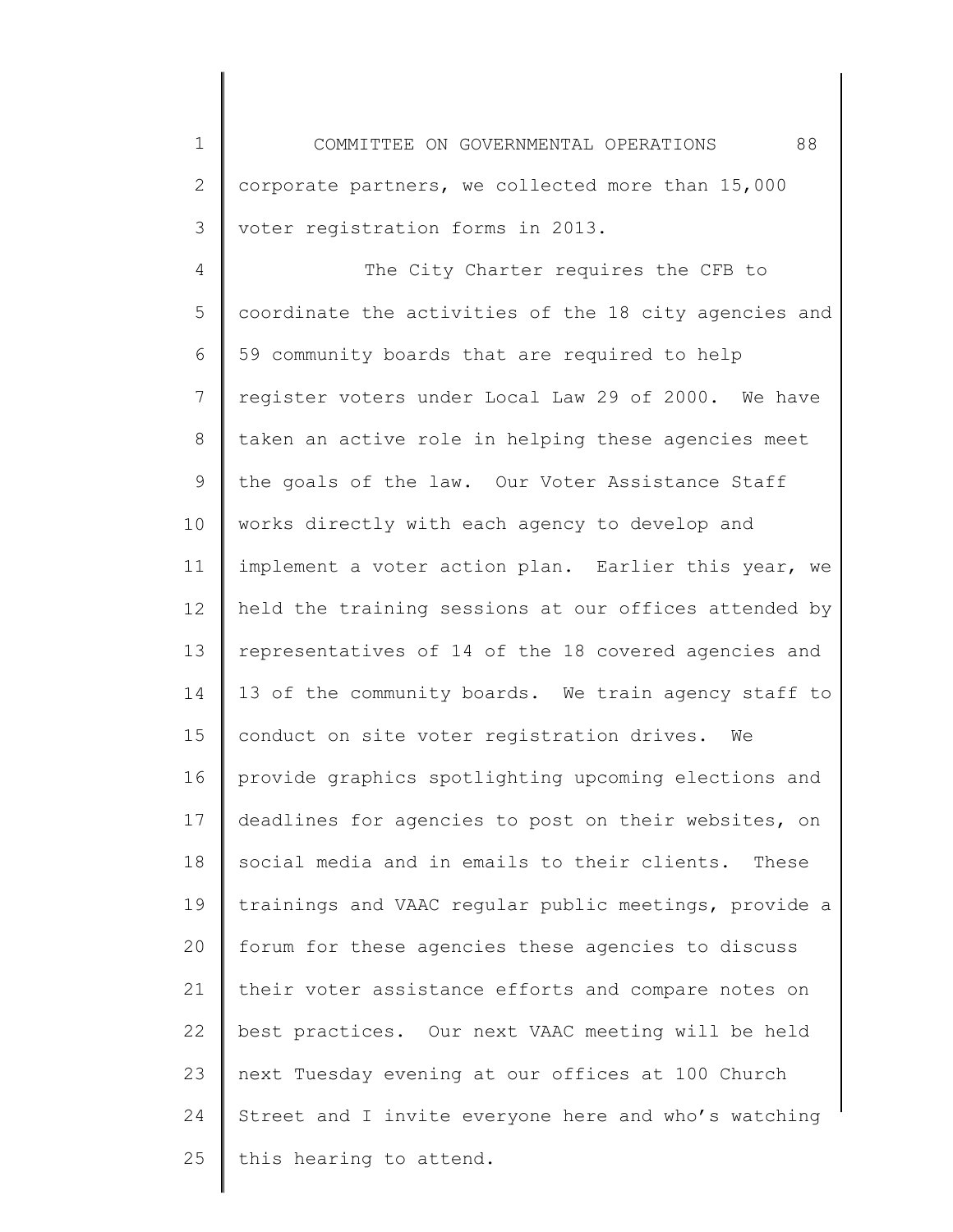| $\mathbf 1$  | 89<br>COMMITTEE ON GOVERNMENTAL OPERATIONS             |
|--------------|--------------------------------------------------------|
| $\mathbf{2}$ | Clearly, there are challenges in                       |
| 3            | implementing the law and there are areas where         |
| 4            | agencies compliance can improve. We have seen a        |
| 5            | renewed push from this administration to make those    |
| 6            | improvements. In the course of our work, we have       |
| 7            | also seen a deep commitment among city agency staff    |
| 8            | to the broader goals of increasing voter registration  |
| 9            | and participation. Programs developed by our agency    |
| 10           | partners have made important contributions to          |
| 11           | increasing voter participation in New York City.<br>We |
| 12           | encourage these efforts and offer city agencies some   |
| 13           | flexibility to meet their pro-voter mandate in ways    |
| 14           | that mesh with their own mission and culture.          |
| 15           | Many of the agencies we work with go                   |
| 16           | above and beyond the law's requirement and I'd like    |
| 17           | to highlight a few examples. The Department of Youth   |
| 18           | and Community Development has long been an active      |
| 19           | participant in our Youth engagement initiatives.       |
| 20           | DCYD hosted Youth Voting Workshops conducted by CFB    |
| 21           | staff at 16 of its Summer Youth Employment Program     |
| 22           | sites and invited the young poets from the NYC Votes   |
| 23           | Youth Poet Laureate Program to perform. DYCD has       |
| 24           | also been a big participant in National Voter          |
| 25           | Registration Day. In recognitions of these efforts,    |
|              |                                                        |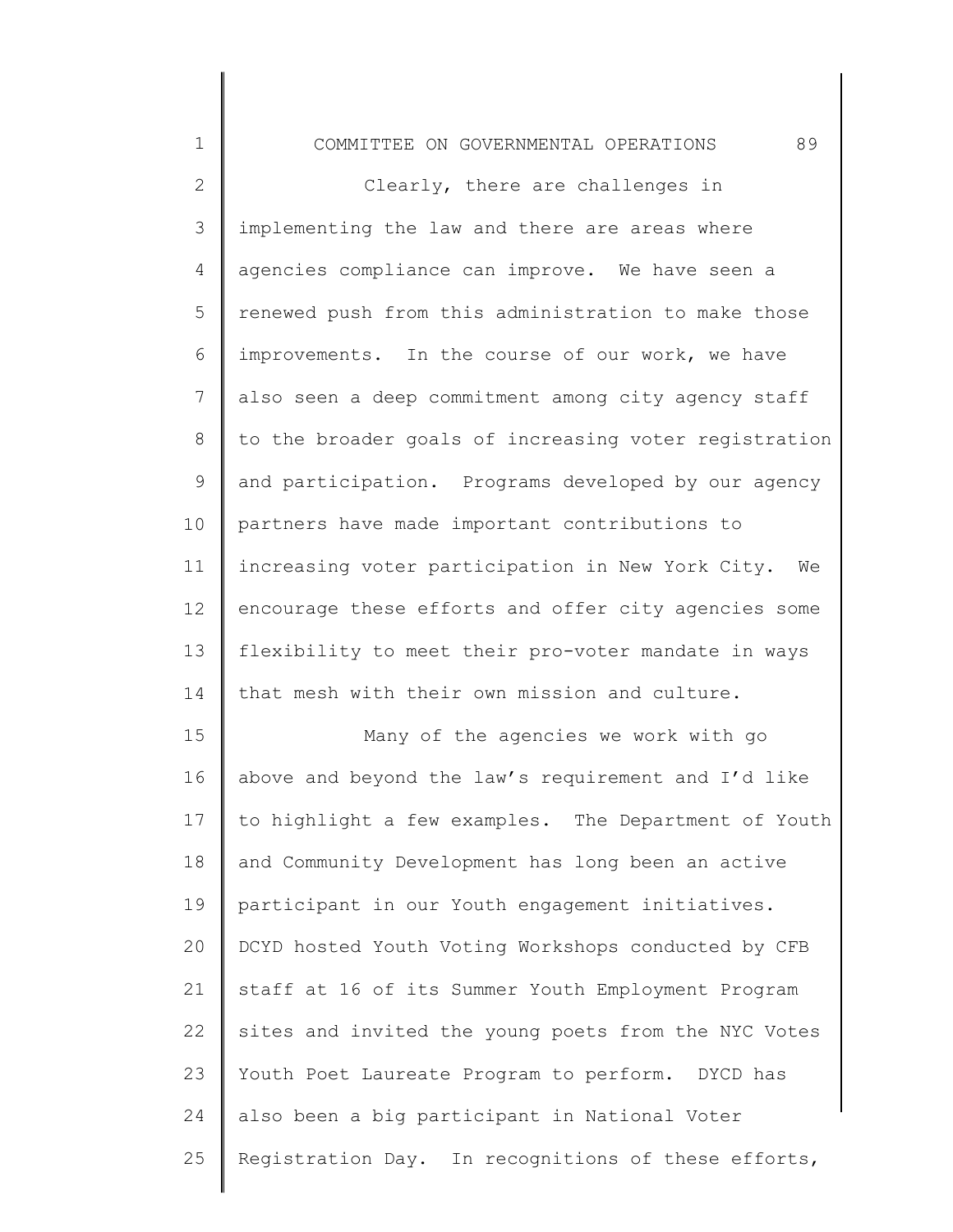1 2 3 4 5 6 7 8 9 10 11 12 13 14 15 16 17 18 19 20 21 22 23 24 COMMITTEE ON GOVERNMENTAL OPERATIONS 90 the CFB awarded DYCD with our First Annual NYC votes Award for Excellence in Public Outreach last year. The Taxi and Limousine Commission has aired voting themed public service announcements in taxicabs throughout the years. They've also conducted NYC Votes Election Day surveys on Taxi TV and yellow and green borough cabs, with more than 16,000 participants from 2012 to the present. The Administration for Children's Services invited NYC Votes to register and talk to teenagers in its housing works who are approaching voter eligibility. ACS is also a regular participant in National Voter Registration Day, holding a registration drive at its office on Williams Street. In addition, we've worked with city agencies which are not covered by Local Law 29, but participate in our programs voluntarily. One example is the Health and Hospitals Corporation, which routinely partners with us to hold voter registration drives in its hospitals and other facilities throughout the city. In 2013, HHC aired our Video Voter Guide in some facilities for two weeks leading up to the Primary and General Elections. HHC has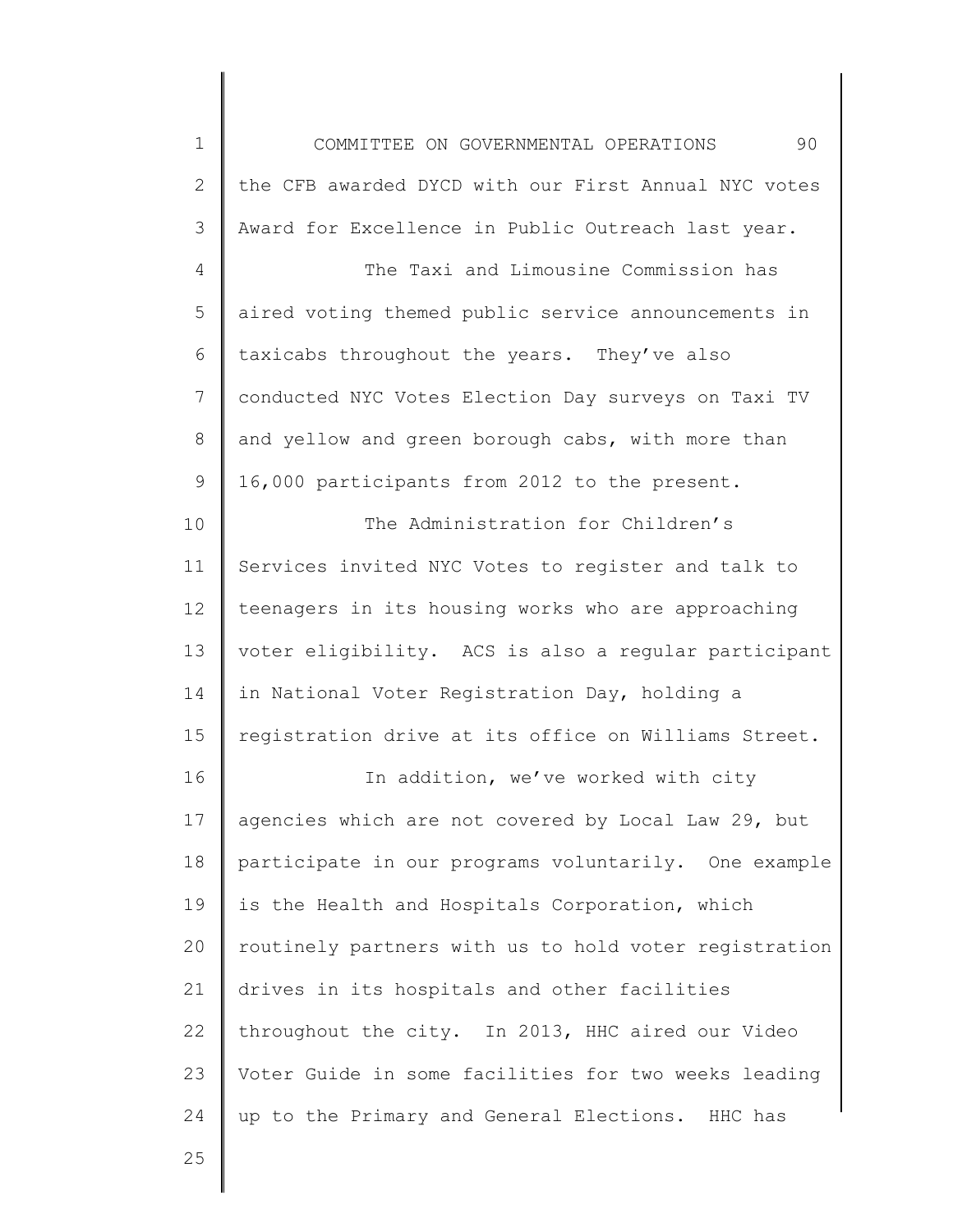1 2 3 COMMITTEE ON GOVERNMENTAL OPERATIONS 91 registered over 2,000 citizens since first partnering with us in 2012.

4 5 6 7 8 9 Other agencies have been fantastic voluntary partners, including the Department of Aging, the Human Resources Administration and New York City Housing Authority. These agencies are helping create a voting culture that fits with their own missions and their efforts are to be commended.

10 11 12 13 14 15 16 17 18 Intro 493 would significantly expand the scope of agency-based voter registration mandate to cover new agencies. The bill covers some of the voluntary partners I mentioned and we suggest you would consider expanding the bill to the extent the Council is able to include other willing partners like HHC and NYCHA. We should encourage all of these agencies to go further and provide more New Yorkers with the opportunity to register to vote.

19 20 21 22 23 24 25 As I mentioned, agencies face some real challenges implementing Local Law 29. One concern we consistently hear is how to best provide voter registration forms to their clients. Incorporating the voter registration form into their own forms, as the Charter requires, can be cumbersome. We've heard a lot about that from the administration. We are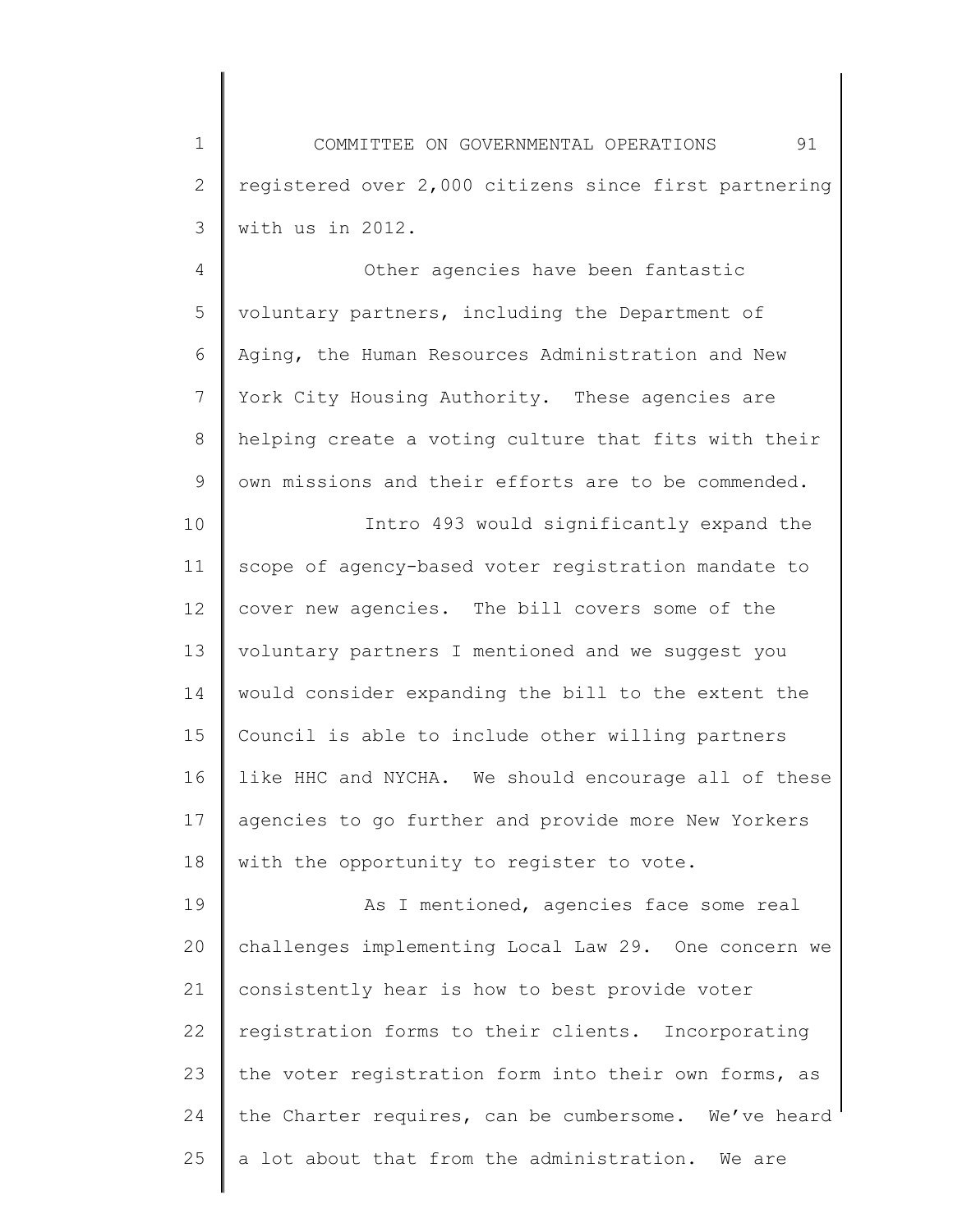1 2 3 4 5 6 7 8 9 10 11 12 13 14 15 16 17 18 19 20 COMMITTEE ON GOVERNMENTAL OPERATIONS 92 working with the new administration on ways to help agencies more readily provide voter registration forms to clients and make those efforts more effective. We are developing webinars and video resources to extend the reach of our training to agency staff who may not be able to attend in person. We are working to develop annotative voter registration forms to guide agency staff and their clients on how to successfully complete the forms and we are creating brochures to elevate the profile of this important mission among frontline agency staff. These programs should help agency staff highlight voter registration opportunities for their clients, which should make those clients more likely to register and vote. As more and more New Yorkers interact with their government online, establishing true universal online voter registration would absolutely enhance agency's efforts to meet the goals of the

21 22 23 24 25 pro-voter law. Currently, access to online voter registration is available only to customers of the State Department of Motor Vehicles. We commend the Chair of this committee for his bill to establish an online voter registration portal for New York City.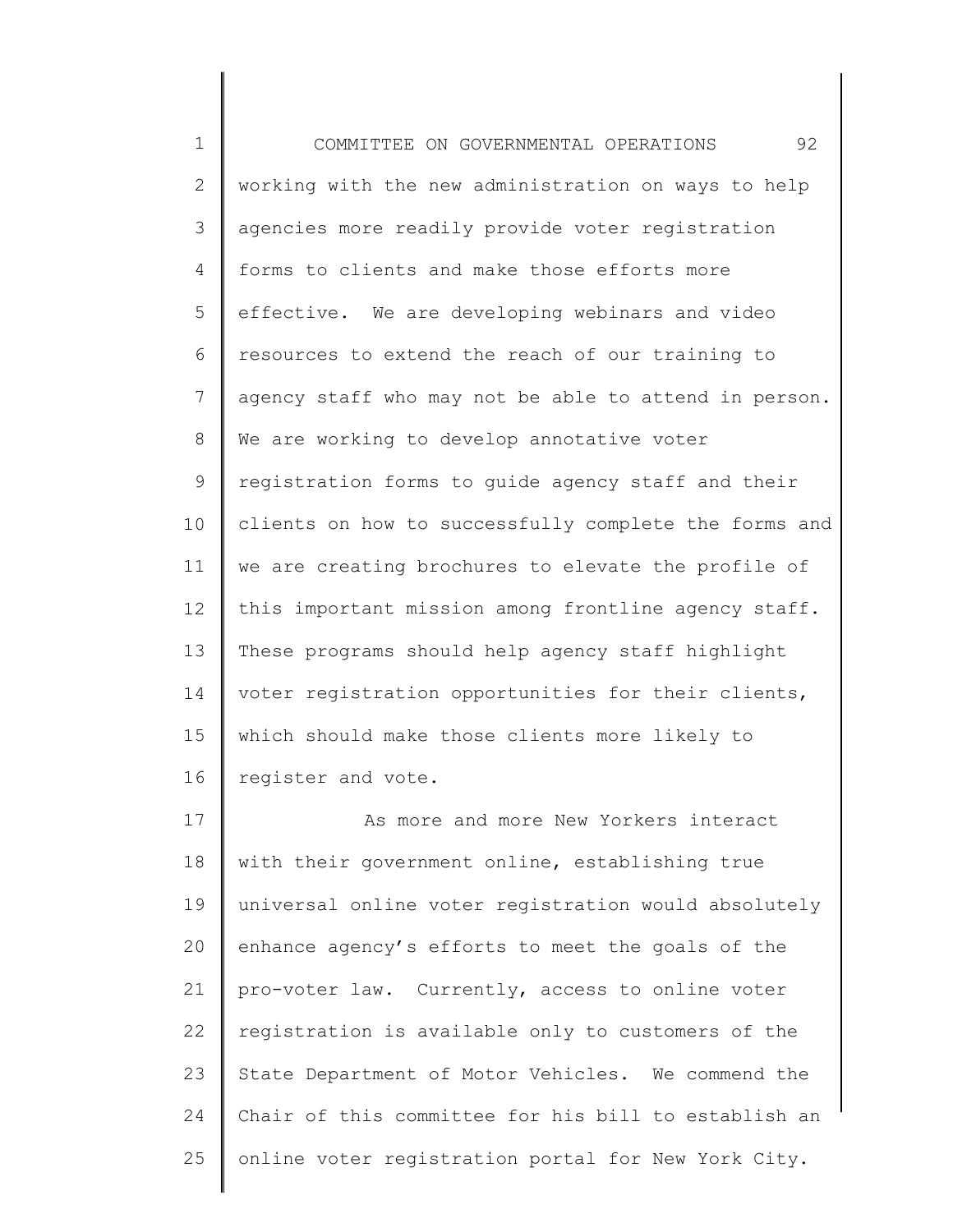1 2 3 4 5 6 COMMITTEE ON GOVERNMENTAL OPERATIONS 93 Just think, one stop site where New Yorkers can transact all business of democracy would be a game changer. Electronic registration would also enable more thorough real time tracking of agencies' efforts to help New Yorkers register.

7 8 9 10 11 12 13 14 15 As a simple step in this direction, we have asked the City Board of Elections, and I'm happy to have heard from the testimony previous that they're going to make available the electronic PDF form that will include the tracking code for city agencies. Providing an electronic voter registration form for these agencies that they can make available on their websites would help the agencies better serve their clients.

16 17 18 19 20 21 22 23 24 25 We support Intro 356, which will allow better tracking of agencies' voter registration efforts. Agency specific codes would allow agencies to evaluate which of their programs work best and allow others to hold the agencies accountable when they fall short. Better tracking will help the CFB recommend specific ways our partner can help and improve their voter registration efforts. Clear, trackable data about the agencies' voter registration efforts will also make it possible for the agencies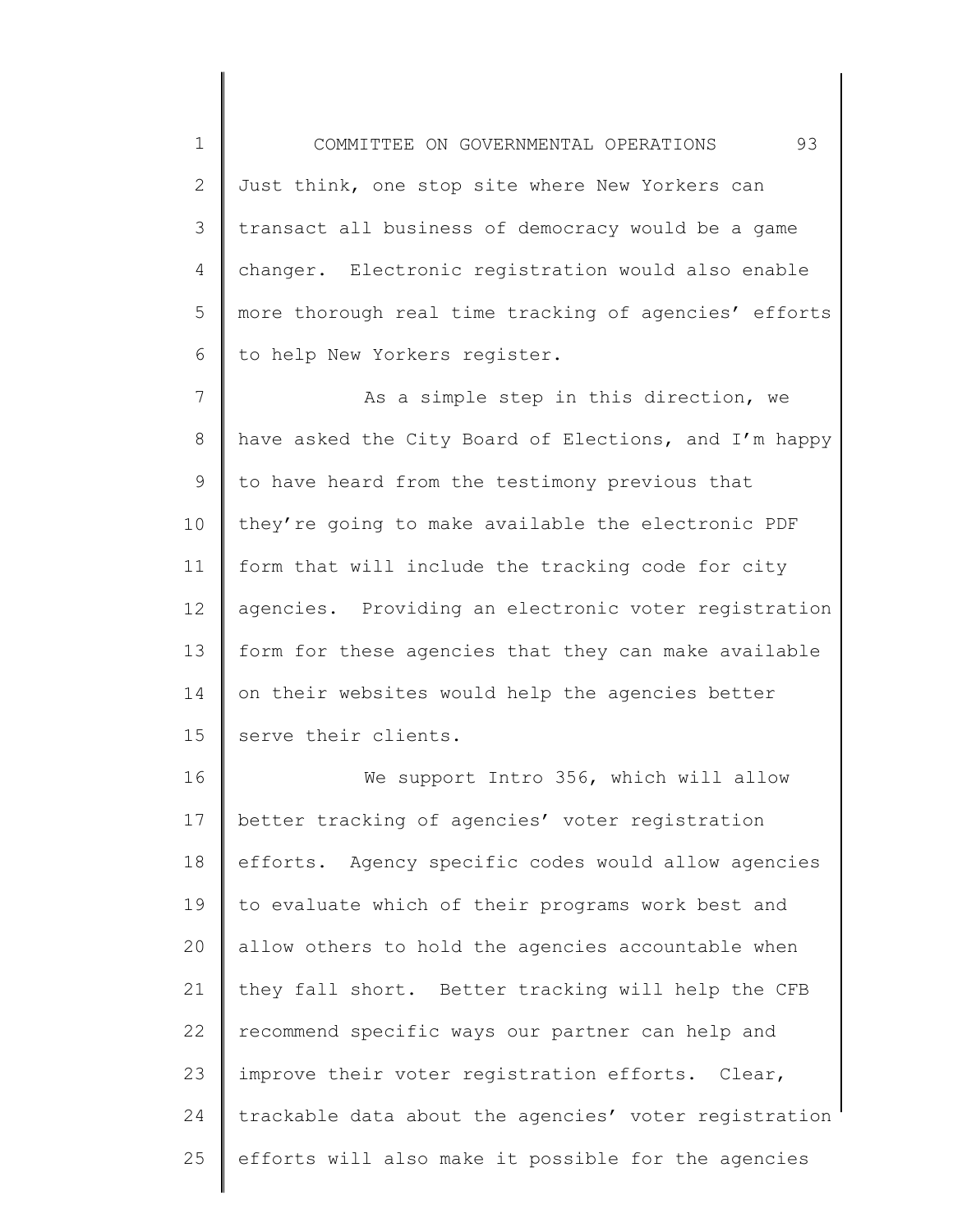| $\mathbf 1$     | 94<br>COMMITTEE ON GOVERNMENTAL OPERATIONS            |
|-----------------|-------------------------------------------------------|
| $\mathbf{2}$    | and their staff to see that their work in this area   |
| 3               | is making a difference. We would suggest that other   |
| 4               | agencies not covered by the charter mandate may       |
| 5               | benefit from agency specific tracking codes. The      |
| 6               | Department of Education, for instance, has a separate |
| $\overline{7}$  | mandate to provide voter registration forms for       |
| $8\,$           | students as they graduate from high school, but we    |
| 9               | cannot track the success of these efforts. The CFB    |
| 10              | is also mandated to assist in voter registration and  |
| 11              | a unique tracking code would allow us to more         |
| 12 <sup>°</sup> | precisely quantify the impact of our own extensive    |
| 13              | voter registration programs.                          |
| 14              | I'd like to thank you again for the                   |
| 15              | opportunity to testify today and I look forward to    |
| 16              | hearing from the agency representatives today about   |
| 17              | their experience with Local Law 29 and of course, I   |
| 18              | welcome any questions.                                |
| 19              | CHAIRPERSON KALLOS: Thank you                         |
| 20              | particularly to the Board of Elections, who kind of   |
| 21              | have the biggest deal you get all year coming up, so  |
| 22              | thank you for being here and glad that you've brought |
| 23              | any testimony, given everything else, and I know you  |
| 24              | do have an election to run. I                         |
| 25              |                                                       |

 $\mathsf I$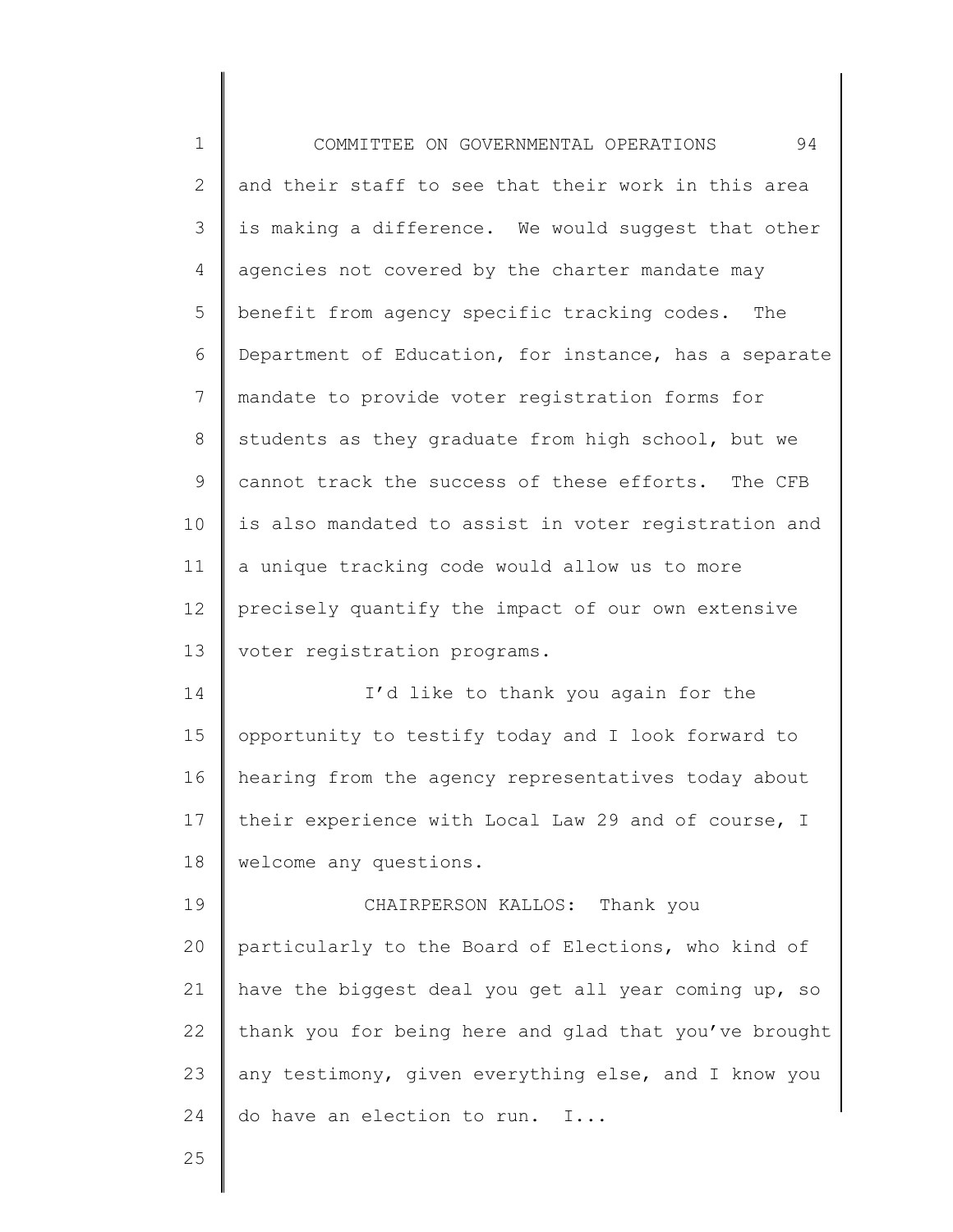1 2 3 4 5 6 7 8 9 10 11 12 13 14 15 16 17 18 19 20 21 22 23 24 25 COMMITTEE ON GOVERNMENTAL OPERATIONS 95 MICHAEL RYAN: [interposing] And I'm sorry I wasn't able to make you smile as broadly as Miss Loprest. [laughter] CHAIRPERSON KALLOS: No worries. I'd also like to acknowledge... [crosstalk] AMY LOPREST: It's not a competition. [crosstalk] CHAIRPERSON KALLOS: That we have... we usually do these hearings at 1:00 and that means we can go as long as we want, which tends to be long. Today we will be kicked out of this room at 1:00, so we will be a little bit briefer than usual. With regard to Board of Elections, just understand there's the Code 9 and then can non-profits that do voter registration get a tracking code as well? MICHAEL RYAN: We have another tracking code that we use for CUNY, which is Code D. Those are the two tracking codes that we have presently and typically, my understanding is that CUNY, and I could be stepping out of turn and I know that Mr. Rosenstein is here as well, but my understanding is that they partner with NYPIRG on that issue as well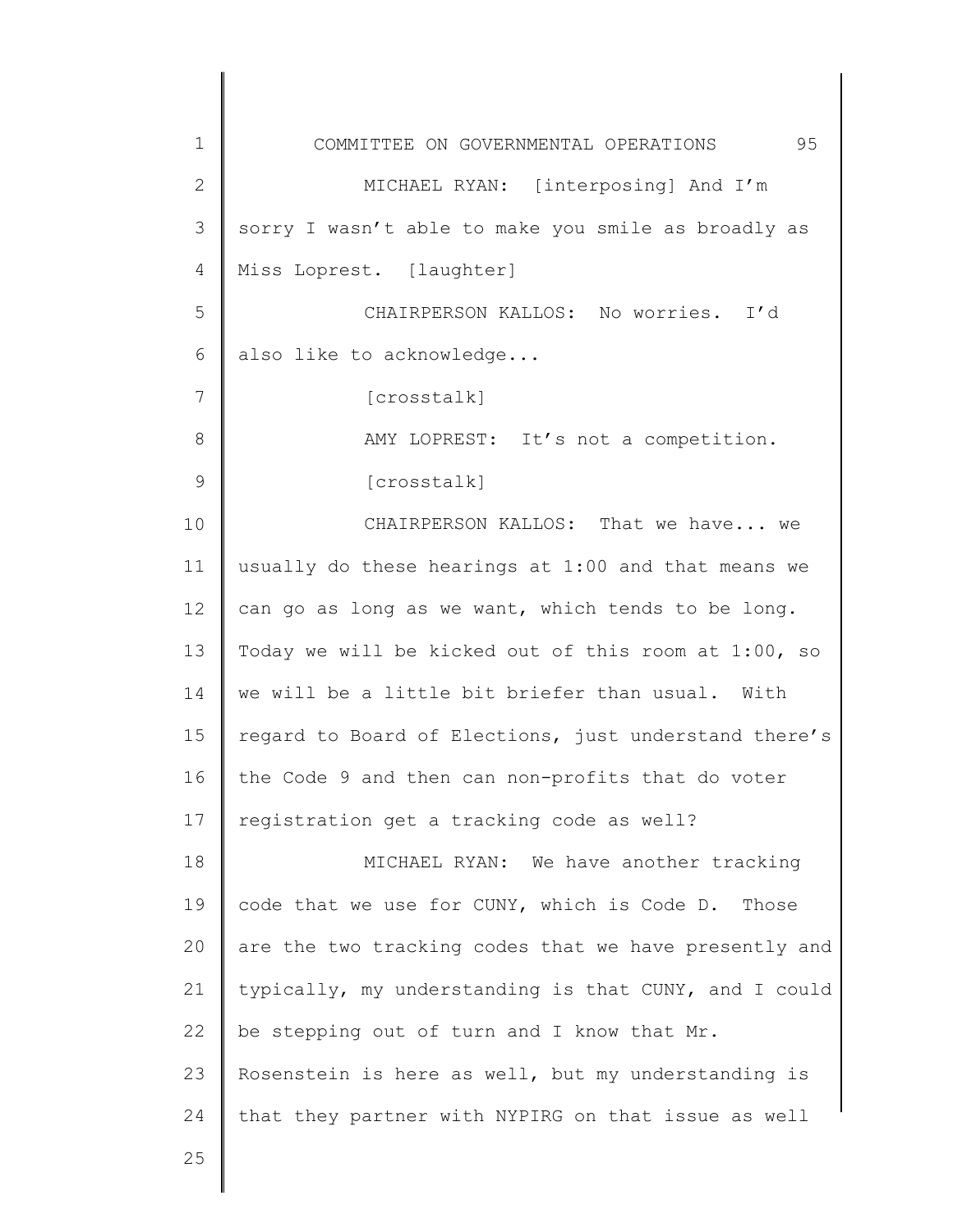1 2 3 4 5 6 7 8 9 10 11 12 13 14 15 16 17 18 19 20 21 22 23 24 25 COMMITTEE ON GOVERNMENTAL OPERATIONS 96 in terms of the voter registration. We do a Code D and a Code 9. CHAIRPERSON KALLOS: And how easy is it to add additional codes as necessary? MICHAEL RYAN: Oh, anytime you do anything additional it requires an additional administrative burden. There's some programming that goes along with that as well, but again, I think our additions we keep an eye on 5-2011 as well, so while we understand that the tracking is a useful administrative tool, by the same token, parsing that out of what we distribute to the public is presently not possible, as has been previously suggested, as we understand the law. Again, we didn't scratch very deeply below the surface, but Election Law Section 3- 220, subdivision 1 allows us when we give information back to the public that's been filed with us to exempt voter driver's license identification... I mean a voter's driver's license identification number, a non-driver's license identification number, a social security number and a fax number. Everything else that's on that form goes out. CHAIRPERSON KALLOS: I can get emails and phone numbers?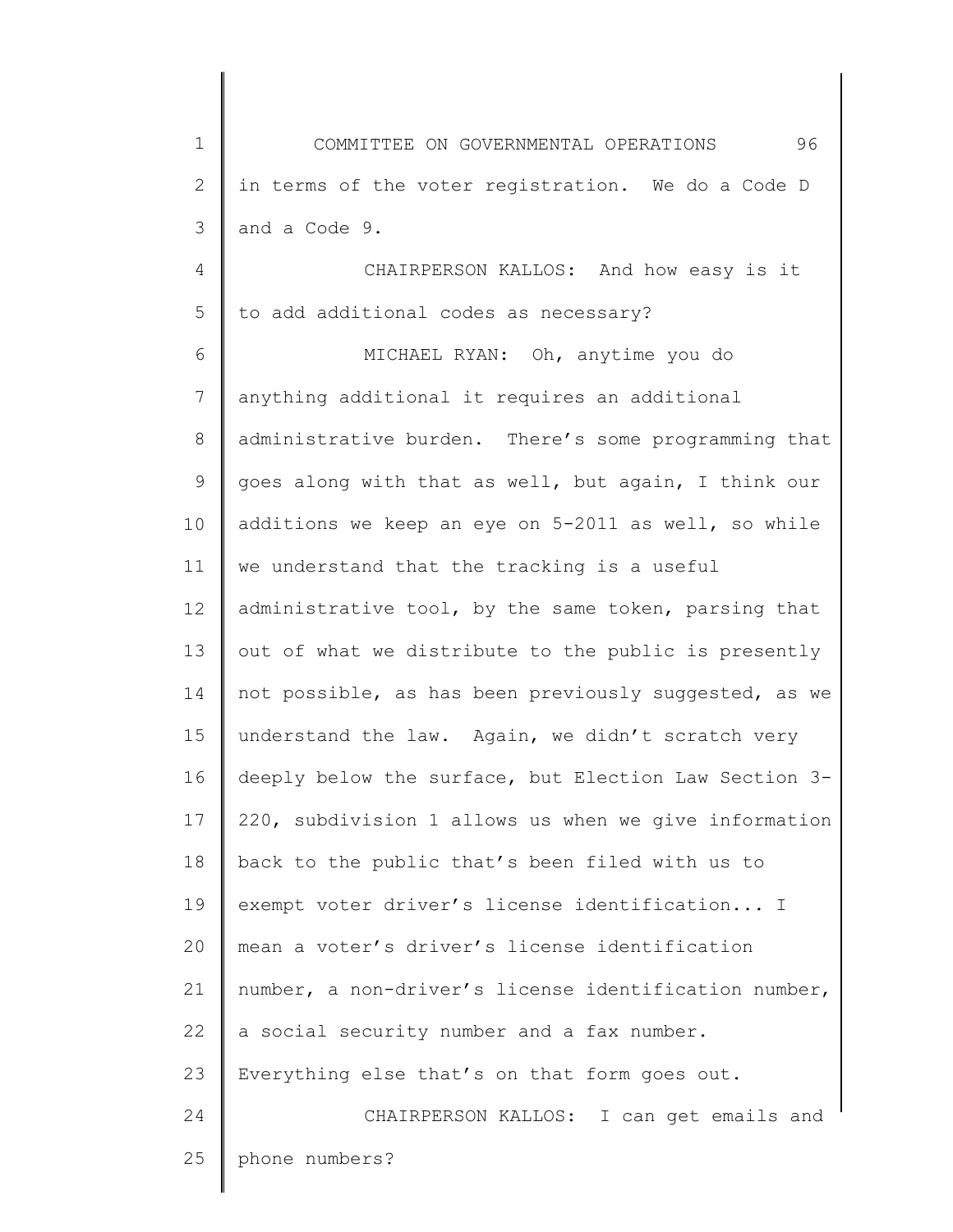| $\mathbf 1$    | 97<br>COMMITTEE ON GOVERNMENTAL OPERATIONS            |
|----------------|-------------------------------------------------------|
| $\mathbf{2}$   | MICHAEL RYAN: Whatever else is on that                |
| 3              | form other than those categories goes out.            |
| 4              | CHAIRPERSON KALLOS: I'm holding you to                |
| 5              | this 'cause you're 'bout to I'm going to go buy a     |
| 6              | CD after this.                                        |
| $\overline{7}$ | MICHAEL RYAN: Come by and we'll let                   |
| 8              | you we'll go we'll put you on public public and       |
| 9              | you can run all the stuff you need.                   |
| 10             | CHAIRPERSON KALLOS: That sounds great.                |
| 11             | We hear a lot about printing voter registration       |
| 12             | forms. There's a wonderful thing that folks are       |
| 13             | doing now of print on demand and just did the Climate |
| 14             | March. Do you think there's any reason why the BOE    |
| 15             | needs to print and send out how many hundred thousand |
| 16             | voter registration forms in order                     |
| 17             | [crosstalk]                                           |
| 18             | MICHAEL RYAN: Well                                    |
| 19             | [crosstalk]                                           |
| 20             | CHAIRPERSON KALLOS: To get 25,000 back                |
| 21             | and                                                   |
| 22             | [crosstalk]                                           |
| 23             | MICHAEL RYAN: It's interesting.                       |
| 24             | [crosstalk]                                           |
| 25             |                                                       |
|                |                                                       |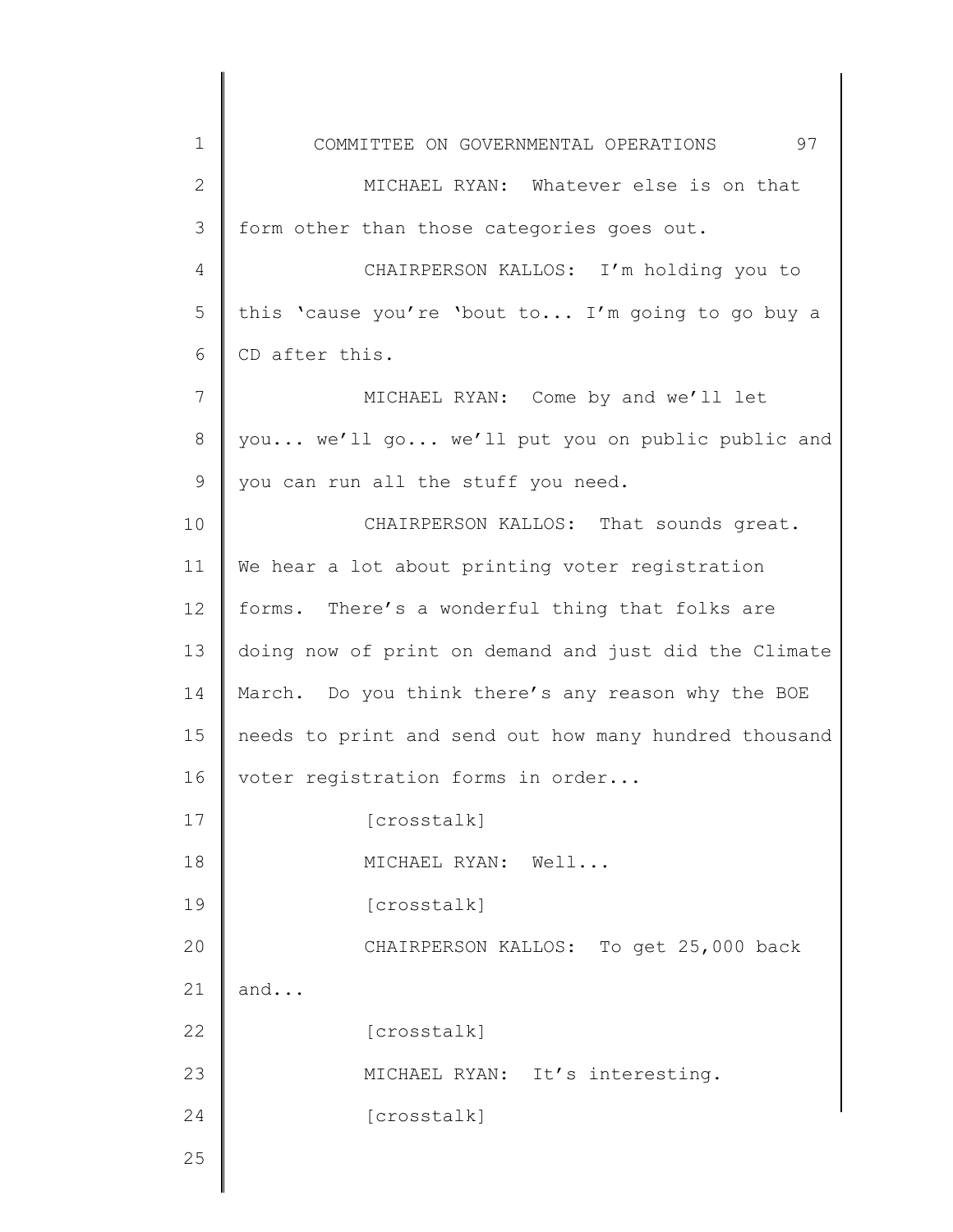| 1            | 98<br>COMMITTEE ON GOVERNMENTAL OPERATIONS            |
|--------------|-------------------------------------------------------|
| $\mathbf{2}$ | CHAIRPERSON KALLOS: Do you believe it                 |
| 3            | might be better to let the agencies just print on an  |
| 4            | as needed basis?                                      |
| 5            | MICHAEL RYAN: In 2013, we distributed                 |
| 6            | over 100,000 forms, so slightly over. It was like     |
| 7            | I think it was 106, 250.                              |
| 8            | CHAIRPERSON KALLOS: Mm-hm.                            |
| 9            | MICHAEL RYAN: Already in 2014, and I                  |
| 10           | think this is indicative of a see change not only in  |
| 11           | the City Council, but in the administration as well,  |
| 12           | we've already distributed over 280,000 and the year's |
| 13           | not over. So there's a lot of paper going out, but I  |
| 14           | think you're right. We're not getting a large         |
| 15           | return. I don't have the return numbers for 2014,     |
| 16           | but the return numbers for 2013 were 4,339 based on   |
| 17           | the 106,000 distributed. What we don't know and what  |
| 18           | we can't track is whether or not the inventory that's |
| 19           | going out to the individual agencies is right sized   |
| 20           | or whether they're simply having enough available in  |
| 21           | case anybody asks for them. So that's a piece of the  |
| 22           | puzzle that we can't track and quite frankly, we'd    |
| 23           | prefer, although we would follow any statutory        |
| 24           | mandate, we would prefer not to be in the business of |
| 25           | overseeing city agencies in terms of their compliance |
|              |                                                       |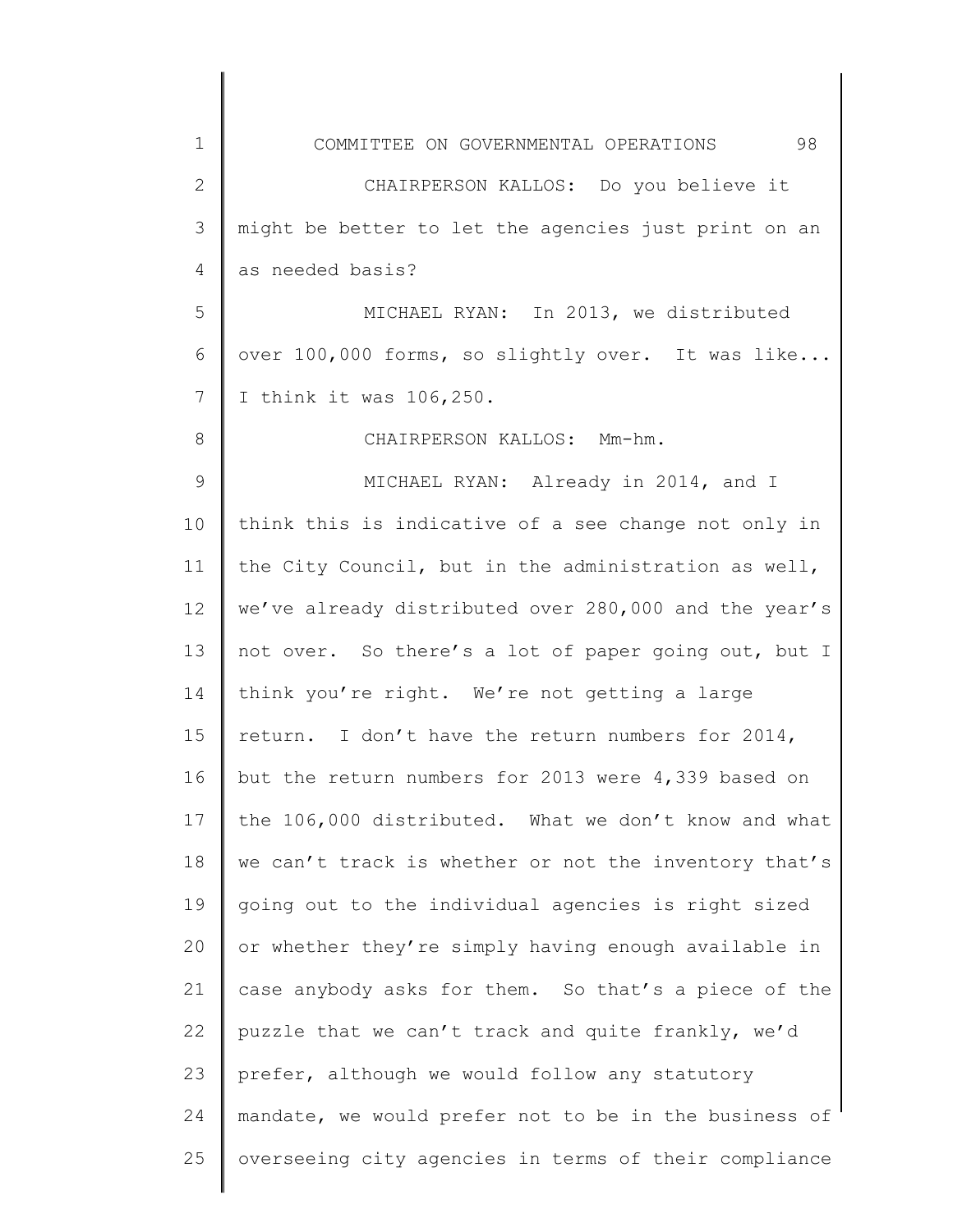1 2 3 4 5 6 7 8 9 10 11 12 13 14 15 16 17 18 19 20 21 22 23 COMMITTEE ON GOVERNMENTAL OPERATIONS 99 with the law. We prefer to impart our information on the back end, which would be a success rate, keeping in mind that the mere fact that a voter registration form is transmitted to us doesn't mean that they automatically go on the voter rolls because there's a clearing process that must be done. The person might already be registered to vote, in which case they wouldn't be included. They might not... they might be ineligible or if they missed information, we do send out a missing information notice. CHAIRPERSON KALLOS: And at the risk of embarrassing myself, I know that my office has voter registration forms. I'd love to make sure all the other... all of my colleagues have them. Could I get like 10 voter registration forms in English, Spanish, Bengali, Korean and Chinese and 10 per office, so if you could drop off 510 at 250 Broadway we'd love to get that distributed to my colleagues and then make sure that they know not only can they have them on hand, but they can just print them out and that's perhaps why I'm going to ask for fewer, so that's a yes?

MICHAEL RYAN: Yes.

CHAIRPERSON KALLOS: Perfect.

25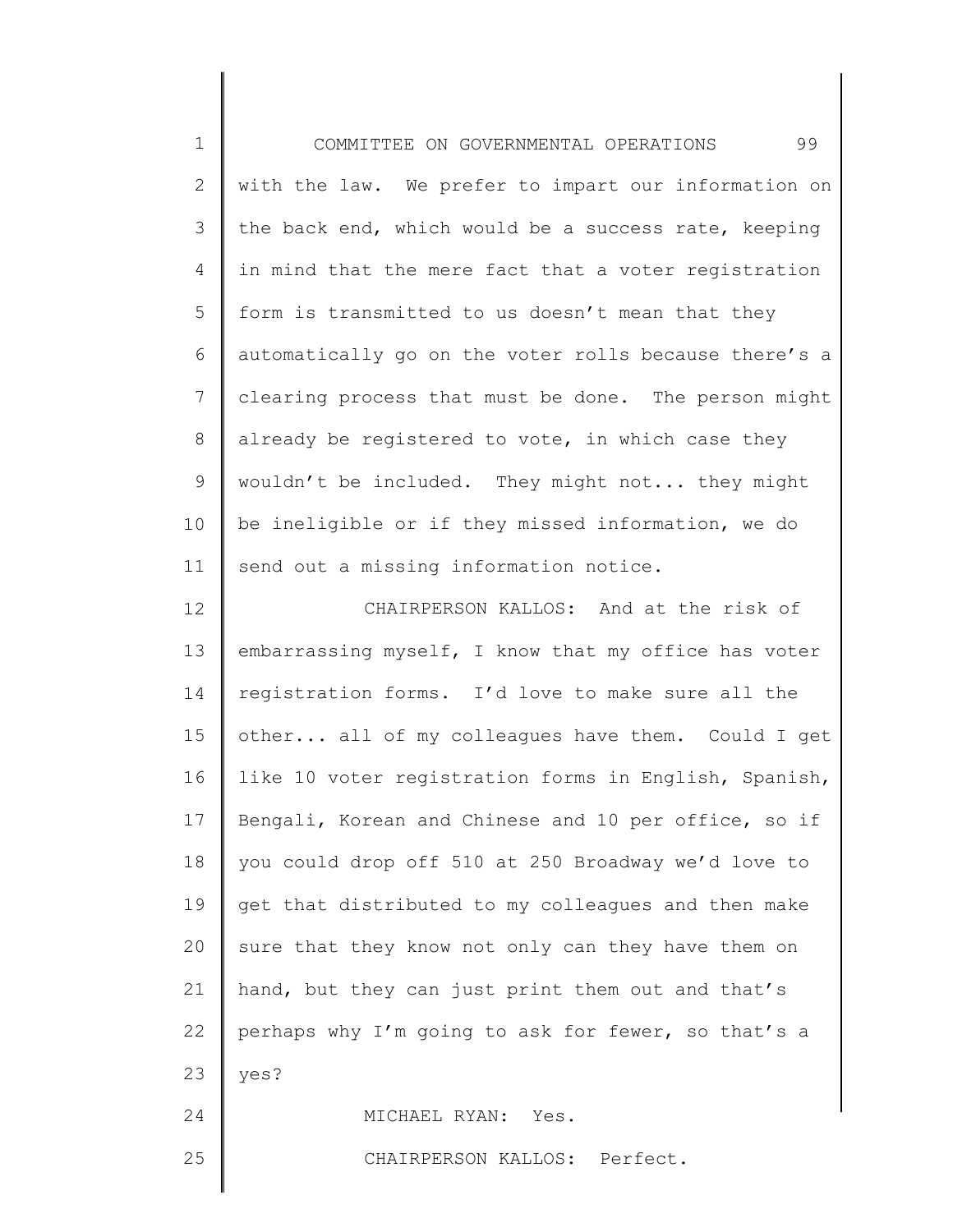1 2 3 4 5 COMMITTEE ON GOVERNMENTAL OPERATIONS 100 MICHAEL RYAN: And we have 500 on hand. With the agencies the way we handle this there's about a two-week turnaround. We have an outside vendor.

## CHAIRPERSON KALLOS: Yep.

6

7 8 9 10 11 12 13 14 15 16 17 18 19 20 21 22 23 24 25 MICHAEL RYAN: And when they ask for a certain number of forms, we get them printed and they're distributed. The difference though I think with the printing on demand that does change the dynamic. The one that we distribute to the agencies is a self-contained self-sealable form requiring no postage and I think... and I'm not a printing expert and I'm not an MIS expert, but what I've been told is that there are challenges, technology challenges associated with that and perhaps Mr. Chang or some others can speak to those things better than I, but making it foldable, sealable, self-contained with a stamp; you know, no postage necessary presents challenges and I know that we have had challenges with those envelopes even doing them well in advance because there is a plastic template that we have to put over these envelopes that is provided by the post office to make sure that all of the various codes that the Post Office needs to process these things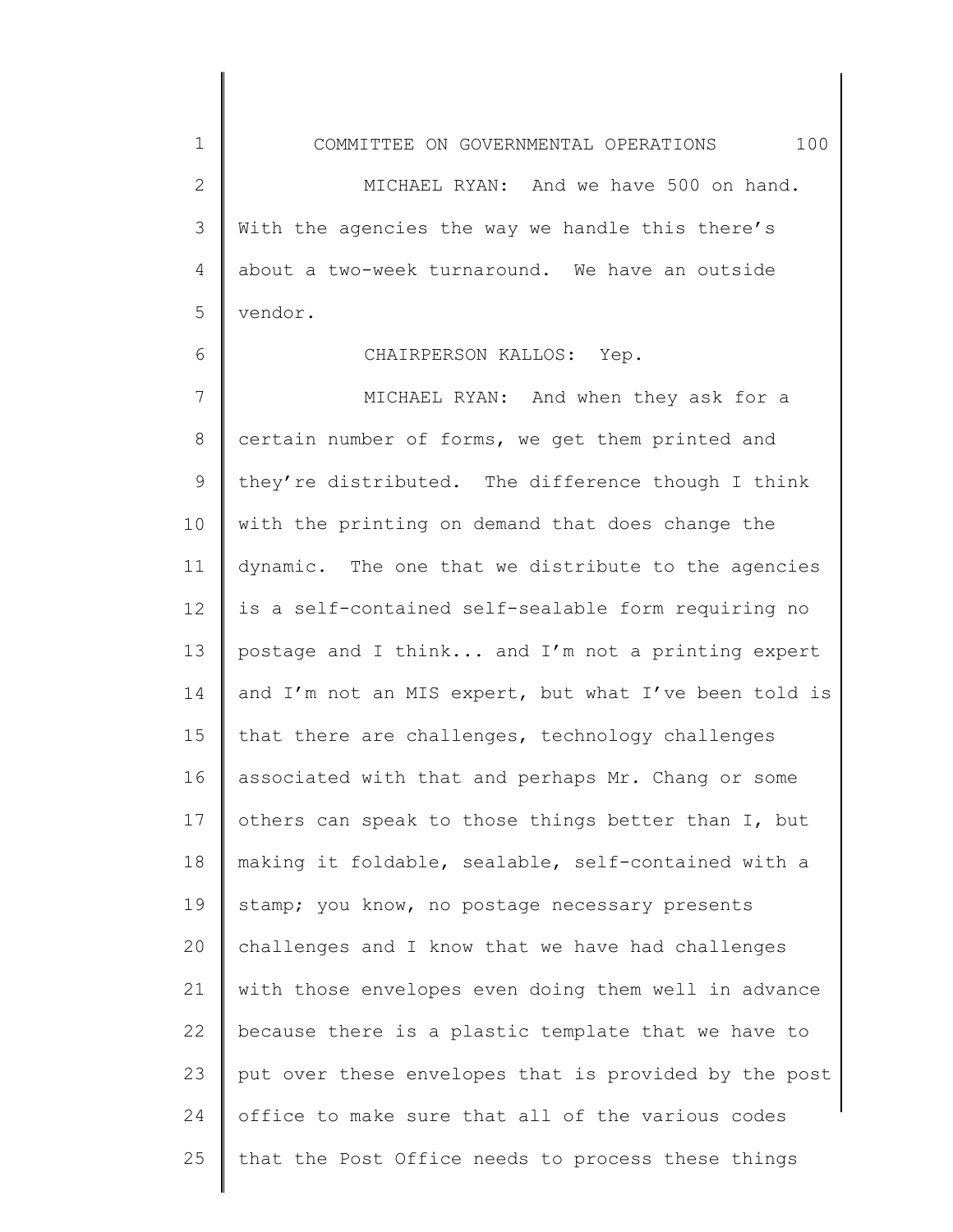1 2 3 4 5 6 COMMITTEE ON GOVERNMENTAL OPERATIONS 101 electronically is all in the proper place. So there's a lot more detail to these things than otherwise might seem and so you know, the way it's been handled up to this point is to distribute the forms to the agencies.

7 8 9 10 11 12 13 14 15 16 17 CHAIRPERSON KALLOS: I am actually very familiar with mail house operations [laughter] and exactly what you're talking about and I'd be committed to working with our members of Congress and the Post Office to ensure that when it comes to a voter registration form whatever regulations could be waived so if somebody printed out wrong it could still get mailed for free. But yes, the one that you print out online from the... that I just printed out online from your website says that it's no postage necessary, so...

18 19 20 21 22 23 24 25 MICHAEL RYAN: [interposing] Right. CHAIRPERSON KALLOS: There are probably a lot of people who just take it, fold it, put it in the mail and hope it gets there. MICHAEL RYAN: Right. CHAIRPERSON KALLOS: Can you explain a little bit to me, and perhaps this is for Mr. Ferguson, but can you explain a little bit about how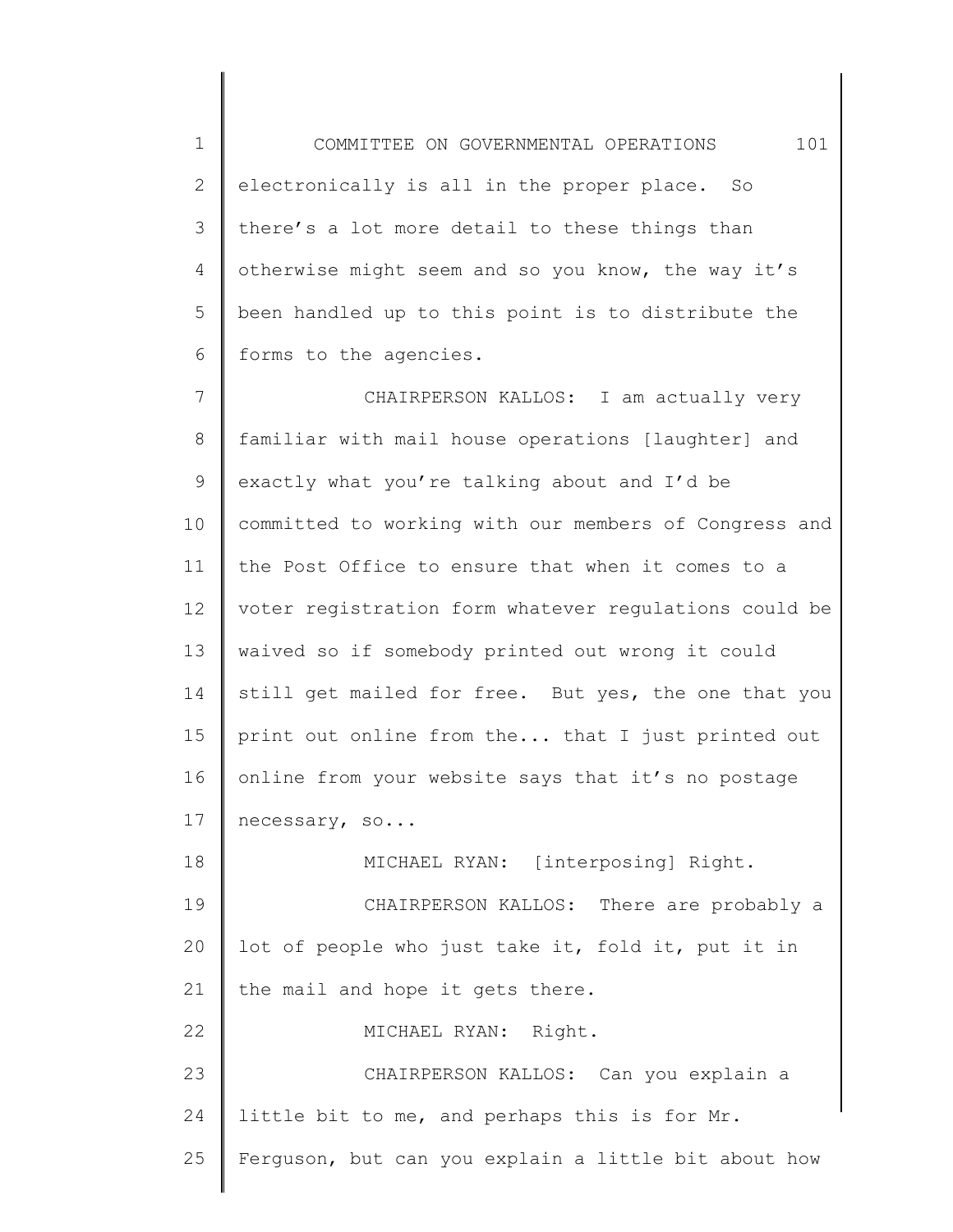1 2 3 4 5 6 7 COMMITTEE ON GOVERNMENTAL OPERATIONS 102 electronic voter registration process works between your agency, the DMV or perhaps if any agencies do it or did it, what's the process? Does it save you time? Does it save money? Is it more popular and have there been any challenges to implementation? MICHAEL RYAN: Well, in terms of

8 9 10 11 12 13 14 15 16 17 18 19 20 21 22 23 24 25 popularity, we made a cutover on March 11th of 2014, so there really is no way to gauge the popularity. We changed the way business was done. We're not... clearly if somebody picked up a voter registration form out of the DMV office they could mail it into us, but if they go through the DMV process it comes to us electronically. How that worked, and apparently it wasn't all that complicated, since we don't really need to talk in the computer language, they developed a program to do this; they meaning DMV. We then had to do some interface work on our end, which was completed and there was data testing and on March the 11th, a Tuesday, 'cause we get a... I know this is not necessarily an attractive term, but we get a data dump every Tuesday and Friday and then what happens with that is it goes into a queue and then our bipartisan team of employees have to work that to make sure that the people that go on the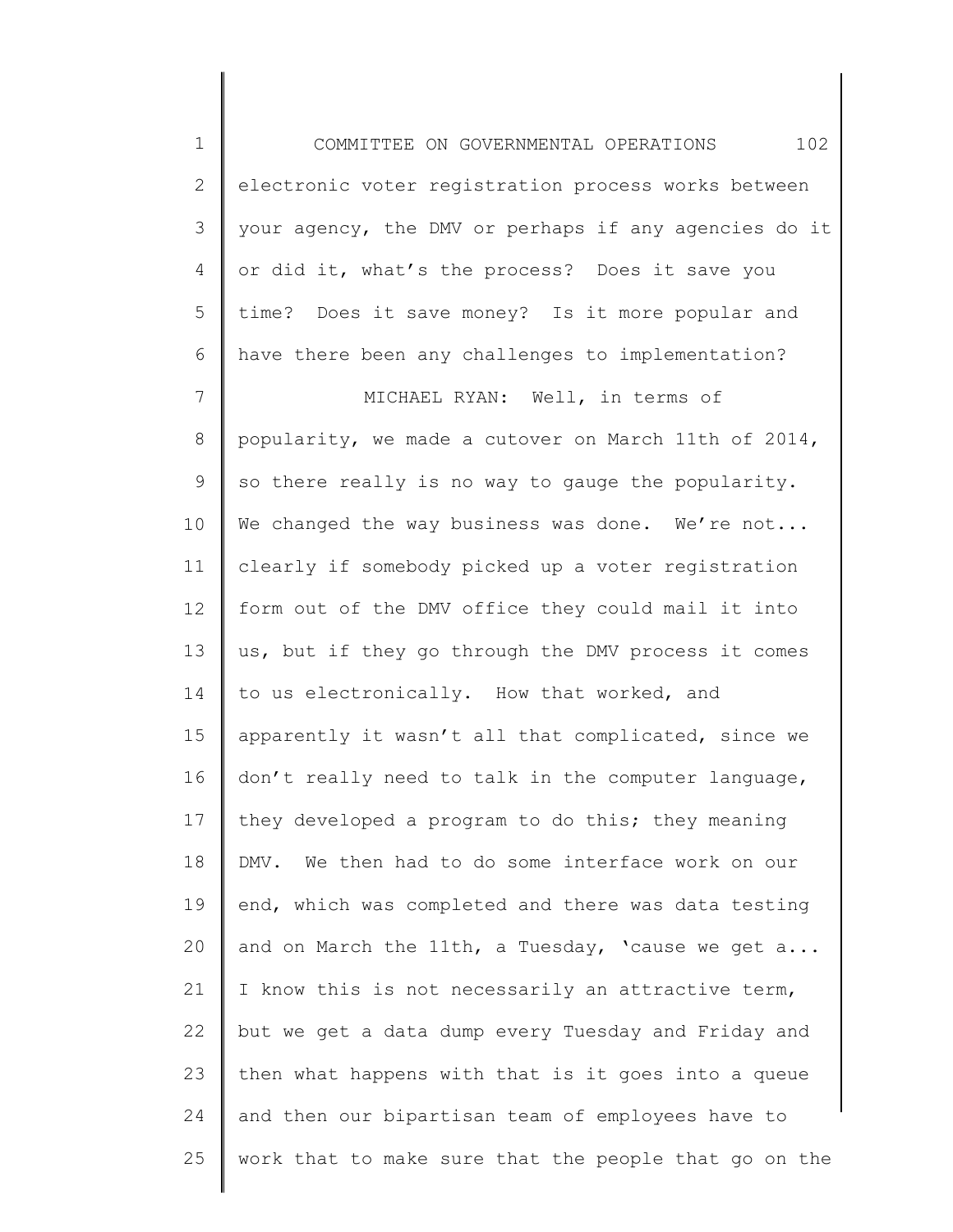1 2 3 4 5 6 7 8 9 10 11 12 13 14 15 16 17 18 19 20 21 22 23 24 25 COMMITTEE ON GOVERNMENTAL OPERATIONS 103 rolls ultimately are eligible to be on the rolls and for example, if somebody... I know there's been some talk recently about birth dates. If somebody's missing their birth date on their form now, we send them a voter... a missing information notice to the voter; potential voter and when they send that information back to us, their record is then complete and we put them onto the rolls. So, but in terms of the DMV, the challenge here is the capturing of the signature. The DMV is considered to be a custodial agency for the purposes of the signature. We have not looked at whether any other city agency might also qualify to be considered a custodial agency for the purposes of us, BOE, being able to accept an electronic version of their signature. But even if we stopped short of that, having an electronic... a way for voters to input their information electronically, even if that still meant ultimately that they had to print up a form and sign it back and get it to us, that information would be already in the system and all we would have to do is scan the form in, clip the signature out and put the signature into the completed record and then have it be examined by our bipartisan team. So not having to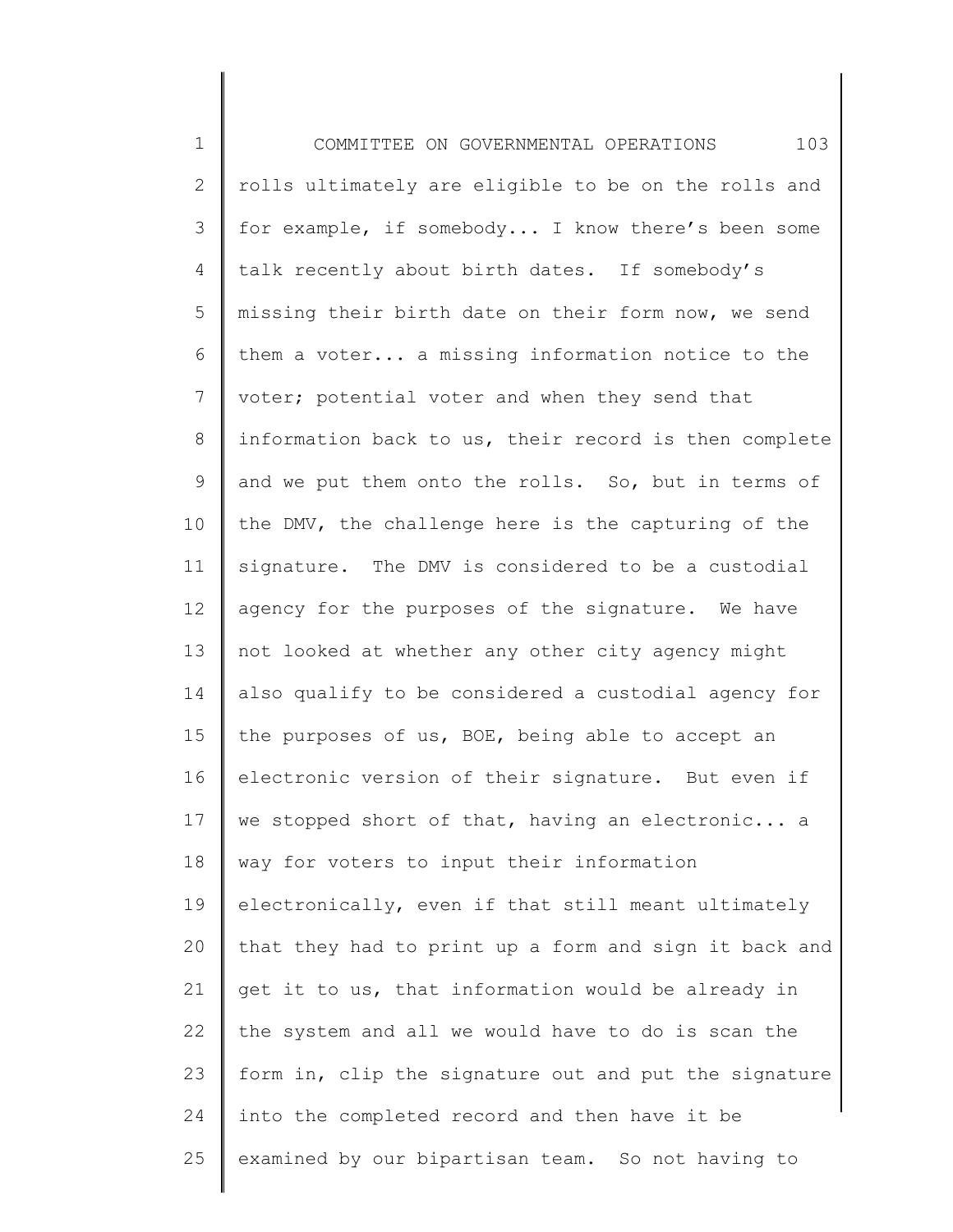1 2 3 4 5 6 COMMITTEE ON GOVERNMENTAL OPERATIONS 104 decipher handwritings by bleary-eyed employees who are trying to get everybody on the rolls you know, leading up to an election event would be a very, very helpful thing and it would eliminate a tremendous amount of data entry for us.

7 8 9 10 11 12 13 14 15 16 CHAIRPERSON KALLOS: With regards to some of the comments that I offered to the Mayor's Office of Operations, would you agree to reach out to me and this committee and this body to provide assistance, whether it's software that's already been built and six years old or other processes that have already been built and would probably be available for free in order for the Board of Elections to better improve their process, including having that button do two things at once?

17 18 19 20 21 22 23 24 25 MICHAEL RYAN: One of the things that our staff is currently working on to make sure that our version ultimately is system independent and doesn't necessarily have to interface with other agencies that way that ours does with the DMV is they're developing a web-based application that will be a separate application for the city agencies; you know, under the present circumstance, those Code 9s and then the same exact thing for the general public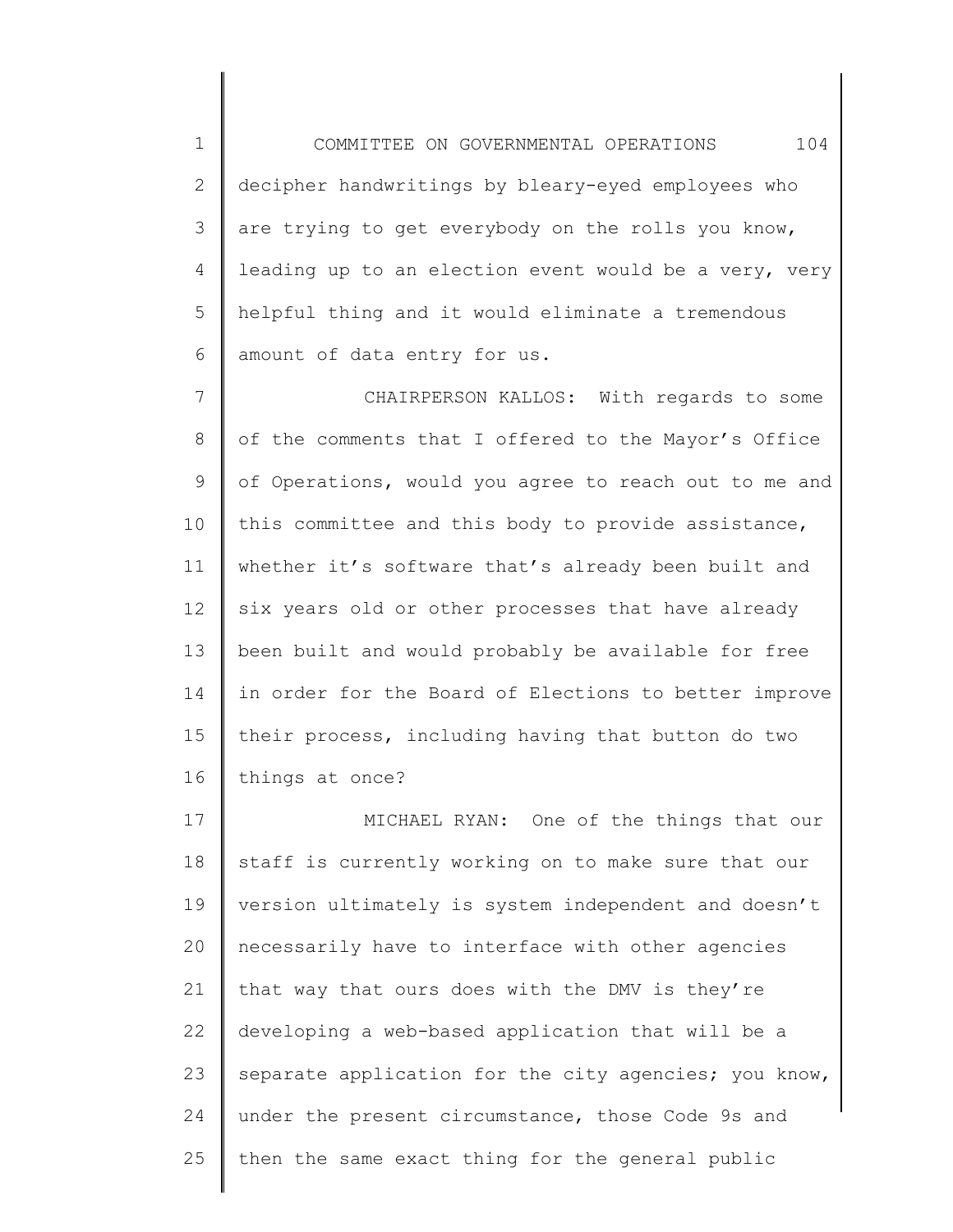1 2 3 4 5 6 7 8 9 10 11 12 13 14 15 16 17 18 19 20 COMMITTEE ON GOVERNMENTAL OPERATIONS 105 except it won't have the Code 9 attachment to it and that's I would say about six months in the offing, but it's under development now and we expect to be able to roll that out and we're targeting 2015 for a lot of things because 2016's going to be a bit of a bear in terms of election events. CHAIRPERSON KALLOS: For what it's worth, the software's already built and you can probably put it up tomorrow or consider it. And then just I'd be remiss if I didn't say thank you for distributing your conflict of interest... sorry, your conflict of interest and close family relative policy. I would love to see a explanation of the difference between what you have and what DOI had provided and then I would remiss if I didn't have you in front of me and didn't ask when the Board of Elections will be voting on posting its... all of its available positions online or for the public. MICHAEL RYAN: Well, first of all, the

21 22 23 24 25 thanks, and I will accept the thanks on behalf of the Commissioners, but the thanks goes to the Commissioners on the issue of the COIB and the close relative policy. With respect to the job postings, I know that this has been an issue that has been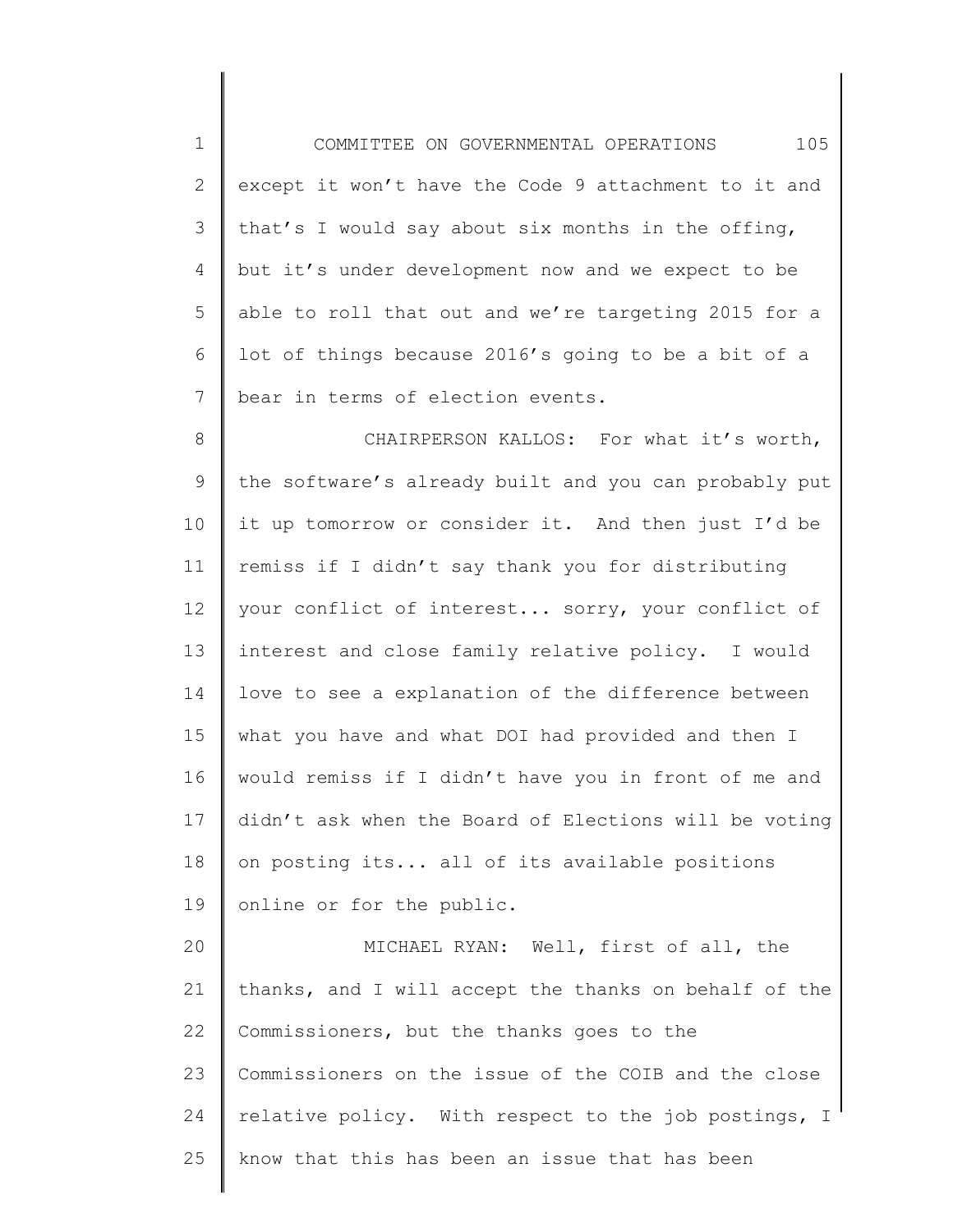1 2 3 4 5 6 COMMITTEE ON GOVERNMENTAL OPERATIONS 106 discussed in great detail amongst the Commissioners and I'm certain if there is a consensus on exactly how that should be done amongst the Commissioners, then they will vote on that and that will be taken care of.

7 8 9 CHAIRPERSON KALLOS: Three of them came in and swore under oath that they would do it at the next meeting.

10 11 12 13 14 15 16 MICHAEL RYAN: I understand and as I've stated here before, it still remains more of a legislative process and you know, you need six and when six Commissioners agree on any policy, whether it be the posting of jobs or any other such policy, then that's the mandate that the Board follows and until that happens, it's not the mandate.

17 18 19 20 CHAIRPERSON KALLOS: Thank you very much and my last question I'm getting older and perhaps more vain, can I put I'm 30-plus so that I can just keep celebrating my 29th birthday or...

21 22 23 24 25 MICHAEL RYAN: That used to be the case. It is no longer the case. If you do not give us a complete date of birth now when you go to register, you will get a missing information notice and you will not be added to the voter rolls until such time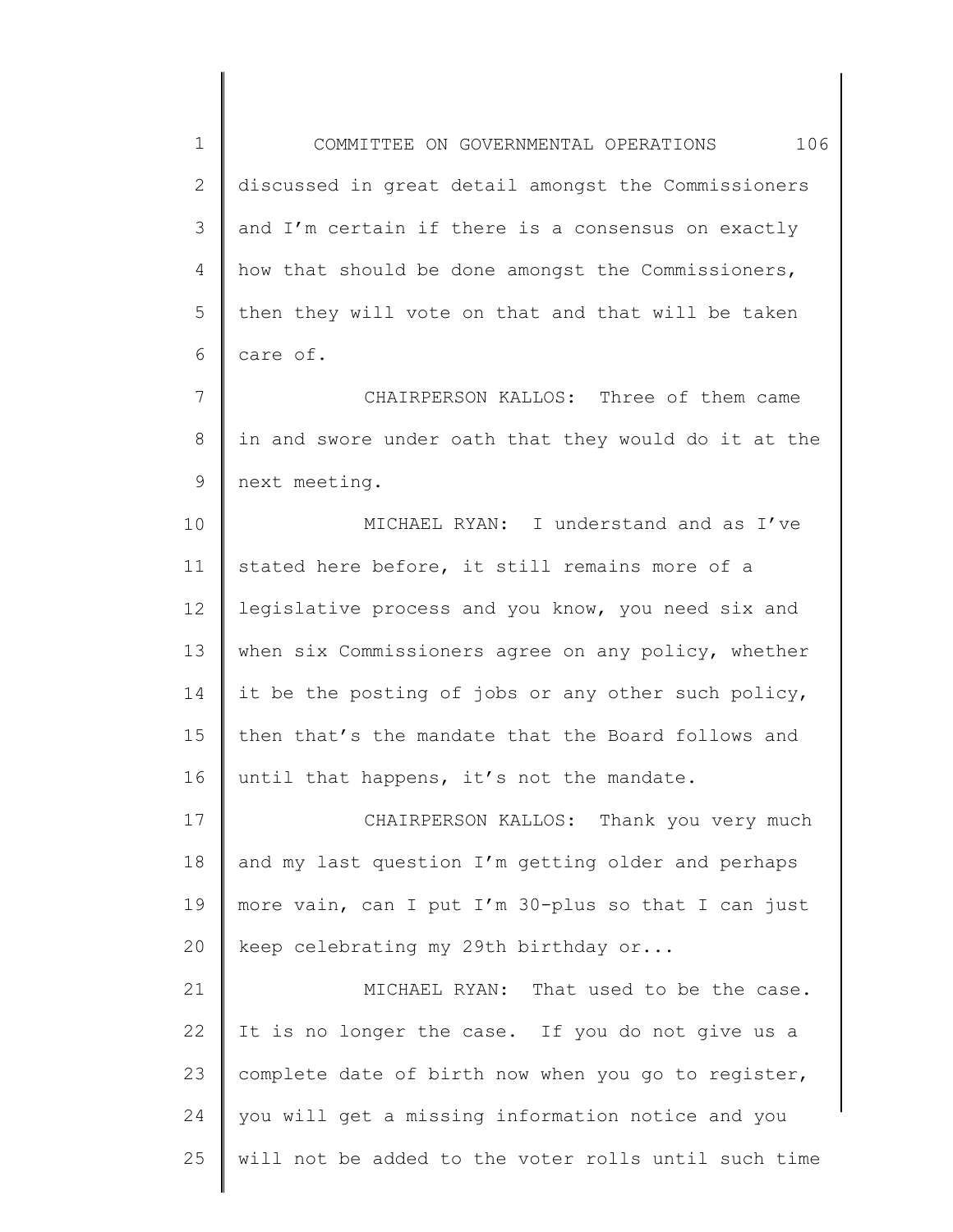| $\mathbf 1$    | 107<br>COMMITTEE ON GOVERNMENTAL OPERATIONS           |
|----------------|-------------------------------------------------------|
| $\mathbf{2}$   | as you provide that information. That was not the     |
| 3              | case historically. It does have its roots, believe    |
| 4              | it or not, in what was considered to be a polite      |
| 5              | question to ask primarily women years ago and if you  |
| 6              | look at that list of voters to which you refer, it is |
| $\overline{7}$ | overwhelmingly, although not exclusively, women, but  |
| 8              | in terms of its percentage versus the number of       |
| 9              | registered voters, it's a very, very small percentage |
| 10             | and ultimately, while I have a moment and a           |
| 11             | microphone, a non-story. [laughter]                   |
| 12             | CHAIRPERSON KALLOS: Well, I hope to make              |
| 13             | it to 169, [laughter] legitimately on the voter       |
| 14             | rolls.                                                |
| 15             | MICHAEL RYAN: If you're interested in                 |
| 16             | technology, perhaps that's going to come to fruition. |
| 17             | CHAIRPERSON KALLOS: Thank you. For the                |
| 18             | Campaign Finance Board, I'm as a person who tends     |
| 19             | to be a little bit proactive, I really appreciate how |
| 20             | proactive you are and as somebody who tries to be     |
| 21             | proactive and sometimes still things don't end up     |
| 22             | happening, in your testimony you did training         |
| 23             | sessions. You offered it to 18 city agencies, 59      |
| 24             | community boards. You only had 14 agencies show up,   |
| 25             | which is actually pretty great and 13, which is       |
|                |                                                       |

║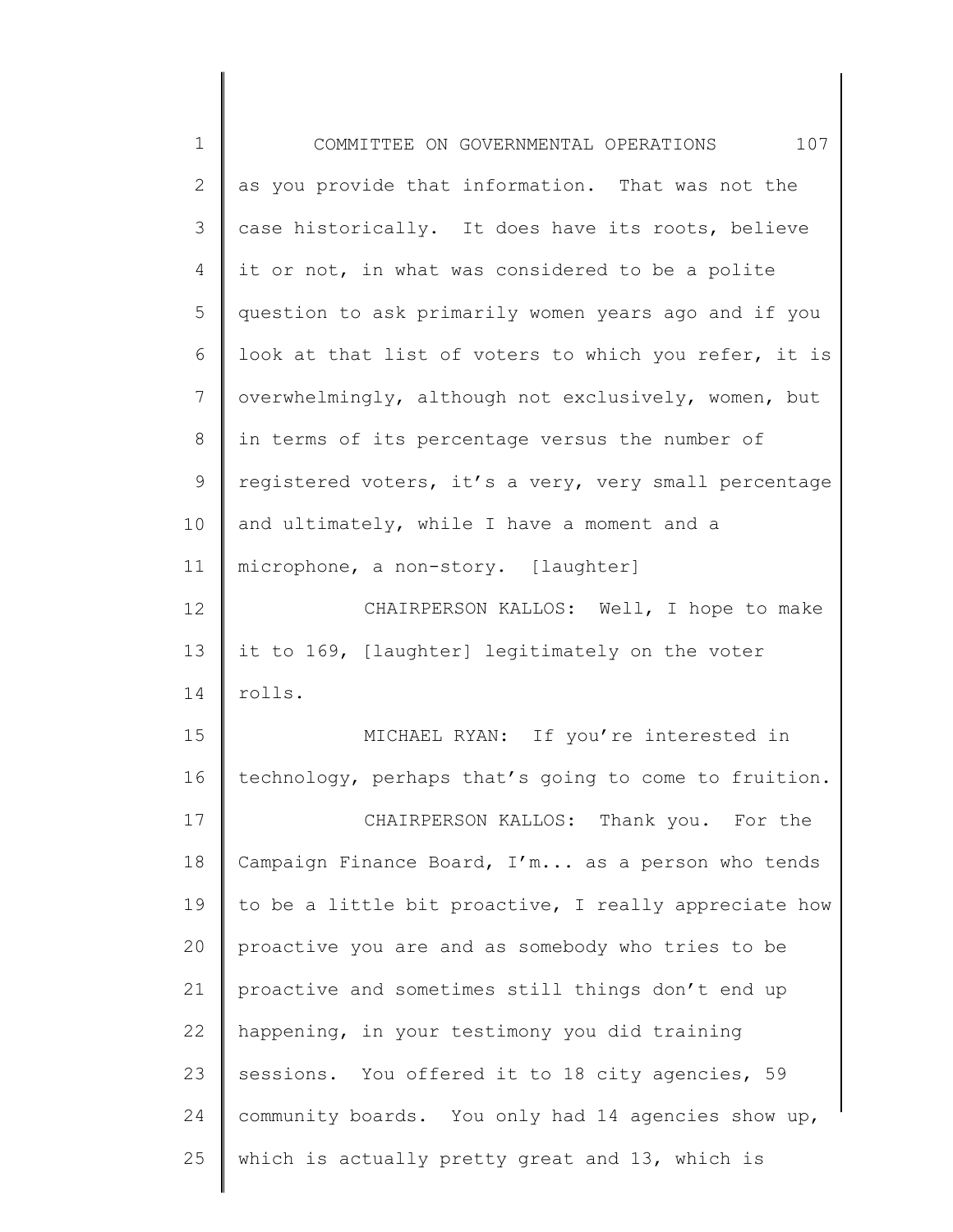| $\mathbf 1$    | 108<br>COMMITTEE ON GOVERNMENTAL OPERATIONS           |
|----------------|-------------------------------------------------------|
| $\mathbf{2}$   | slightly disappointing and now I have oversight over  |
| 3              | community boards and perhaps we should ask them to    |
| 4              | come by and explain; get a little compliance. But     |
| 5              | one question is seems like you're doing what you're   |
| 6              | supposed to be doing and in fact, you're going above  |
| $7\phantom{.}$ | and beyond on being proactive, but the Center for     |
| 8              | Popular Democracy's recent report finds that those 14 |
| $\mathsf 9$    | agencies didn't seem to get the results from what you |
| 10             | tried to achieve. What can we do to support it?       |
| 11             | Would this legislation help or what should Mayor's    |
| 12             | Office of Operations be considering?                  |
| 13             | AMY LOPREST: I think one thing that's                 |
| 14             | very positive is just the commitment of the current   |
| 15             | administration to encourage agencies to develop their |
| 16             | plans and work the plans and I think that we'll see a |
| 17             | lot of result from that. Again, it is disappointing   |
| 18             | that the results have not been as one would have      |
| 19             | hoped, but there's always room for improvement in any |
| 20             | system and I really I'm encouraged by the Mayor's     |
| 21             | commitment to this issue. I think that will help.     |
| 22             | CHAIRPERSON KALLOS: Thank you for your                |
| 23             | commitment. In your recent report, you noted that     |
| 24             | many people have donated that never had before and    |
| 25             | you also came out with a new report that I really     |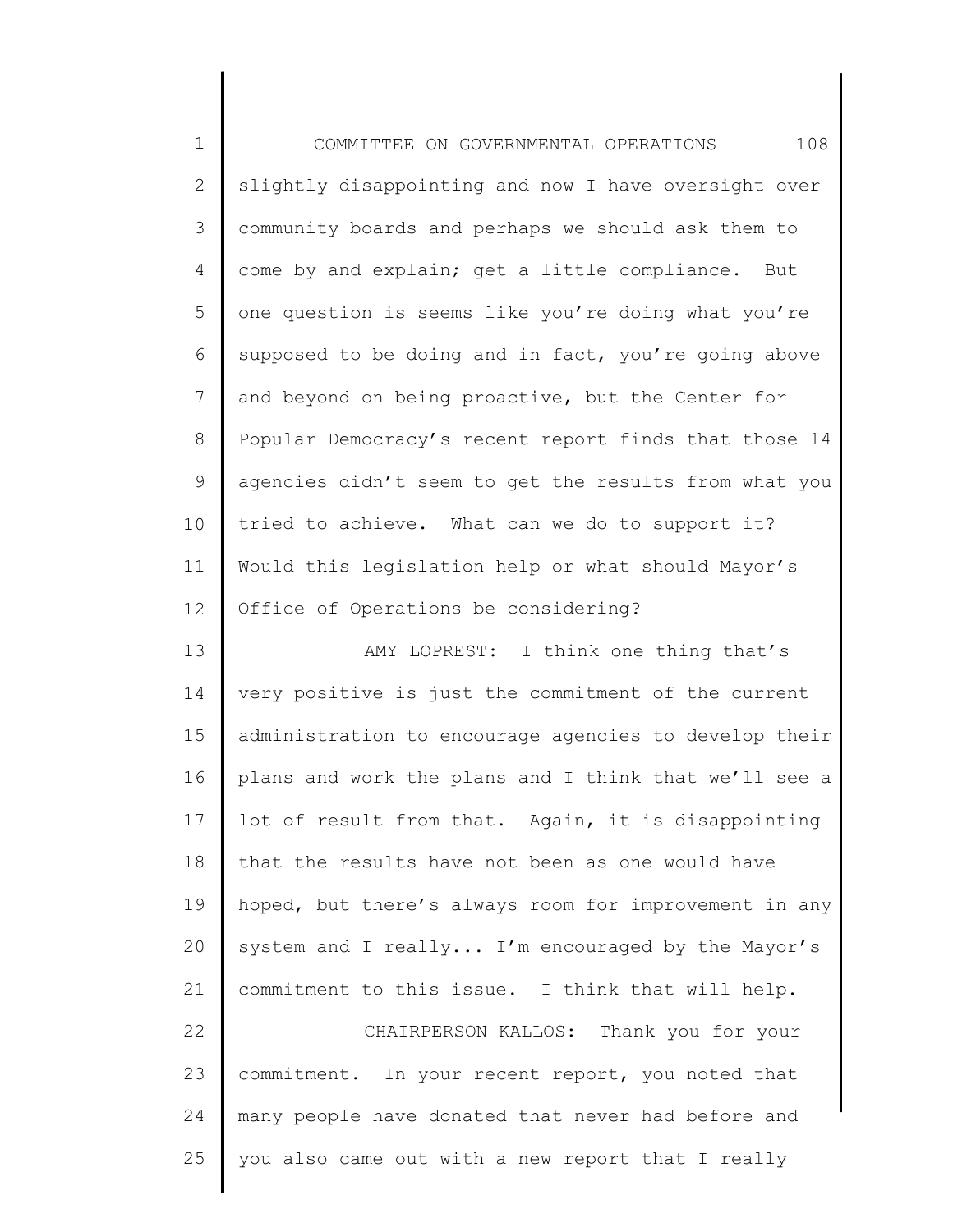1 2 3 4 5 6 COMMITTEE ON GOVERNMENTAL OPERATIONS 109 liked and your blog that I'm on the top 10 for most public contributions. I wish I was a little bit higher. I will endeavor for next election cycle. How many of our donors in the CFB are registered to vote?

7 8 9 10 11 12 13 14 15 16 AMY LOPREST: You know, it's interesting. That's actually one of the... a research project that we are starting to engage in to compare the voter registration rolls and contributors. We are in the process of starting that data comparison, so I don't have the answer for you right now, but you know, in a month or so we should have an answer to that question. CHAIRPERSON KALLOS: Perfect. It's my sequel interjoined and it should take about one line

17 18 of code to compare the folks and take a very short time off the voter file.

19 20 AMY LOPREST: [interposing] there's a lot of you know, address matched to make...

[crosstalk]

22 CHAIRPERSON KALLOS: Yes.

23 [crosstalk]

21

24 25 AMY LOPREST: You know, make sure the addresses are the right people.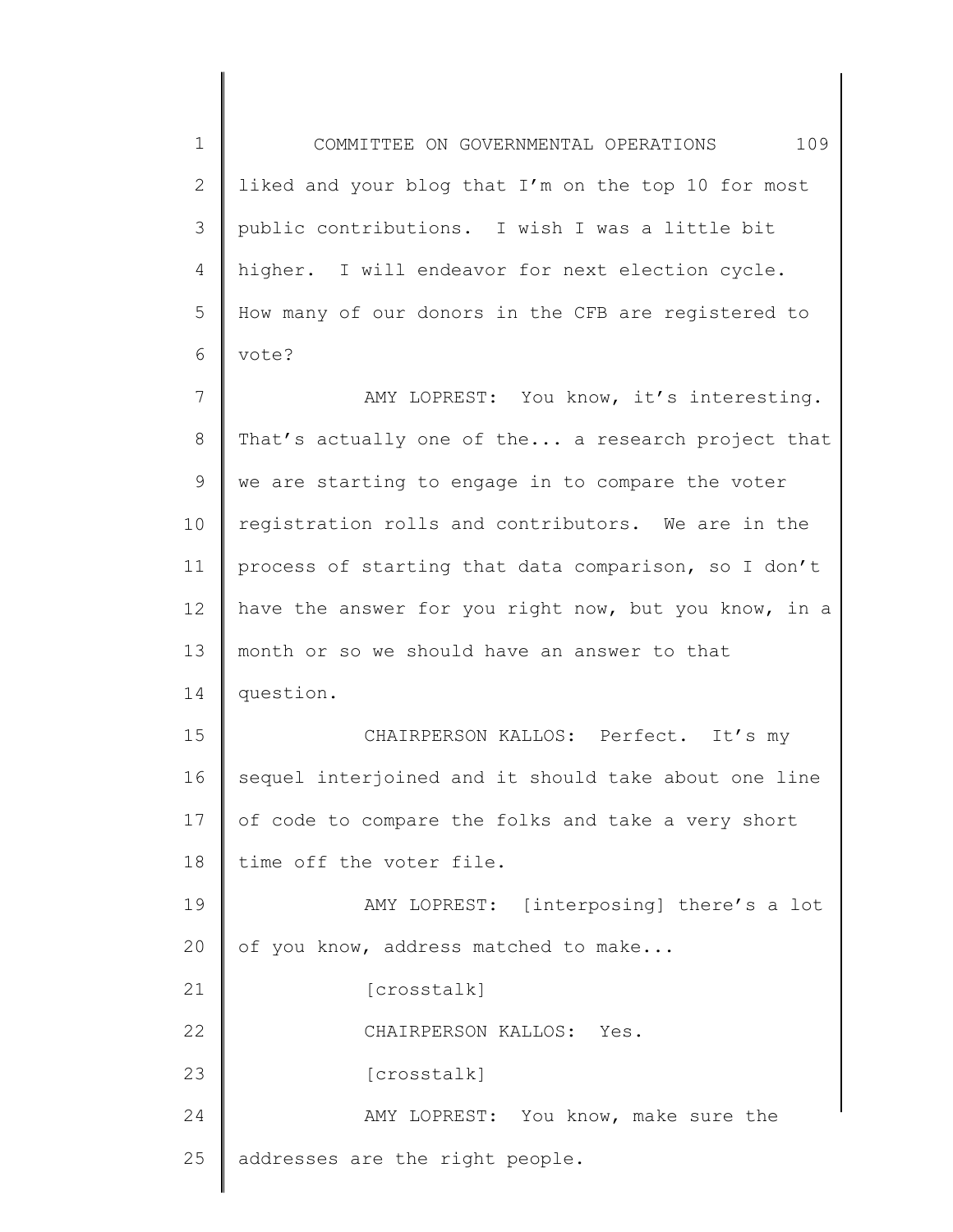1 2 3 4 5 6 7 8 9 10 11 12 13 14 15 16 17 18 19 COMMITTEE ON GOVERNMENTAL OPERATIONS 110 CHAIRPERSON KALLOS: I recommend matching by zip code, first name, last or first initial last name and then doing additional... Art and I can geek out about it later. [laughter] Would the CFB be... it's funny 'cause I was thinking about this. It would be odd to have a candidate running for office that wasn't registered to vote, but as this body has learned, you need to update your voter registration forms sometimes; otherwise, what have you. So is there an opportunity to try to register people who are donors; perhaps through New York City Votes application or what not and allowing people you know, if we can get this fillable PDF to say hey, we can register you and what have you and even mail your voter registration form as part of the New York City Votes app or other point in voting. AMY LOPREST: Well, the app actually does point you now; I mean you can go right to the form

20 21 22 23 24 that you can fill out on... that's on our website, but, of course, again, it's you know, the kind that you have to print out and sign and mail in. If we develop this portal, which you know, that would be great and so we could always just link into the

25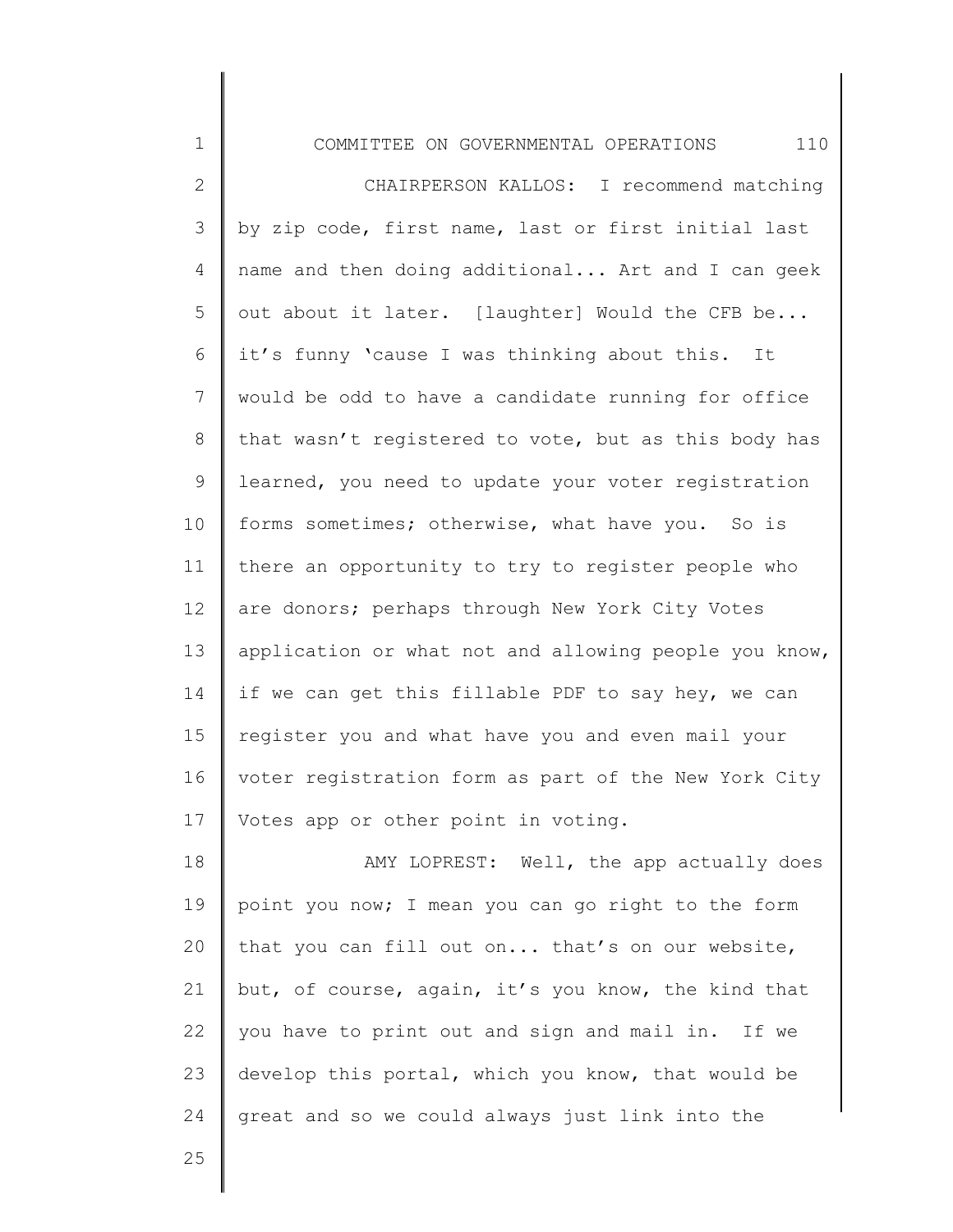1 2 3 4 5 6 7 8 9 10 11 12 13 14 15 16 17 18 19 20 21 22 23 24 25 COMMITTEE ON GOVERNMENTAL OPERATIONS 111 online portal, which would be a wonderful enhancement you know, and put that right in the app. CHAIRPERSON KALLOS: Yeah, would the Voter Assistance Commission be open to assist in the Board of Elections in the city with an online portal? MICHAEL RYAN: Absolutely. AMY LOPREST: We're always happy to help them. CHAIRPERSON KALLOS: Would the Board of Elections be friendly to assist in some... MICHAEL RYAN: [interposing] With finances as well. [laughter] Yes, absolutely and as you may know, I'm... as my position as Executive Director, I'm a de factor member of the Board of the Voter Assistance Advisory Committee and I certainly enjoy a close and cooperative relationship Miss Loprest and Mr. Chang and I'd make every effort to be at those meetings when my schedule allows. Sometimes when election events occur it's not possible, but yes. CHAIRPERSON KALLOS: And with my apologies; I've gone a little long because I enjoy working with the panel, I'd like to recognize Council Member Williams.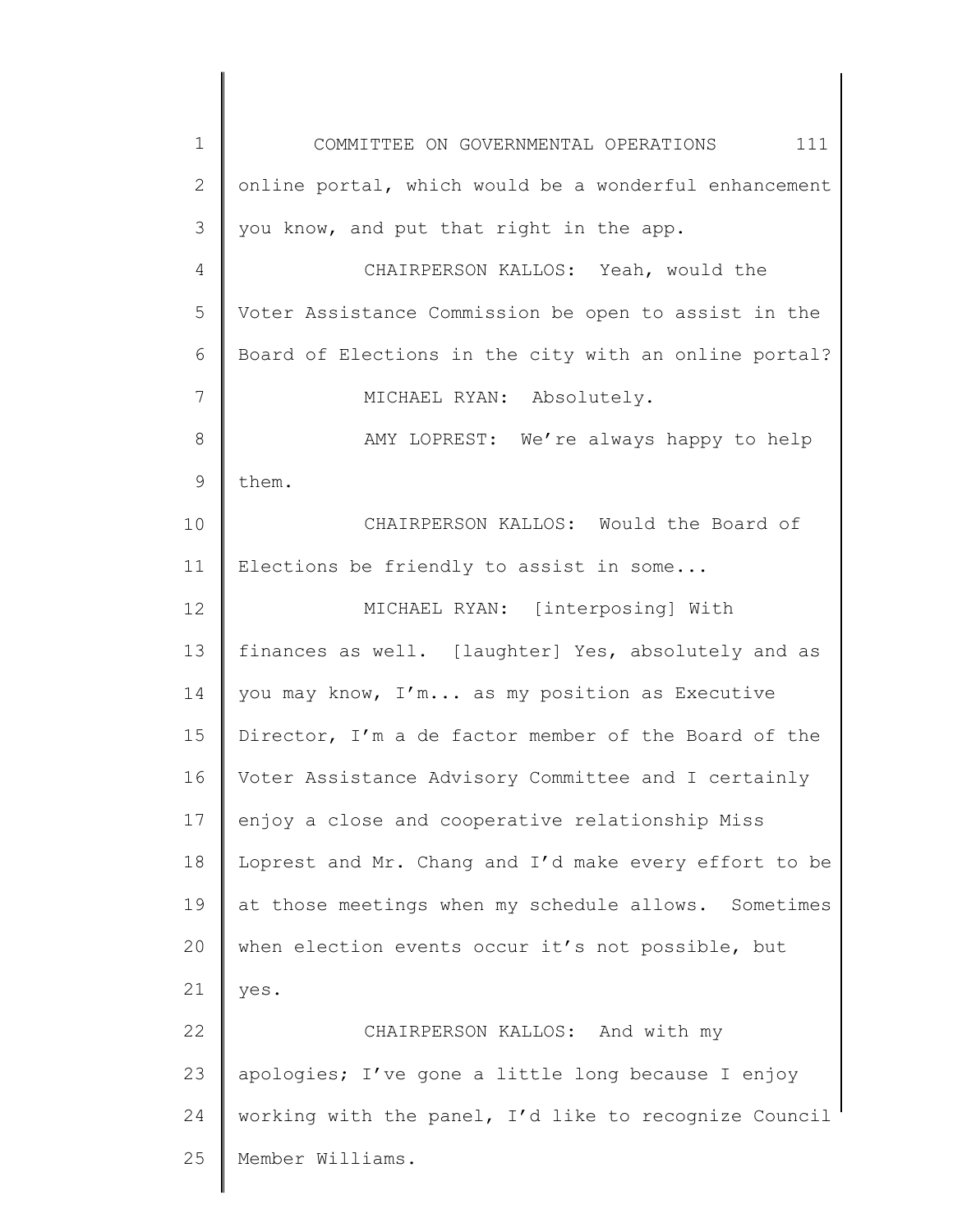| $\mathbf 1$  | 112<br>COMMITTEE ON GOVERNMENTAL OPERATIONS           |
|--------------|-------------------------------------------------------|
| $\mathbf{2}$ | COUNCIL MEMBER WILLIAMS: Thank you, Mr.               |
| 3            | Chair. Thank you so much for your testimony. I        |
| 4            | think most of my questions will probably be for the   |
| 5            | Board of Elections, but anyone can chime in. I do     |
| 6            | want to focus on it seems I think you have some of    |
| 7            | the similar privacy concerns that the Mayor's Office  |
| 8            | has. Is that correct?                                 |
| 9            | MICHAEL RYAN: Yes.                                    |
| 10           | COUNCIL MEMBER WILLIAMS: Uh-huh. Now,                 |
| 11           | first I wanted to ask this is probably a strange      |
| 12           | question, but do the registration cards expire at any |
| 13           | point? Like 10 years ago if I found one can I fill    |
| 14           | it out and send it in or what's the deal?             |
| 15           | MICHAEL RYAN: No, the registration forms              |
| 16           | don't expire, but some of the older forms, depending  |
| 17           | on how far you go back might not have all of the      |
| 18           | information that we collect now, but if you filled it |
| 19           | out and sent it in and it meets the you know,         |
| 20           | otherwise met the requirements we would send you a    |
| 21           | missing information notice in the event that you left |
| 22           | something off or that something wasn't on that form   |
| 23           | that's on the current forms.                          |
| 24           | COUNCIL MEMBER WILLIAMS: So out of the                |
| 25           | hundred and some odd thousand last year, for example, |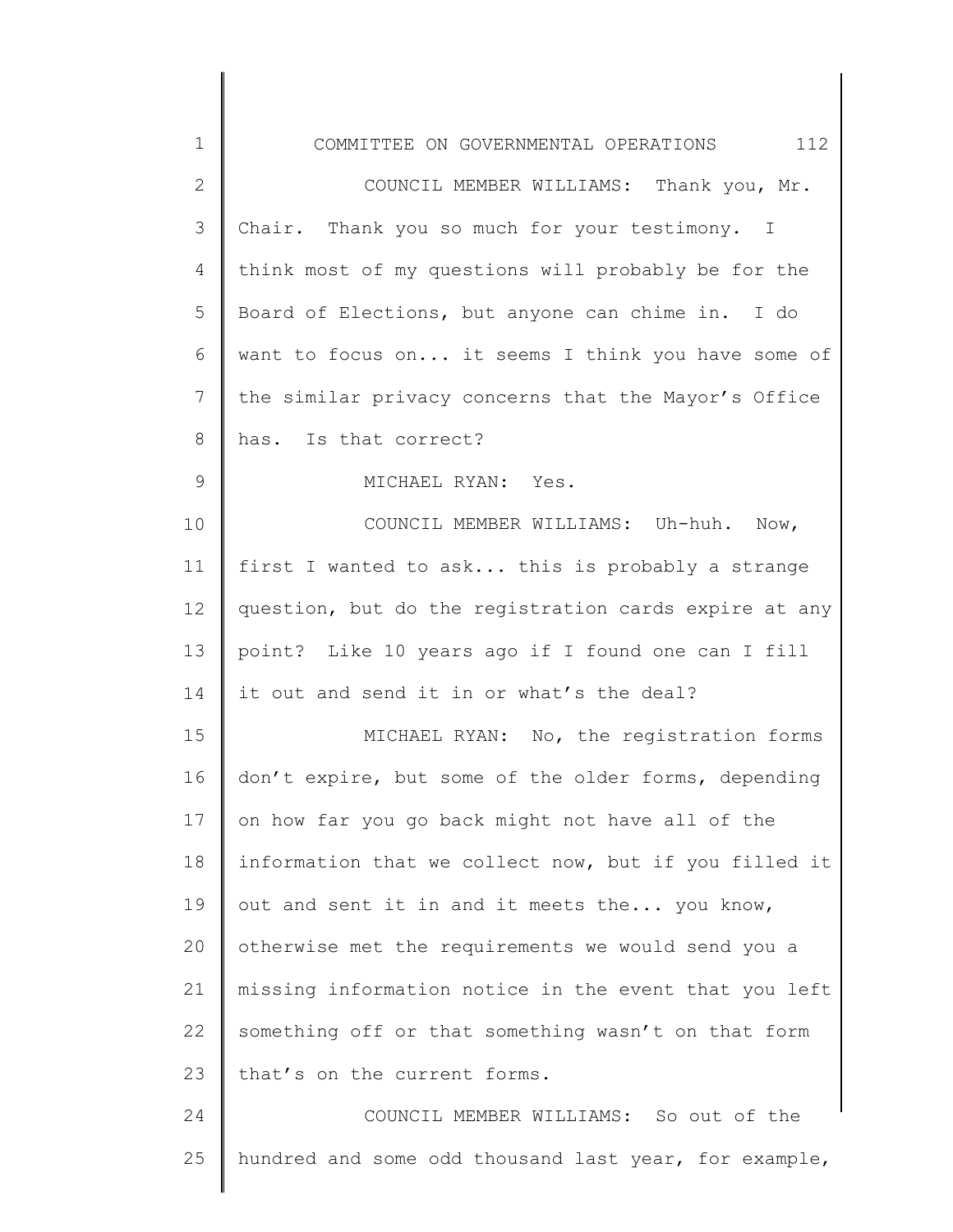1 2 3 4 5 6 7 8 9 10 11 12 13 14 15 16 17 18 19 20 21 22 23 24 25 COMMITTEE ON GOVERNMENTAL OPERATIONS 113 that were given to the agencies, do we know how many they actually sent out? MICHAEL RYAN: We don't know that. what we do know is how many we got back and that number is 4,339. COUNCIL MEMBER WILLIAMS: Do... is there a count of like do we know if they have 10,000 left so we don't have to give them another 10,000 or we just give it to them anyway? MICHAEL RYAN: We respond to the agencies based on request, so when they request additional forms, we process the request and we give it to them. You know, interestingly enough, I don't know that we necessarily need to be in the voting form distribution businesses. The vendor that is used is a vendor that's commonly used amongst many city agencies and perhaps it could be done more directly and we don't need to be the middle man necessarily and that would b ea more efficient system in my opinion, but again, being clear, those are just operational concerns. Whatever is mandated by the City Council, we will certainly follow. COUNCIL MEMBER WILLIAMS: And I just wanted to understand again. I think... and I missed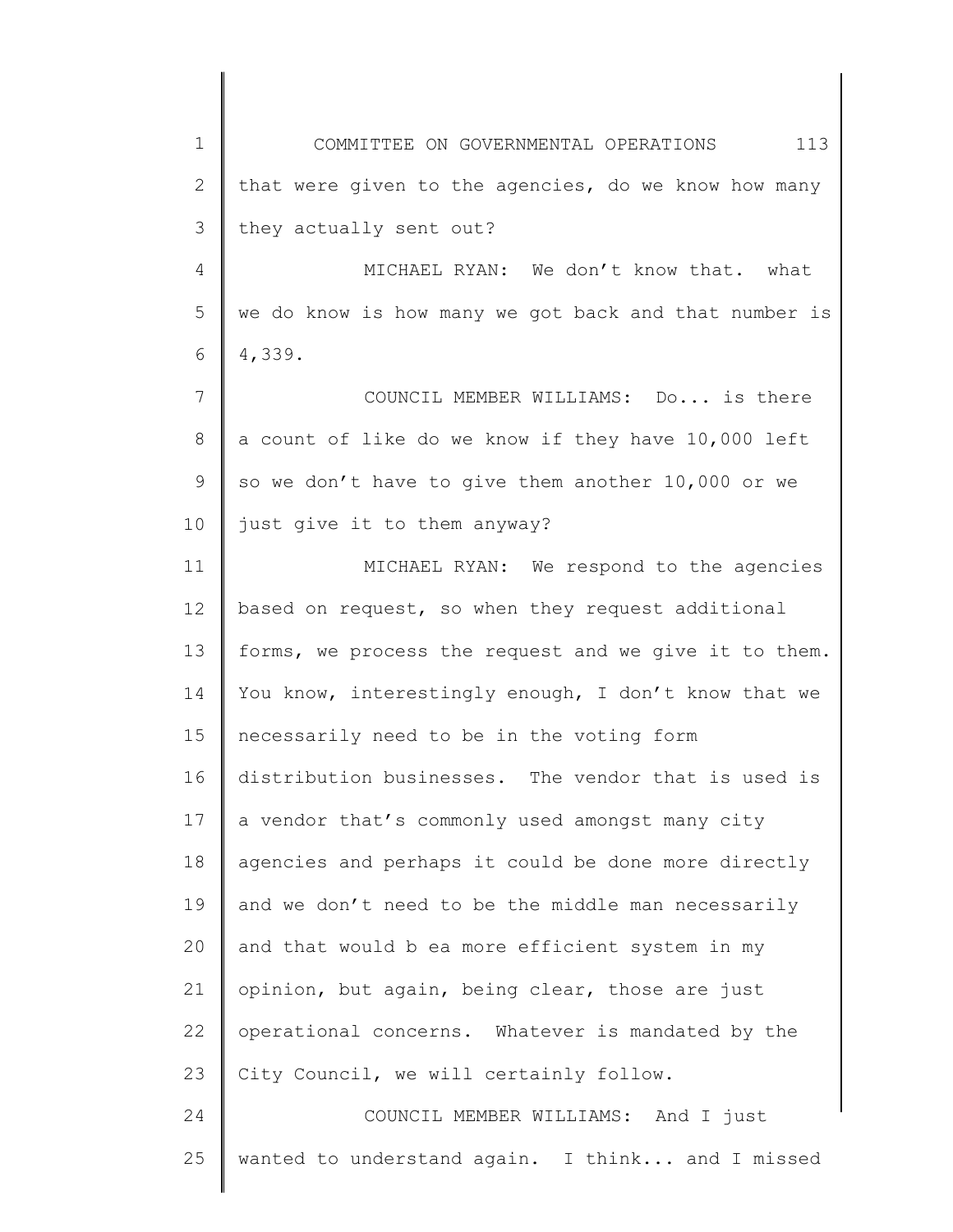1 2 3 4 5 COMMITTEE ON GOVERNMENTAL OPERATIONS 114 some of it, but there are some parts that I think you're saying of the information on the form that does become public or doesn't, so can you repeat that again?

6 7 8 9 10 11 12 13 14 15 16 17 MICHAEL RYAN: There's only... as we understand it, there's only four items pursuant to Election Law Section 3-220, subdivision 1. If a voter has a driver's license, their driver's license ID number does not get made public. If they're a non-driver and they have a DMV issued non-driver ID, that doesn't get made public. The last four digits of the social security number do not get made public and if you have a fax number... I don't know why a fax number is differentiated from an email, but it is. I guess they don't want people's you know fax machines running out of paper.

18 19 AMY LOPREST: [interposing] So you can't have an update of the election.

20 21 22 23 24 25 MICHAEL RYAN: But... right? But in any event, those are the four items that we're presently precluded from giving out, so based on the conversation that happened earlier, we believe that we would be required to publish any other information and there may be some sensitive agencies obviously.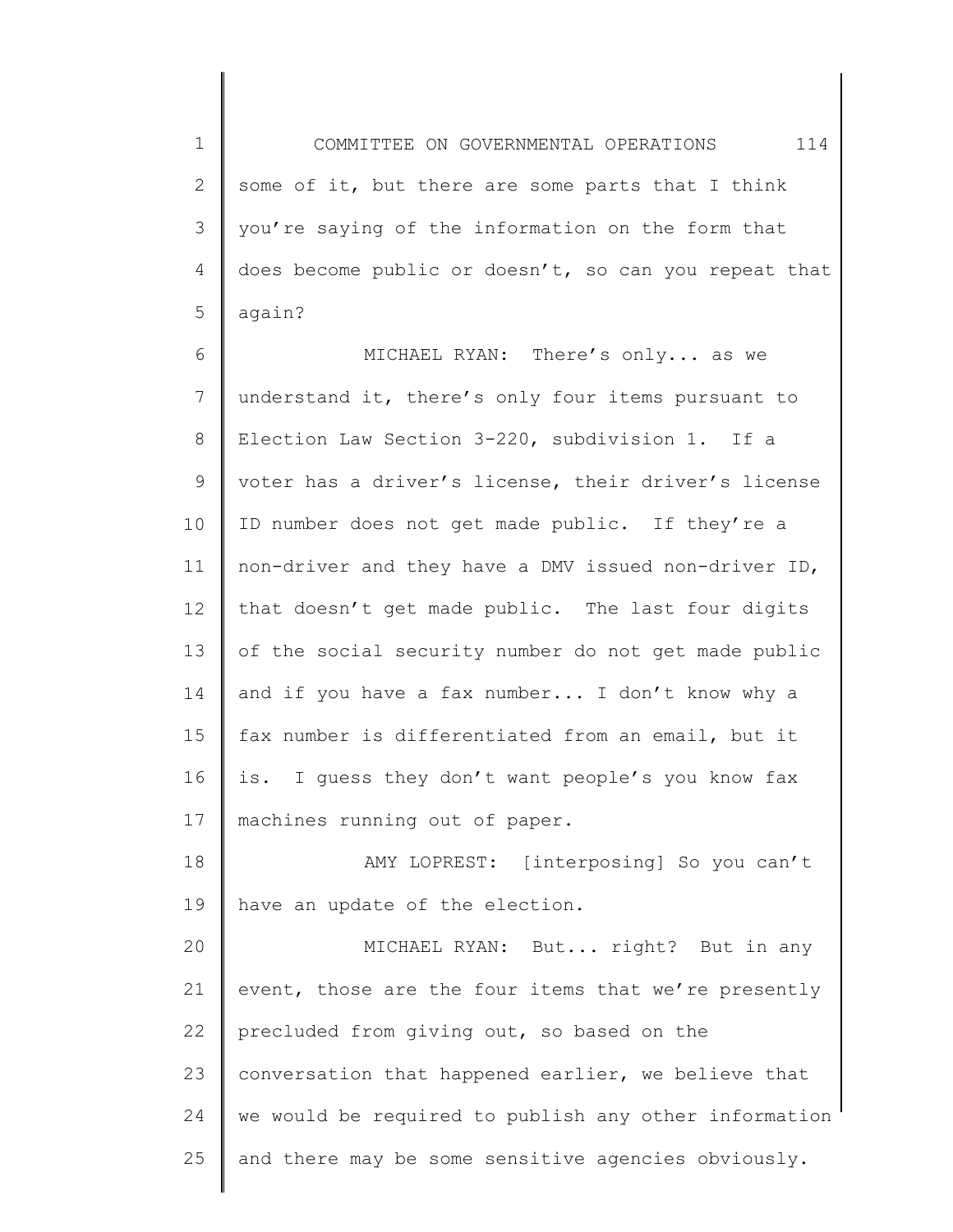| $\mathbf 1$     | 115<br>COMMITTEE ON GOVERNMENTAL OPERATIONS           |
|-----------------|-------------------------------------------------------|
| $\mathbf{2}$    | COUNCIL MEMBER WILLIAMS: How do you cull              |
| 3               | that information?                                     |
| 4               | MICHAEL RYAN: It's a Code 9 and it's                  |
| 5               | called Automated Way by the computer.                 |
| 6               | COUNCIL MEMBER WILLIAMS: Mm-hm. So                    |
| $7\phantom{.0}$ | we're just saying that if we put this code on, even   |
| $8\,$           | if we said don't make it public, you believe you      |
| 9               | would have to make it public.                         |
| 10              | MICHAEL RYAN: Based on the current                    |
| 11              | iteration of State Election Law. Again, with          |
| 12              | respect, Council Member, we have an election coming   |
| 13              | up in a week and a half. We got this notice last      |
| 14              | week. We didn't really dive deep into it or reach     |
| 15              | out the State Board of Elections to see whether they  |
| 16              | had an opinion, so I don't want to make an            |
| 17              | authoritative statement today when I'm really not     |
| 18              | prepared to do so. It's simply a concern and I know   |
| 19              | that we have lawyers that work for us and the Council |
| 20              | has lawyers and I think we could all put our heads    |
| 21              | together and I think the conciliatory tone that is    |
| 22              | struck here between the administration and the        |
| 23              | Council; there's a lot of smart people; we should be  |
| 24              | able to figure out a way to make this problem go      |
| 25              | away.                                                 |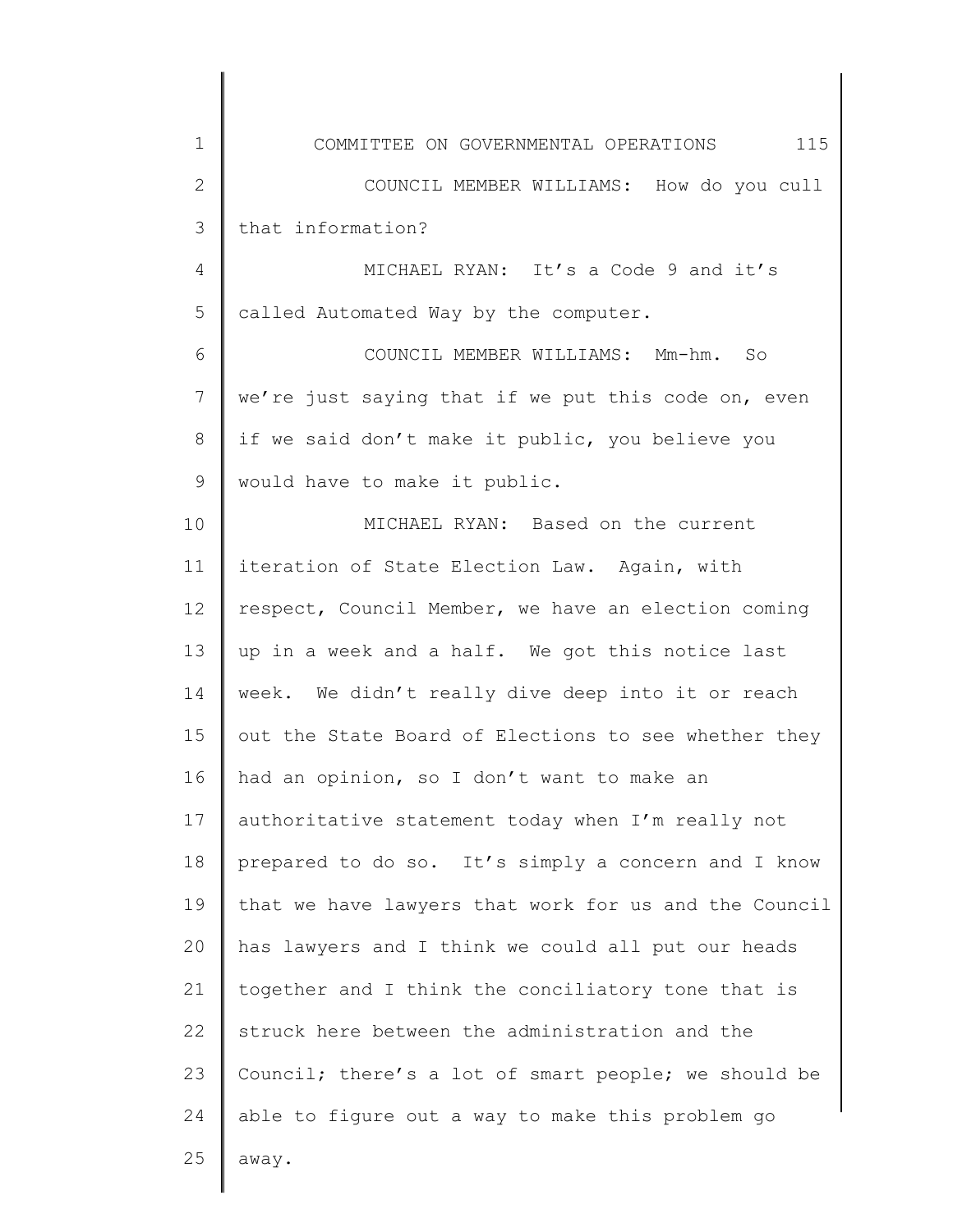1 2 3 COMMITTEE ON GOVERNMENTAL OPERATIONS 116 COUNCIL MEMBER WILLIAMS: Okay, thank you very much.

## MICHAEL RYAN: Okay.

5 6 7 8 9 10 11 12 13 CHAIRPERSON KALLOS: Last question to Campaign Finance Board. There's an electronic Voter Guide, an online Voter Guide this year. What is the URL where anyone watching this or anyone from the press can report so that any New Yorker; anyone in New York City can find out what's going to be on the ballot and who's going to be on the ballot, the various propositions and all sorts of links to the candidates and further information?

14 15 16 17 18 AMY LOPREST: Well, the main URL is www.nyccfb.info. I have to check. Usually there is a separate URL that's just nycvoterguide.org, but I have to check on that, but if you go to our main page you would be able to link right to the Voter Guide.

19 20 CHAIRPERSON KALLOS: How long before we have nycfb.nyc?

21 22 23 24 AMY LOPREST: Well, you know, now we have... we own those... we registered for those URLs when they first proposed them, so we will be adopting them soon.

25

4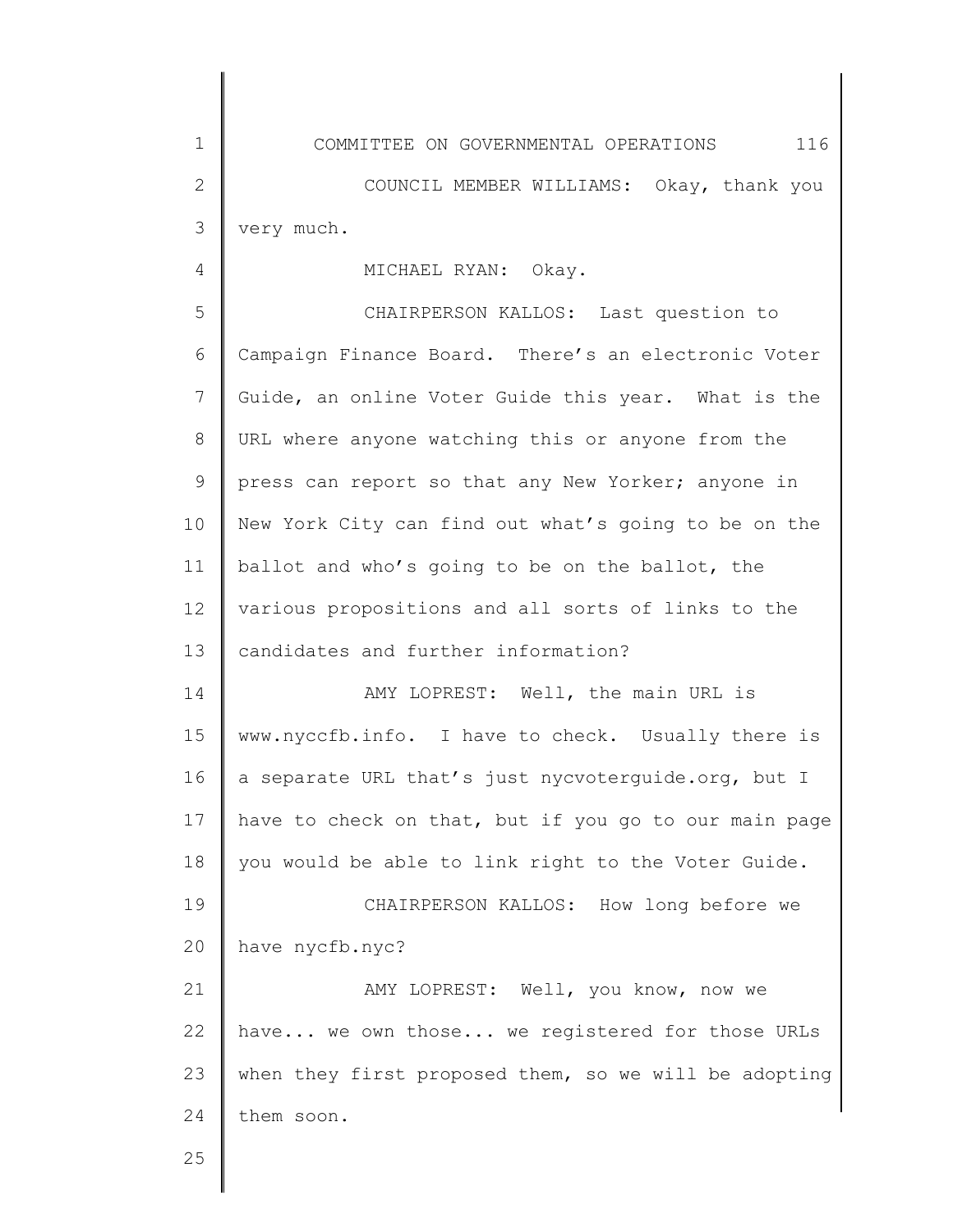1 2 3 4 5 6 7 8 9 10 11 12 13 14 15 16 17 18 19 20 21 22 23 24 25 COMMITTEE ON GOVERNMENTAL OPERATIONS 117 CHAIRPERSON KALLOS: Thank you very much for your participation. As always, it's a pleasure. I'd like to call up the last panel. It consists of our brothers and sisters in the good government, from which I recently no longer get to serve quite. I am just perhaps an honorary member. Steven Carbo from the Center for Popular Democracy; Denora Gatitu from Brennan Center for Justice at NYU School of Law; Neil Rosenstein from New York Public Interest Rights Group; Kate Dorin from the League of Women Voters of the City of New York and Rachel Fauss from Citizens Union. While we are all getting seated and moving about, I would like to take a moment to thank them for their recent report that came out this week. I do not comment as to whether or not we timed this hearing to coincide with that report, but we do thank them for that. This report follows up on a report originally done by the City Council several years back and the City Council no longer has an Oversight and Investigations team in the same way that we once did before. I also want to apologize for the fact that the previous two panels were a little bit longer than they should have been or could have been and I just want to ask everyone who is watching on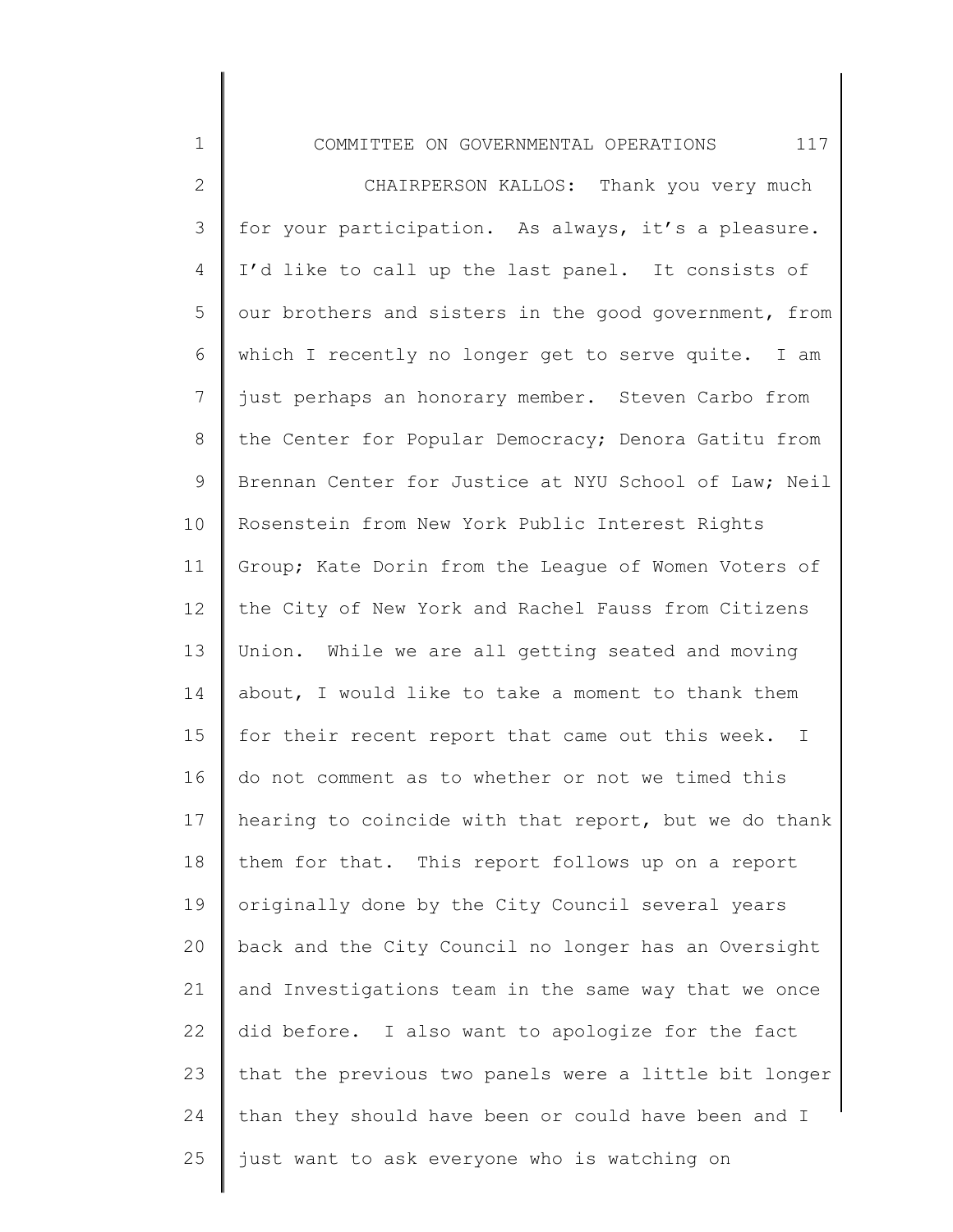1 2 3 4 5 6 7 8 9 10 11 12 13 14 15 16 17 18 19 20 COMMITTEE ON GOVERNMENTAL OPERATIONS 118 television or online to please take a look at the report put out by all of these agencies. You can find it at populardemocracy.org. It's entitled, "A Broken Promise: Agency-based Voter Registration in New York City," and without further ado, I'd like to ask for the panel to please go and the only thing I'd request is we have a whopping 20 or so minutes left, so to the extent you're able to abbreviate your testimony and give quick summaries, that will allow us to have conversation, but otherwise, I'm happy to let you guys and gals go until we get kicked out at 1:00. [background voices] I will not be swearing you in, but I [laughter] hope that you will be truthful in your statements. STEVEN CARBO: Thank you for that level of trust. Good morning, Mr. Chairman. My name, of course, Steven Carbo, Center for Popular Democracy and I want to thank you for the opportunity to appear before the committee today and thank the committee

21 22 23 24 25 for convening this hearing on an issue, which I think it's crucial to the vibrancy of our democracy, which is the extent to which voter registration opportunities are being offered in New York City and we, of course, know that voter registration is the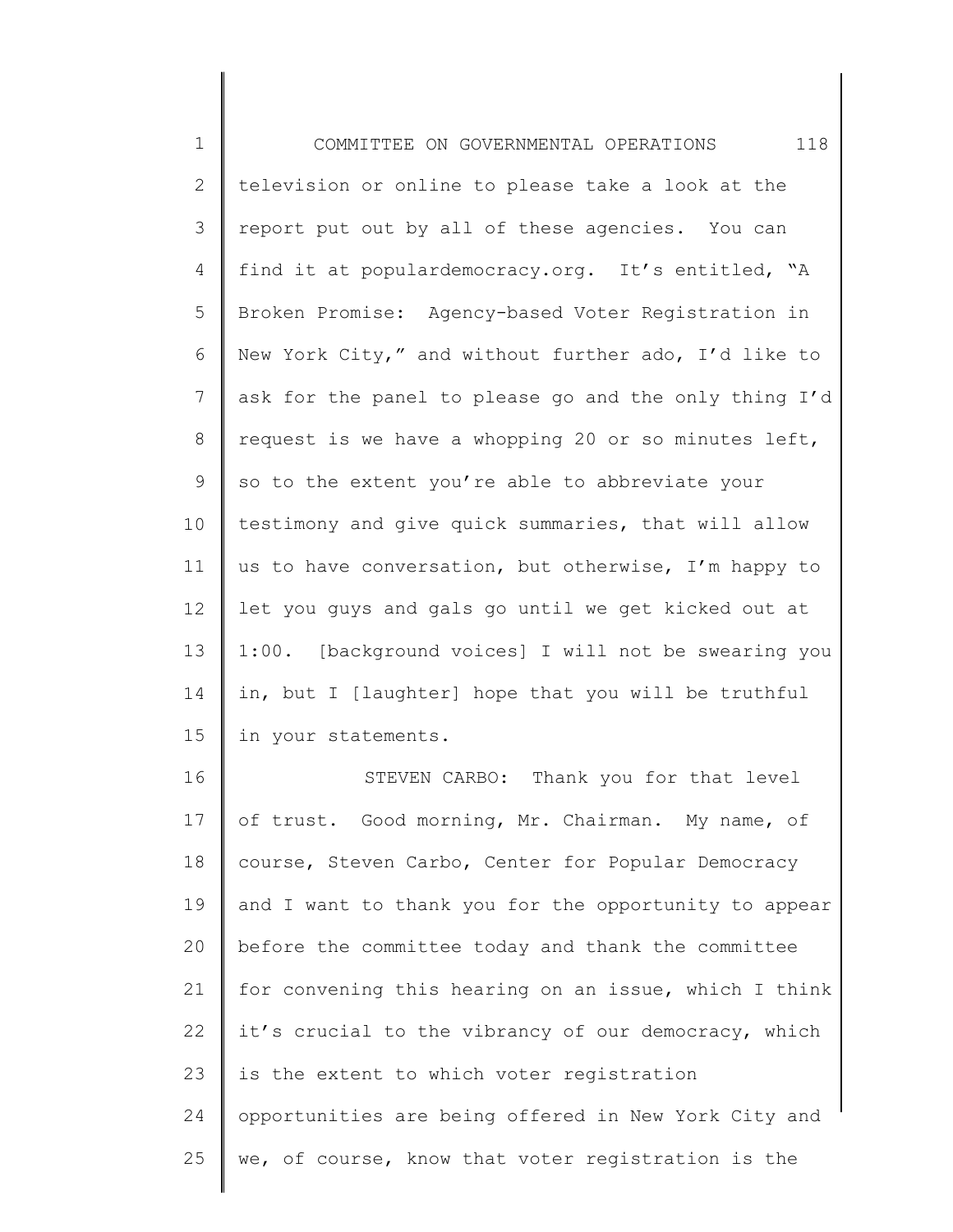1 2 3 4 5 COMMITTEE ON GOVERNMENTAL OPERATIONS 119 number one barrier to the vote, with about 25 percent of Americans across the country unable to vote; case a ballot November 2012 simply because they weren't registered to vote.

6 7 8 9 10 11 12 13 14 15 16 17 18 19 20 Agency-based voter registration is, of course, a critical resource around the country and particularly in New York City, where so many New Yorkers don't have a driver's license, are not going to the DMV and are not being offered voter registration opportunity there, as so many other Americans do around the country. Agency-based voter registration is particularly effective we know because of data that's come out of the NVRA, the federal requirement for public agencies under the federal statute. Good programs are registering 15 to 20 percent of agency applicants. I stress that because I think that's the kind of goal and the kind of outcome that I would hope that we would set for ourselves here in New York City.

21 22 23 24 25 We've heard a lot of reference to the report, of course, today and I don't know that I need to belabor the point about how poor performance was across a whole range of measures in our investigations and in our interviews of clients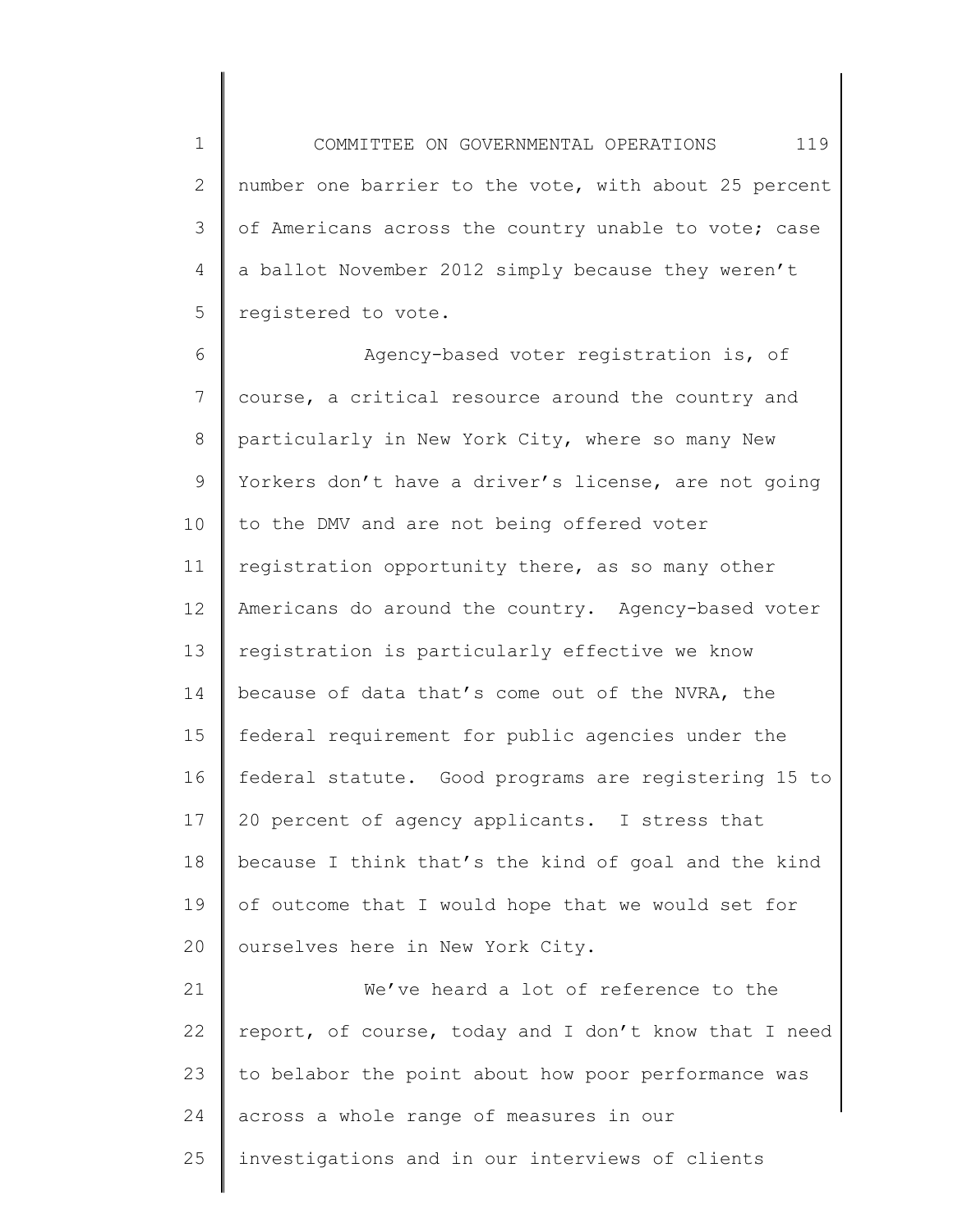| $\mathbf 1$                                  | 120<br>COMMITTEE ON GOVERNMENTAL OPERATIONS           |
|----------------------------------------------|-------------------------------------------------------|
| $\mathbf{2}$                                 | outside of agencies; in our interviews of agency      |
| 3                                            | staff inside in the 14 sites that we visited over the |
| 4                                            | summer, but it is clear that the pro-voter law up     |
| 5                                            | until that point has been an abject failure. And so   |
| 6                                            | fast forward, certainly to July 11th and the Mayor's  |
| 7                                            | Directive Number 1; our conversations with folks in   |
| 8                                            | the Mayor's Office since then; our conversations with |
| 9                                            | your office and others on the Council, we are very    |
| 10                                           | hopeful that we can turn the page and perhaps for the |
| 11                                           | first time in 14 years actually have the pro-voter    |
| 12                                           | law implemented.                                      |
| 13                                           | We, of course, have a number of specific              |
| 14                                           | recommendations and ideas on how the promise of the   |
| 15                                           | law can be realized and myself and my colleagues will |
|                                              |                                                       |
|                                              | highlight them in a time that we have today, but      |
|                                              | certainly look forward to continuing our              |
|                                              | conversations with you; your staff; with the Mayor's  |
|                                              | Office about those specific recommendations that can  |
|                                              | make all the difference in terms of voter             |
|                                              | registration opportunities here in this city. We've   |
|                                              | got to train all the employees effectively and that   |
| 16<br>17<br>18<br>19<br>20<br>21<br>22<br>23 | the training protocols need to get down to the level  |
| 24                                           | of the frontline staff, which we found was not the    |

 $\Big\}$ 

25 case. 11 of 11 such people that we talked to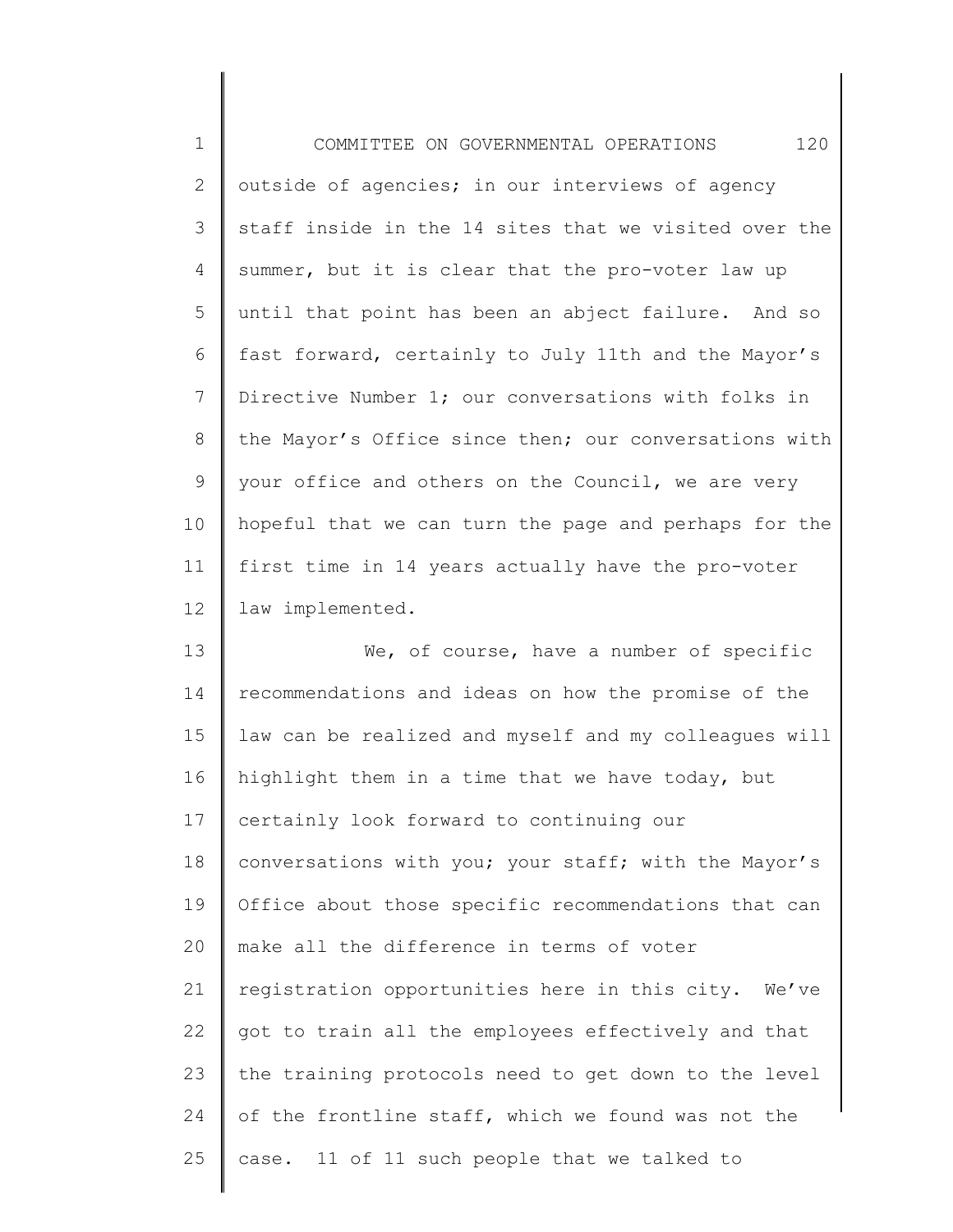1 2 3 4 5 6 7 8 9 10 11 12 13 14 15 16 17 18 19 20 COMMITTEE ON GOVERNMENTAL OPERATIONS 121 admitted that there was no training for personnel at the agencies. We need to establish comprehensive protocols on how it'll all be implemented and we think that that should happen by the end of the year. There is some urgency. It was a tremendous lost opportunity under in the city; in the agencies this year when over 30 percent of the people that we talked to were not registered to vote and now at this point in time have missed their opportunity. If they have not otherwise registered through some other means besides the... apart from the agency interactions, they've lost their opportunity now to vote on November 4th. So there is some urgency that we move expeditiously to turn around the ship and certainly by the next election cycle we would hope that we would be singing a different tune, but we can make a lot of progress before then and we need to see some progress I think by the end of the year on some of these issues.

21 22 23 24 25 Subcontractors need to be providing the services. We need... agencies need to be asking for the metrics from the subcontractors so that we know that they're fulfilling their legal requirement. We need physical integration of voter registration forms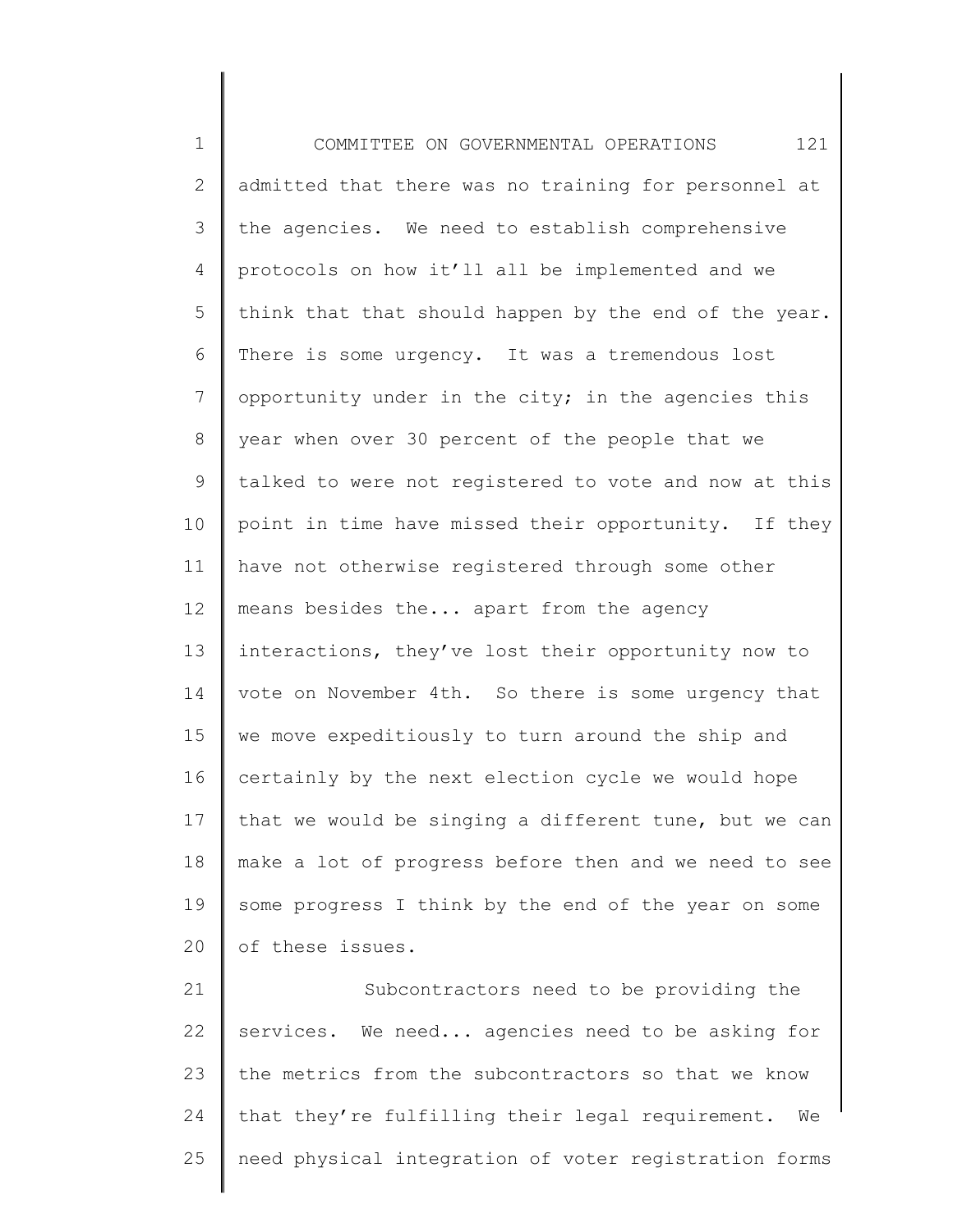1 2 3 4 5 6 7 8 9 10 11 12 COMMITTEE ON GOVERNMENTAL OPERATIONS 122 into the agency application forms. I would highlight that the ACS was one we... through our Freedom of Information Law request we found that ACS is using an integrated form. That integrated form originates from the state because they are providing some of the services that are required for which a voter mandate... voter registration or mandate is triggered under federal law. I think the fact that ACS and the federal law... I think we should look at it as a model for what the city agencies can do in the future.

13 14 15 16 17 18 19 20 21 22 23 24 25 A number of our recommendations directly track what is required under federal law. Data collection and data reporting, for instance, for which there was a conversation earlier. There are specific mandates in federal law, which apply to HRA, a city agency today, because they provide a service that triggers the federal statute that where they're tracking the number of people who are offered voter registration; the number of people who are accepting that offer; the number of people who are declining that offer and that data must be maintained for certain periods of time. So to the previous conversation about metrics, we can actually look to a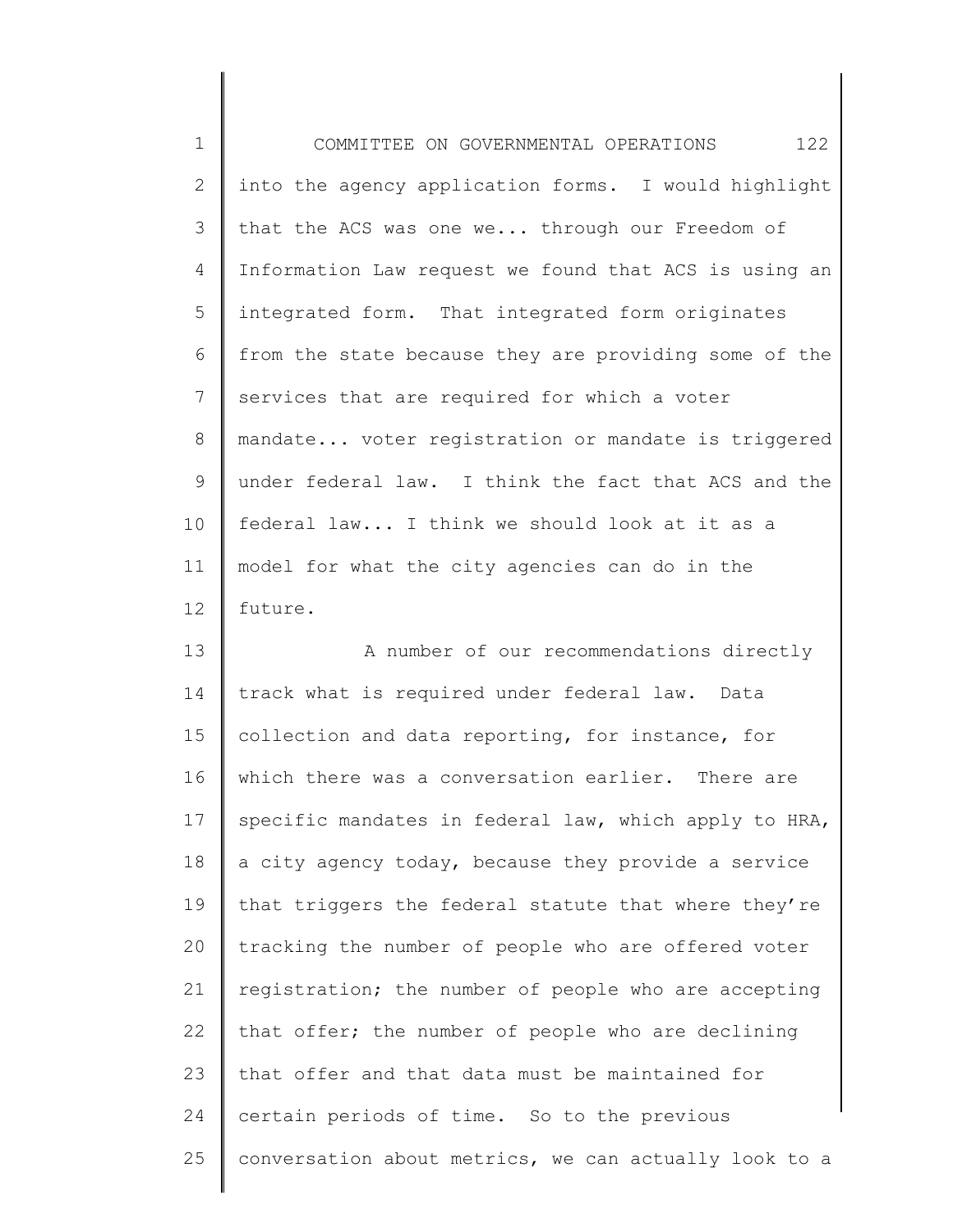1 2 3 4 5 6 7 COMMITTEE ON GOVERNMENTAL OPERATIONS 123 city agency today and look to see how they're capturing the data and how they're maintain the data, which goes directly to whether people are being offered voter registration or not. So we don't need to reinvent the wheel on much of this and certainly data collection is one of those issues.

8 9 10 11 12 13 14 15 16 17 18 19 20 21 22 23 24 One of the recommendations that we've suggested was a mayoral appointment. A city level coordinator on this program I think will be helpful. We heard that there agencies who are designating people at the agency levels to coordinate. I think that's a step in the right direction. Voter Assistance Advisory Commission can perhaps play a stepped up role in terms of being an independent monitor of what's happening at the agencies. So my colleagues will touch on some of the other issues around metrics and around comprehensive monitoring programs; mandating the kind of assistance that should be offered, not only as Chairman Kallos, you suggest in your bill. I think it... the pro voter law canon should follow the federal statute in terms of offers of assistance, electronic transmission of forms and, of course, expansion of the law to reach

25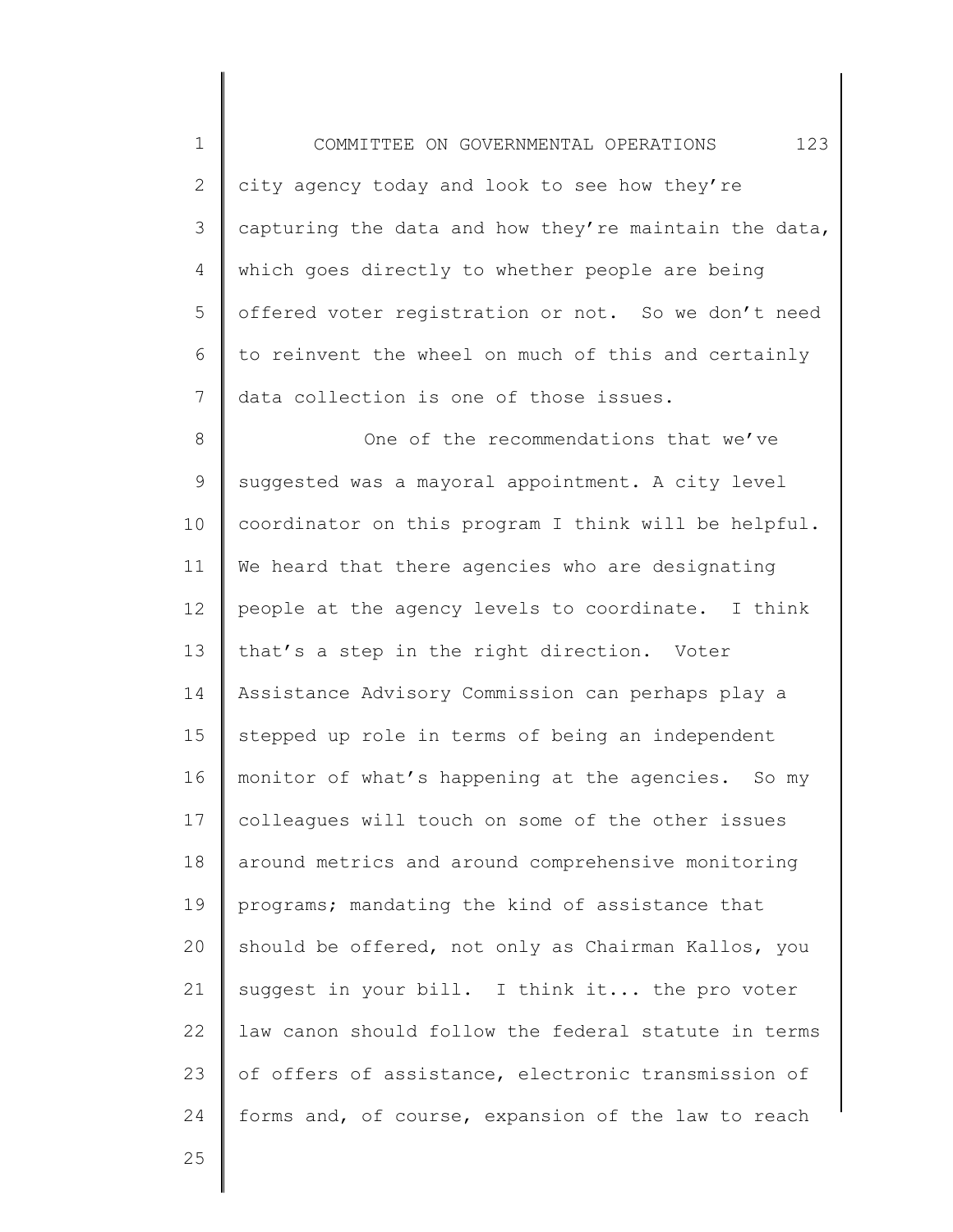1 2 3 COMMITTEE ON GOVERNMENTAL OPERATIONS 124 some high traffic agencies, as was discussed earlier, like NYCHA and the Department of Education.

4 5 6 7 8 9 10 11 12 So in closing, agency-based registration and the pro-voter law, is a very, very powerful tool to help Americans... residents of the City of New York access to vote. I think we have an opportunity here to not only realize the promise of the pro-voter law in New York City, but to really serve as a model for the rest of the country in terms of what forward thinking progressive municipalities can do to try to help engage citizenry in elections. Thank you.

CHAIRPERSON KALLOS: Thank you.

13

14 15 16 17 18 19 20 21 22 DENORA GETACHEW: Good afternoon, Chair Kallos and Committee Council and members of the audience. My name is DeNora Getachew. I am the Campaign Manager and Legislative Counsel at the Brennan Center for Justice. I thank you for the opportunity to testify today and in light of the timing, I will keep my remarks brief, but I can guess... I bet you can guess what I'm going to talk a lot about during my testimony.

23 24 25 As you are probably familiar with, the Brennan Center is a nonpartisan law and policy institute that focuses on issues of democracy and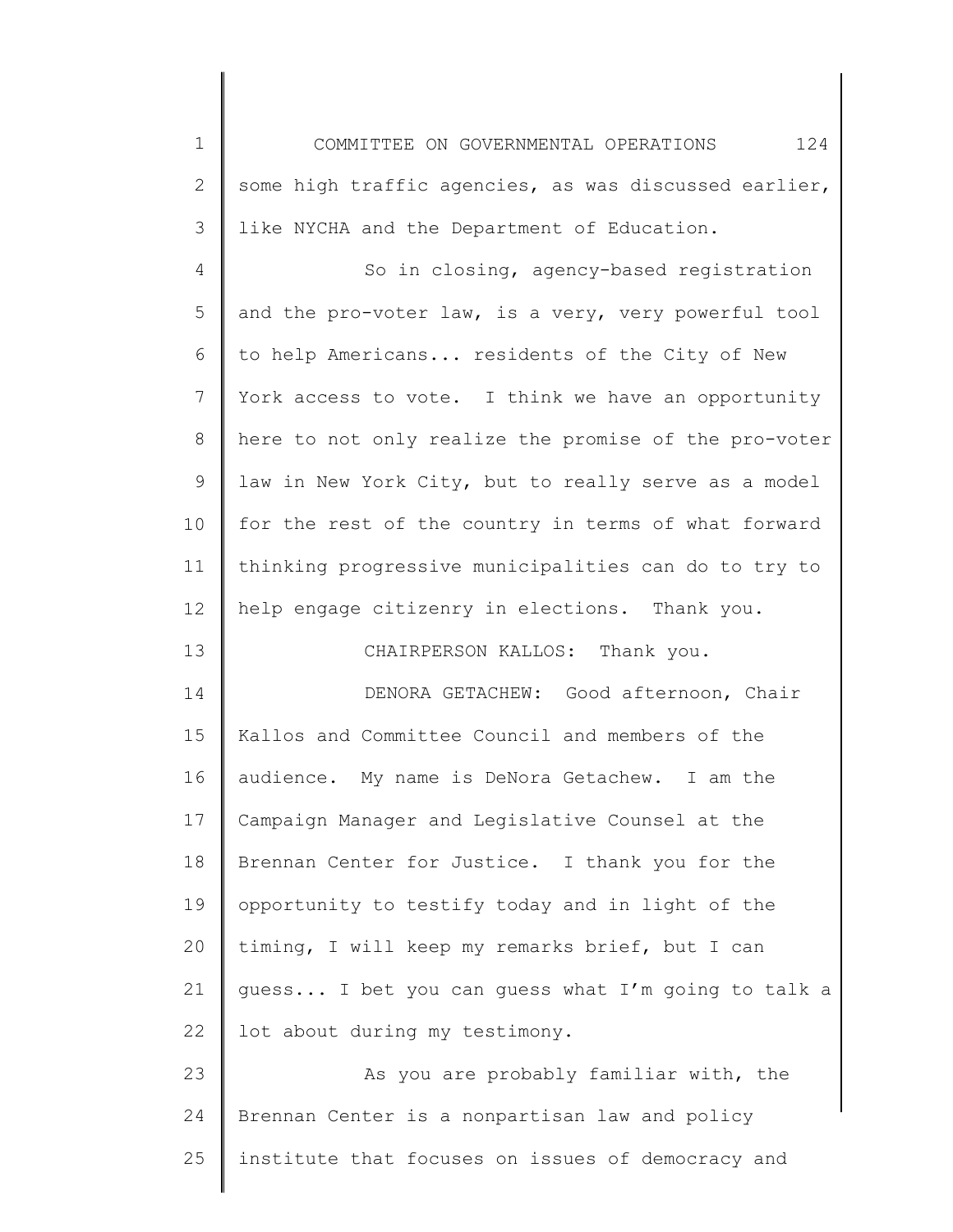1 2 3 4 5 6 COMMITTEE ON GOVERNMENTAL OPERATIONS 125 justice. Among other things, we work to ensure fair and accurate voting procedures and systems and that every eligible American can participate in elections. We work on these goals nationally, as well as in New York, where we're based.

7 8 9 10 11 12 13 14 15 16 17 18 19 20 21 22 23 As I alluded to, my testimony today will focus on efforts to expand voter registration opportunities at city agencies, including most notably, the Brennan Center's Voter Registration Modernization proposal to establish electronic registration at agencies that are already supposed to be conducting voter registration. I will specifically request that this Council expand voter registration opportunities at city agencies by electronically transferring voter registration information directly to the Board of Elections. And as you heard Mike Ryan talk about today, while the Board didn't empower him to come out and support that proposal, he did say that it would help ease operations at the Board of Elections offices. Our research shows that implementing electronic registration at agencies reduces long

25 voter registration rates, reduces the cost of

lines and Election Day chaos, as well as increases

24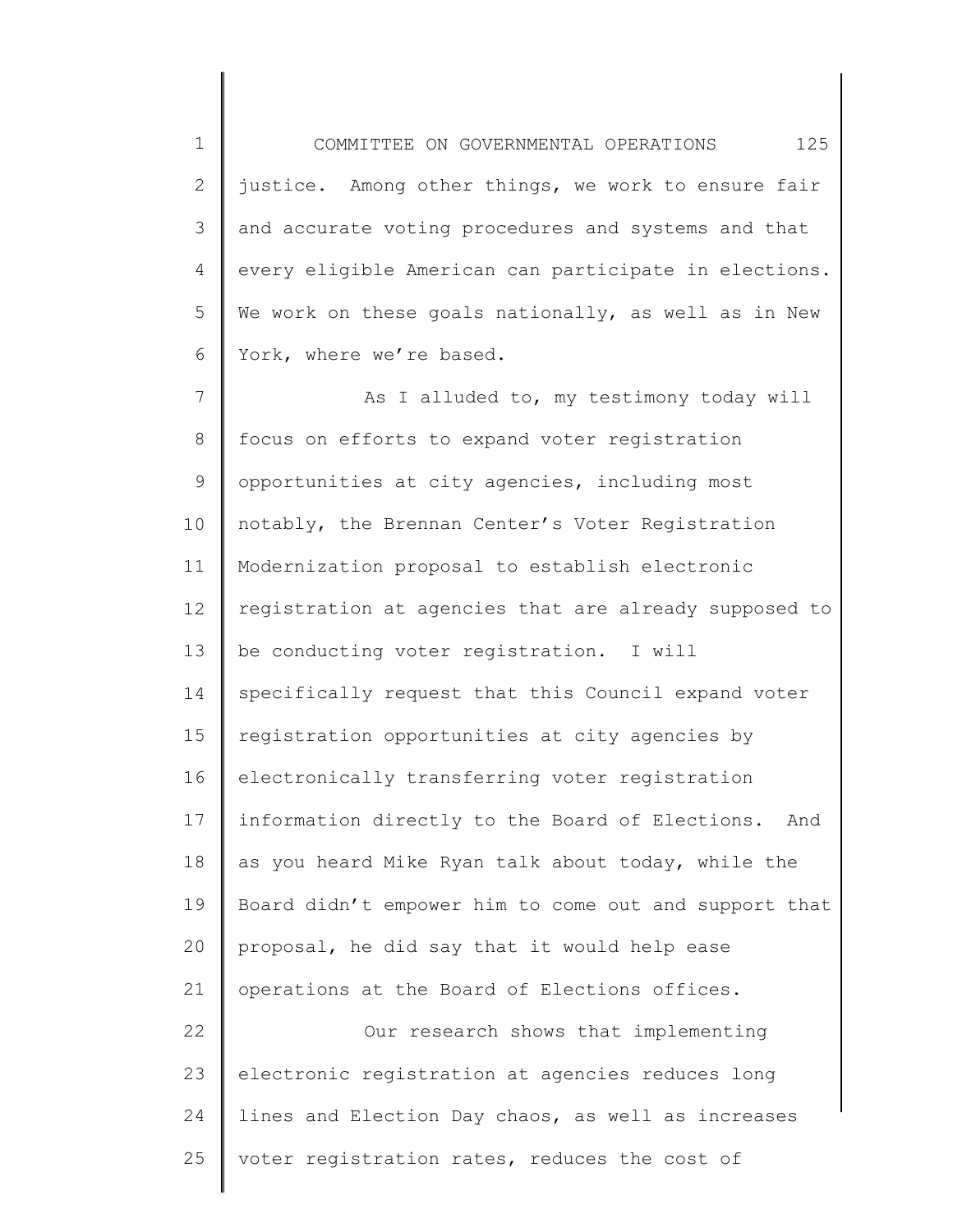1 2 3 4 5 6 7 8 9 10 11 12 13 14 15 16 17 18 19 20 21 22 23 24 25 COMMITTEE ON GOVERNMENTAL OPERATIONS 126 administering the system and curbs the potential for fraud. While our work nationally on this issue relates to agencies that are bound by the NVRA, which has been in effect much longer than the city's provoter law, there is still some work that can be done at the city level to improve this effort. In particular, I would highlight you know, to date that our agencies both as we were trying... I mean our organizations as we were trying to engage in the investigations and research related to our joint report, "The Broken Promise," we came across a lot of information that Steve talked about; that agencies are actually not you know, registering voters in the ways they should be doing it and in fact, are squandering that opportunity. As we think about how to move this forward, we engaged both the Council and the administration in a dialogue about our recommendations and I'm you know, dissatisfied I think to the point today that we still haven't gotten much clarity from the administration; one, about the contents of the plans, when they plan to release them to the public, how they're going to hold agencies accountable for you know, putting forward their best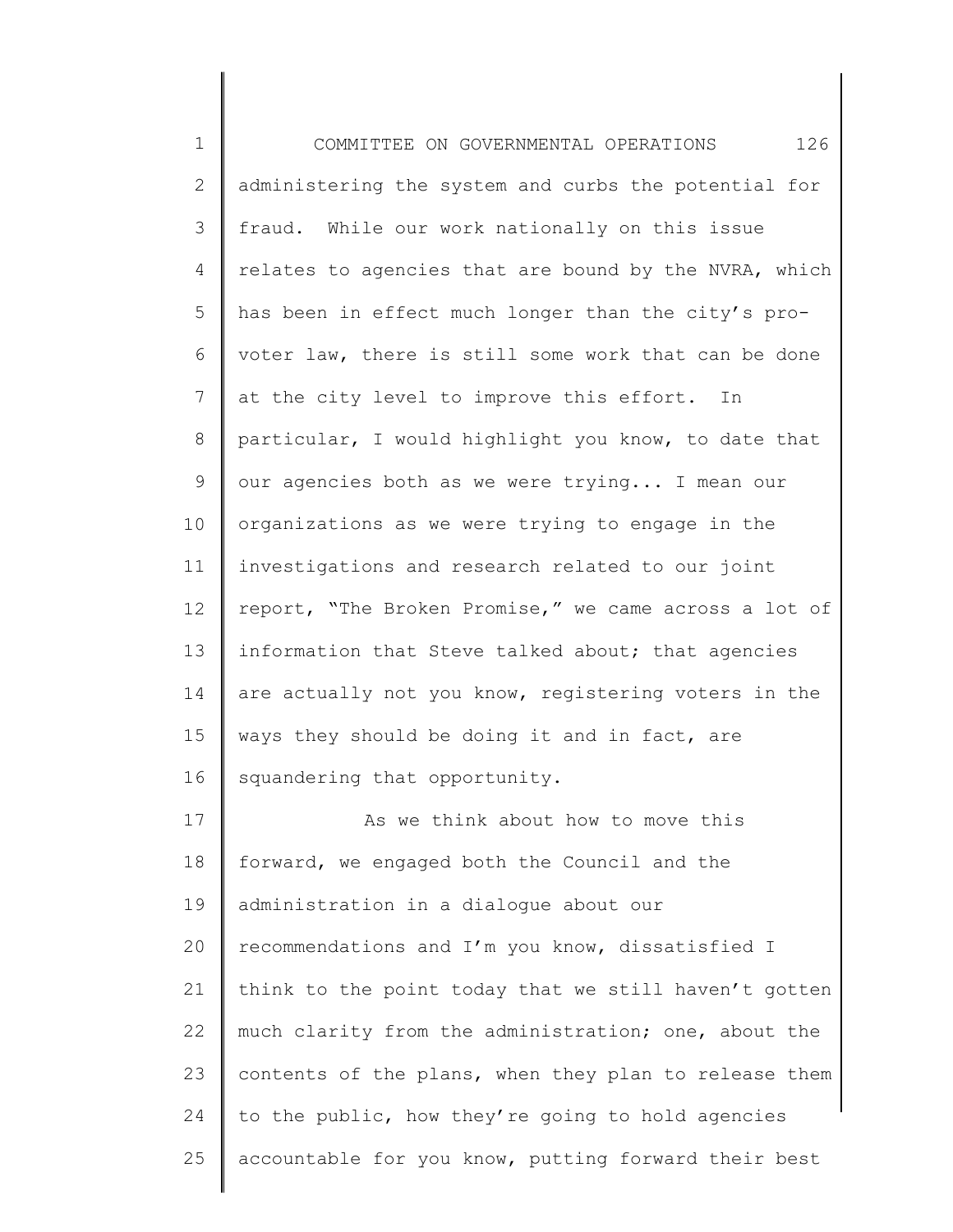1 2 3 4 5 6 7 COMMITTEE ON GOVERNMENTAL OPERATIONS 127 effort with those plans and actually registering voters in a meaningful way. So I would say that hopefully our allies are in agreement about the fact that this hearing should have presented an opportunity for some concrete answers that still remain unaddressed.

8 9 10 11 12 13 14 15 16 17 18 19 20 So consistent with the Brennan Center's work nationwide to encourage states to modernize voter registration, Council Member Kallos, I would strongly encourage you to amend Intro 493 to require agencies that conduct voter registration to do so through an electronic system and that updates to voter registration should just go directly from the agencies to the Board of Elections in a seamless and electronic way. Similarly, any future Council legislation that you consider should include a mandate to develop electronic registration at agencies and incorporate the other recommendations included in our joint report.

21 22 23 24 25 I'll just give you a quick summary about the benefits of electronic registration, although I'm sure you're already familiar. As I mentioned, it would ease the voter registration process for the agencies that are already doing this. It would make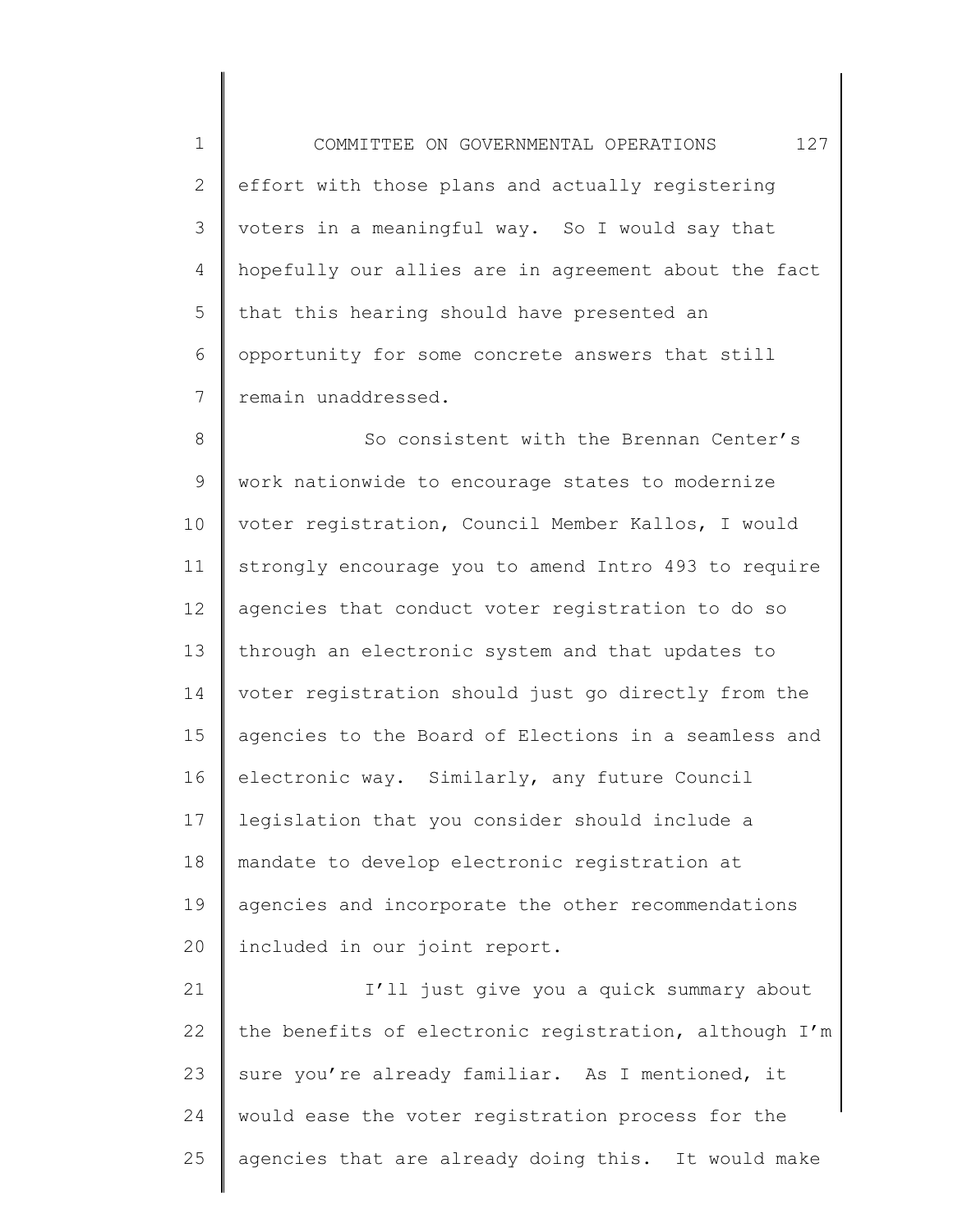1 2 3 4 5 6 7 8 9 10 11 12 13 14 15 16 17 18 19 20 21 22 23 24 25 COMMITTEE ON GOVERNMENTAL OPERATIONS 128 it a seamless part of the transaction, so instead of, as the Board of Elections and the administration spent a lot of time talking about, offering someone a piece of paper in 2014 when they're already conducting business with a government agency that has the underlying information, you would instead say, "DeNora, you know, you completed this transaction today. Do you mind if I use this information on file for voter registration purposes?" "Yes, I would greatly appreciate that." They'd capture the signature in a way that you know, is consistent with the Board mandates in that regard or as Mike Ryan said in his testimony, sign a piece of paper which the Board can later scan. I think that was a good step forward on his part to making sure that we can find ways to embrace this use of technology and implement this user-friendly solution. And then I would just note that this is not a new idea. One, as Steve mentioned, the NVRA's been in place since 1993 and there are 28 states that are already doing electronic voter registration at agencies, so this is not... you know, while I respect greatly the City Council and the work they're doing and the administration as well, this is not a new idea. If a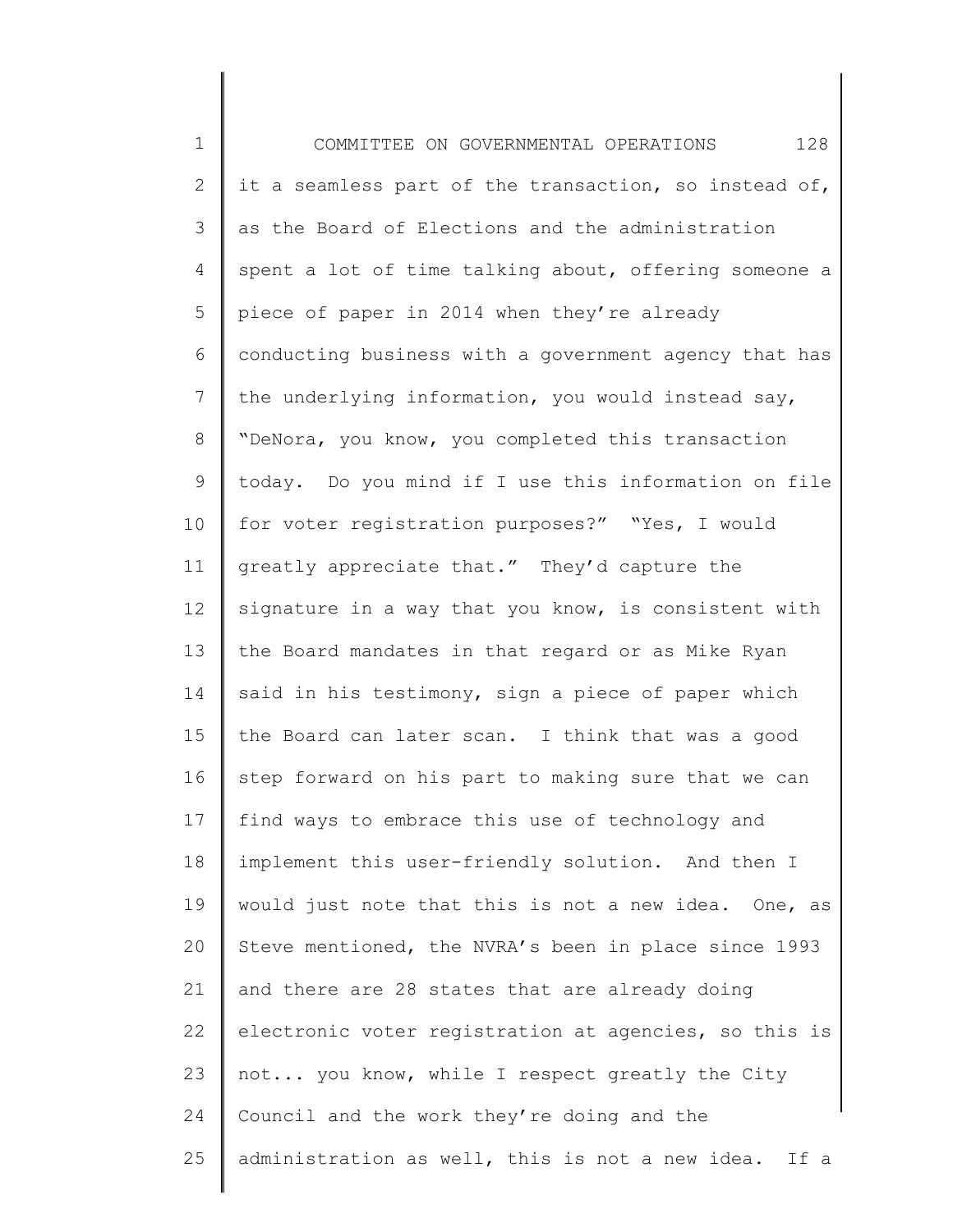1 2 3 4 5 6 7 8 9 10 11 12 13 14 15 16 17 18 19 20 21 22 23 24 25 COMMITTEE ON GOVERNMENTAL OPERATIONS 129 majority of the states nationwide can get this right, we can get this right here at the city level and more importantly, there's a precedent already for doing this. The DMV is transferring all of its voter registrations that it receives electronically throughout the city and so that's a big step forward. And so I would just note that you know, we continue to look forward to working with you and your Council colleagues, as well as the administration to bring all the reforms that we've identified to a future piece of Council legislation and to most importantly bringing electronic registration to the city. CHAIRPERSON KALLOS: Thank you. I admire your speed reading and I [laughter] apologize to the transcriptionist. RACHEL FAUSS: Hi, good afternoon, Chair Kallos. I'm also going to be as brief as I can. My name is Rachel Fauss. I'm the Director of Public Policy at Citizens Union. We're pleased that the hearing is being held today to discuss both compliance, as well as legislative solutions. I think given that our report pointed out widespread failure by agencies, and I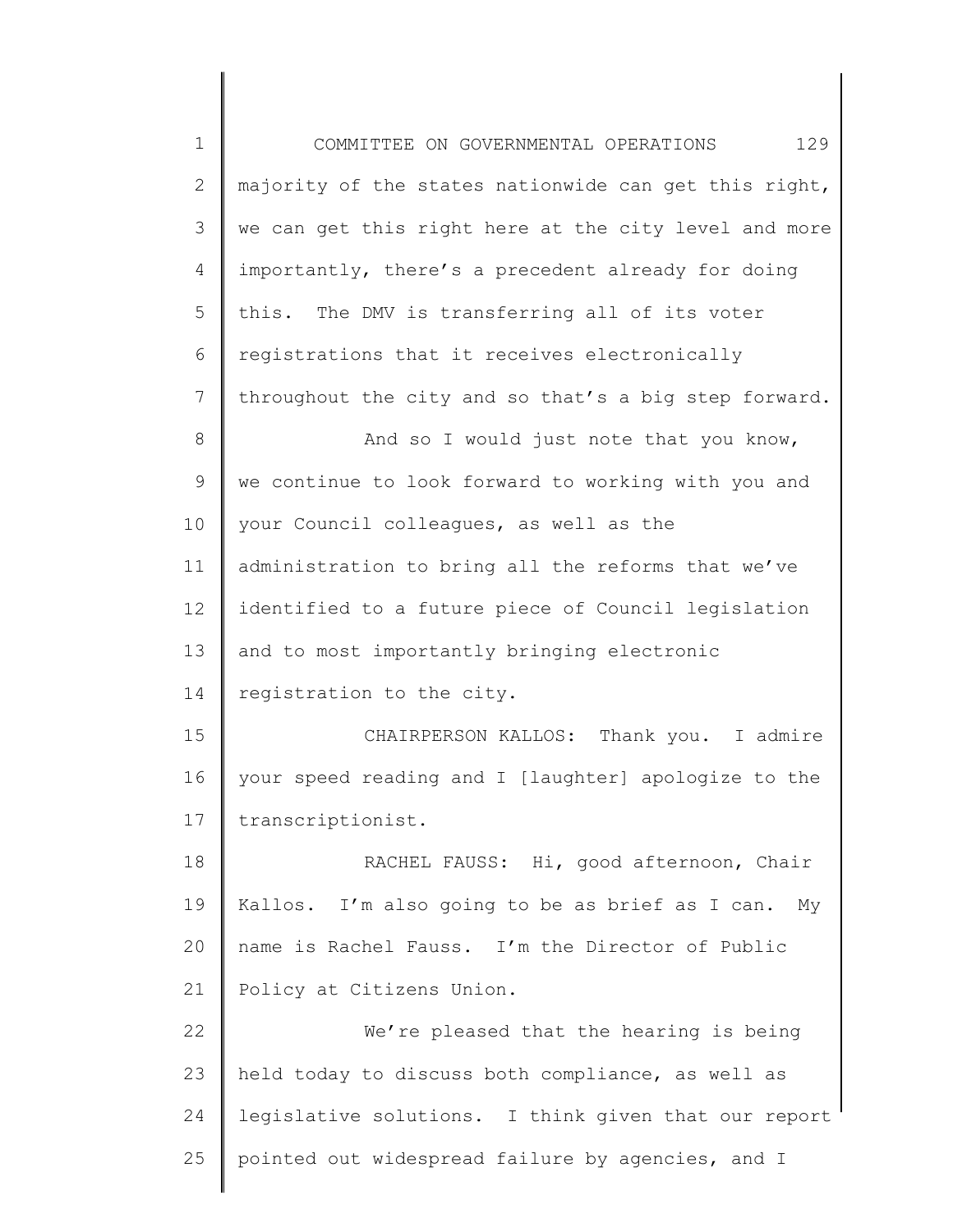1 2 3 4 5 6 7 8 9 10 11 12 13 14 15 16 17 18 19 20 21 22 23 COMMITTEE ON GOVERNMENTAL OPERATIONS 130 won't belabor you with the statistics. We all know how bad voter registration is, but you know, 48th in the nation in 2010; 43rd in the nation in 2012. In the Democratic Primary for Mayor only 21 percent of registered voters turned out and so many more were not even registered to vote. I think while we're encouraged by the directive, the staggeringly low voter participation rates indicate that we can and we must do better on this issue to address the lack of voter participation in our democracy. Citizens Union and our colleagues have outlined a path forward with our report to address comprehensively how to fix this problem. It's our hope that these recommendations will inform both the administrative action, but as well as a Council response to update and codify our recommendations to ensure that New York City's program is a national model. The two bills on the agenda for today help embody some of the important components in a comprehensive program. I wanted to address Intro 356 a little bit, given that Citizens Union worked with Council

25 accountability there is I think is extremely

Member Williams in drafting that bill. The

24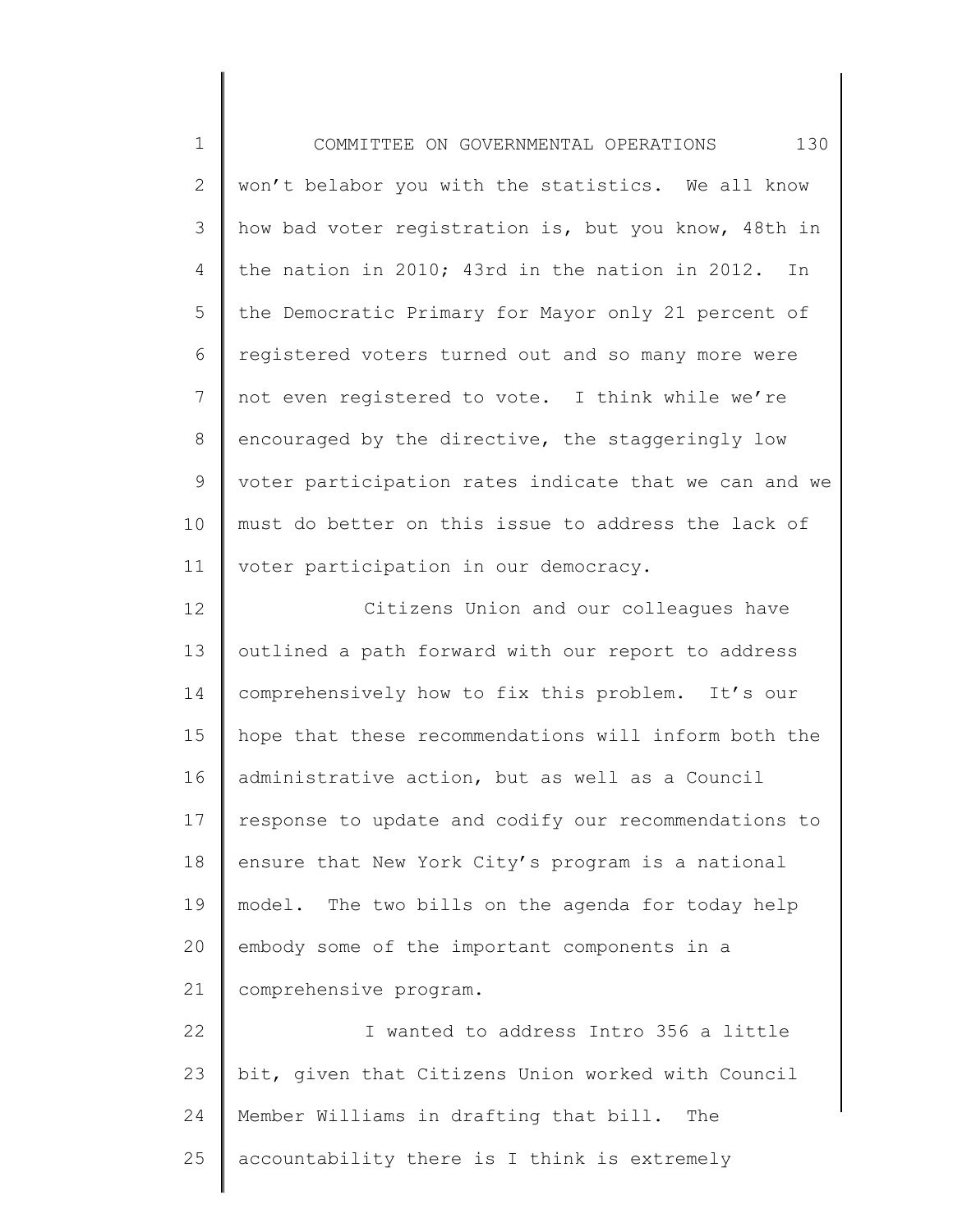1 2 3 4 5 6 7 8 9 10 11 12 13 14 15 16 17 18 19 20 21 22 23 24 25 COMMITTEE ON GOVERNMENTAL OPERATIONS 131 important, especially if we're going to move to an approach where self-mailers are attached to forms for agencies. That's going to encourage voters to take those home. That's not going to encourage them to give them back to the agency to then send to the Board where that tracking would be possible. If we're going with an approach in the interim as we move toward electronic registration of self-mailers attached separately, there's not going to be an incentive for voters to fill out yet another piece of paper; give it back to the agency staff. I think it's a missed opportunity to not explore the ways we can code those forms to track by agency because we're missing an important piece of data if the voter takes that home. We have no idea what agency that form came from if we only have a simple Code 9. And obviously your bill, Council Member Kallos, I think it's also another important marker that there's more we can do on this issue. You know, I think Steve and others have talked about the accountability metrics. I'm not going to belabor the point, but I think what's important is that we're not reinventing the wheel. NVRA has some important metrics that are done. The declinations, for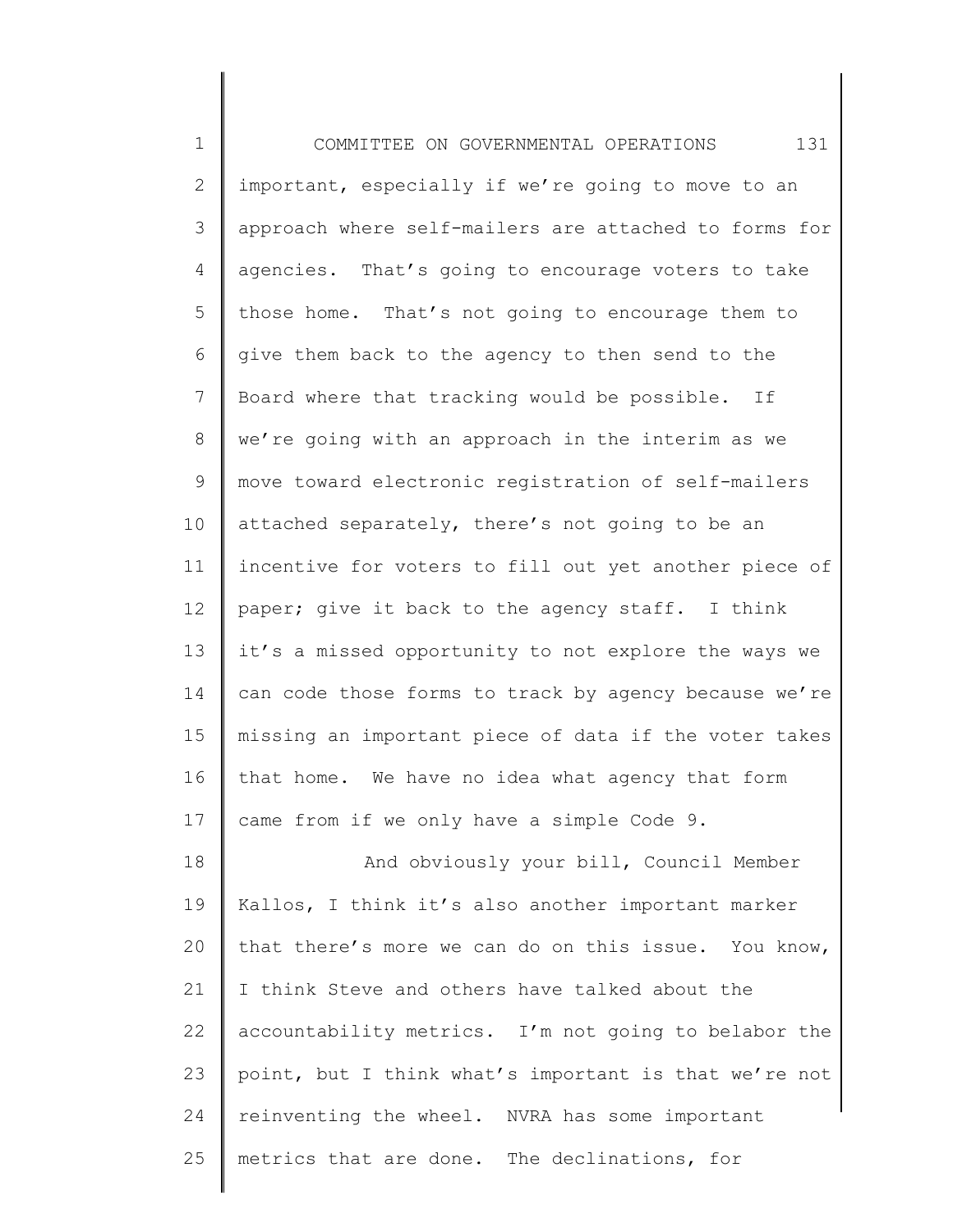1 2 3 4 5 6 COMMITTEE ON GOVERNMENTAL OPERATIONS 132 example, that are done at some city agencies already to find out if someone who came in decided actually I don't want to register to vote. That's another important part of data that's not in the city system that could be.

7 8 9 10 11 12 13 14 15 16 Another reason why legislative codification of these recommendations is important is that the Mayor's directive doesn't address two agencies. It doesn't address the City Clerk because of the role of the City Council in that appointment and it also doesn't address the community boards. So without their... we don't have plans from the City Clerk's office and we don't have plans from the community boards on how they're planning to implement the law.

17 18 19 20 21 22 So lastly, I just you know, indicate that you know, while we are working with the administration you know, we haven't yet seen the plans and I think a Council legislation would be very helpful to ensure that there are minimum standards for those plans.

23 24 25 NEIL ROSENSTEIN: Thanks. I'll also be very brief. Good afternoon. My name is Neil Rosenstein. I'm the Government Reform Coordinator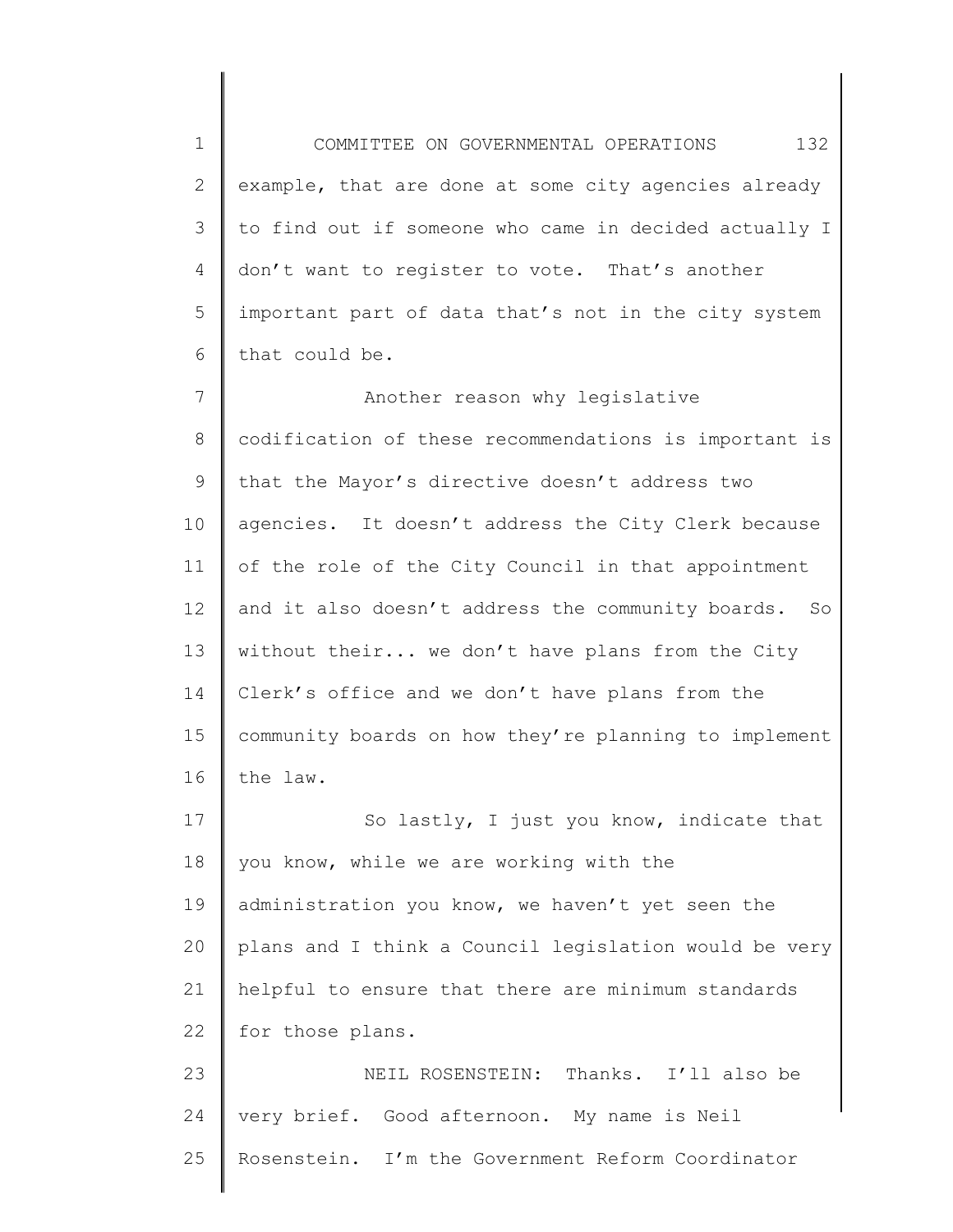1 2 3 4 5 6 7 8 COMMITTEE ON GOVERNMENTAL OPERATIONS 133 for NIPIRG. It's a pleasure to be speaking before you today. I was here 14 years ago speaking at the advent of pro-voter and it's good to see some of the provisions that were weakened by Mayor Giuliani and the threat to the Council being considered for reinclusion in the law and the legislation that you have before us today.

9 10 11 12 13 14 15 16 17 18 19 20 21 22 I just want to say some important things to put in context. One, another set of stats about why pro-voter is so important when we have motor voter and the answer is clear: 52 percent of city residents have driver's licenses. For the rest of the state that number is 92 percent. There's a tremendous gender gap as well. 63 percent of male residents in New York City 18 and over have a driver's license. 43 percent of women do. 450,000 more women living in New York City; 400,000 less driver's license holders than men for women. That's what pro-voter is supposed to address. That's why strengthening it in the way the Council's considering is so important.

23 24 25 I must tell you we're hopeful the de Blasio administration will properly implement the law and Mayoral Directive 1 is a great opportunity to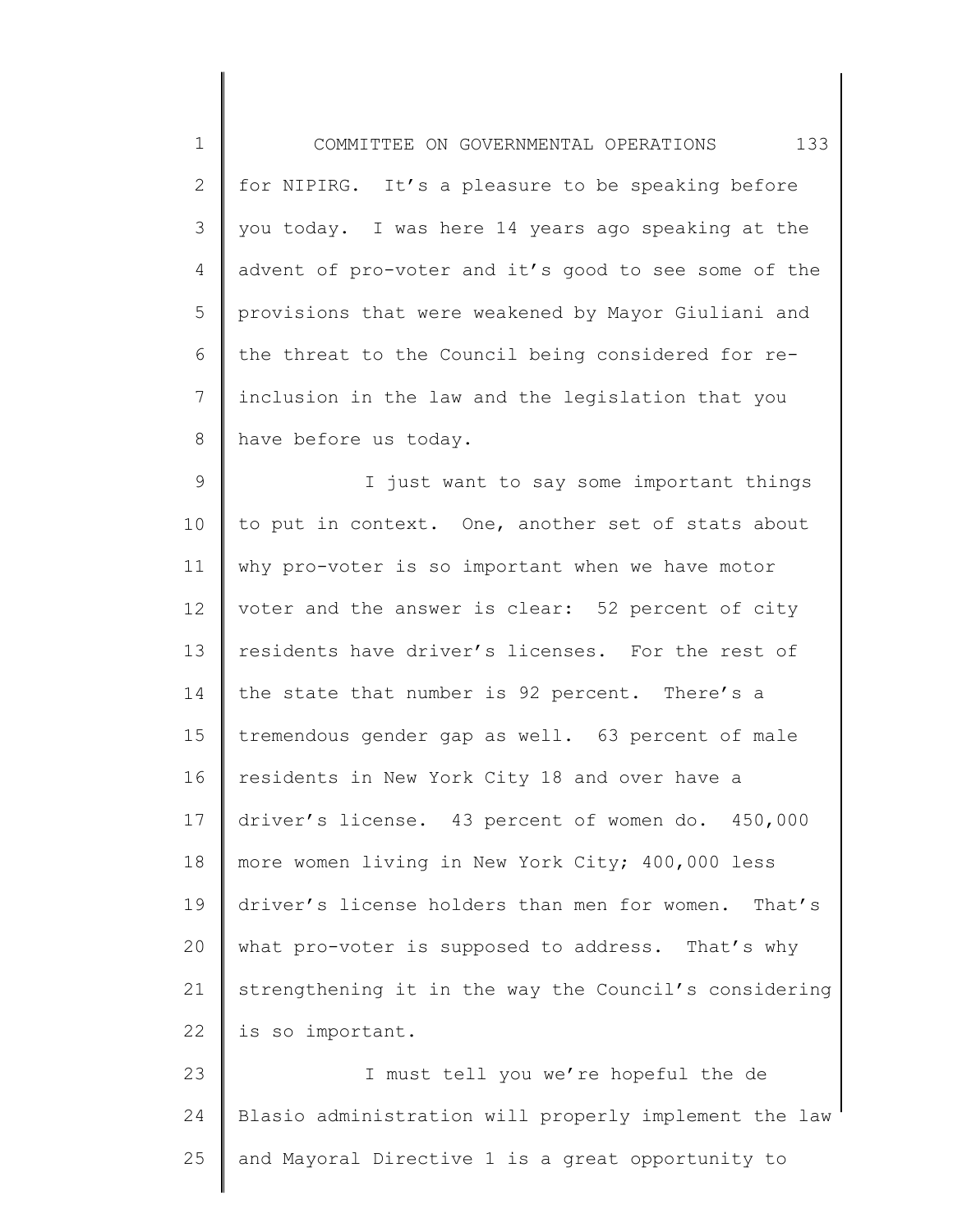1 2 3 4 5 6 7 8 9 10 11 12 13 14 15 16 17 18 19 20 21 22 23 24 25 COMMITTEE ON GOVERNMENTAL OPERATIONS 134 right past wrongs and we're heartened by the testimony today from Commissioner Tarlow, but minimal Compliance isn't enough. The city needs to integrate each of the optional improvements allowed under current law like verbal assistance or it will be a grave disappointment, and within a year DOE and NYCHA need to be added to the list of agencies. That's enough time. If the Mayor is serious about boosting voter participation, he needs to figure out how to get that done. Focusing on verbal assistance, as early as '86, Mayor Koch issued an Executive Order, which required that designated employees would assist the public in filling out voter registration forms. We're now what, 30 years later and we still haven't figured it out, despite 14 years of the pro-voter law on the books. Our old report showed 84 percent of agency officials even failed to provide voter registration forms, so how were they going to provide verbal assistance? We need verbal assistance. We need training. We're going to take the Mayor at their word, but it was pointed out earlier by a member, this Council needs to put it into law because maybe the next Mayor may not be so accommodating.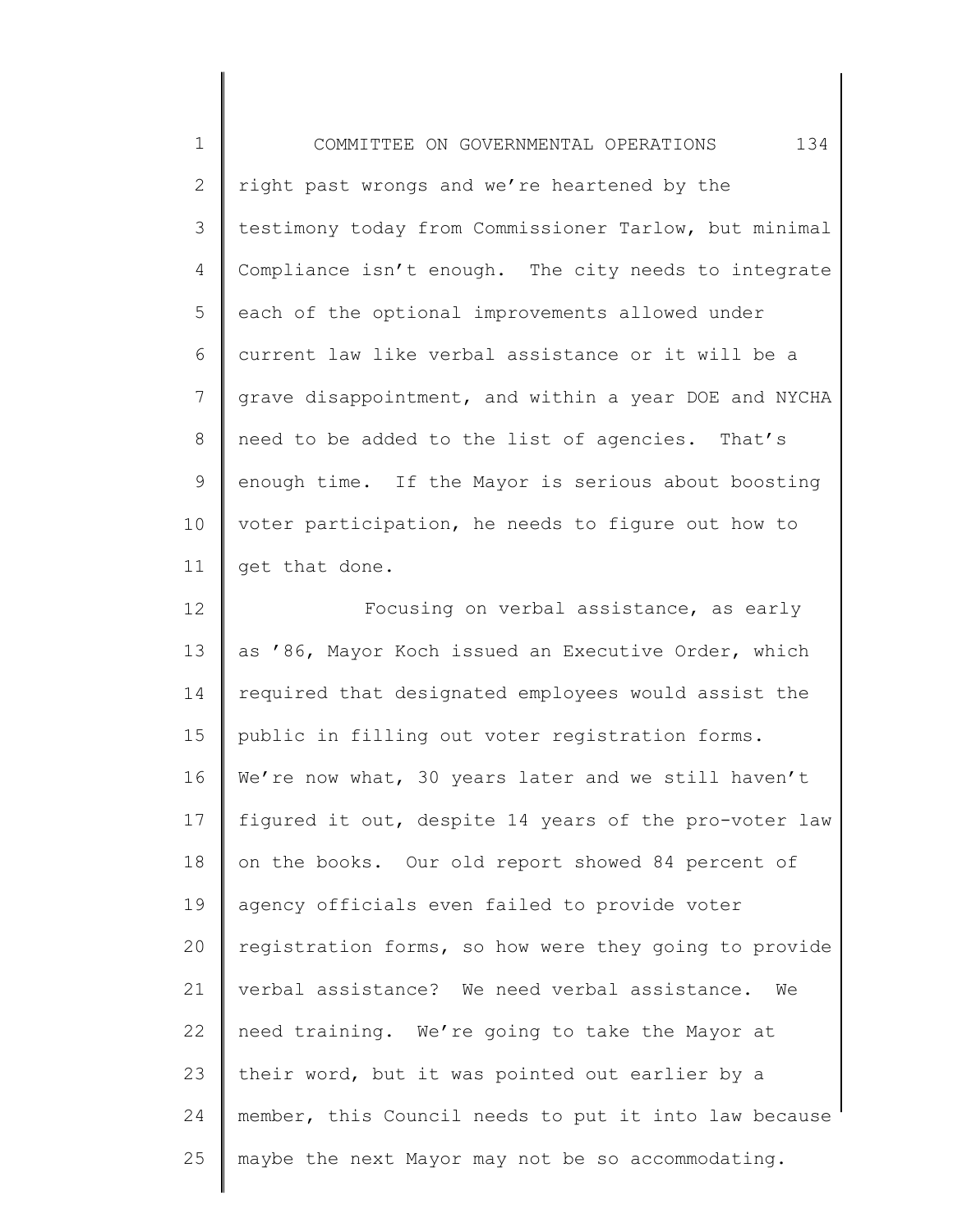1 2 3 4 5 6 7 8 9 10 11 12 13 14 15 16 17 18 19 20 21 22 23 24 25 COMMITTEE ON GOVERNMENTAL OPERATIONS 135 I'd just like to end in reflecting on this whole debate that was going back with coding, coding, coding and privacy. Privacy is very important. We want nothing that will detract from folks filling out voter registration forms. There's an easy answer. That says coding. It's doesn't say give them a Code A; it doesn't say give them a Code B; it doesn't say give them a Code C. Bar code the forms, a simple solution or you add the word bar coding to it. A bar code is virtually indecipherable. It will protect the individuals' identities if there's a petition challenge and we will get the kind of reporting; we will get the kind of information and metrics about exactly how many people register through that kind of a system. And I should say the Board of Elections, though they've improved, doesn't always enter the codes if you physically put them on the form. It takes a worker to do and they concentrate on the name, the address and that information and we know that those codes aren't always entered and they haven't been in the past. So I just wanted to end with that and realize... I want to hand it over to Kate so she has some time too.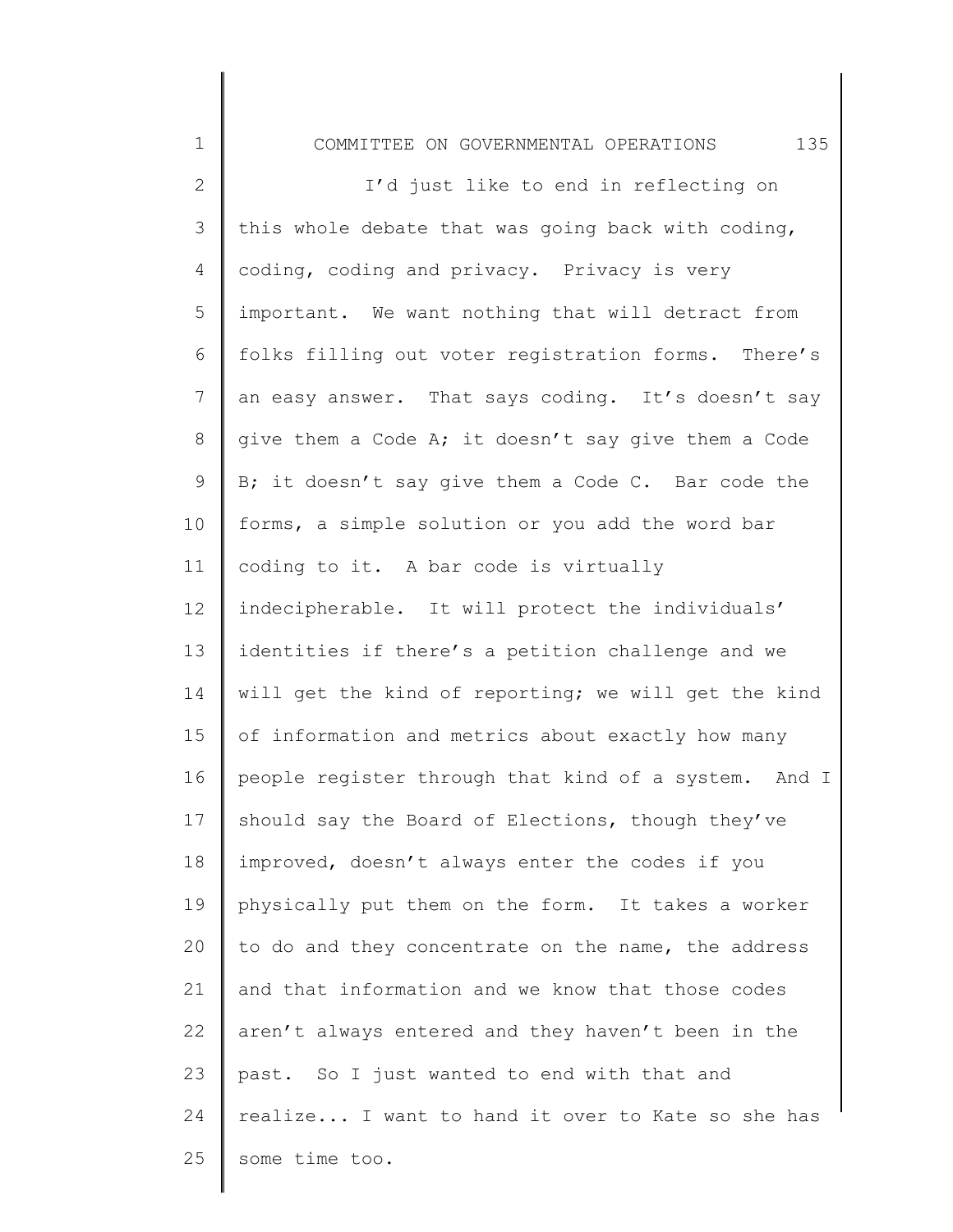| 1            | 136<br>COMMITTEE ON GOVERNMENTAL OPERATIONS           |
|--------------|-------------------------------------------------------|
| $\mathbf{2}$ | KATE DORAN: Thank you.                                |
| 3            | CHAIRPERSON KALLOS: A just quick yes/no               |
| 4            | from Citizens Union. Would you be friendly to adding  |
| 5            | the word bar code?                                    |
| 6            | RACHEL FAUSS: [off mic] Absolutely.                   |
| 7            | Absolutely.                                           |
| 8            | CHAIRPERSON KALLOS: Perfect. Thank you                |
| 9            | and thank you all for being so brief and thank you to |
| 10           | the folks who are waiting for the 1:00 hearing.<br>We |
| 11           | are wrapping up a hearing on agency-based voter       |
| 12           | registration and expanding the franchise.             |
| 13           | KATE DORAN: Okay. [applause] Okay, good               |
| 14           | afternoon, Chair Kallos. Good afternoon, David. I     |
| 15           | am Kate Doran from the League of Women Voters.<br>For |
| 16           | over 95 years now, voter registration has been a real |
| 17           | big priority for the League of Women Voters, so we're |
| 18           | very happy to be here.                                |
| 19           | Assuming that it's fully consistent with              |
| 20           | all state and federal laws designed to protect the    |
| 21           | privacy of citizens registering to vote, we would be  |
| 22           | in support of Intro Number 356 to amend the New York  |
| 23           | City Charter in relation to improving compliance with |
| 24           | the city's pro-voter law. The use of coded voter      |
| 25           | registration forms can be viewed as reasonable and    |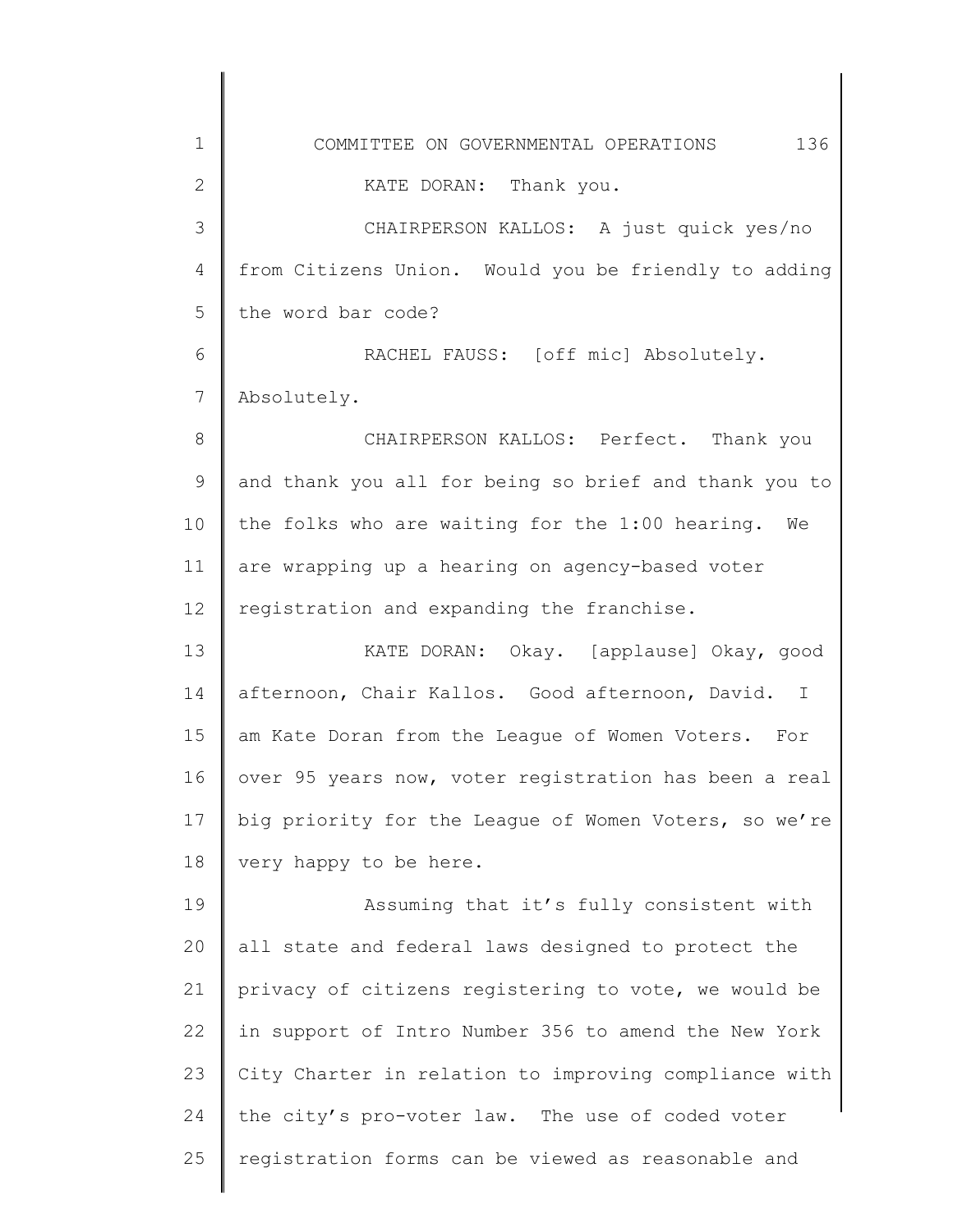1 2 3 4 5 6 7 8 9 10 11 12 13 14 15 16 17 18 19 20 21 22 23 24 25 COMMITTEE ON GOVERNMENTAL OPERATIONS 137 necessary for the collection of data in order to determine compliance related sections of the charter. We would certainly endorse bar codes. We are pleased to see the additional requirement that the Board of Elections and the city provide a listing of the number of coded registration forms distributed and returned, but we would hope that they ultimately would not have to be distributed. We support Intro 493, local law in relation to expanding agency-based voter registration to additional city agencies, assuming it can be done through a local law. We endorse the mandating language of "shall" replacing "may" in connection with providing assistance to applicants and transmitting forms; however, we believe, as my colleagues have said, that these proposed laws can be better and can do more. The League of Women Voters has previously testified before this committee December of 2013 that we strongly support online voter registration and the expansion of it. It's more accurate, more secure, less expensive than paper registration and we know that the Board of Elections is no longer receiving any paper from the DMV and they're very comfortable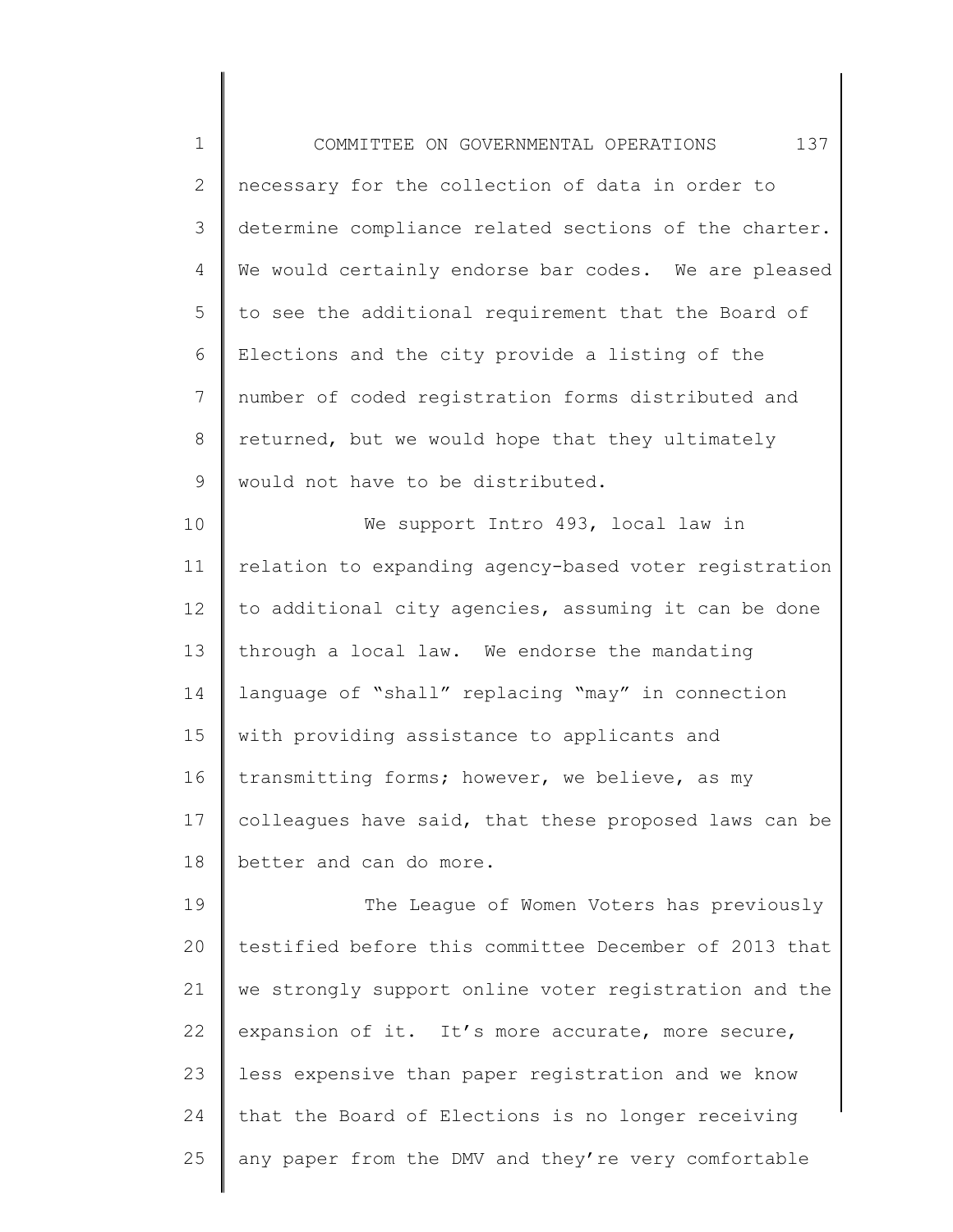1 2 3 4 5 6 COMMITTEE ON GOVERNMENTAL OPERATIONS 138 with that process. We suggest that these laws be amended to include a provision for... explicit provision for collaboration between the agencies and the Board of Elections to transition from paper to electronic within a reasonable period.

7 8 9 10 11 12 13 14 15 16 17 18 19 20 21 22 23 24 25 And I want to just say quickly that I really appreciated DeNora's comment about the being asked when encountering or engaging with a city agency and Neil's comment about the verbal assistance being essential. In a conversation just Tuesday with an executive member of the Board of Elections, I learned that thousands and thousands of these paper registrations come back from the city agencies and the box is checked that says I'm not a citizen. Now, why should that even be happening? So we need to get away from all this paper and we need certainly to have a mandate of verbal interaction between the citizen who wants to vote and the agency rep who's speaking with them. Thank you very, very much and... CHAIRPERSON KALLOS: I just want to thank this panel. I want to apologize that we won't be able to engage in full vigorous conversation as part of this hearing. For members of the public, people watching on television, you can comment on my bill on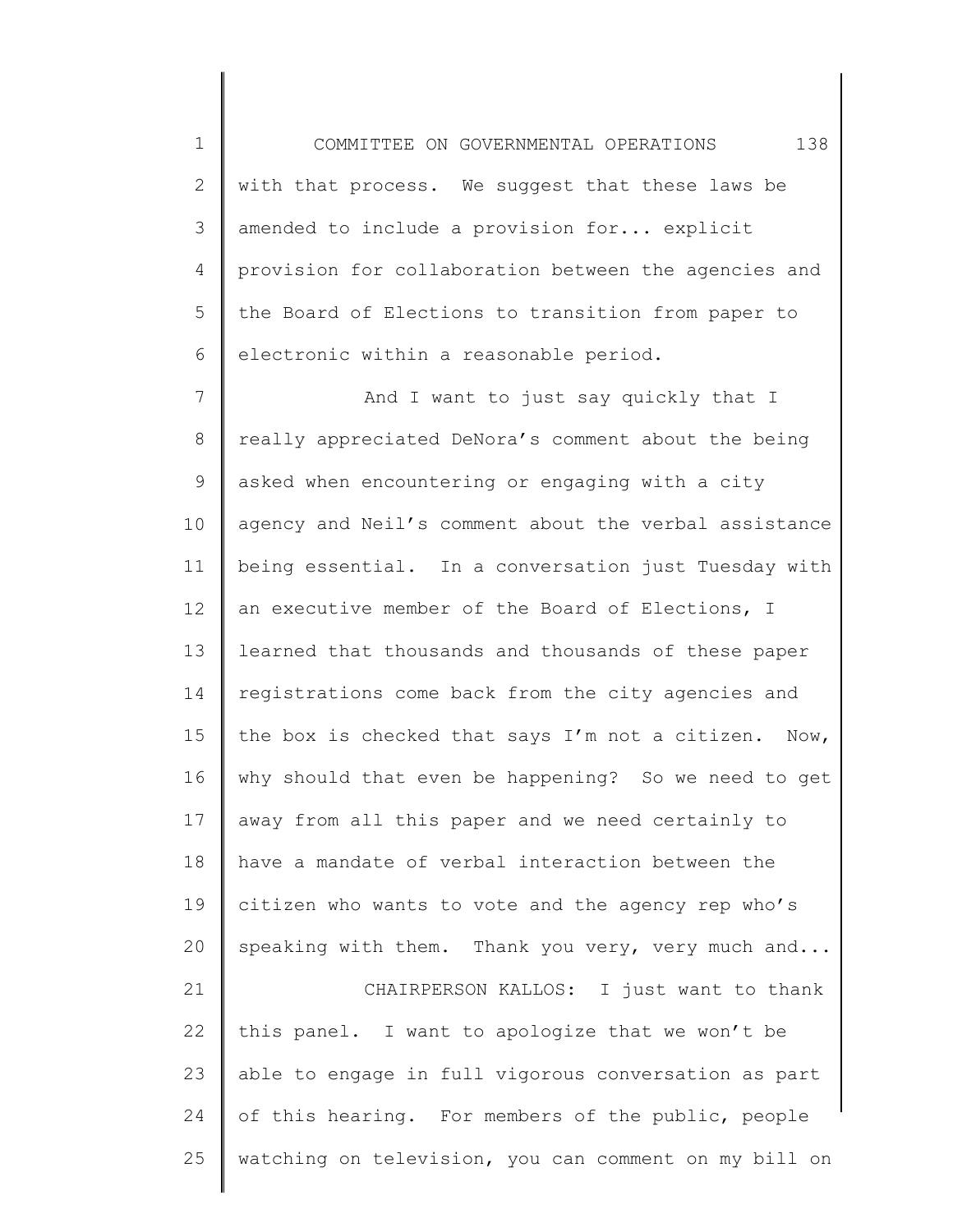| $\mathbf 1$ | 139<br>COMMITTEE ON GOVERNMENTAL OPERATIONS           |
|-------------|-------------------------------------------------------|
| 2           | benkallos.com/legislation or gethub.com/benkallos.    |
| 3           | You can also email any feedback to                    |
| 4           | bkallos@benkallos.com. I will be inviting the good    |
| 5           | government groups from this panel, as well as anyone  |
| 6           | else who's interested to meet with me later and       |
| 7           | because we can't do a hearing every time we have      |
| $8\,$       | conversations, this stands as public notice that this |
| $\mathsf 9$ | conversation will happen. If you're interested,       |
| 10          | please email my office so that you can join us for    |
| 11          | the meeting and we hope to be as inclusive as         |
| 12          | possible and meet in the next month to further        |
| 13          | discuss this and about 20 plus other initiatives to   |
| 14          | expand the franchise. And then, for those of you in   |
| 15          | the audience, this group of people are the people who |
| 16          | are improving our government every day, saving you    |
| 17          | tax dollars and making sure that your voice can be    |
| 18          | louder in government. Thank you. I now adjourn this   |
| 19          | meeting of the Government Operations Committee.       |
| 20          | [gavel]                                               |
| 21          |                                                       |
| 22          |                                                       |
| 23          |                                                       |
| 24          |                                                       |
| 25          |                                                       |
|             |                                                       |